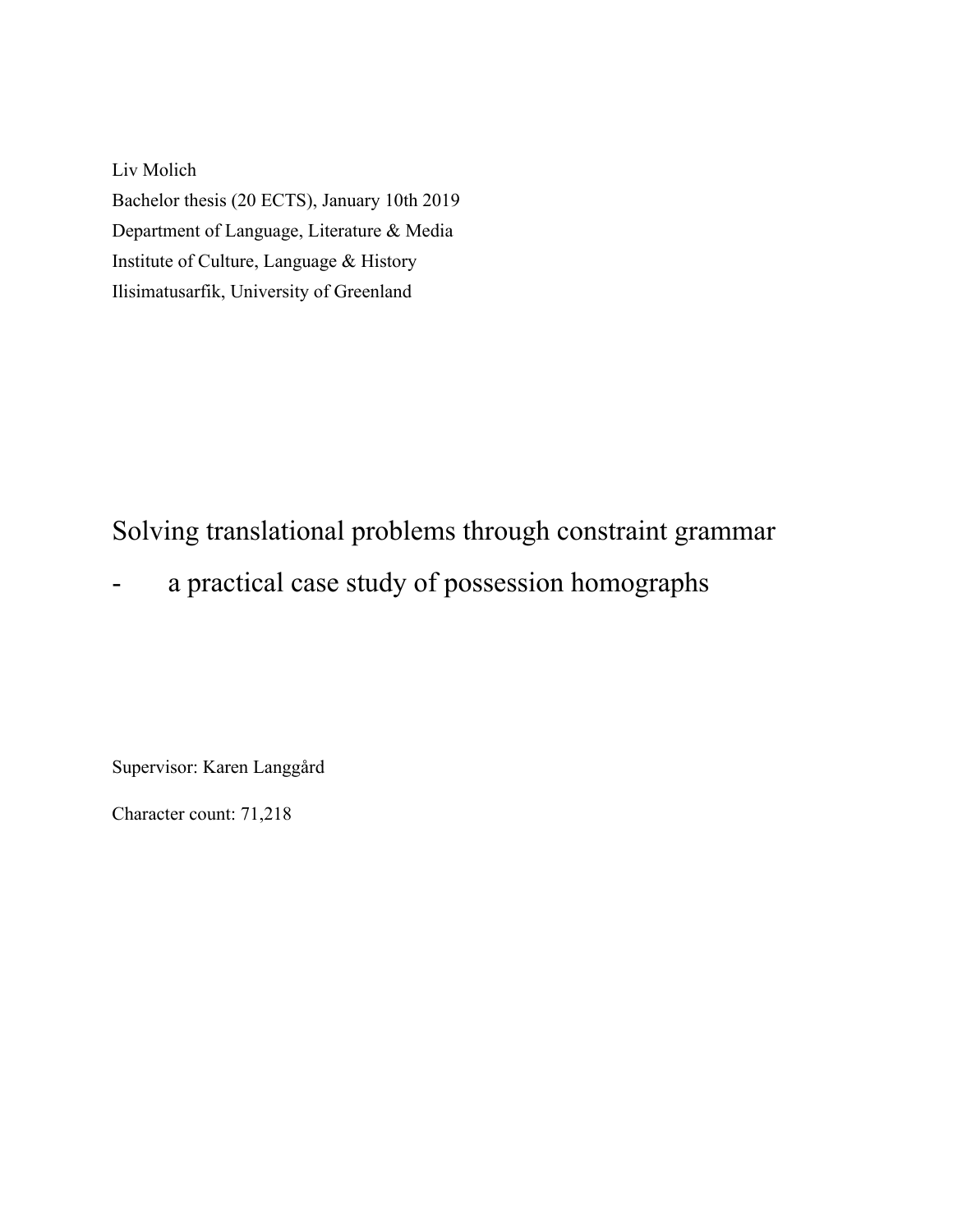| <b>Introduction</b>                                                  | $\overline{\mathbf{4}}$ |
|----------------------------------------------------------------------|-------------------------|
| Hypothesis                                                           | 6                       |
| Outline                                                              | 6                       |
| <b>Materials and methods</b>                                         | $\overline{7}$          |
| Corpora                                                              | $\overline{7}$          |
| The parser (GCG)                                                     | 8                       |
| Methods                                                              | 11                      |
| Part I: Disambiguation in theory                                     | 13                      |
| Possession in Greenlandic                                            | 13                      |
| Head and dependent marking, and implicit or explicit possessor       | 14                      |
| The inflectional system of Greenlandic                               | 16                      |
| Syncretism                                                           | 16                      |
| Semantics                                                            | 18                      |
| Using context to unravel the syntax and disambiguate the possessives | 19                      |
| How 1st, 2nd and 3rd persons differ                                  | 24                      |
| Coordination can clarify the meaning                                 | 26                      |
| NIQ is a special case                                                | 28                      |
| Summary of part I                                                    | 28                      |
| Part II: Disambiguation in practice                                  | 30                      |
| Local level rules for the GCG based on the morphological tagging     | 30                      |
| Global level rules for the GCG based on the morphological tagging    | 36                      |
| Rules for the GCG based on the syntactic roles                       | 38                      |
| Summary of part II                                                   | 39                      |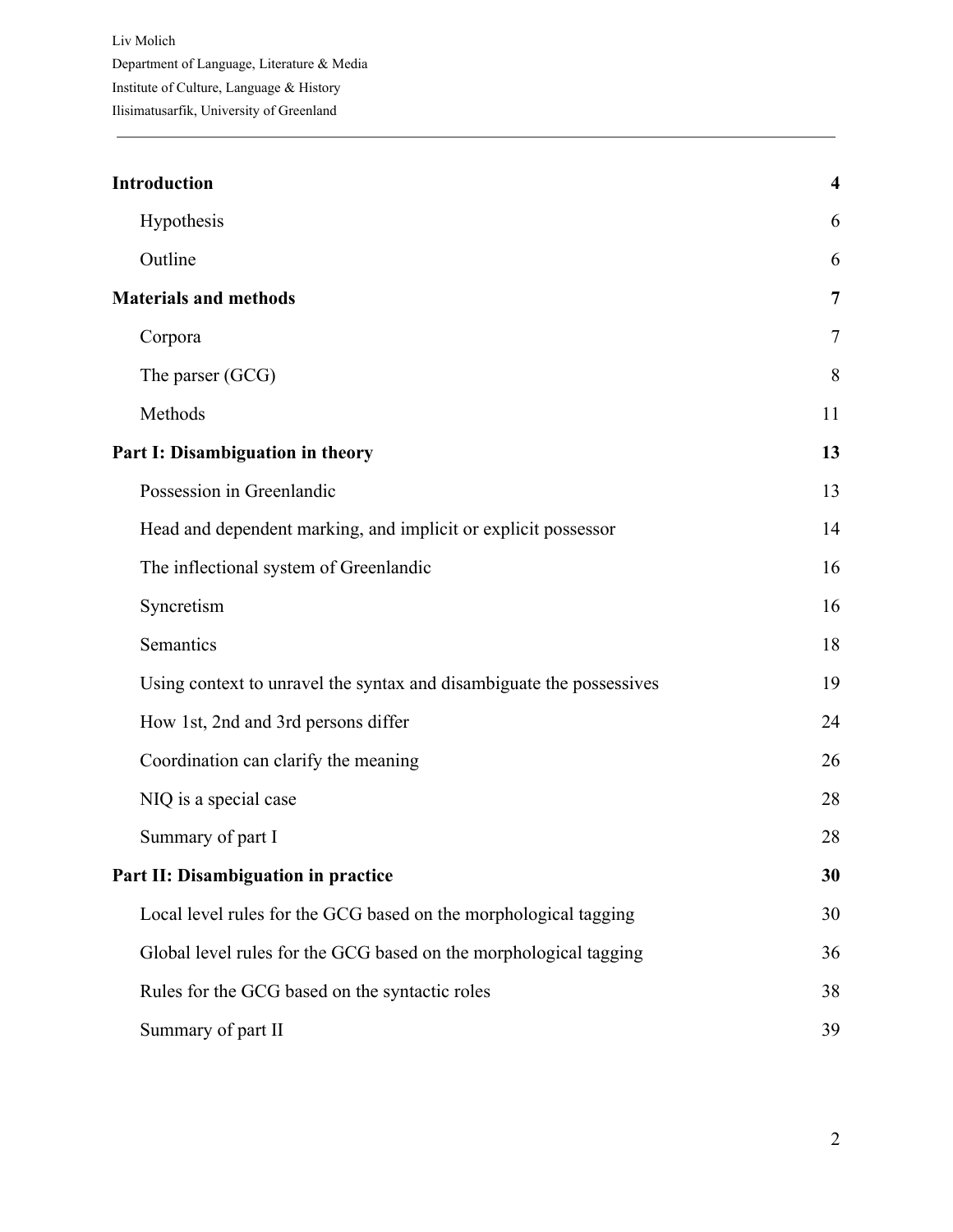| Part III: Proof checking and discussion          | 41 |
|--------------------------------------------------|----|
| Proof checking the rules on regression corpus    | 41 |
| Proof checking on extended corpus                | 41 |
| Discussion                                       | 43 |
| Conclusion                                       | 45 |
| Literature                                       | 47 |
| <b>Appendix I: The tag set</b>                   | 52 |
| Word class tags                                  | 52 |
| Derivation tags (including enclitics)            | 53 |
| Inflection tags                                  | 54 |
| Secondary tags                                   | 55 |
| <b>Appendix II: Syntactic tags</b>               | 56 |
| <b>Appendix III: The GCG formalism</b>           | 57 |
| <b>Appendix IV: Semantic LISTs and SETs</b>      | 58 |
| Appendix V: Rules for disambiguation and mapping | 59 |
| Local rules                                      | 59 |
| Global rules                                     | 60 |
| Syntactic rules                                  | 61 |
| <b>Appendix VI: Corpora</b>                      | 62 |
| Main corpus                                      | 62 |
| Regression corpus                                | 79 |
| Extended corpus                                  | 81 |
| <b>Appendix VII: Abbreviations</b>               | 87 |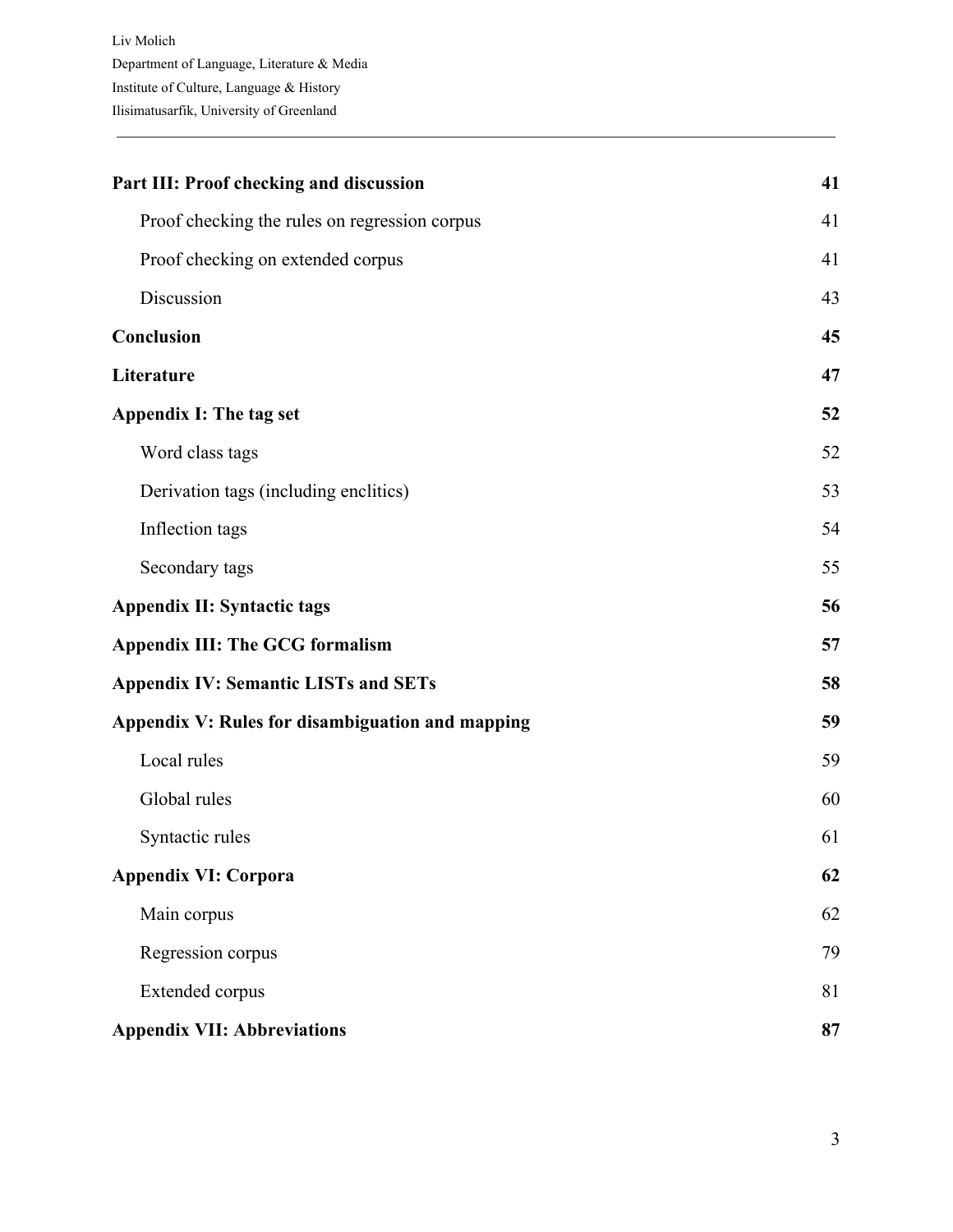## <span id="page-3-0"></span>Introduction

This bachelor thesis is closely connected to my job at the Language Secretariat of Greenland, where I in connection to a machine translation project am refining the parser of Greenlandic in order to obtain a higher level of correct disambiguation of words and their interrelationship in Greenlandic texts. At some points, the existing parser is still quite imprecise, so improving one of these fields – the disambiguation of possessives – will be the topic of my thesis.

The translation machine builds on a two-level morphological analyzer (GFST, Greenlandic Finite State Transducer), which breaks down a word and outputs all possible morphological analyses of it (Oqaasileriffik 2012:13). This output is input to the parser (GCG, Greenlandic Constraint Grammar), which selects the right morphological reading and adds to it information about syntactic role, and, to some degree, about dependencies. My focus will be on the Greenlandic parser which is an important part of the machine translation project aiming at automatic translation between Greenlandic and Danish (Oqaasileriffik 2016:9).

Greenlandic is a highly ambiguous language with a large amount of homographs, and the GCG must choose between an average of three readings per word.<sup>1</sup> Therefore, morphological and syntactic disambiguation are extremely important aspects of Greenlandic machine translation. Only Central West Greenlandic which is the official language of Greenland will be considered here, referred to simply as "Greenlandic".

An interesting example of ambiguity is that possessed nouns are often homographic without clear indication of which person and number the possessor has. Furthermore, the possessor is often not explicitly expressed in Greenlandic. Therefore, a noun like *aallarnerami* could mean either "my departure" or "his/her departure", "when he/she began" or "whether he/she departed". <sup>2</sup> The most frequent cases of syncretism of this kind only include the two uppermost nominal

<sup>1</sup> For 14,870 tokens (clause boundaries excluded) in *Ukiut Trettenit Qaangiummata* (Vebæk 1992), there are 40,840 readings, giving an average of 2,75 readings per word (September 14th 2018). According to Oqaasileriffik 2010 there is an average of four readings per word. The difference may be due to different corpora or developments of the analyzer.

<sup>&</sup>lt;sup>2</sup> Greenlandic has no gender marking in the inflection. This will not be part of my thesis, so "his" or "he" in the following could be "its", "her", "it" or "she".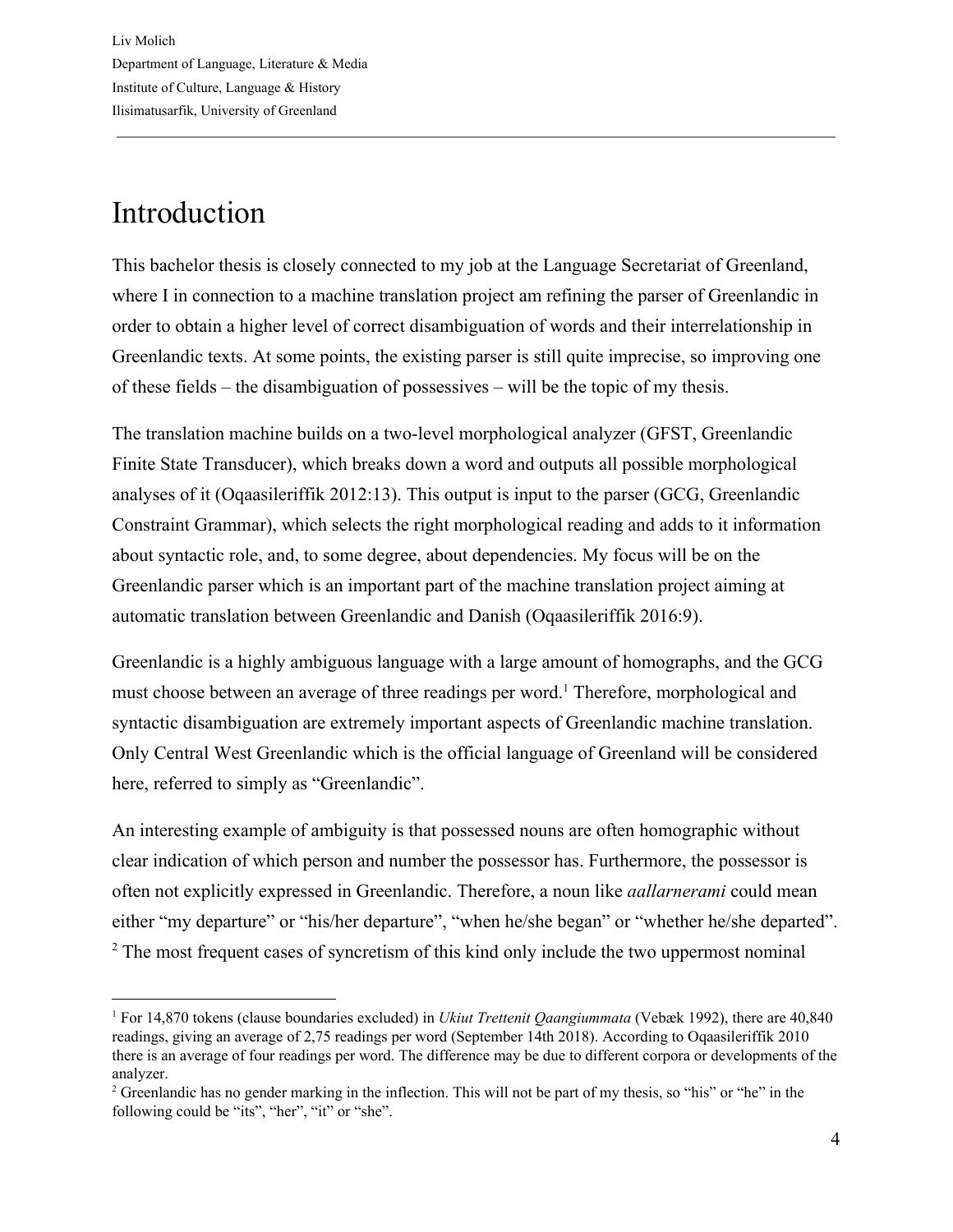readings below. A list of abbreviations and tags are found in appendices I and VII, and full paradigms are drawn in Langgård and Langgård 1988:231.

| <b>Translation</b>    | Base <sup>3</sup> | DM         | <b>POS</b> | Case/<br>Mood | Person/<br><b>Number</b> | <b>Possessor</b> | Clitic <sup>4</sup> |
|-----------------------|-------------------|------------|------------|---------------|--------------------------|------------------|---------------------|
| "My departure"        | aallar            | NIQ        | N          | Abs           | <sub>Sg</sub>            | 1SgPoss          | Intense             |
| "His departure"       | aallar            | NIQ        | N          | Abs           | <sub>Sg</sub>            | 3SgPoss          | Intense             |
| "When he began"       | aallarner         | $(none)$ V |            | Cau           | 4Sg                      | (none)           | (none)              |
| "Whether he departed" | aallar            | <b>NIR</b> | V          | Cau           | 4Sg                      | (none)           | (none)              |

Only if the word of the *aallarnerami* type ends in *mi*, verbal readings are possible. If a nominal reading is selected there is only an ambiguity in the absolutive case, and the noun is almost always derived with NIQ.

Likewise, a noun in an oblique case like *atuarfinni* in the locative case with an implicit possessor can be rendered "in my school", "in your (sg.) school", "in my schools", and "in your (sg.) schools". A last possibility is "in the schools", non-possessed and plural. This kind of syncretism is very frequent, and several other examples of inflectional syncretism exist.

A Greenlandic possession hypotagm consists of "possessor" and "possessum". The possessor is the core of a nominal phrase possessing another nominal phrase and has a possessor marking. The head of the possession hypotagm is called the "possessum", or "possessive", referring to its possessive inflection. The inflection of the possessum includes information about the possessor as well as about the possessum. This will be explained in more detail in part I.

The examples above show how ambiguous possible possessives can be, pointing at the need for morphological disambiguation of possessives since there isn't always an explicit possessor that can be used for disambiguation. The morphological disambiguation of each word is therefore

interchangeably. Here, the discussion about what is a stem and a root is irrelevant. I will use the term "base".

<sup>3</sup> Different terminology is used among different scholars, e.g. "root", "stem" or "base", sometimes used

<sup>4</sup> The term "clitic" is used in various ways among different scholars. Here, it is used from a morphological point of view designating an affix added after the inflection, even though it may not be a clitic from a phonological point of view (Langgård and Langgård 1988: 219).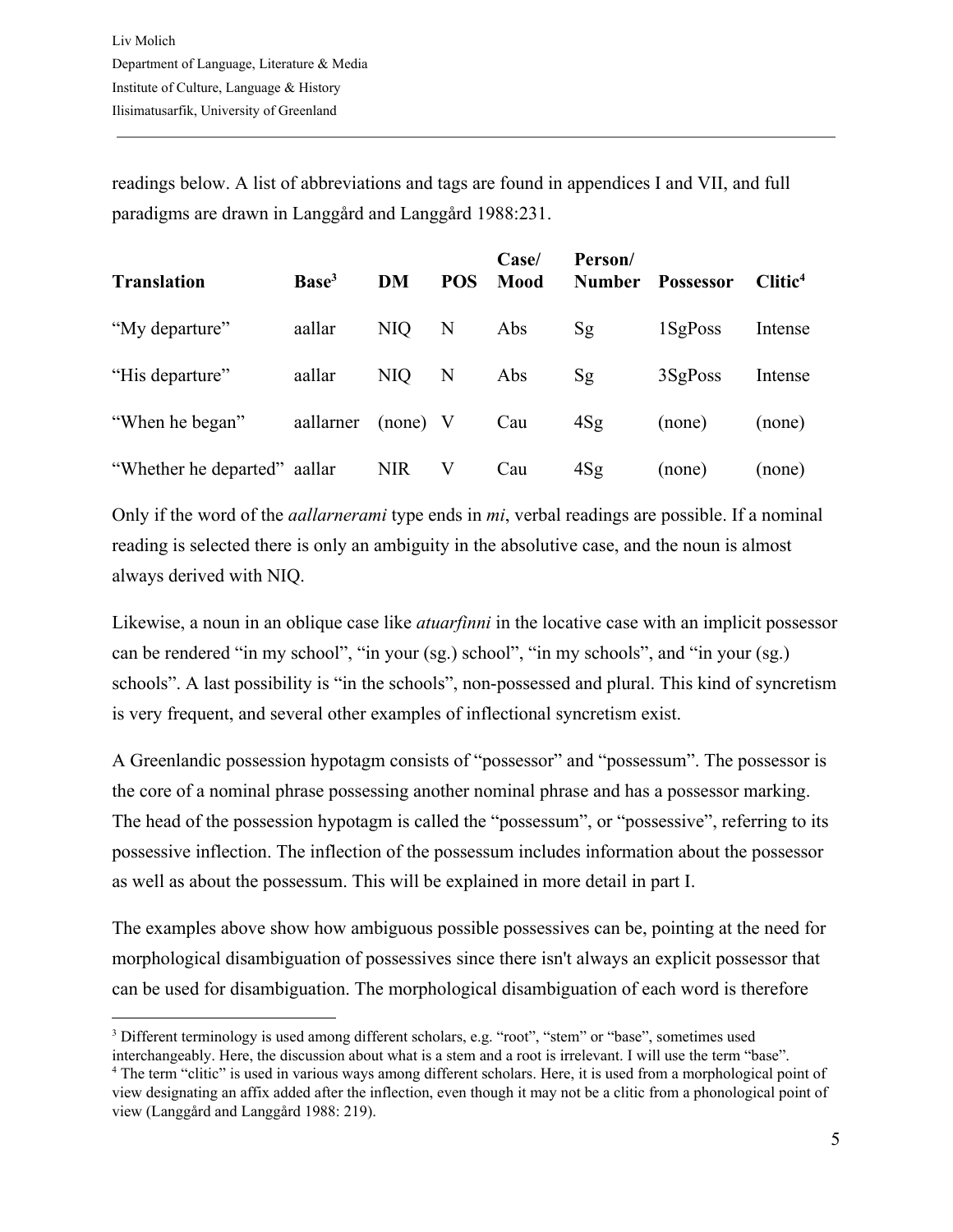closely connected to the syntax and semantics of the clause. I will try to pinpoint the parameters necessary for morphological disambiguation and show how rules for this purpose could be written for the parser, with special focus on nouns of the *aallarnerami* type.

## <span id="page-5-0"></span>Hypothesis

My thesis builds on established theories of disambiguation. It has been shown that constraint grammar can be used for disambiguating word forms in several languages (Wikipedia 2018). General disambiguation rules for Greenlandic have been written over the last decade (Oqaasileriffik 2010, 2012, 2016), but rules specifically written for possession disambiguation, bringing the failure rate down to a minimum on this point too, are still needed.

On January 2nd 2018, 46 of 223 occurrences of the *aallarnerami* type in my main corpus<sup>5</sup> were disambiguated wrongly, corresponding to an error rate of 21%. This indicates that the rules already written do not take into account every possible structure, and that they may not have been written specifically for the purpose of disambiguating possessives of the *aallarnerami* type, but for the disambiguation of other ambiguities, and more accidentally disambiguates the possessives. This leads to my hypothesis that the parser (GCG) can select the correct analysis of the word form also for possessives if appropriate rules for selection are applied.

## <span id="page-5-1"></span>Outline

My thesis contains three main parts: part I contains a short introduction to possession in Greenlandic. Semantic and syntactic theories will be considered in order to investigate how the ambiguous possessive in theory can be disambiguated correctly. In part II, I will explain how the GCG can disambiguate correctly between possessives of the aallarnerami type, and I will write rules for this on the basis of the theories discussed in part I. In part III, the rules will be proof checked, and adjustments for the rules will be suggested.

<sup>5</sup> The corpora are presented below and can be found in appendix VI.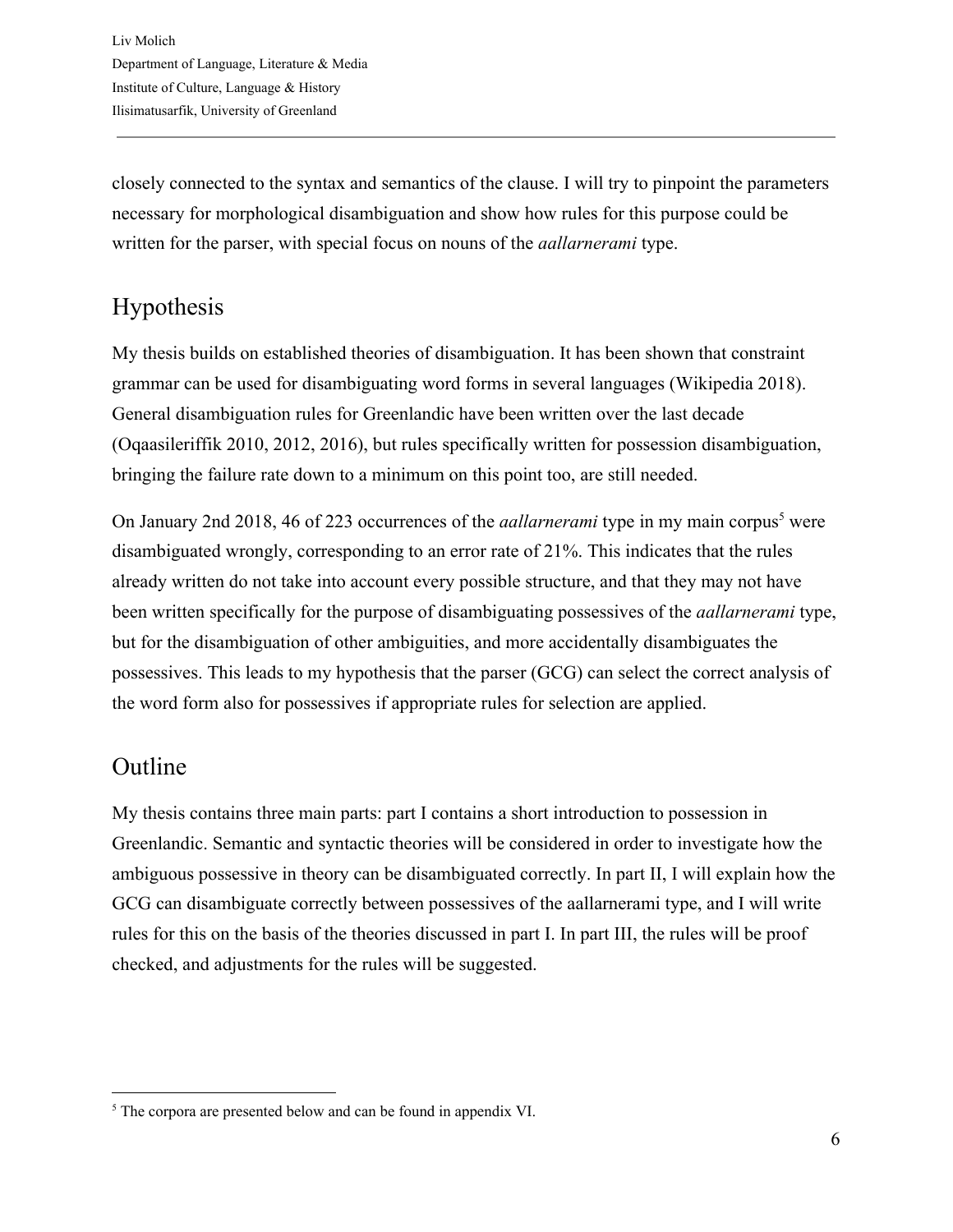# <span id="page-6-0"></span>Materials and methods

## <span id="page-6-1"></span>Corpora

In order to investigate the homographic inflection I will need a text corpus. My main corpus consists of three novels and is supplemented by the main corpus of the Language Secretariat of Greenland (Oqaasileriffik 2018a).

The three novels are all in the genre of fictional literature, and they are chosen for their variety of narrators, direct speech and authors. They are all written in a fairly normal language, most of which is covered by the dictionaries and the GFST. Most structures are also part of the GCG, however still with many failures. Sentences in the books are of medium length and complexity.

The first novel is the children's book *Ataqqinartuaraq* (Antoine de Saint-Exupéry 1943:*Le Petit Prince*).<sup>6</sup> It has a first person narrator. When the main character visits the different planets in the Universe and talks to their inhabitants, there is a lot of direct speech. Examples from this book will be marked  $(A)$ .

The second novel, *Ukiut Trettenit Qaangiummata* ([After thirteen years], Maliâraq Vebæk 1992), is originally written in Greenlandic and has some direct and indirect speech, too, when the young main character is discussing her family relations. It has a third person narrator. In some cases, it is unclear if the possessor is 1st or 3rd person if the context of the period in question is disregarded. Therefore, this text is highly interesting for my purpose. References to this novel will be marked (U).

The third novel, *Tarrarsuummi Tarraq* ([The mirror shadow], Ole Korneliussen 1999), is also written in Greenlandic. It has a first person narrator like *Ataqqinartuaraq*, but not much direct speech. The main part of the novel is a description of what the main character watches and of his excessive, existential thoughts. These thoughts are unspoken, but shaped inside his head, in 1st,

<sup>6</sup> Probably the newest Danish translation (Bjørn Bredal 2017), rather than the French original, is the basis for the Greenlandic translation by Mira Kleist, Juana Petrussen and Carla Rosing Olsen (2017).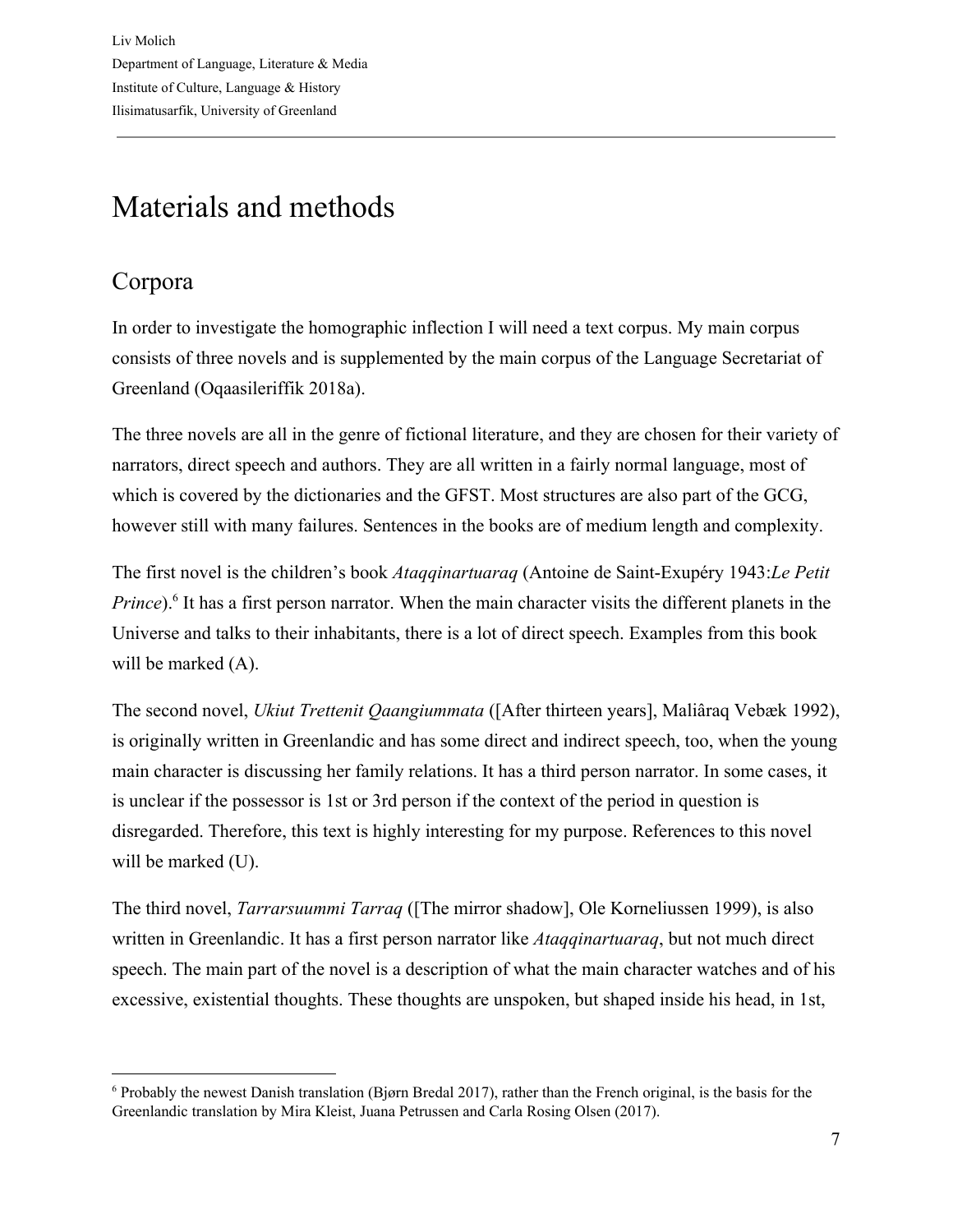2nd and 3rd persons, as if he was speaking to himself, with another one or about someone. (T) will mark examples from this text.

In these three books, all sentences containing the possessives of the *aallarnerami* type are considered in detail.

The main corpus will be supplemented by the regression corpus of the Language Secretatiat will be used for validation (Oqaasileriffik 2018b),<sup>7</sup> and by the novel *Inuillisimasup ikioqqunera* (Steenholdt: 2001) from the extended corpus of literature collected by the Language Secretariat of Greenland (Oqaasileriffik 2018f).<sup>8</sup> The novel has a 1st person narrator. Other examples from this corpus will be used as inspiration for the rules of disambiguation.

## <span id="page-7-0"></span>The parser (GCG)

The morphological disambiguator and syntactic tagger, the Greenlandic Constraint Grammar (GCG), is part of the Greenlandic translation machine. Among other things, the GCG disambiguates between identical word forms. The input – text in Greenlandic – is run through the finite state transducer (GFST) which outputs one or more morphological analyses of the word, and this output is used as input for a grammar, the output of which is input for the next grammar, and so on. The different grammars provide rules on morphological, syntactical and lexicographical levels. In this way, the output will gradually be more and more disambiguated. The structure of the Greenlandic translation machine is developed by Eckhard Bick and basically works in the same way as his other translation machines, e.g. Danish-English (Bick 2007). On all levels, regular expressions – a way of writing a string or pattern that can be matched in a text – are used. Guides for regular expressions are found many places, e.g. Jurafsky and Martin 2009:17-26.

An FST "defines a *relation* between sets of strings" (Jurafsky and Martin 2009:57).<sup>9</sup> Its basis was laid by Kimmo Koskenniemi, Lauri Karttunen, Ronald M. Kaplan and Martin Kay in the

<sup>7</sup> Sentences for this regression corpus have been selected from texts of different genres by Karen Langgård during the summer 2018, aiming at covering all different syntactic structures in Greenlandic.

<sup>8</sup> The extended corpus include 92 texts (November 2018) and is still growing.

<sup>9</sup> Introductions to finite state morphology and machines are found in Jurafsky and Martin 2009: 26-79 and, more comprehensively in Beesley and Karttunen 2003.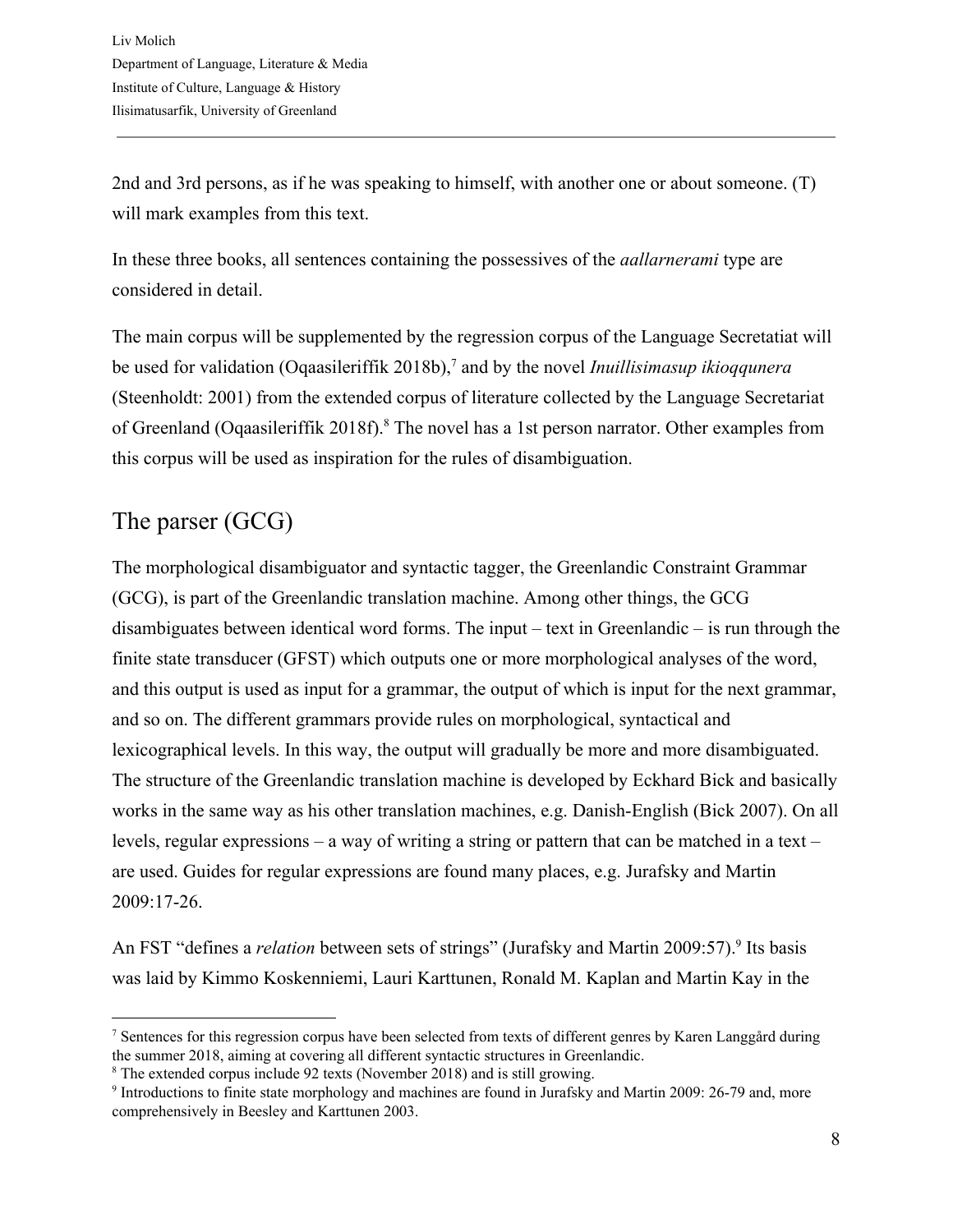early 1980'ies. It differs from a finite state automaton by working on not only one, but on two levels at the same time. This two-level morphology method was initiated by Koskenniemi and has the strength that it has an input, but also creates an output (Karttunen and Beesley 2005:71ff.). This is an important feature for text parsing, as both the morphological structure and the surface form of a word can be seen. The GFST was initiated by Per Langgård and Trond Trosterud in 2005 (Langgård 2014:112; Oqaasileriffik 2010).

The text input for the GFST is tokenized, i.e. split into words,  $10$  and the output of the GFST shows both levels for each word:

"<aallarnerami>"

"aallar" NIQ N Abs Sg 1SgPoss MI "aallar" NIQ N Abs Sg 3SgPoss MI "aallar" NIR V Cau 4Sg "aallarner" V Cau 4Sg

The word in the angle bracket is the lower level, that is, the surface form of the word. The next four lines form a cohort of possible readings of the context-free word. This is the higher level. The readings can also include other kinds of information, such as semantics.

In order to ensure that the correct analysis of a word form is selected, the output from the GFST is run through different constraint based grammars. One of the first of these is the Greenlandic Constraint Grammar describing the Greenlandic input in terms of syntactic functions.

The constraint grammar has been under development since the early 1980'ies, Fred Karlsson being the initiating force (Karlsson 1995:iii). It is a method for parsing, that is, "automatic assignment of morphological and syntactic structure (but not semantic interpretation) to written input texts of any length and complexity" (Karlsson 1995:1). A constraint grammar is used for flat analyses of word structures, and thus basically not dependencies; however, the syntactic tags on dependents show in which direction their heads are (Karlsson 1995:33-34). On the basis of this, dependencies can be added to the analyses later in the chain.

<sup>&</sup>lt;sup>10</sup> How to decide what is a "word" in this context will not be discussed here.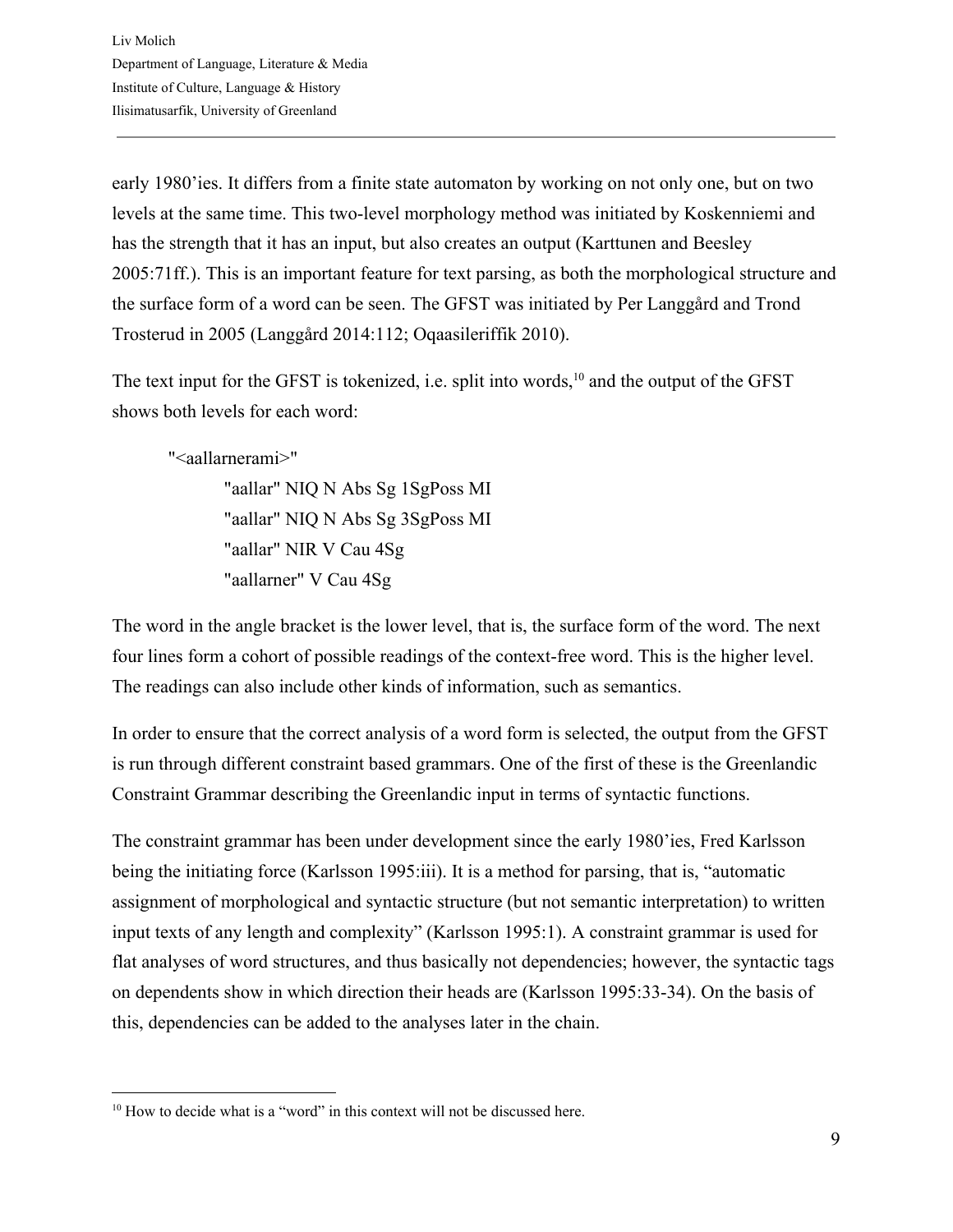Some of the main goals of the CG are that it should be robust, language-independent, and applicable to and adjustable to fit different text types (Karlsson 1995:1-2). The latest development of the CG formalism, the CG-3, has been done in connection to the VISL project (Bick and Didriksen 2015). This CG-3 will be referred to simply as "CG", and the Constraint Grammar for Greenlandic will be named the "GCG". The GCG has a long history, the first steps having been taken by Per Langgård a decade ago, in 2008 (Oqaasileriffik 2010). The CG formalism is documented in Didriksen 2018. Tags, sets and lists used in the GCG are explained in appendices I, II, III and IV.

A CG consists of a number of different rules. Basically, two kinds of rules are written for disambiguation, namely REMOVE and SELECT rules.<sup>11</sup> A SELECT rule must be safe, as it selects a reading matching the requirements of the rule, deleting all other readings. A REMOVE rule is more gentle, only removing the readings matching the rule. Multiple REMOVE rules can be used for disambiguating one word form, gradually removing wrong readings (Didriksen 2018; Bick 2000:113).

To make sure the right reading is selected by the CG, the parser needs a vast number  $12$  of machine readable selection or removement rules such as the following one:

SELECT 1SgPoss IF (-1 Gram/Pers + Pron + 1Sg) ;

This rule selects a 1st person singular possessum reading (1SgPoss) if there is a 1st singular personal pronoun (Gram/Pers Pron) right to the left (-1) of it. By selecting the 1st singular reading, the rule removes all readings of the possessum which are not 1st person singular possessum. Selection rules like this one should only be used if the reading is safe. If it could have been either a 1st or a 2nd singular personal pronoun, but not a 3rd, a removement rule should have been written instead:

REMOVE 3SgPoss IF (-1 Gram/Pers + Pron + 1Sg) ;

<sup>&</sup>lt;sup>11</sup> Other kinds of rules used for disambiguation are APPEND and COPY rules, which are effective when dealing with analyses missing in the morphological analyzer.

 $12$  How many rules are needed depends on many factors. For the English-Danish translation machine, approximately 6,000 rules were written (Bick 2007: 37).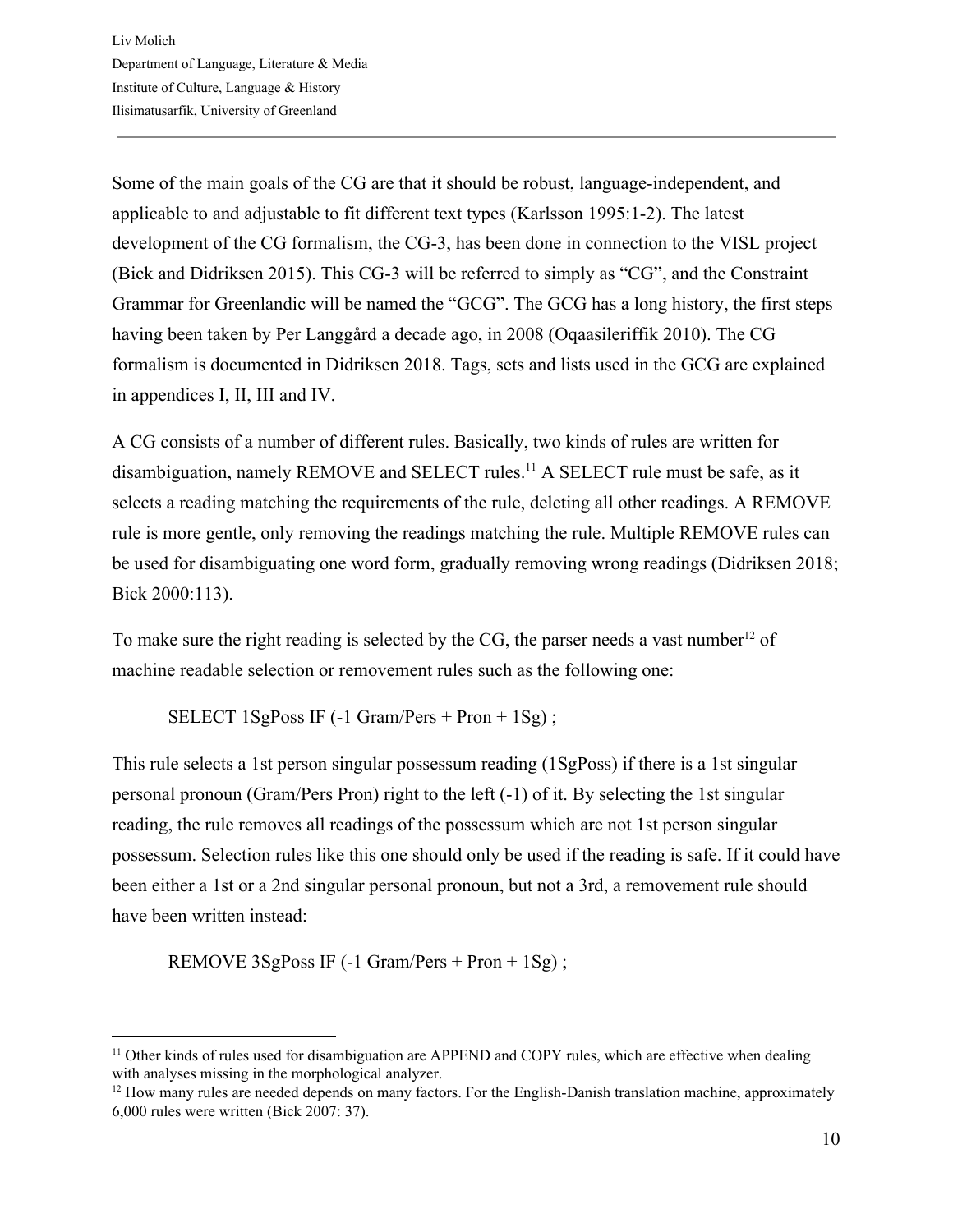The rules are ordered in sections and each section run one or more times, from top to bottom. The optimal result is fully disambiguated and mapped words, but it is not mandatory to end up without ambiguities. Some words are hard, or even impossible to disambiguate due to real ambiguities. If safe rules cannot be written for them using lexical or semantic knowledge, rules for these problematic words can be written in the lower part of the grammar. It is important that the safe rules are placed higher than the unsafe ones because they have a higher risk of error (Voutilainen 1995:181-183). It is also possible not to write rules for those words, just leaving the disambiguation of them to later grammars.

#### <span id="page-10-0"></span>Methods

As exemplified in the introduction, an ambiguous word form such as *aallarnerami* can be either possessed by 1st person singular, 3rd person singular or be a verb and not a noun. Thanks to the tagged output from the GFST, I am able to extract all possessives of this type automatically in order to use them for further investigation.<sup>13</sup>

To check which analysis is the right one for each word, I will try different methods exemplified in part I. It turns out that the context-free syntactic analysis (and hence also the morphological analysis of ambiguities) sometimes changes when context is added, so any method should be balanced against context. My colleagues employed at the Language Secretariat of Greenland with Greenlandic as their mother tongue have been helpful for this task.

The selected corpus is morphologically analyzed by the GFST. I will go through the input for the GCG in order to disambiguate the sentences and map them for syntactic roles. During the disambiguation process of the GCG, the rules for disambiguation of possessives are written and refined. I will map my corpus for direct and indirect speech, and semantics of explicit possessors in order to be able to add rules based not only on syntactic theories, but also on semantics and stochastics. However, when the rules based on the theories have been applied, some sentences

<sup>&</sup>lt;sup>13</sup> Automatic extraction is of course only possible if the GFST, or another program run before the GCG, outputs an analysis of the word. An alternative to the extraction based on the morphological analysis is an extraction based on the surface form of the inflection (*nera*) which never changes in words of the *aallarnerami* type.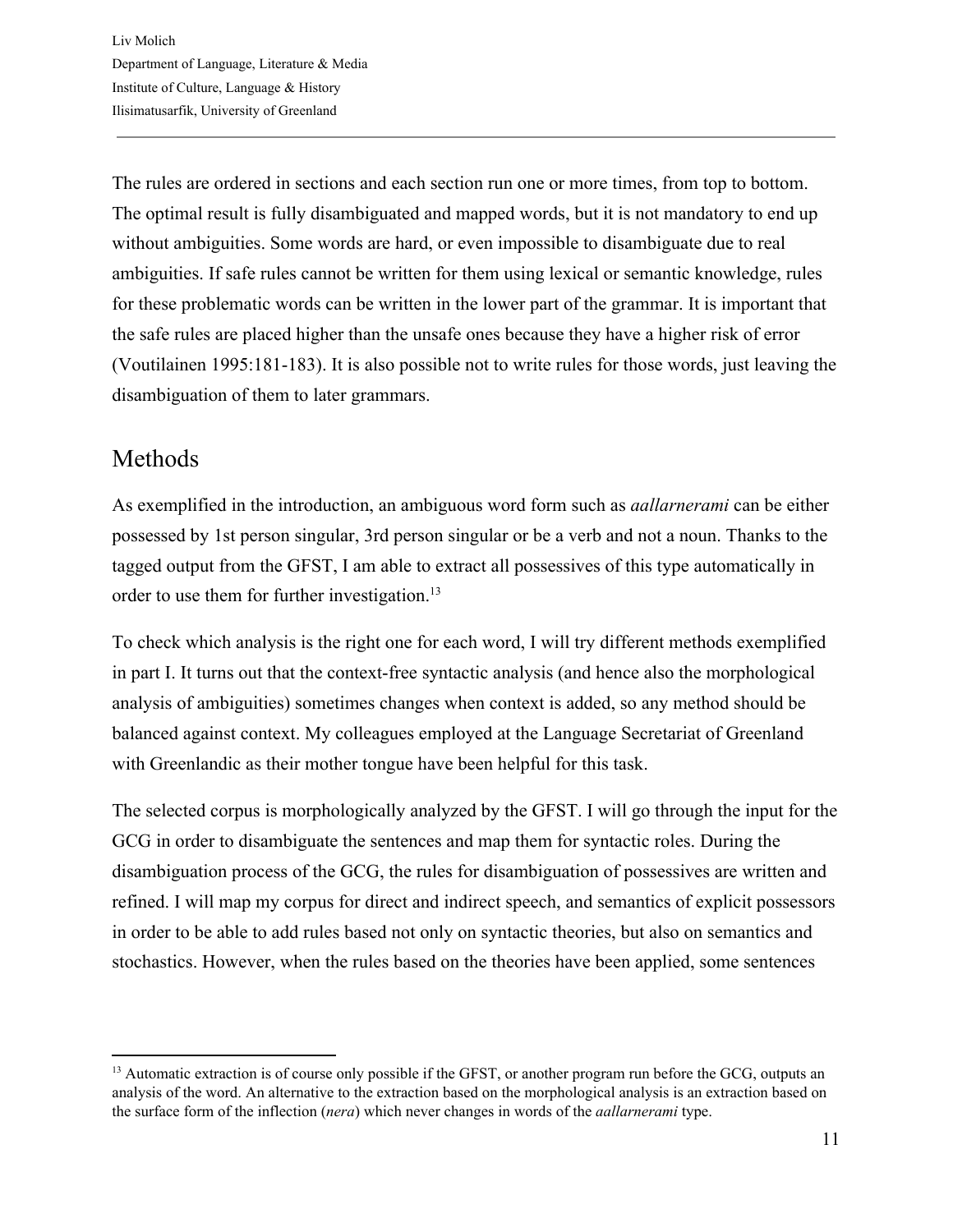will still remain ambiguous. The GCG will then work as a tool of finding these remaining sentences and of testing which rules can refine the output.

Once the disambiguation rules have been written, they will be proof checked by running a traced GCG analysis and checking that all word forms in question are correctly disambiguated by the intended rule. I will run the GCG on the regression corpus for validation. Furthermore, I will manually go through additional examples found in the extended corpus and check if the rules already written are covering these examples.

The disambiguation rules based on semantics and syntax can be proofed in this way, while rules based on stochastics are less safe and should be checked against a much larger corpus. This can only be done on a corpus with a correct morphological and syntactic analysis. The GFST and GCG are not yet ready for this task, and rules based on stochastics only will therefore not be written.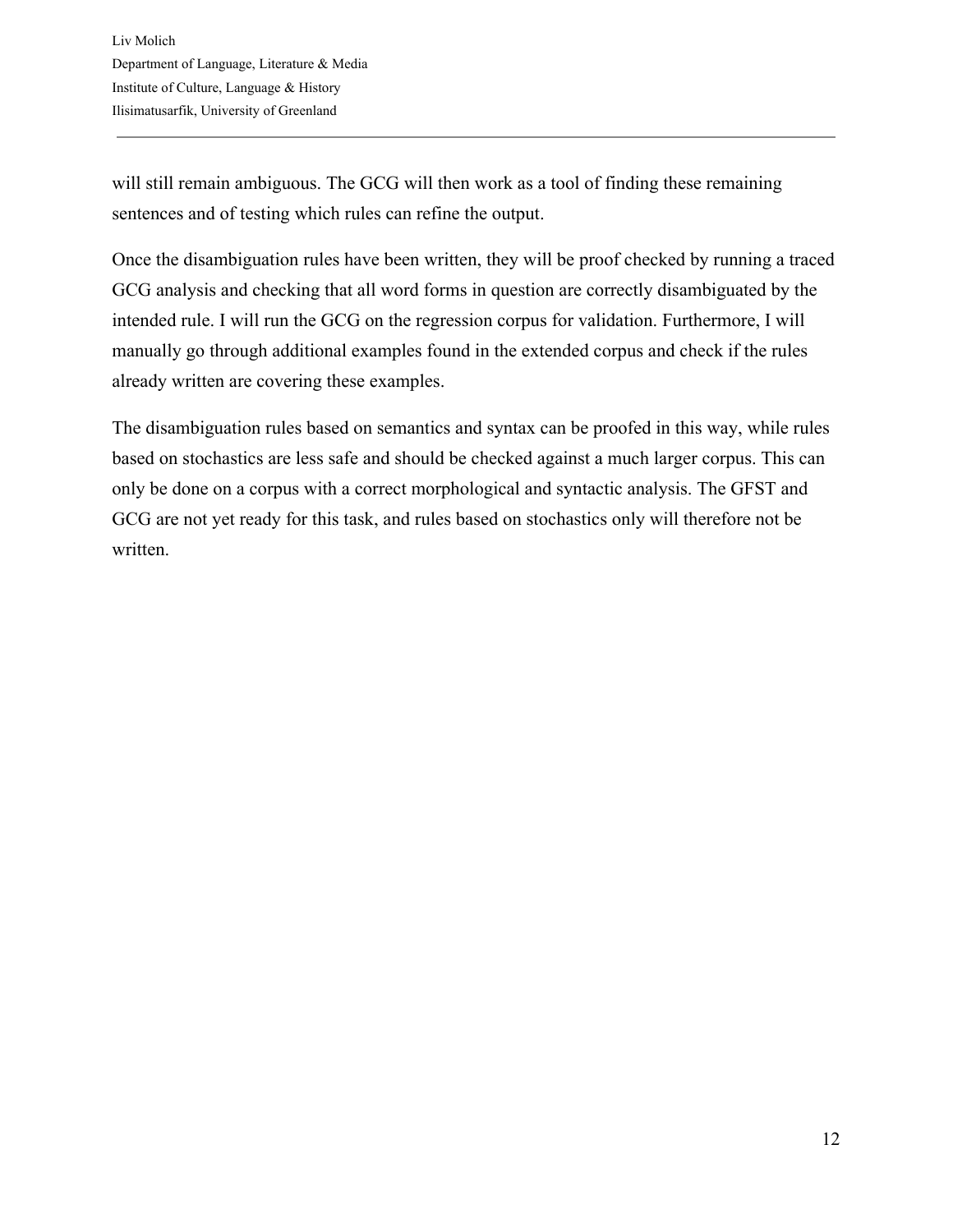# <span id="page-12-0"></span>Part I: Disambiguation in theory

In this part, the theories of possession in general and specifically for Greenlandic will be outlined. These theories will provide the basis for part II.

#### <span id="page-12-1"></span>Possession in Greenlandic

In Greenlandic, all words except the particles consist of a root, optional derivation and obligatory inflection. Often, several derivational morphemes are added to the same word, increasing its length significantly. These derivational morphemes can change the word class and/or the semantics. After the inflectional morpheme(s), one or more enclitics can be added. A brief introduction to the West Greenlandic language is Langgård and Langgård 1988 (in Danish and partly in Greenlandic) or Sadock 2003 (in English). Fortescue 1984 (in English) is more comprehensive.

Two cases are used for congruent subjects and objects in Greenlandic: relative case marks subjects of dicongruent verbs, while the unmarked absolutive case is used for objects of dicongruent verbs or subjects of monocongruent verbs.<sup>14</sup> These two cases also have other functions: some adverbial adjuncts are in the absolutive, and the relative case is also used for marking possessors. Obviously, this double use of relative case can be difficult to handle, as will be shown in example 4 and 6-8 below. A few lexemes follow a nominative-accusative case system, where nominative is used for subjects and possessors. The disambiguation of words using this case system is handled elsewhere in the GCG and will not be discussed here.

In Greenlandic, the possessor must be in the relative case, while the possessed noun can be in any case. Proper nouns, pronouns, nouns and numerals can be possessors, and will all be treated as "nouns" in the following. The possessum bears markings of number as well as case. In the terminology of the Language Secretariat, the possessive inflection is marked in this way:

<sup>14</sup> "Monocongruent" and "dicongruent" are often called "intransitive" and "transitive". However, also monocongruent verbs can take an oblique object. Therefore, I will use the terms "mono-" and "dicongruent", referring to subject and/or object marking in the inflection. Nielsen (2019) uses the same terms.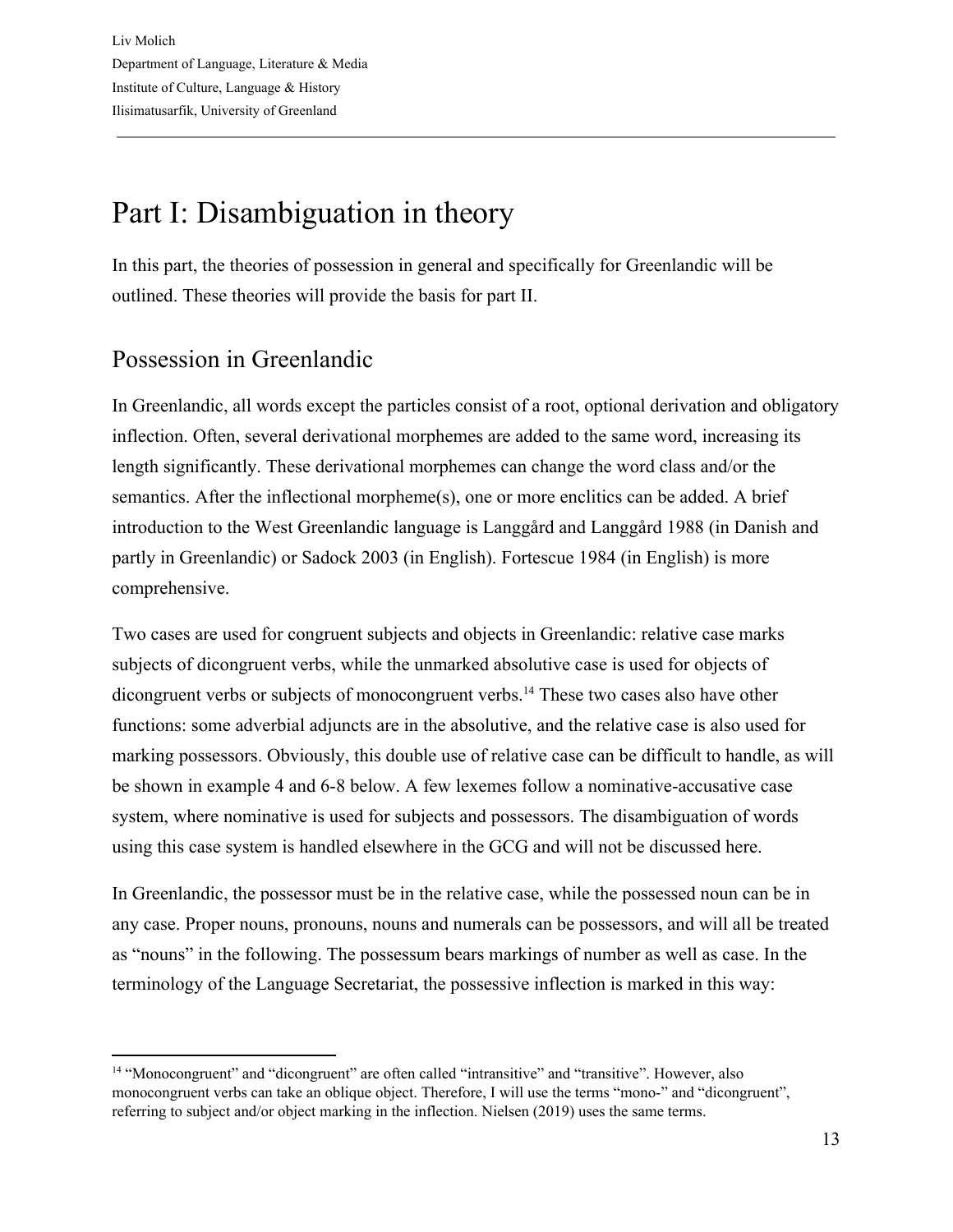| Case       | possessum,<br>number | possessor,<br>person | possessor,<br>number | word form<br>(isi, eye) | short form              |
|------------|----------------------|----------------------|----------------------|-------------------------|-------------------------|
| Absolutive | Pl (plural)          | $1$ (first)          | $Sg$ (singular)      | isikka                  | N Abs $P1^{15}$ 1SgPoss |
| Locative   | Sg (plural)          | $3$ (third)          | $Sg$ (singular)      | isaani                  | N Lok Sg 3SgPoss        |

All combinations of number and case exist.<sup>16</sup> In the following examples, the case will be written after the person and number because the inflectional morphemes follow this order:

1X) *isa-a-ni* eye-N.Pl.3SgPoss-Lok "In his eye."

Oblique cases can be verbalized, opening up the possibility of possession in internal inflection:

2X) *isa-a-ni-ip-poq* eye-iN.iSg.i3SgPoss.iLok-Vbr-Ind.3Sg "It was in his eye."

Here, the nominal inflection *a-ni* is in the middle part of the word, after which the noun is verbalized. Internal inflection is marked by "i".

#### <span id="page-13-0"></span>Head and dependent marking, and implicit or explicit possessor

A possession hypotagm in Greenlandic is marked on head as well as on dependent. The syntactic role is marked with  $\omega$ , and the angle bracket marks in which way the head is, according to appendix II.

| 3U | Unnuk                             | manna          | anaana-mi               | qanoq            |
|----|-----------------------------------|----------------|-------------------------|------------------|
|    | evening-N.Sg.Abs this.Pron.Sg.Abs |                | mother-N.Sg.4SgPoss.Rel | what.Part        |
|    | $@CL-ADVL>$                       | $(a)$ N $\leq$ | @POSS                   | $\omega$ i-ADVL> |

<sup>&</sup>lt;sup>15</sup> All nouns except personal pronouns are 3rd person, according to Langgård and Langgård 1988:98. This is therefore not marked in the morphological analysis.

<sup>&</sup>lt;sup>16</sup> However, also singulare tantum and plurale tantum nouns exist, where plural or singular forms are not accepted.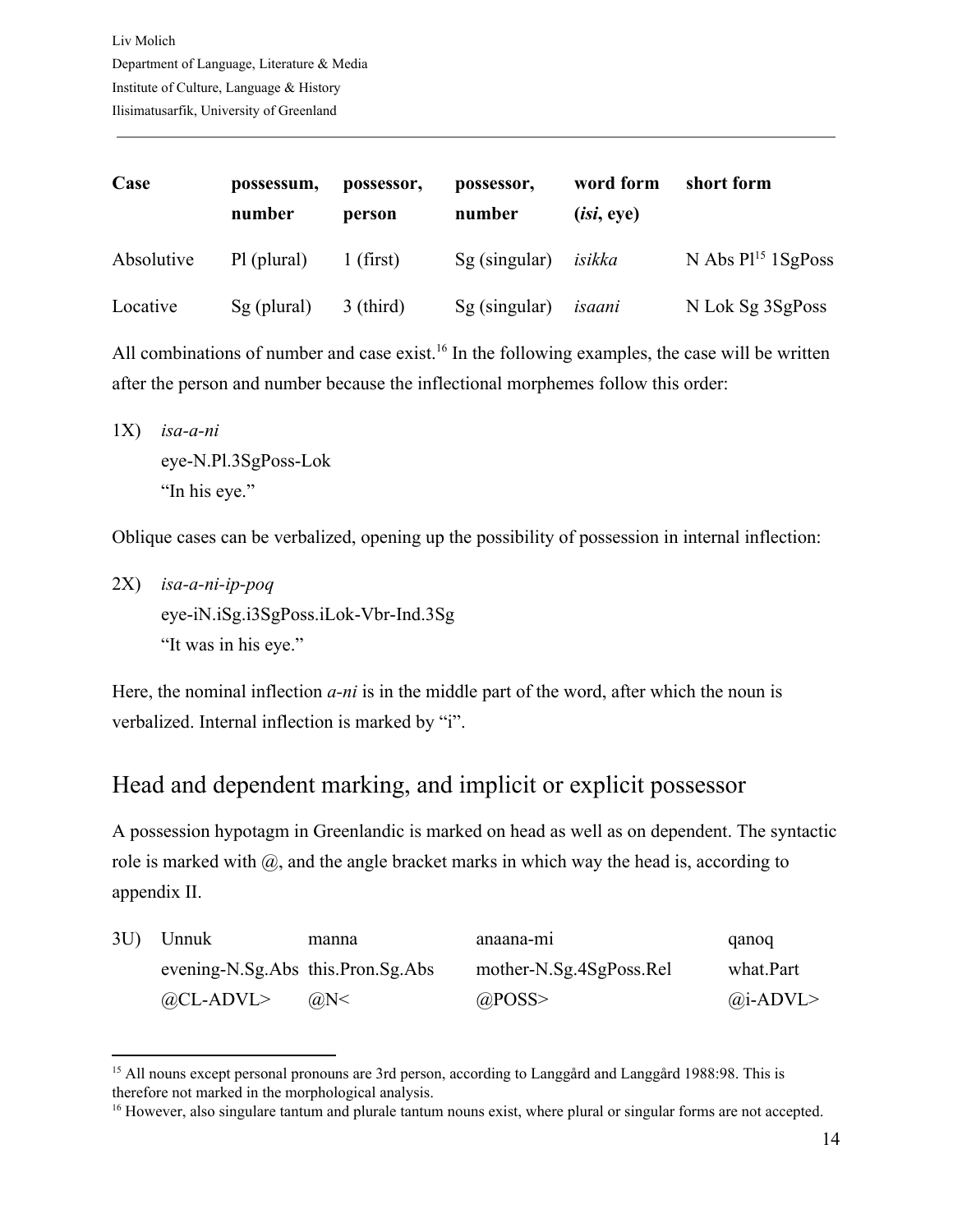toqu-sima-ner-a Eskildi-mut die-Past-being-N.Sg.3SgPoss.Abs Eskild-Prop.Sg.Trm  $(a)$ OBJ>  $(a)$ ADVL>

oqaluttuari-sussaa-nngik-kaluar-pa-a tell-should-Neg-though-V.Ind-3Sg.3SgO @PRED

"This evening she shouldn't have told Eskild how her (own) mother died."

Here, *a* in *toqusimanera* marks the possessor and possessum in one portmanteau morpheme. The absolutive case is not marked, as it never is in Greenlandic. In *anaanami* both the possessum and the coreferential possessor have to be expressed in the inflection, together with the relative case, again in one single morpheme, *mi*. The 4th person possessor of *anaanami* is coreferential with the 3rd person subject of the verb. *Toqusimanera* is 3rd person because the possessor is *anaanami*, which doesn't refer to the subject of the verb. For a more comprehensive explanation of coreferentiality in Greenlandic, see Karen Langgård 1997 and 2002:68-69, or Fortescue 1984:146-152.<sup>17</sup> Here, the 4th person in the inflection refers to the subject of the head verb *oqaluttuarisussaanngikkaluarpaa*, "she shouldn't have told that"*.* Hence, from the coreferential marking, it is clear that the subject of the verb and the possessor of the mother must be the same.

The double possession marking of possessor as well as possessum on the head eliminates the need for explicit possessors when information about the possessor has been established by the context. In example 3 above, only one of the possessors is explicit. *Anaanami* does not have an explicit possessor, but is itself the explicit possessor of *toqusimanera*. Information about the possessor of anaanami is established a few sentences before:

*Emilie akissutissaaruppoq. Ilami ingasalluni oqalussimavoq. Unnuk manna anaanami qanoq toqusimanera Eskildimut oqaluttuarisussaanngikkaluarpaa* (Vebæk 1992:83).

<sup>&</sup>lt;sup>17</sup> From a purely linguistic point of view, e.g. speech act theories discussed later in part I, the 4th person should be called "3rd person coreferential", which is what Karen Langgård recommends. However, from a computational point of view "4" entails a simpler syntax than "3C[oreferential]" and "3N[on]C[oreferential]" and should therefore be preferred in technological projects, such as the GFST and the GCG.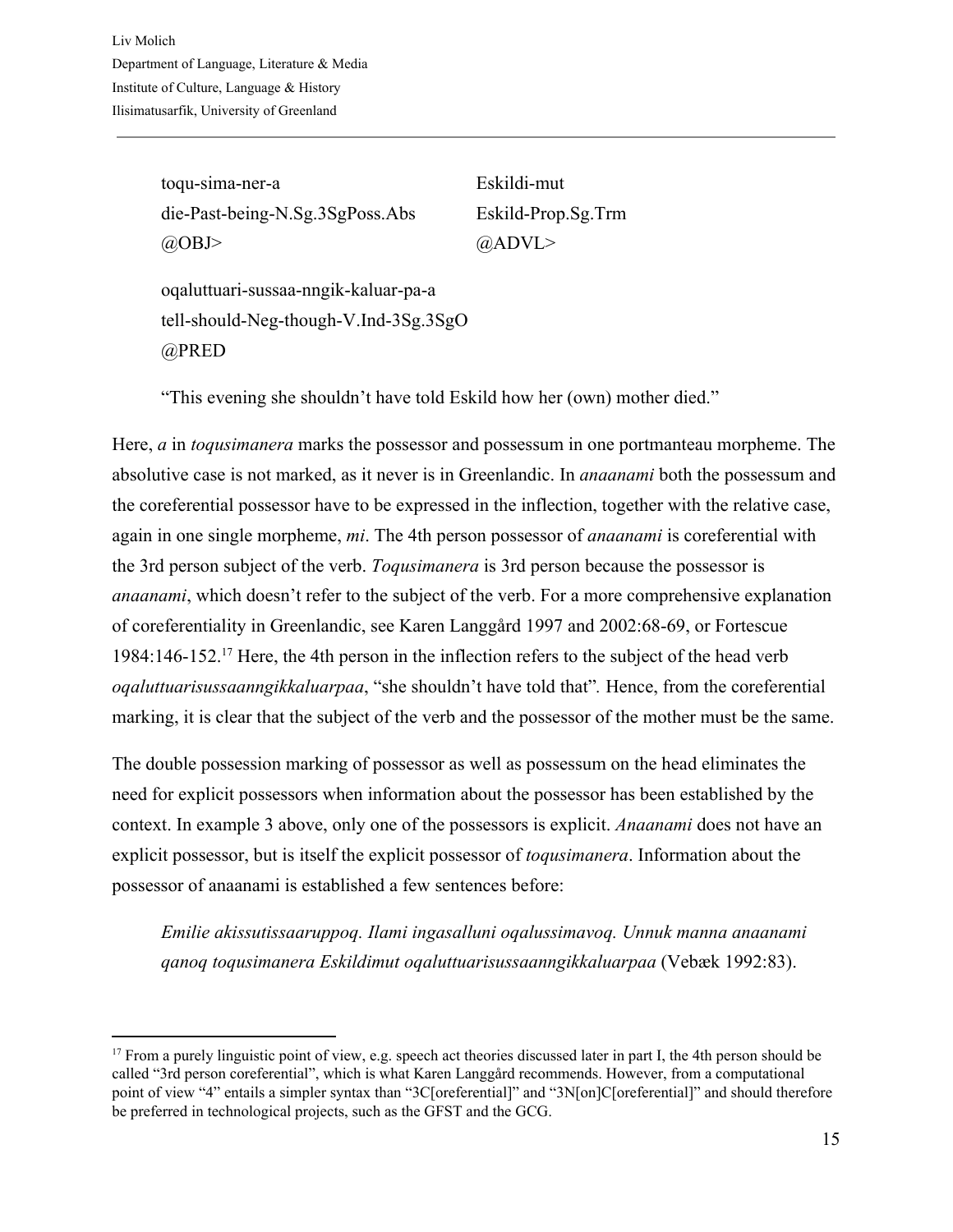"Emilie was not able to answer. Indeed she had said too much. This evening she shouldn't have told Eskild how her (own) mother died."

As soon as a little context is added, it is clear that Emilie is the implicit possessor of the mother as well as the implicit subject of the verb. However, it is not always easy to figure out who is the possessor and subject when the context is left out, as will be shown below in examples 5 and 7-12.

#### <span id="page-15-0"></span>The inflectional system of Greenlandic

In many languages, person marking holds information not only about person and number, but also about gender and case (Siewierska 2004:3). Also in Greenlandic, a nominal person marking cannot exist without a case marking. In the same way, a verb must include not only person(s), but also number and mood:

| 4A) | Segern-up    | tarrin-ner-a                               | tako-ruso-ga-a               |
|-----|--------------|--------------------------------------------|------------------------------|
|     | Sun-N.Sg.Rel | $disappear\text{-}doing-N.Sg.3SgPoss. Abs$ | see-want-much-V.Ind.3Sg.3SgO |
|     | @POSS        | $(a)$ OBJ>                                 | @PRED                        |

"He really wanted to see the sunset."

Here, the inflectional ending, *a*, in *tarrinnera* reveals the number and person of the possessor and the person and case of the possessed noun. The parallels between the verbal and nominal systems (Schultz-Lorentzen 1951:15-16; Per Langgård 1997:51-63) are clearly shown in the example: The last morphemes of both the verb *takorusoqaa* and the possessed noun *tarrinnera* appear to be the same, both marking a 3rd person singular subject/possessor and 3rd person singular object/possessum.

## <span id="page-15-1"></span>Syncretism

As shown in the introduction, Greenlandic is a language with a high level of ambiguity. One kind of ambiguity is the inflectional syncretism, where sometimes two or more word forms are identical but have different grammatical readings, e.g. different word classes, cases, moods or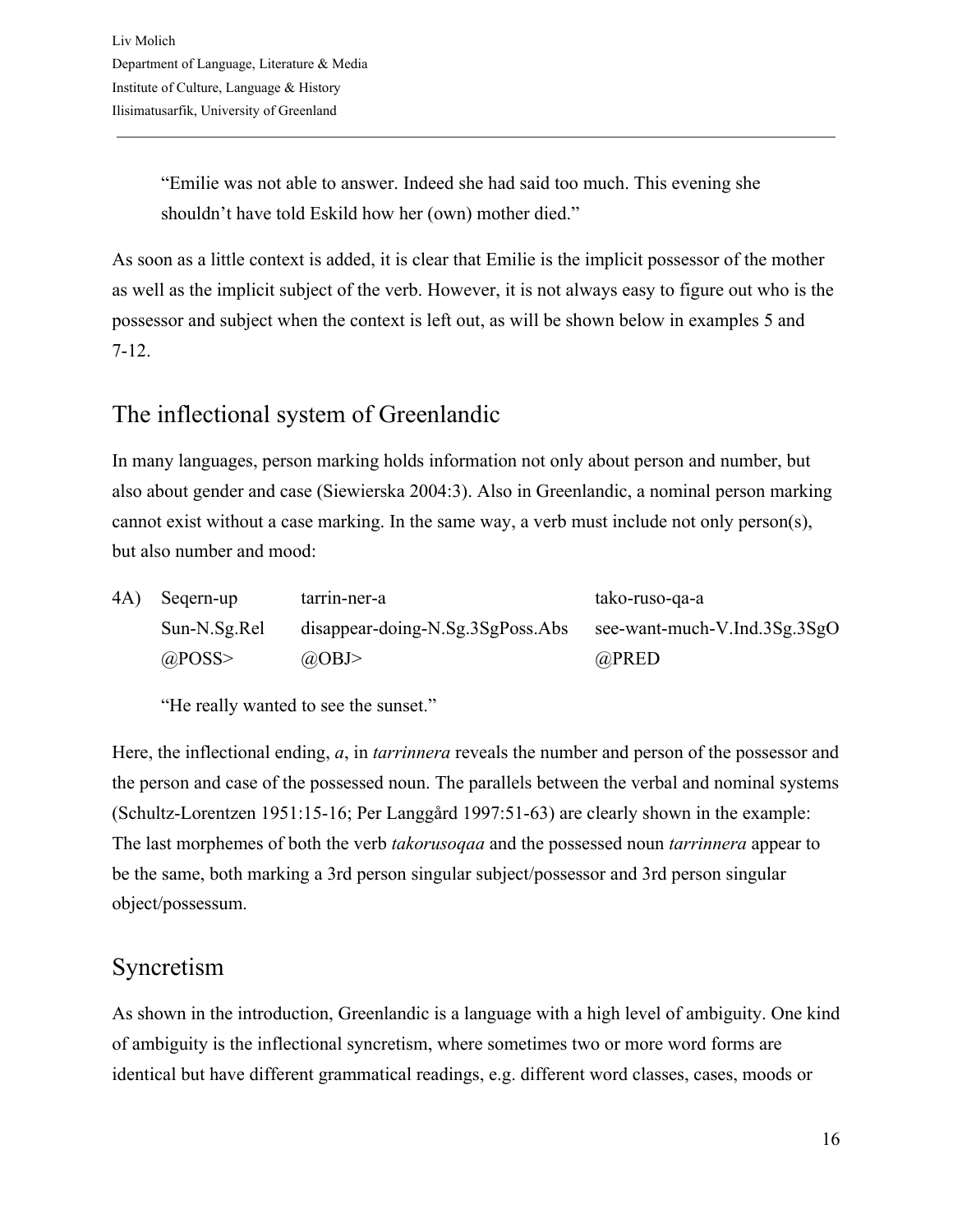persons. Inflection is ambiguous not only in Greenlandic, but worldwide "many inflectional systems are replete with a form of ambiguity termed syncretism – a systematic merger of morphological slots" (Cotterell et al. 2018:548). An explicit possessor can reduce the confusion, but frequently, possessor, number and even case are ambiguous.

Syncretism can exist between any of the different persons and numbers (Baerman 2005:3-4). This can have different reasons, one being diachronic changes, where sound changes lead to homophony. Many cases of ambiguity in modern Greenlandic are due to historical changes, where consonants or vowels have become assimilated. Due to these phonological changes, and thus changes in the morphophonology, the characteristics of the different derivational morphemes and of the base and inflection can be difficult to perceive, which heightens the level of ambiguity.

As explained in Per Langgård 1997, the person markings of 1st and 2nd persons singular have, on an earlier language state, been *m* and *k*, respectively. The *m* marking can still be found in the relative case of 1st person singular, but not explicitly with other cases. With oblique cases one can no longer distinguish them. This will often lead to the creation of new or extended use of inflectional markers (Baerman 2005:7-8). This is also seen in the Greenlandic language which is currently developing a new marker for 2nd person singular possessor in oblique cases to be able to distinguish it from 1st person singular (Facebook.com 2018). The new 2nd person singular possessor is pronounced with a radicalized vowel in front of the inflection, which is shown with an *r* in the spelling: *pissannik* vs. *pissarnik*. However, not everyone agrees on the new way to distinguish between the possessors, so it will still be an object of ambiguity. It is neither approved of by the Language Board.

| stem            | PoS inflection                                                       | morphemes old orth. |  | new orth. unofficial orth. |
|-----------------|----------------------------------------------------------------------|---------------------|--|----------------------------|
| pissaq, "lot" N | Sg/Pl 1SgPoss Ins pissaq-m-nik <i>pigssavnik pissannik pissannik</i> |                     |  |                            |
| pissaq, "lot" N | Sg/Pl 2SgPoss Ins pissaq-k-nik pigssangnik pissannik pissarnik       |                     |  |                            |

In the old orthography developed in the second half of the 19th century by Samuel Kleinschmidt (Kleinschmidt 1851, 1871), the possessors are clearly marked: *pigssavnik*, as opposed to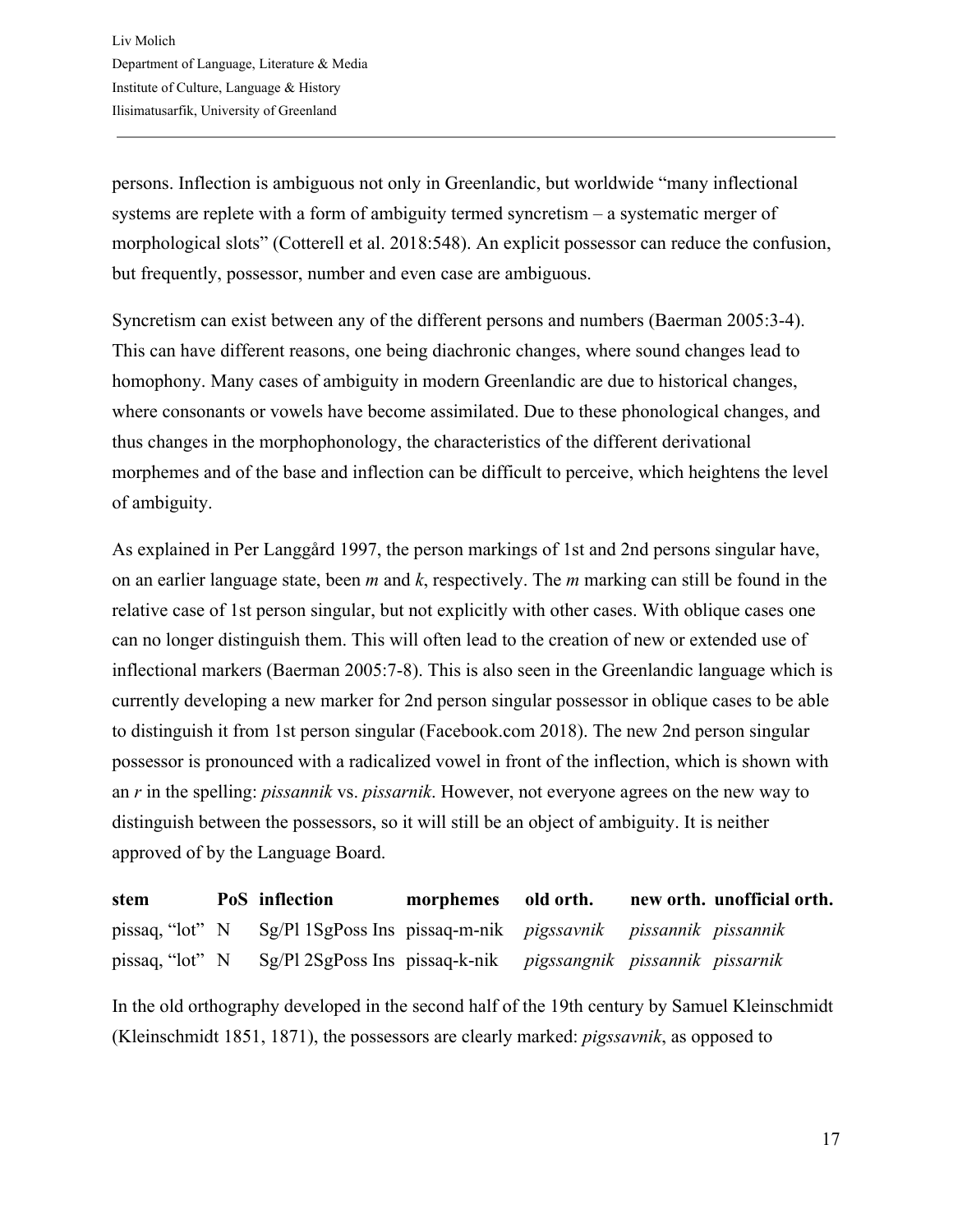*pigssangnik*.<sup>18</sup> The *v* corresponds to the 1st person singular possessor, *m*, and similarly, the *ng* ([ŋ]) corresponds to the 2nd person singular possessor, *k*. In both cases, the sound is articulated in the same place and just changes its manner of articulation. Due to the more extended assimilation in modern Greenlandic, the pronunciation is no more distinctive, and different possessors or numbers often coincide in one homographic and homophonic word form. This kind of syncretism is highly frequent in Greenlandic, and by imitating the spoken language, the new orthography, which was introduced in 1973 (Berthelsen et al. 1998:92, 178), has increased the ambiguity of the written language significantly.

#### <span id="page-17-0"></span>Semantics

On the morphological and syntactic level of the translation it is not yet necessary to decide how each word should be translated. However, the semantics of each word can be helpful in choosing the correct morphological analysis and the correct syntactic role.

Ferdinand de Saussure is famous for his theories about paradigmatic and syntagmatic relations. Paradigmatically related words are words which can fill the same slot in a sentence. Their semantic relations can be drawn in a so-called word net, e.g. the English WordNet (Princeton 2018) or the Danish DanNet (Pedersen et al. 2009). The syntagmatically related words are words which co-occur frequently. Both paradigmatic and syntagmatic information is often found in dictionaries, in form of synonyms and examples (Ravin and Leacock 2000:20).

While knowledge of the paradigmatic relation is essential for translation, information about the semantics of syntagmatic relations can be useful for selecting the right possessessive homograph. The semantic frames of each lexeme are currently being added to the Greenlandic word base, *Katersat* (Oqaasileriffik 2018c). Until this work has been finished, the semantic information for the GCG must come from the GFST or from the GCG itself. In the GFST, such secondary information is marked with a slash:

<sup>&</sup>lt;sup>18</sup> The double *ss* corresponds to a postalveolar fricative, which is now mostly heard among aged people from central West Greenland. The distinction between [ $\int$ ] and [s] is not visible in the new orthography.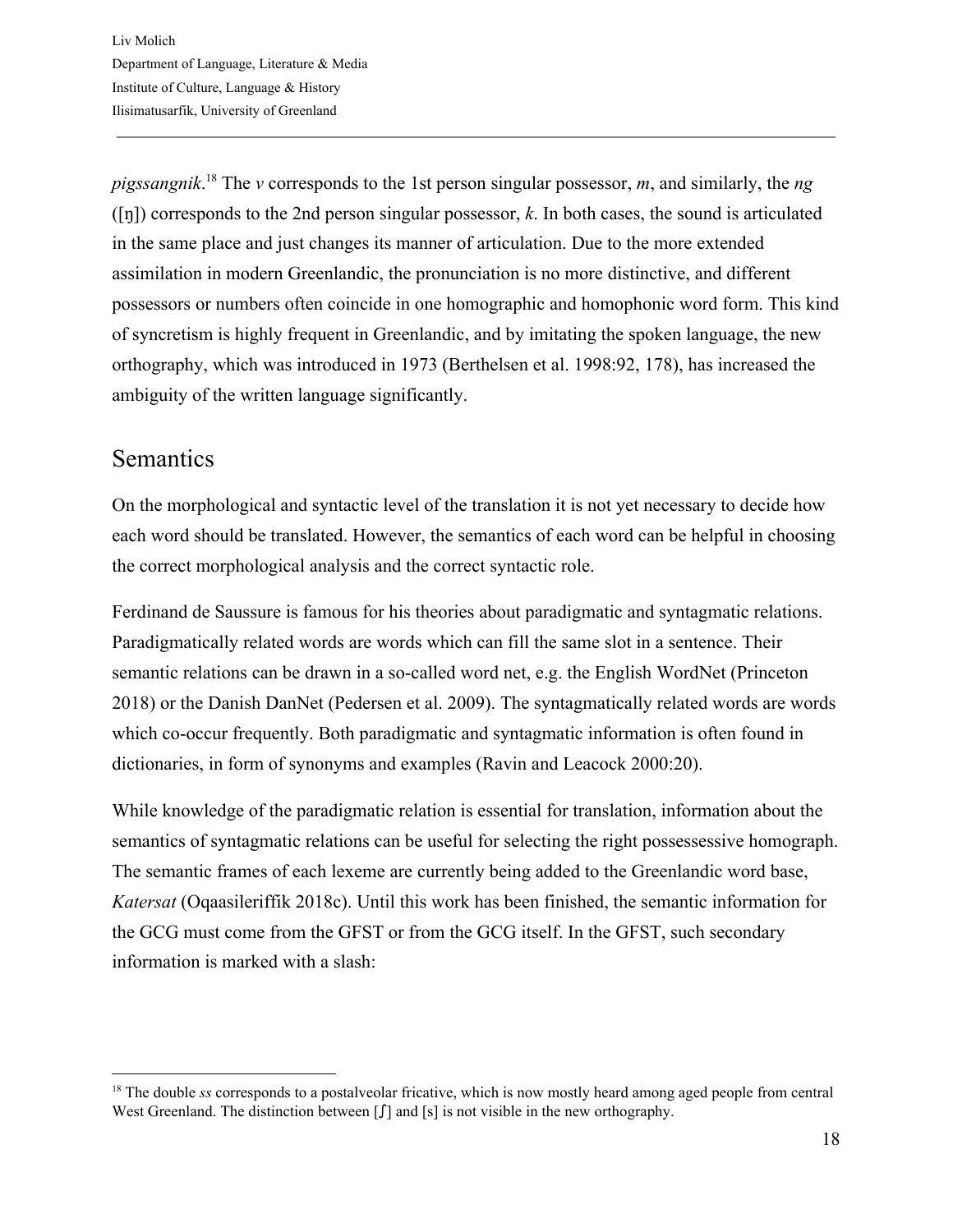$"$  <ton $>$ " "ton" N Sem/Unit Abs Sg

The semantic tag "Sem/Unit" designates a unit. If not every unit in the GFST or in Katersat are tagged as units, they can be LISTed directly in the GCG, or the GCG can combine different semantic frames, lexemes and morphemes:

LIST NUMHOVED = "dollar" "dollari" "euro" "franc" "grad" "gram" "kapitali" "kapitel" "kiilu" "kilo" "klasse" "koruuni" "krone" "milliardi" "milliard" "miliuuni" "million" "oori" "procent" ("qupper" NIQ) "side" "øre" Sem/Unit ;

The words in LISTs are commutative in opposition to the order of the rules. These bases including the input from the GFST marked with Sem/Unit all belong to the same paradigmatic group. Often they are found together with numerals, and thus the numerals and the NUMHOVED LIST form a syntagmatic relation. The LIST can be referred to in the rules of the GCG, and in this way, the syntagmatic relation can be found on the basis of the semantics.

Automatic extraction of such semantic relations would be useful and effective (Dolan et al. 2000:179), but requires a bigger corpus which is better aligned than the one existing for Greenlandic. Therefore, the tagging must still be done manually.

#### <span id="page-18-0"></span>Using context to unravel the syntax and disambiguate the possessives

As seen in example 3, the optionality of having an explicit or implicit possessor evokes a problem of disambiguating the possessives, which can be encountered by looking at the context. If the possessor is explicit, there is usually no need to look outside the borders of the sentence, but when the possessum is homographic and the possessor is not explicit, or if the possessor could be taken for a subject, we might have to look outside the borders of the sentence, because knowing context almost always leaves no doubt of what to select.

In example 4, *seqernup tarrinnera takorusoqaa*, "he really wanted to see the sunset [the disappearing of the sun]", the sun was undoubtedly the possessor of the sunset regardless of the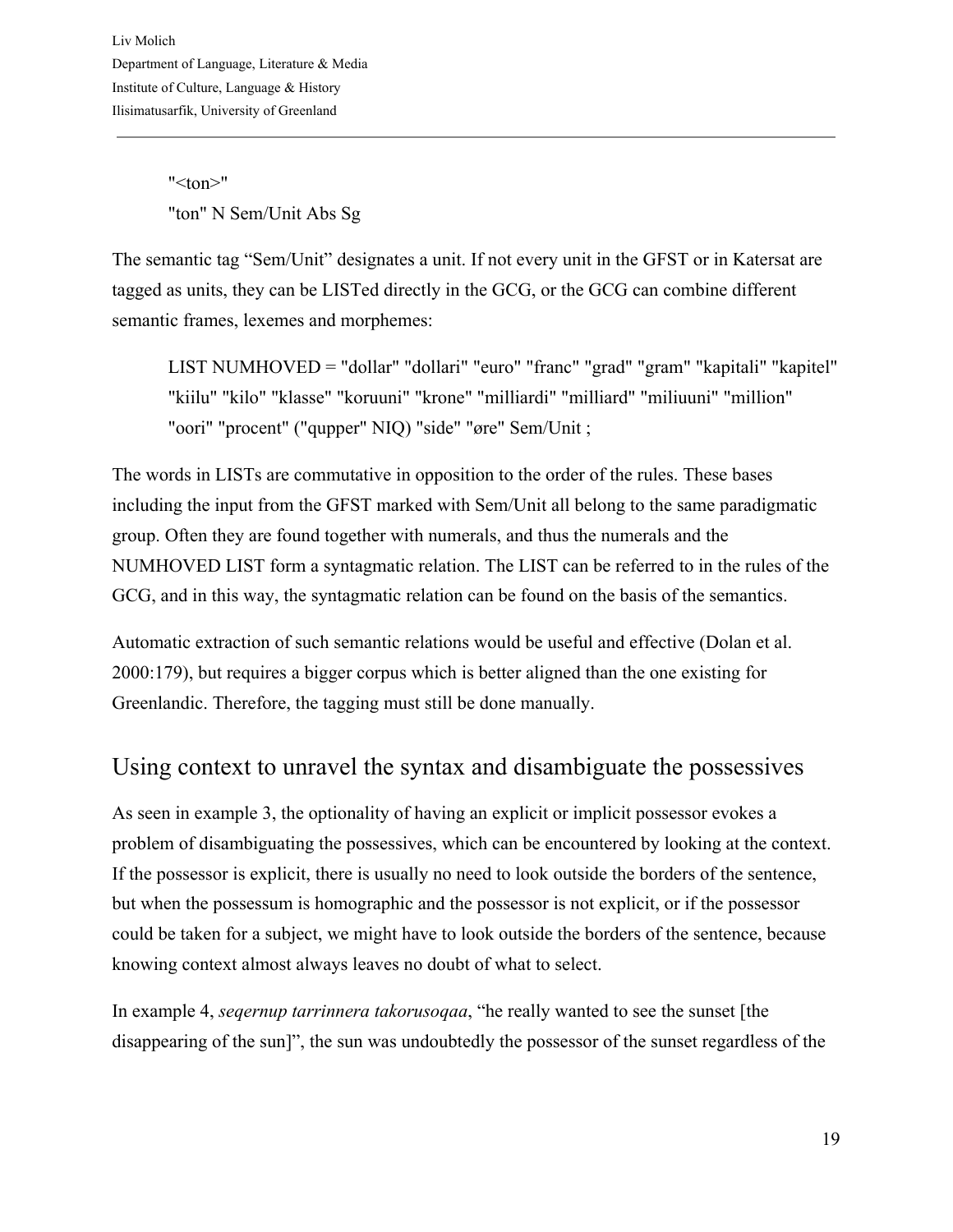context, because of its semantics and the lexicalisation of the possession hypotagm. The same will not be the case for the following, which have exactly the same parts of speech:

5U) Eskild-ip unnus-sior-ner-a aseror-pa-a (...) Eskild-Prop.Sg.Rel evening-spend-doing-N.Sg.3SgPoss.Abs ruin-V.Ind-3Sg.3SgO  $@$ POSS>  $@$ OBJ>  $@$ PRED

"Someone ruined Eskild's evening (...)"

In example 5, *unnussiornera*, "someone's evening-spending", is theoretically possessed by either a 3rd person singular possessor or a 1st person singular possessor. An overt possessor must be in the relative case, and thus *Eskildip* can be understood as the possessor, leaving the 3rd singular possessor as the only possibility. However, another reasonable analysis is that *Eskildip* is subject of the dicongruent verb *aserorpaa*. Then the possessor is covert, and it must be extracted from the context whether it is 3rd person singular ("Eskild ruined her evening") or 1st person singular ("Eskild ruined my evening). How much context is needed must be approximated by adding more and more context while asking a native speaker of Greenlandic to tell who is the subject and who is the possessor. $19$ 

If the possessor is overt, substitution can be used, showing an inflectional change of the possessum. However, when the implicit possessor is covert, an overt possessor must be added instead, leading to acceptance or rejection of the sentence. Such a procedure can lead to false conclusions, as the overt possessor will add extra information to the sentence and thus tend to mislead the interpreter in relation to the original text. Substituting or adding a possessor (explicit or implicit) should be avoided when trying to determine who possessum is possessed by. However, substituting subject or object marking in the verbal inflection can yield reliable results:

6T) ikaarfim-mi-lu navianar-tigi-ner-a  $\omega$ i-ADVL>  $\omega$ 

ikaarfik-N.Lok.Sg-and dangerous-so.much-doing-N.Abs.Sg.3SgPoss

<sup>&</sup>lt;sup>19</sup> The following examples are accepted and rejected by my colleagues at the Language Secretariat.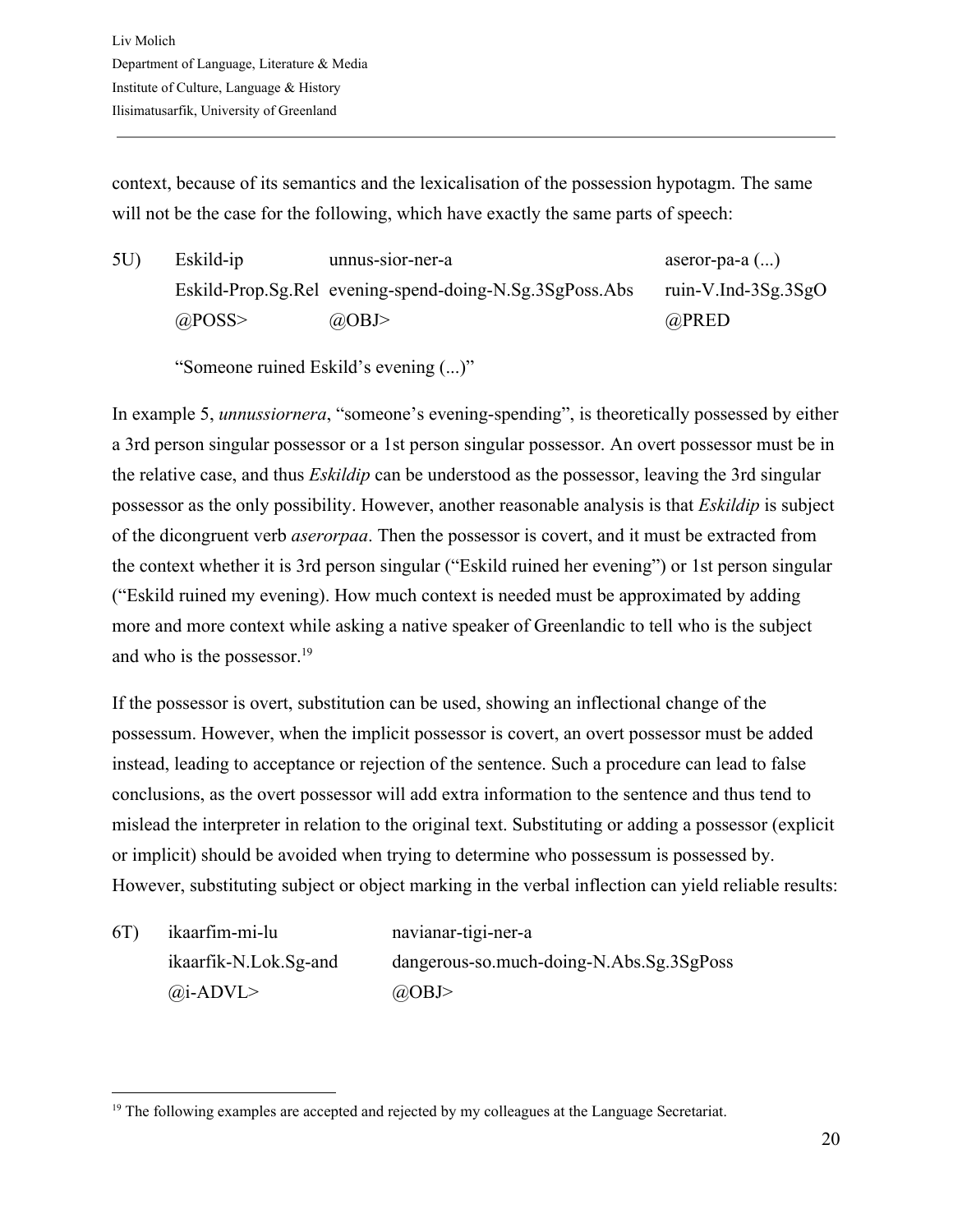uppernarsi-niar-lu-gu isige-qqaar-paa. confirm-intend-V.Cont-3SgO look-first-V.Ind-3Sg.3SgO @ADVL> @PRED

"[When he reached the other side [of the lake] he turned round,] and he first looked to assure himself of the danger at the ford."

Here, it wasn't clear to me if *ikaarfimmilu* was locative or 4th person singular possessive, but changing the inflection in the main verb left no doubt: my informant told me that *ikaarfimmilu* would not change, which it should have done if it had been "his" place of transition. The inflection was thus not possessed.

However, most of the time, the most reliable method of determining which analysis is the right one, is to add context. The possessed noun in example 4 above, *unnussiornera* can be regarded as Sg 3SgPoss Abs as well as Sg 1SgPoss Abs. My informants agree that a 1st person singular possessor in example 8 is less plausible, but not impossible. The nouns in parentheses are added by me for the sake of the reader.

| 7U | Eskild-ip                            | unnus-sior-ner-a                     |                                      | (uuma)         |  |  |  |
|----|--------------------------------------|--------------------------------------|--------------------------------------|----------------|--|--|--|
|    | Eskild-Prop.Sg.Rel                   | evening-spend-doing-N.Sg.3SgPoss.Abs |                                      | he.Pron.Sg.Rel |  |  |  |
|    | $@$ POSS>                            | $a$ OBJ>                             |                                      | @SUBJ>         |  |  |  |
|    | aseror-pa-a<br>ruin-Ind- $3Sg.3SgO$  |                                      |                                      |                |  |  |  |
|    | @PRED                                |                                      |                                      |                |  |  |  |
|    | "Someone ruined Eskild's evening ()" |                                      |                                      |                |  |  |  |
| 8U | Eskild-ip                            | (uuma)                               | unnus-sior-ner-a                     |                |  |  |  |
|    | Eskild-Prop.Sg.Rel                   | his.Pron.Sg.Rel                      | evening-spend-doing-N.Sg.3SgPoss.Abs |                |  |  |  |
|    | @SUBJ>                               | $@$ POSS>                            | $(a)$ OBJ>                           |                |  |  |  |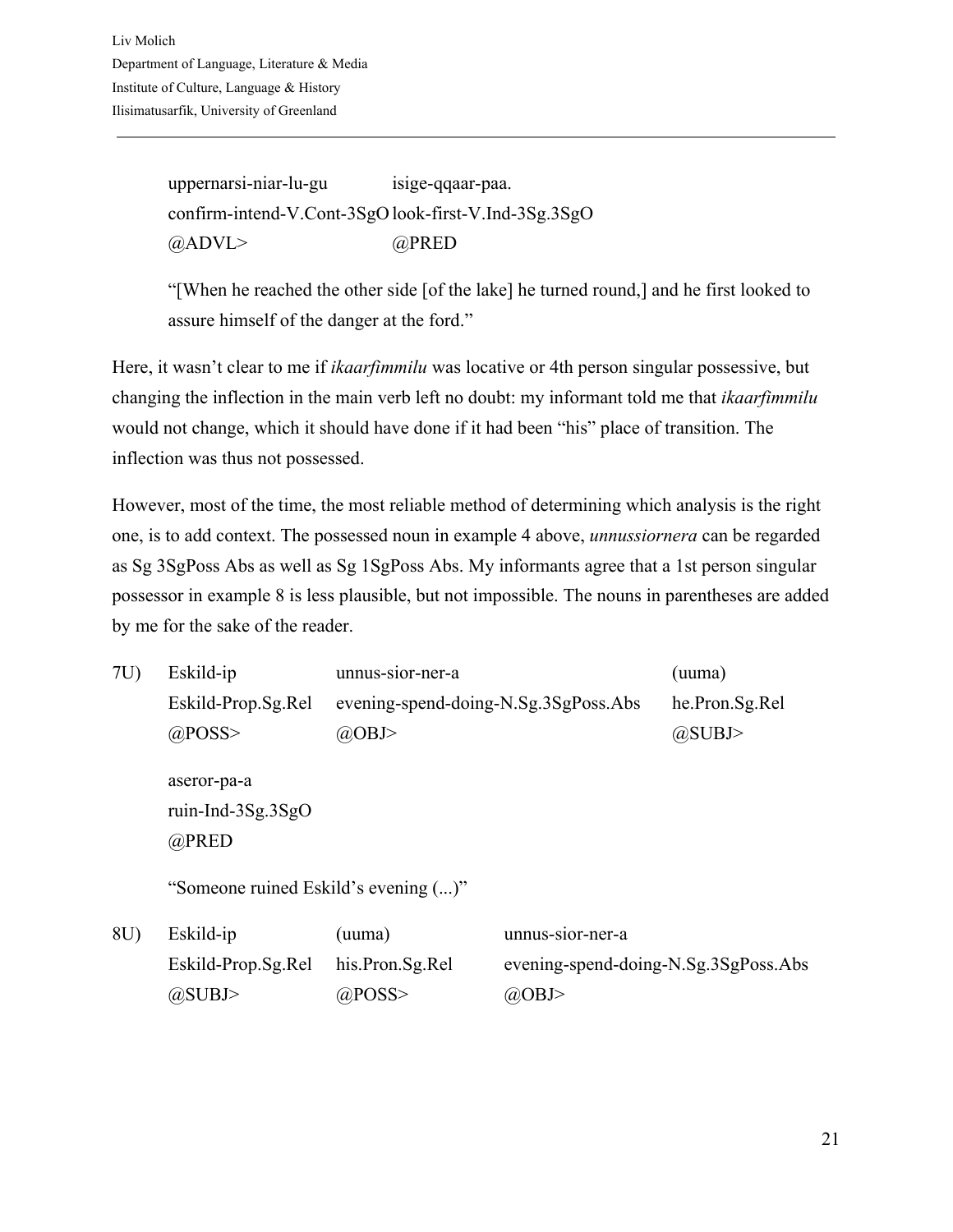Liv Molich Department of Language, Literature & Media Institute of Culture, Language & History Ilisimatusarfik, University of Greenland

> aseror-pa-a ruin-Ind-3Sg.3SgO @PRED

"Eskild ruined another person's evening (...)"

9U) Eskild-ip (uanga) unnus-sior-ner-a Eskild-Sg.Rel my.1Sg.Rel evening-spend-doing-Sg.1SgPoss.Abs  $@SUBJ>$   $@POSS>$   $@OBJ>$ aseror-pa-a ruin-Ind-3Sg.3SgO @PRED

"Eskild ruined my evening (...)"

Context was needed to choose the right alternative. Adding more context reduces the number of acceptable options, removing the 1st person singular analysis, which my informants liked the least:

| 10U) | Eskild-ip            | unnus-sior-ner-a                |       |
|------|----------------------|---------------------------------|-------|
|      | Eskild-Sg.Rel        | evening-spending-Sg.3SgPoss.Abs |       |
|      | $@$ POSS>            | @OBJ>                           |       |
|      |                      |                                 |       |
|      |                      |                                 |       |
|      | aseror-pa-a,         | namminer-lu-mi                  | aamma |
|      | ruin-Ind- $3Sg.3SgO$ | Refl.4Sg-and-Intense also       |       |

"Someone ruined Eskild's evening, and also her own."

This still leaves two possible interpretations:

| 11U) Eskild-ip | unnus-sior-ner-a                                     | (uuma)          |
|----------------|------------------------------------------------------|-----------------|
|                | Eskild-Prop.Sg.Rel evening-spending-N.Sg.3SgPoss.Abs | his.Pron.Sg.Rel |
| $@$ POSS>      | $\omega$ OBJ>                                        | @SUBJ>          |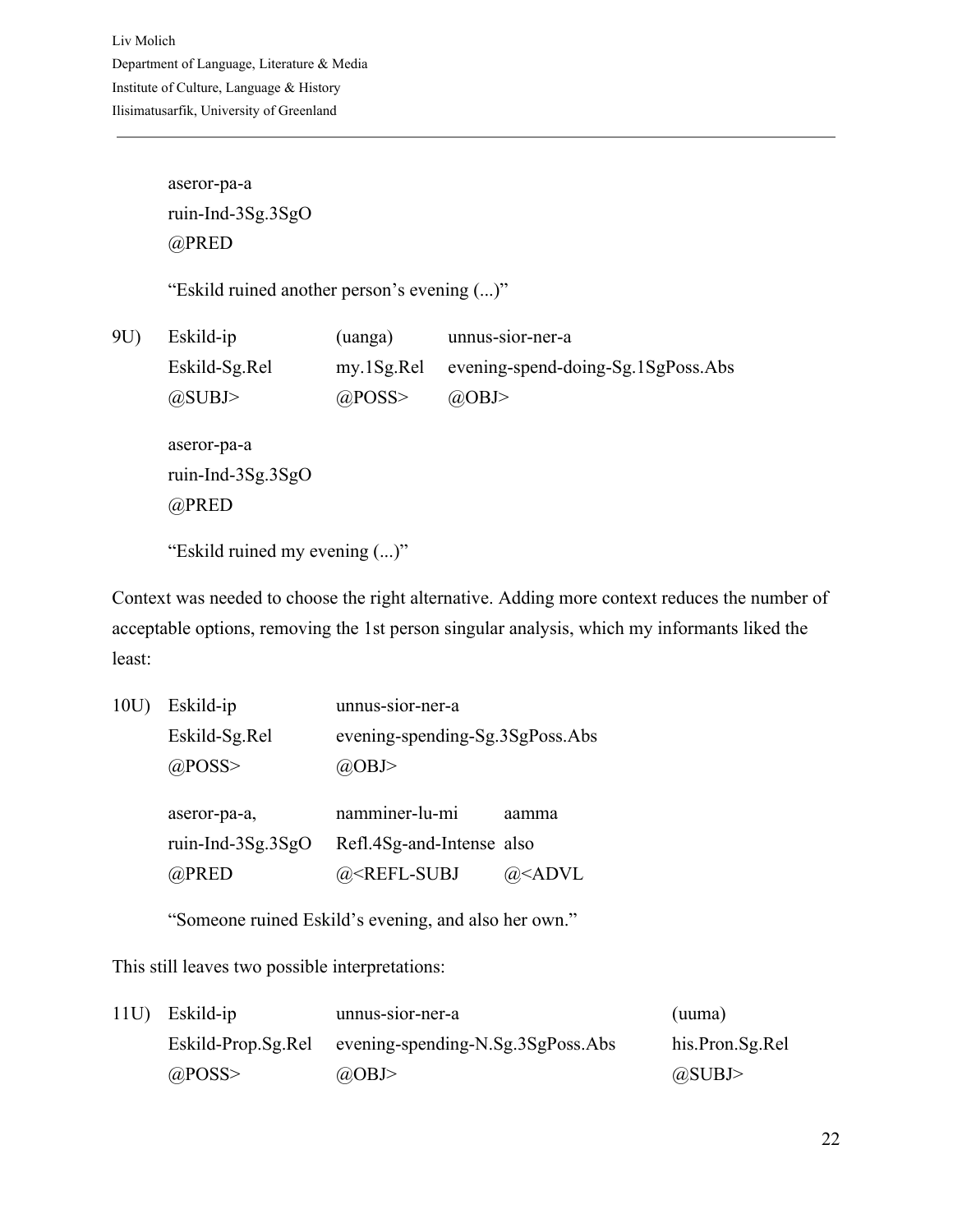| aseror-pa-a                         | (uuma) | namminer-lu-mi            | aamma               |
|-------------------------------------|--------|---------------------------|---------------------|
| ruin-V.Ind-3Sg.3SgO her.Pron.Sg.Rel |        | Refl.Pron.4Sg-and-Intense | also                |
| @PRED                               | @POSS  | $@REFL-POS$               | @ <sub>5</sub> ADVL |

"She ruined Eskild's evening, and also her own."

| 12U | Eskild-ip                              | (uuma)                                                                                          | unnus-sior-ner-a                                                 |                         |
|-----|----------------------------------------|-------------------------------------------------------------------------------------------------|------------------------------------------------------------------|-------------------------|
|     | Eskild-Prop.Sg.Rel                     | his.Pron.Sg.Rel                                                                                 | evening-spending-N.Sg.3SgPoss.Abs                                |                         |
|     | $(a)$ SUBJ>                            | $@$ POSS>                                                                                       | @OBJ>                                                            |                         |
|     | aseror-pa-a                            | $(Eskild-ip)$                                                                                   | namminer-lu-mi                                                   | aamma                   |
|     | ruin-V.Ind-3Sg.3SgO Eskild-Prop.Sg.Rel |                                                                                                 | Refl.Pron.4Sg-and-Intense                                        | also                    |
|     | @PRED                                  | @ <subj< td=""><td>@<refl-subj< td=""><td>@<advl< td=""></advl<></td></refl-subj<></td></subj<> | @ <refl-subj< td=""><td>@<advl< td=""></advl<></td></refl-subj<> | @ <advl< td=""></advl<> |

"Eskild ruined another person's evening, and also his own."

Still two options are left, and both accepted. Adding one more clause on the left hand side removes the last piece of doubt among my informants, as they confidently select Eskild as the subject; but unfortunately, this is not the correct interpretation, looking at the context. The text is still misinterpreted, until Emilie is mentioned, five periods earlier:

*Emilie akissutissaaruppoq. Ilami ingasalluni oqalussimavoq. Unnuk manna anaanami qanoq toqusimanera Eskildimut oqaluttuarisussaanngikkaluarpaa. Oqaluttuarnianngikkaluarpormi, taamaaliorsimavorli immaqa kukkulluni. Kingusinaareerporli. Eskildip unnussiornera aserorpaa, namminerlumi aamma* (Vebæk 1992:93).

"Emilie was not able to answer. Indeed she had said too much. This evening she shouldn't have told Eskild how her mother died. She shouldn't have told it, but she had, maybe she was wrong. But now it was too late. She had ruined Eskild's evening, and also her own."

When my informants were given the same sentence with a substituted *unnussiornera* for either non-homographic 1st person plural or non-homographic 3rd person plural, both sentences were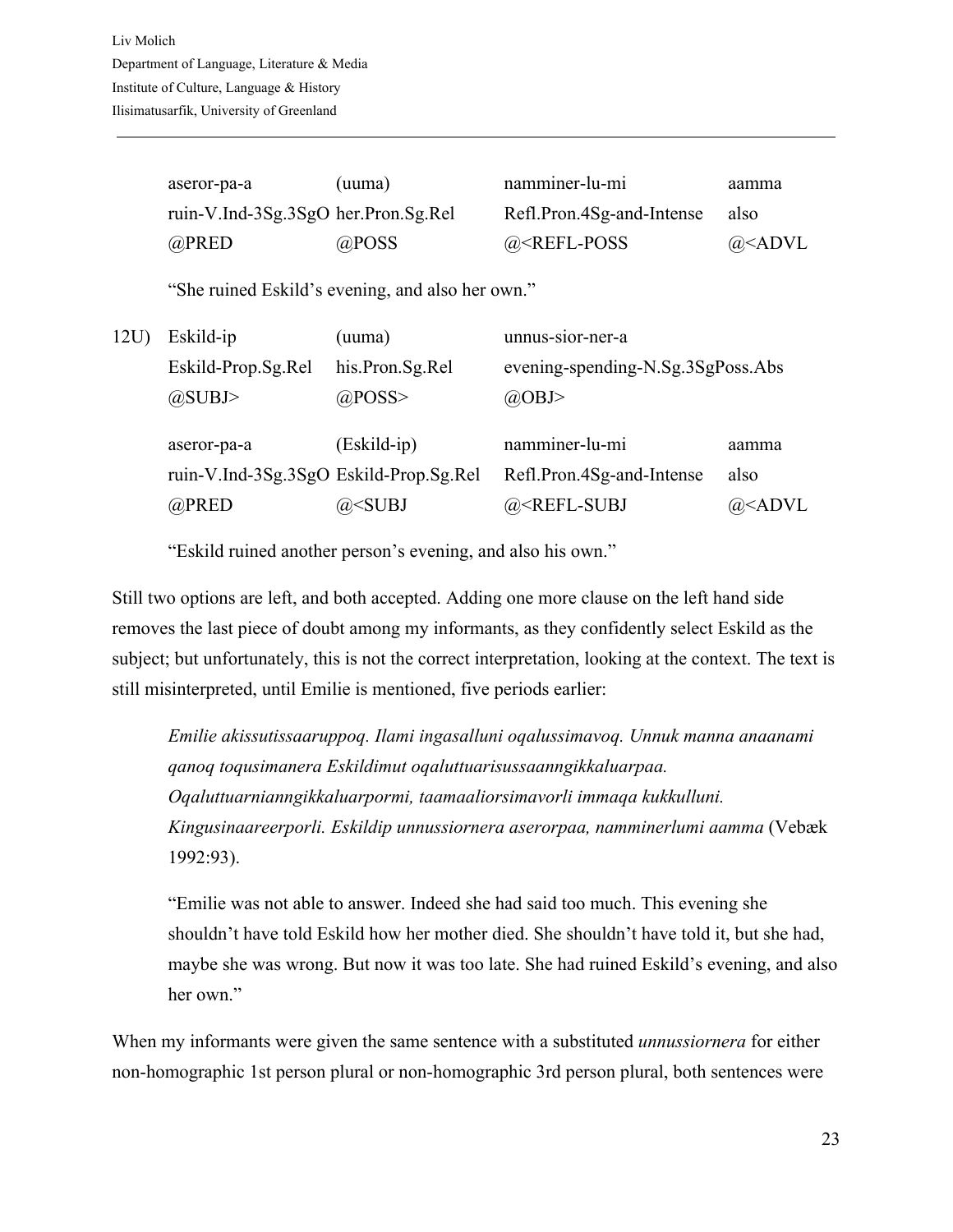accepted. Thus, this test did not add any new information of how to deal with hardly disambiguable sentences. The conclusion must be that addition tests are not reliable for this purpose.

The examples above show the need for context in a translation situation. Not even a real human being can always select the right analysis without context. Ambiguities like these must be taken care of either by not looking at the sole period alone, or by using stochastic rules.

#### <span id="page-23-0"></span>How 1st, 2nd and 3rd persons differ

In *Semantics* (1977), John Lyons explains how the terms 1st, 2nd and 3rd persons are derived from actor roles in the Greek drama, the persons referring to the characters of the drama. Lyons emphasizes that the 1st and 2nd persons have roles that are different from the 3rd persons:

"It is important to note, however, that only the speaker and addressee are actually participating in the drama. The term 'third person' is negatively defined with respect to 'first person' and 'second person': it does not correlate with any positive participant role. The so-called third-person pronouns are quite different in this respect from the first-person and second-person pronouns" (Lyons 1977:638).

This is also true when persons are marked in other ways. Both 1st and 2nd persons are parts of speech acts. Another way to name them is "speaker" and "addressee", respectively. How interactions between the speaker and the addressee can be interpreted and divided into different speech acts is shown in Austin 1975 and will not be discussed here.

Anna Siewierska refers to this passage in Lyons when she states that 1st and 2nd persons are different from 3rd persons, and that "the discourse roles of speaker and hearer are regularly referred to only by person markers, while reference to a third person can be achieved via any lexical expression" (Siewierska 2004:5; Siewierska 2011:322-323). This difference is seen from the variety of 3rd persons. While 1st and 2nd persons must include me or you, respectively, 3rd persons can include anyone. This is also true for Greenlandic where the 3rd person appears differently if it is coreferent with the subject of the verb, as we saw in example 3.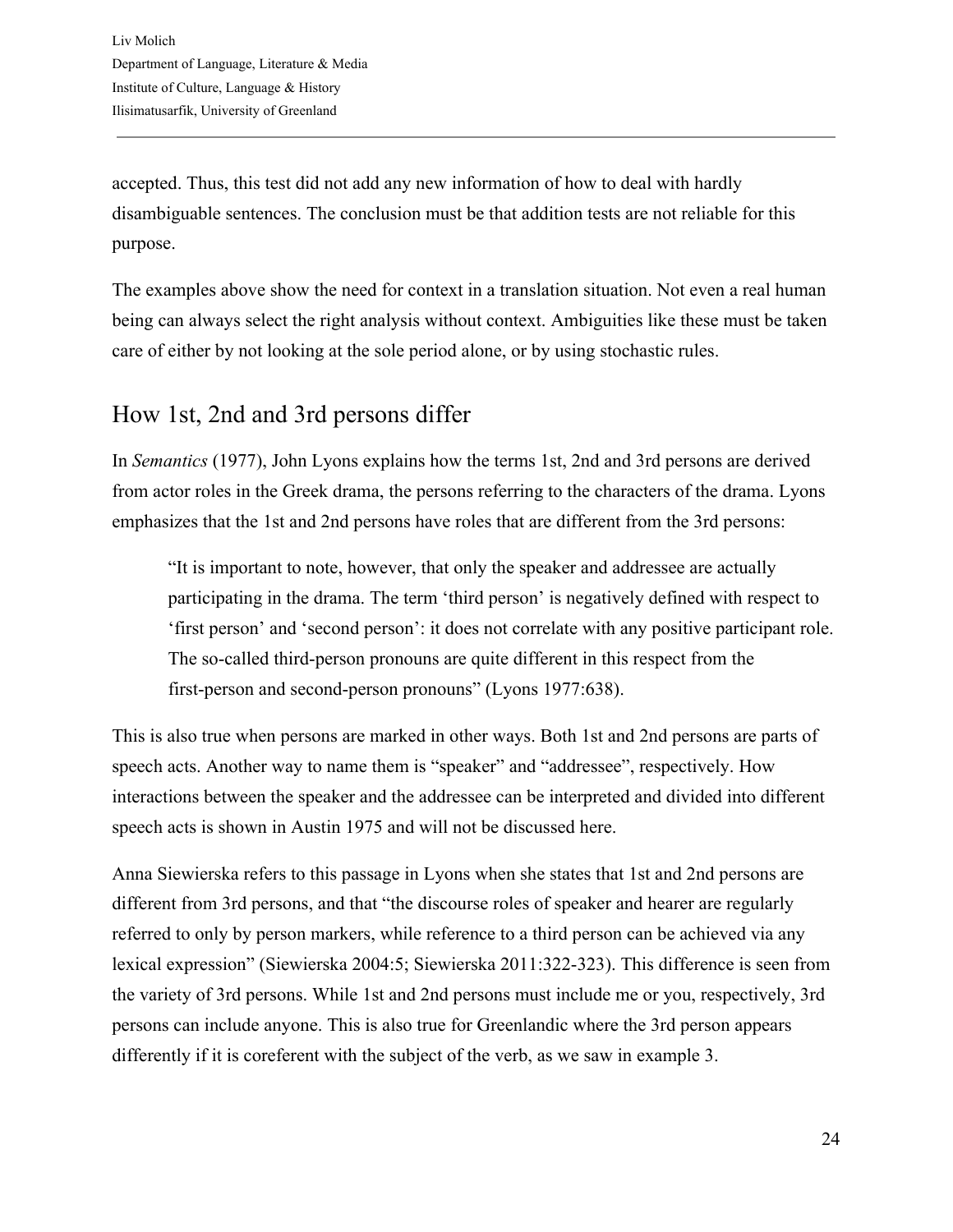| 19U | Anaana-mi-num-mi                                                          | ajortu-mik                                   |
|-----|---------------------------------------------------------------------------|----------------------------------------------|
|     | Mother-N.Sg.4SgPoss-Trm-Intense                                           | evil-N.Sg.Ins                                |
|     | $(a)$ i-ADVL>                                                             | $(a)$ i-ADVL>                                |
|     | pissuseqar-sima-ner-a<br>behave-Past-doing-N.Sg.3SgPoss.Abs<br>$(a)$ OBJ> | nalu-a-a<br>not.know-V.Ind-3Sg.3SgO<br>@PRED |

"She didn't know what evil he had done to her (own) mother."

From the example it can be seen that the 3rd person singular possessor marker in the possessum varies between a coreferential and a non-coreferential possessor. In *anaanaminummi* a coreferential possessor marking must be used because the possessor is the same as the subject of the verb (the girl), while *pissuseqarsimanera* must have a non-coreferential possessor marking, because the man who have behaved badly is not the same as the subject of the verb.

On the other hand, 1st and 2nd persons are not marked for coreferentiality:

20A) Uanga teriannia-mik Pron.1Sg fox-N.3Sg.Ins  $@$ POSS>  $@$ <sub>i</sub>->N

> kamma-qar-sima-ner-a nuannaarutige-qa-a-ra… friend-have-Perf-doing-N.Sg.1SgPoss.Abs appreciate-much-V.Ind-1Sg.3SgO @OBJ> @PRED

"I very much appreciated having a fox as a friend."

Here, the possessor of the fox, *uanga*, "my", is the same as the subject of the verb; but contrary to the previous example, the possessor is not marked for coreferentiality. The reason is that no one can be in doubt who "my" is, while "his" could mean "another's" or "his own". The same would be the case for 2nd person. This shows that 1st and 2nd persons are different from 3rd person, also in Greenlandic.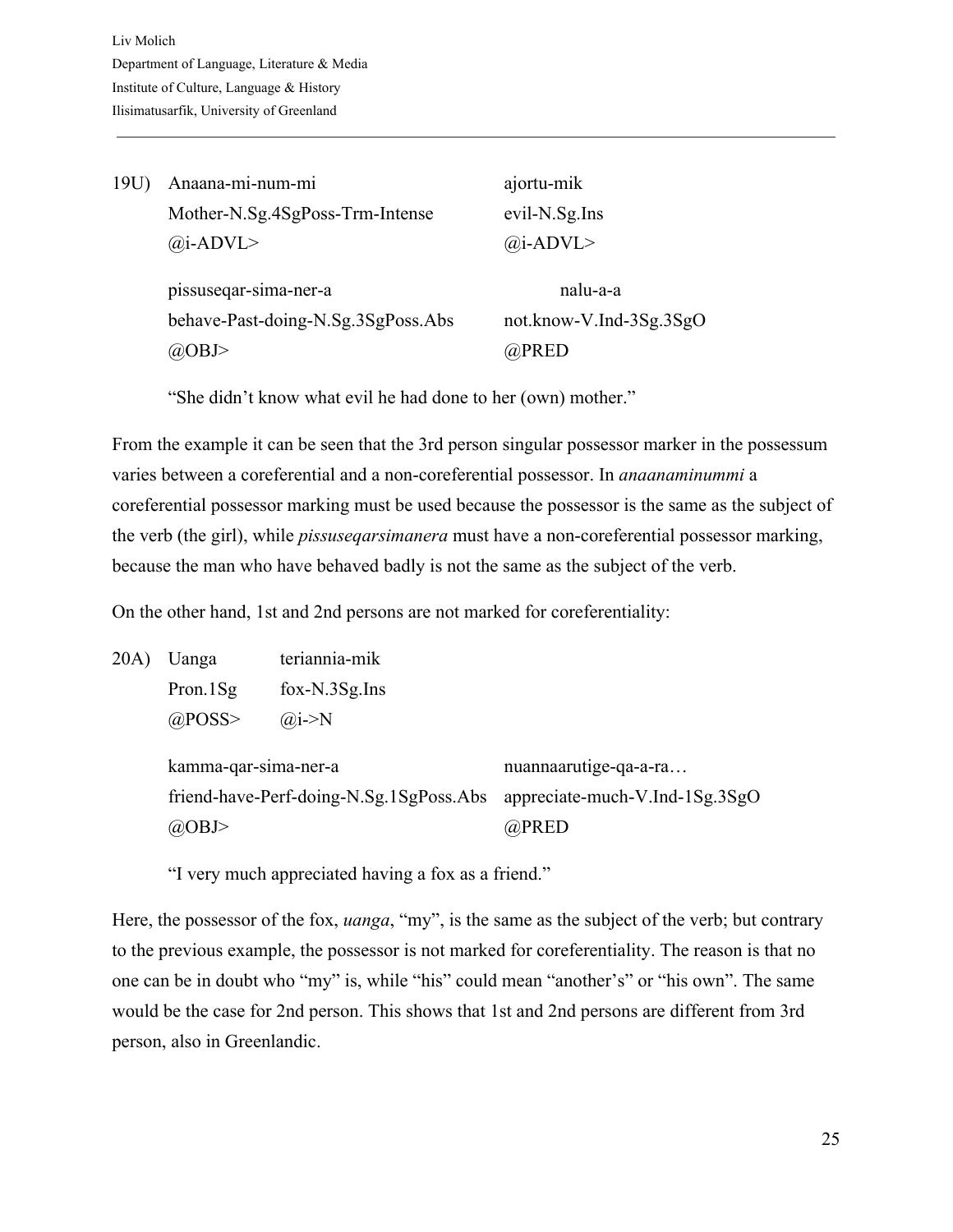Because the speaker and the addressee will always be part of a speech act, only 1st and 2nd persons are actual participants in speech acts (Palmer 1981:128). In example 20 above, there can be a 1st person because it is part of a dialogue and thus a speech act; but example 19 is not, and thus there are only 3rd persons, the 4th person being just a coreferential 3rd person.

It is not unusual that 1st, 2nd and 3rd persons are homophonous in different ways (Siewierska 2004:76-79). This also include Greenlandic, as we saw in the introduction with the nouns of the *atuarfinni* type and the *aallarnerami* type: In Greenlandic 1st and 3rd person singular possessors possessing a 3rd person singular noun can be homographic in absolutive case, and also 1st and 2nd persons in the oblique cases can be impossible to distinguish, if not looking at the context. A focus on whether the period is part of a direct or indirect speech act or not will therefore be useful when disambiguating words of the *aallarnerami* type.

## <span id="page-25-0"></span>Coordination can clarify the meaning

If the possessives are coordinated, e.g. in enumerations, their possessors typically refer to the same.

| Ataqqinartu-aqqa-p<br>prince-little-N.Sg.Rel | inuu-sima-ner-a-nut<br>live-Epst-doing-N.Sg.3SgPoss-Trm proof-Future-N.Pl.Abs | uppernarsaati-ssa-t                           |
|----------------------------------------------|-------------------------------------------------------------------------------|-----------------------------------------------|
| $@$ POSS>                                    | $(a)$ i-ADVL>                                                                 | @SUBJ>                                        |
| tassaa-ppu-t                                 | inequnar-luinnar-ner-a,                                                       |                                               |
| that.is-V.Ind.3Pl                            | charming-wholly-doing-N.Sg.3SgPoss.Abs                                        |                                               |
| $@$ PRED                                     | $(a)$ i-N<                                                                    |                                               |
| illar-tar-ner-a                              |                                                                               |                                               |
| laugh-Iterative-doing-N.Sg.3SgPoss.Abs       |                                                                               |                                               |
| $(a)$ i-N<                                   |                                                                               |                                               |
| sava-ati-taar-usun-ner-a-lu                  |                                                                               |                                               |
|                                              |                                                                               |                                               |
| $(a)$ i-N<                                   |                                                                               |                                               |
|                                              |                                                                               | sheep-UTE-get-want-doing-N.Sg.3SgPoss.Abs-and |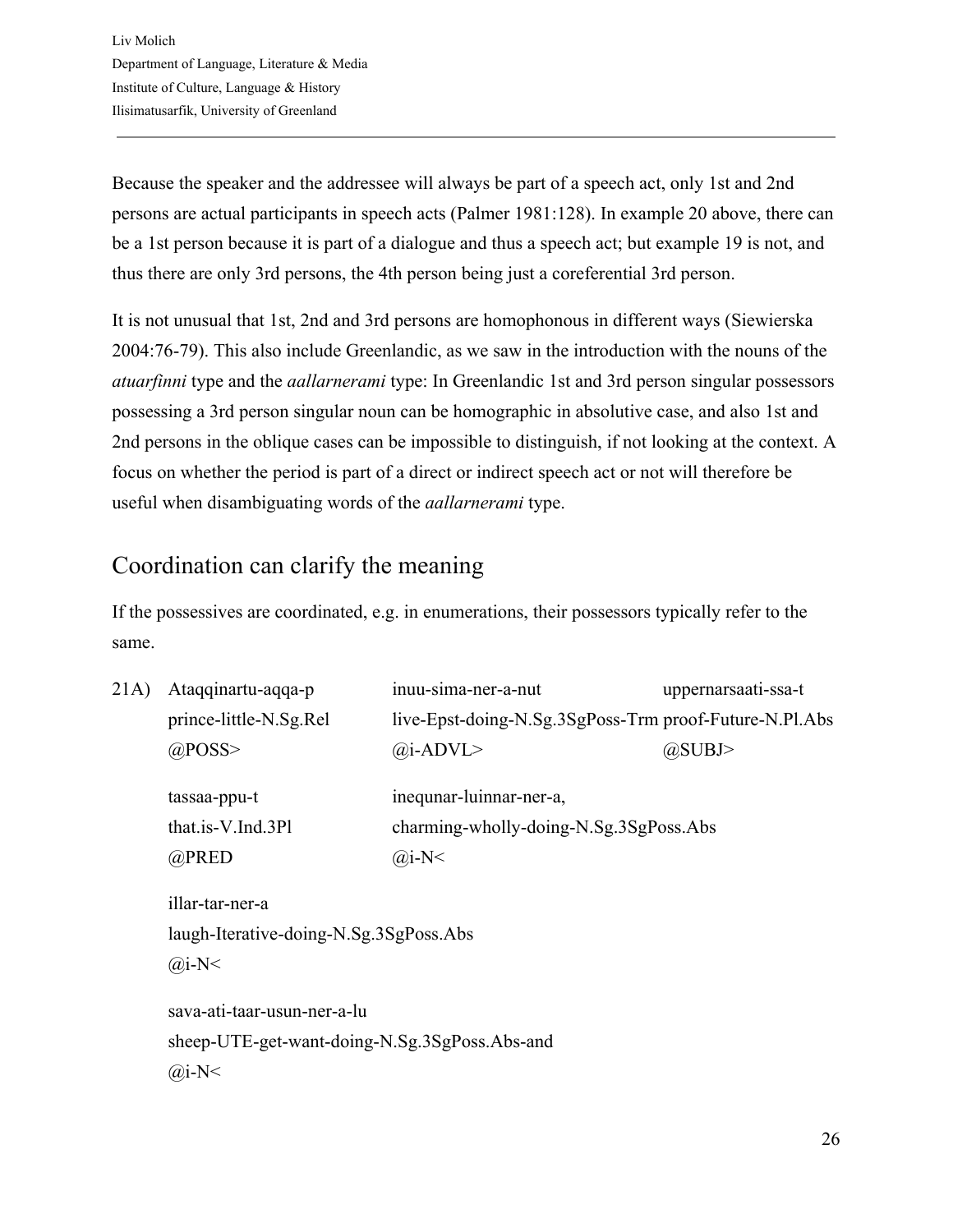"The proof that the Little Prince existed was his charm, his laughter and that he wanted a sheep  $(...)$ "

In example 21, "charm, laughter and sheep-wanting" are all paratactically coordinated and thus have the same possessor. This possessor is not explicit, and none of the possessives are unambiguous. Therefore, the information about the possessor must be extracted from the further context by looking at the noun phrase filling the slot as subject of the verb, *ataqqinartuaqqap inuusimaneranut uppernarsaatissat*. Here, *ataqqinartuaqqap* is possessor of the noun *inuusimaneranut*, and this word is adverbial to the verbal base in the next word, *uppernarsar*-. From this we can see that identifying which noun gives the information for the possessive is not always an easy task.

One must also be careful to select the correct boundaries for the paratactic constructions and to take into account occurrences of dependents which might be possessed by other possessors. The second, third and fourth word in example 22 are paratactic, but the fifth word is adnominal to the fourth word and is also possessed, but not by the same possessor:

| 22T | Oqaluttuartu-p                                | nipaa,                                   |
|-----|-----------------------------------------------|------------------------------------------|
|     | narrator-N.Sg.Rel                             | voice-N.Sg.3SgPoss.Abs                   |
|     | $@$ POSS>                                     | $(a)$ OBJ>                               |
|     | anertikkar-palun-ner-a                        | sumiorpalun-ner-a-lu                     |
|     | gasp-sound-doing-N.Sg.3SgPoss.Abs             | dialect-sound-doing-N.Sg.3SgPoss.Abs-and |
|     | $(a)$ OBJ>                                    | $(a)$ OBJ>                               |
|     | tusa-qqi-nngisaanna-ga-ssar-a                 |                                          |
|     | hear-again-never-done-Future-N.Sg.1SgPoss.Abs |                                          |
|     | $(a)$ N<                                      |                                          |
|     | tusaa-sutut                                   | i-ler-pa-ra                              |
|     | hear-as.though.Comp                           | be-begin-V.Ind-1Sg.3SgO                  |
|     | @V>                                           | @PRED                                    |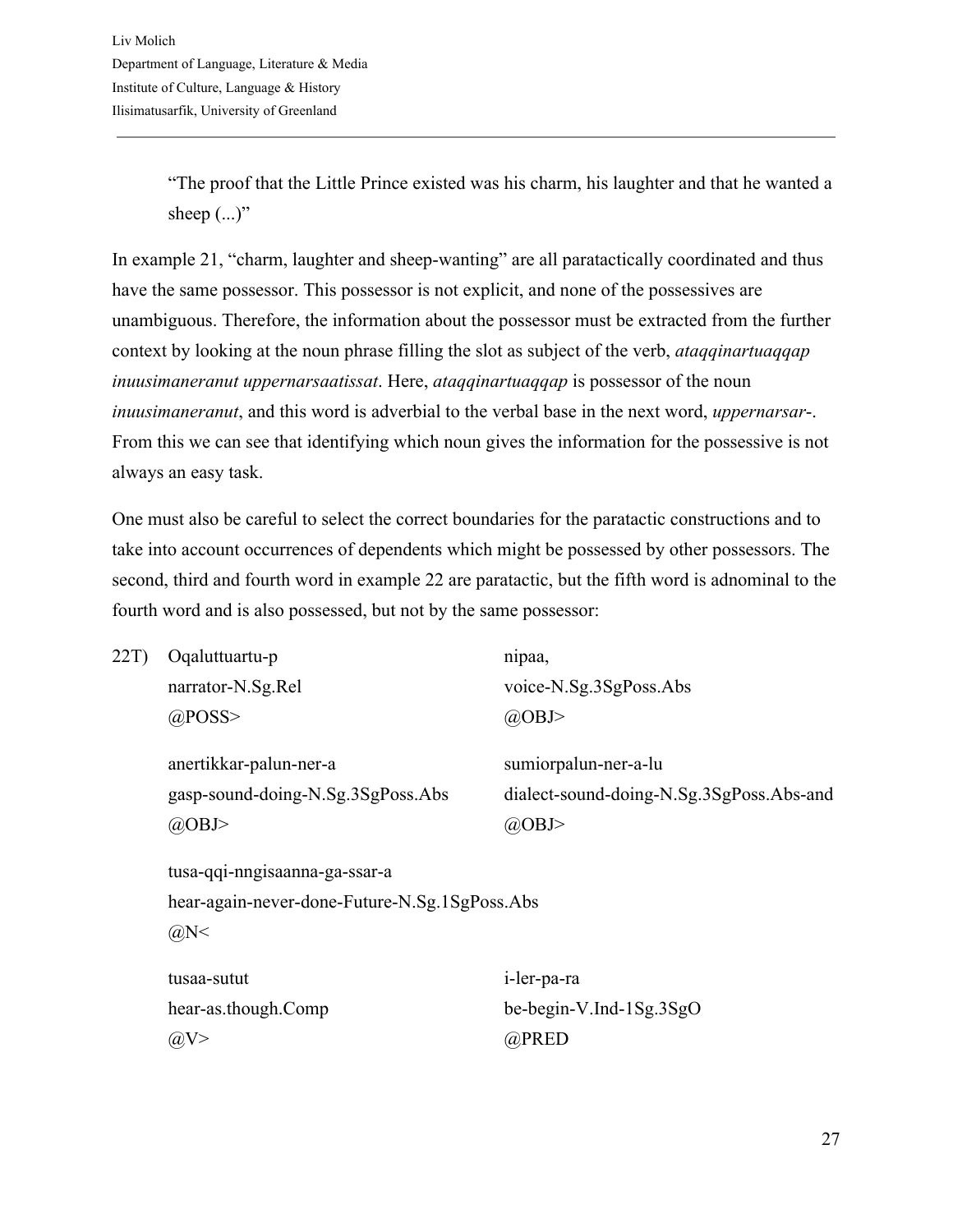"It is as though I begin to hear the narrator's voice, his breath and his dialect which I shall never hear again,  $(...)$ "

Here, *anertikkarpalunnera* and *sumiorpalunneralu* must have the same possessor as *nipaa*, whose possessor is explicit and thus not ambiguous, but *tusaqqinngisaannagassara* is possessed by an implicit 1st singular possessor. This must be deduced from the context, again the subject of the verb.

## <span id="page-27-0"></span>NIQ is a special case

Nouns of the *aallarnerami* type are often special cases. Most of them are derived with NIQ which forms what can often be translated as a gerund, such as *atuarneq*, "reading". In my corpus, only three lexemes are not derived with NIQ, *ernera*, "my/his son", *sinnera*, "my/his left-over", and *qanera*, "my/his mouth", in total seven occurrences.

This derivational morpheme NIQ inderives a verbal stem.<sup>20</sup> Inderivation with this derivative is personal if the noun is possessed, but impersonal if the noun is not possessed. When possessed, the subject information of the inderived verbal stem is referred to by the possessor marking in the inflection (Langgård 2002:85-88). Therefore, it should be possible to guess who is the possessor on the basis of the semantics of the sentence. In this way, nouns derived with NIQ can be easier to disambiguate if it can be extracted from the sentence or further context who is the possessor, but this extraction is much harder to do with a machine only knowing limited context, than it would be for a real human being.

## <span id="page-27-1"></span>Summary of part I

As we have seen, many factors come into play when two homographs are to be disambiguated, or when a concept is to be translated from one language into another. My hypothesis is that it is possible to establish rules for disambiguation on the basis of the theories discussed.

The possessor is marked both on the possessum and on the possessor if it is explicit. An explicit possessor will be in the relative case and placed to the left of the possessum. Unfortunately, the

<sup>&</sup>lt;sup>20</sup> I follow the terminology and theories of inderivation developed by Karen Langgård (1993, 2002).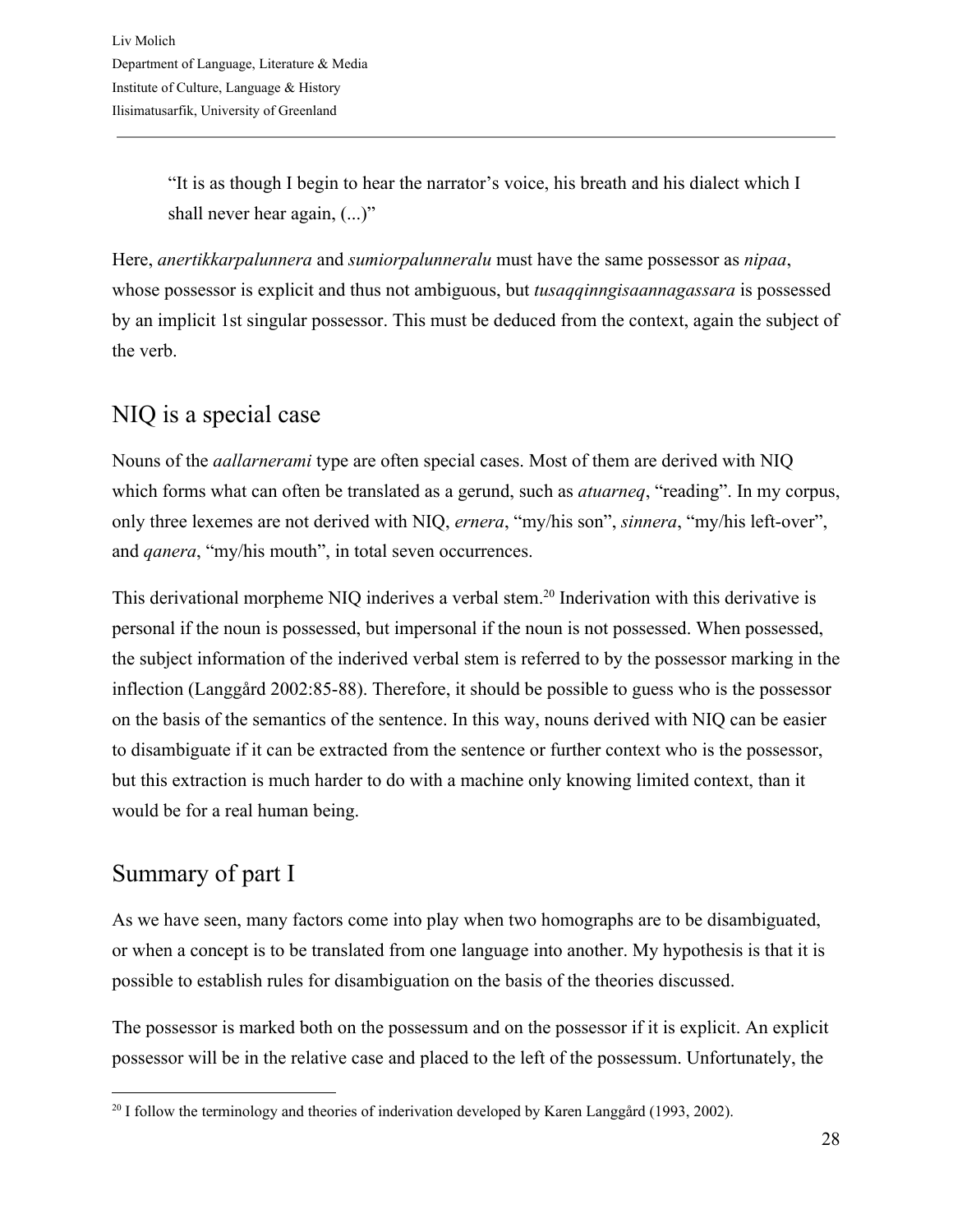relative case is also used for marking subjects of dicongruent verbs, so one cannot be sure whether the relative marks the subject or the possessor. One way to investigate the matter is to look at the semantics. Words which paradigmatically are semantically close often establish a possessor-possessum construction, as in example 4. This is often found in descriptions of nature, weather and time, according to appendix VI.

An important thing to be aware of is whether the word in question is part of a speech act. 1st and 2nd persons are the only real participants in speech acts and therefore much more frequent there than outside speech acts. A marking in the text of when the possessive occurs in a speech act would therefore be useful.

When a noun derived with NIQ is possessed, the agent of the inderived verbal stem corresponds to the possessor of the noun. This knowledge makes it easier for at human being to disambiguate possessives derived with NIQ, but it might be hard to extract this knowledge from the text for the machine. However, if the possessives are coordinated, their implicit or explicit possessors often refer to the same and can therefore be predicted if just one of the possessors are unambiguous; but often the context must be investigated in order to find out who the possessor is – and sometimes surprisingly much context must be considered. It is therefore not always possible to disambiguate correctly.

On the basis of these observations, I have marked in my corpus when the possessive is part of a speech act and when the explicit possessor includes semantics of time or weather, or is coordinated with another possessive. This can be found in appendix VI.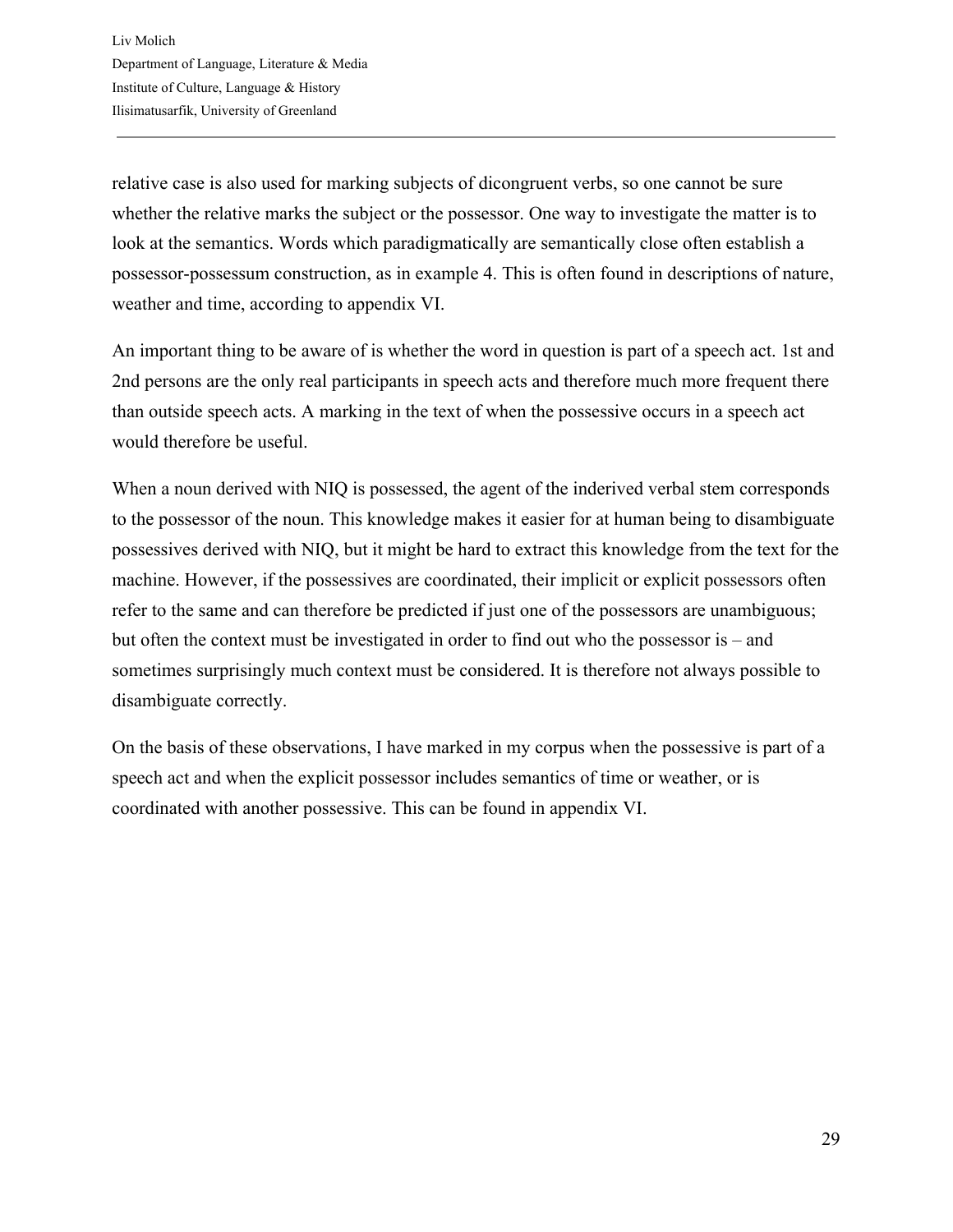# <span id="page-29-0"></span>Part II: Disambiguation in practice

In this part, rules for disambiguating words of the *aallarnerami* type are written on the basis of the theories outlined in part I. The rules are optimized by being added to the GCG, and by being tested iteratively. They will be proof checked in part III. The CG formalism is documented in Didriksen 2018 and well illustrated in Bick 2000, and the operators special for the GCG are briefly explained in appendix III. The LISTs and SETs used can be found in appendix IV, and the rules for disambiguation are found in appendix V.

Disambiguation will be made on two levels: the local, context-free level, and the global level, where the context is taken into consideration. Karlsson only looks at one period at a time, and defines "local" ambiguities as concerning only one or a few adjacent words, and "global" ones as using a wider context, but still within the same sentence (Karlsson 1995:19-20). In my rules I will use "local" for rules concerning one period, while "global" rules may extract information from other clauses as well. Rules based on semantics are typically local, while rules based on stochastics tend to be more global. Rules based on both morphological and syntactic tagging tend to be local. The grammar is run twice, the rules based on syntactic mapping only in the second run. The rules are non-commutative, so the safest rules must be written higher in the grammar, and the less safe rules lower.

It can be discussed how far the disambiguation should go. Unsafe rules may give incorrect answers. This is the case for the disambiguation rules in the GCG version of January 2nd 2018, with an error rate of 21%. Instead, writing safer and less broad rules postponing the disambiguation until later in the translation chain may yield more reliable results; but even later, disambiguation can be impossible, as real ambiguities exist (Bick 2000:124-128).

## <span id="page-29-1"></span>Local level rules for the GCG based on the morphological tagging

The safe rules should be written first, or at least be placed in the upper part of the GCG. These rules can be semantic or purely syntactic, but based on the morphological tagging. They are local rules, working context-free, within either a phrase, a clause or a period. This kind of rules can be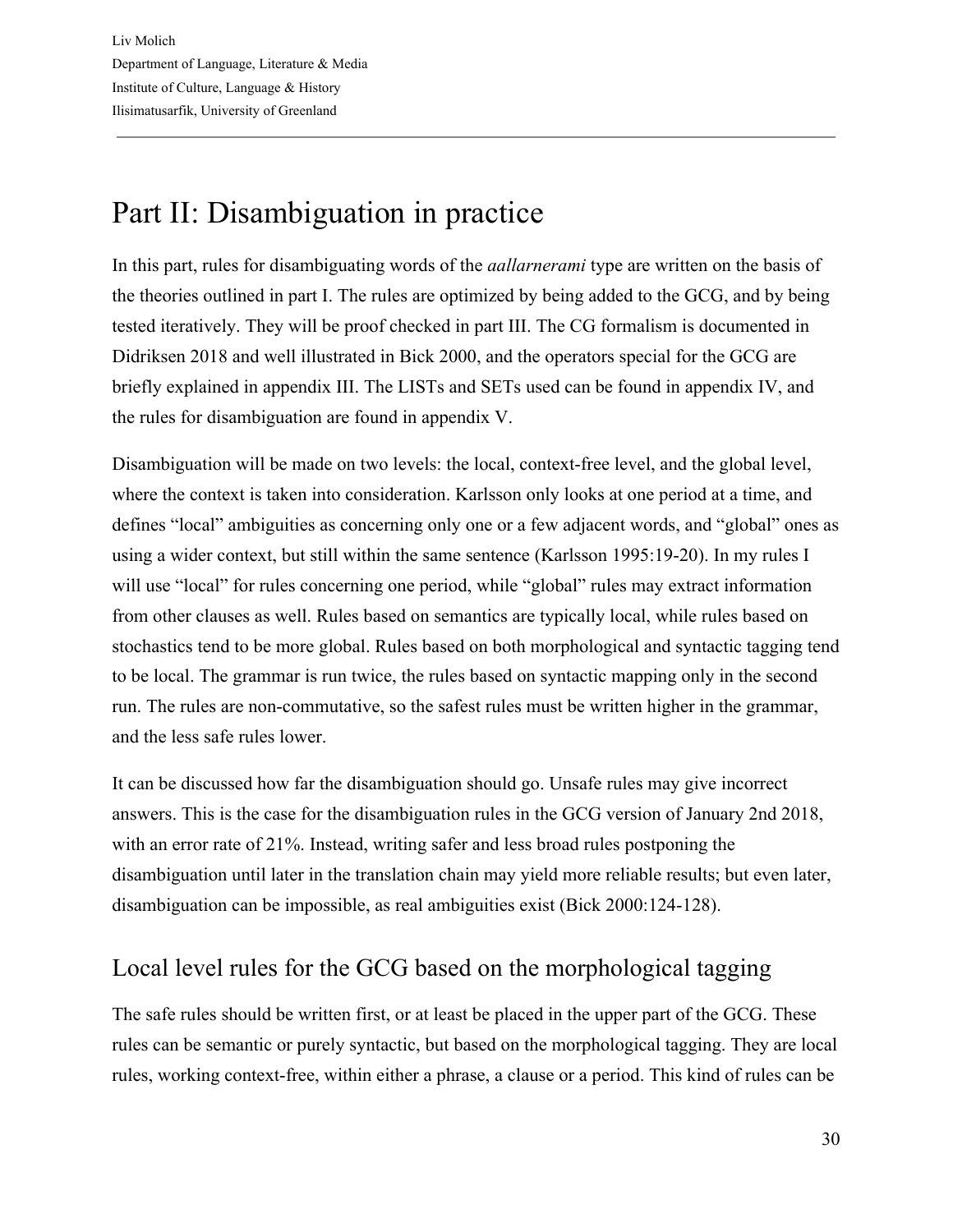used for solving many morphological ambiguities, including inflectional ambiguities (Bick 2000:100).

Earlier in the grammar, most PoS disambiguation has been done. The next level is the semantic level (Bick 2000:105). Semantic rules are written on the basis of the semantics which is either tagged directly in the output from the GFST, or written in a LIST or SET in the GCG.

Here, observations about which words can be possessed by which can be used. E.g. words with semantics of time are not possessed by 1st and 2nd persons, unless they are derived. A safe rule can forbid all derivatives turning a noun into a verb:

#### R1) REMOVE TIME + POSSESSUM12 IF (NEGATE 0 Der/nv) ;

Using a REMOVE and not a SELECT rule here not only wards off wrong possessives, but also hinders the interpretation of non-possessed words as being possessives, and selection of these on that basis.

Rule 1 selects the correct possessive in *sapaatip-akunnera*, where *sapaatip-akunnera*, "week" ("sunday's space"), is a compound where the relative case is marked on *sapaatip*, but not analyzed by the FST as a separate word, and thus cannot be referred to by the rule. Therefore, a rule such as the following ones wouldn't work for this.

## R2) SELECT POSSESSUM3 OR iPOSSESSUM3 IF (0 WEATHERVERB) (\*-1 WEATHER + Rel BARRIER KOMMA OR VERB-NOTCONT) ; R3) SELECT POSSESSUM3 OR iPOSSESSUM3 IF

(0 TIMEVERB) (\*-1 TIME + Rel BARRIER KOMMA OR VERB-NOTCONT) ;

These rules select a 3rd person possessum if the word in question is part of the LISTs WEATHERVERB or TIMEVERB, and is preceded by a noun in the relative case LISTed in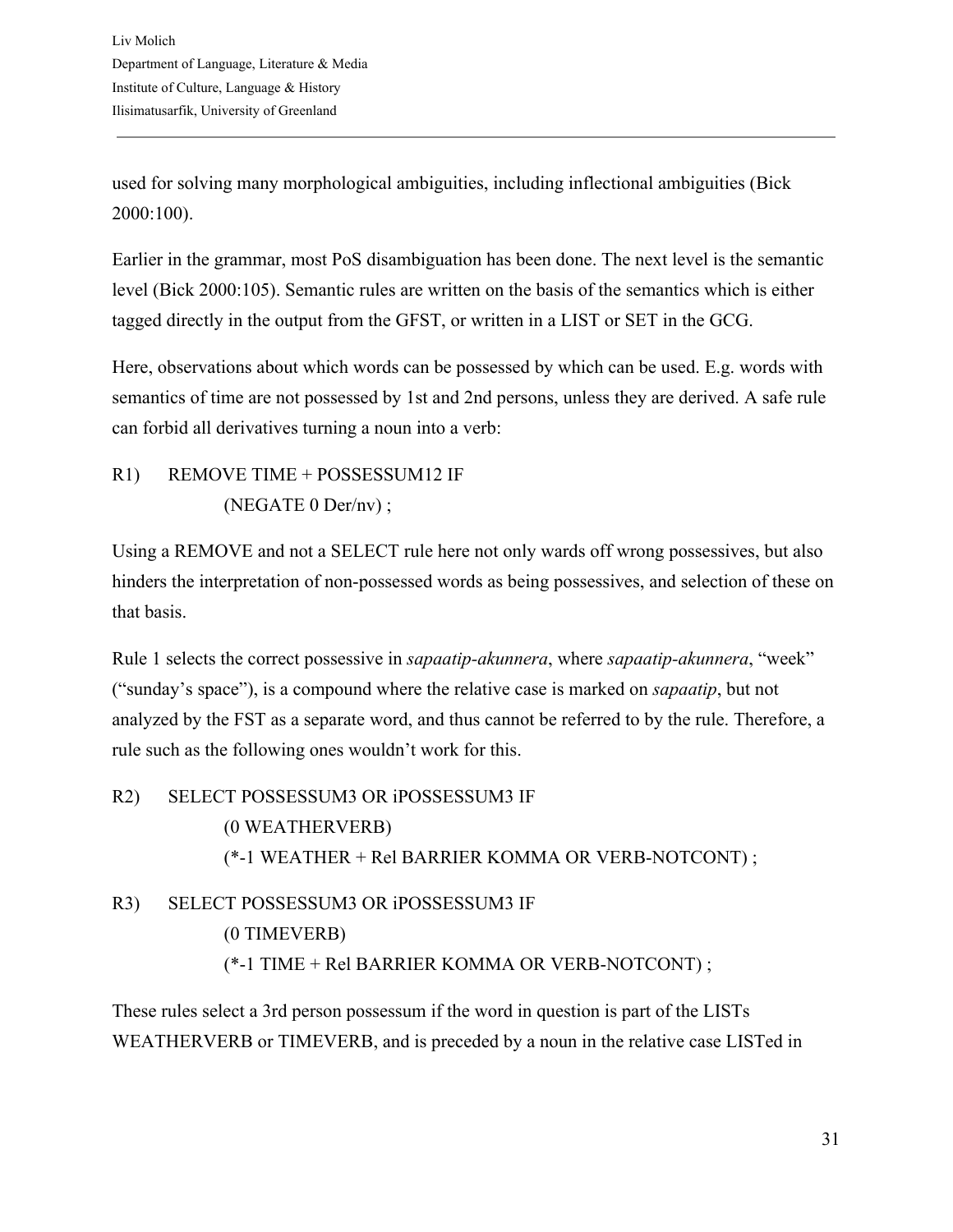WEATHER or TIME, respectively.<sup>21</sup> The rules thus work on the basis of a combination of different semantic SETs or LISTs.

To make sure the rule doesn't hit a relative in another clause, a BARRIER has been added.<sup>22</sup> In this way, the rule won't work if the relative is placed to the left of a comma or a verb, which is in another mood than the contemporative mood. Rules 2 and 3 could be written as one rule, but keeping them apart makes it easier to adjust them separately if it turns out that weather semantics should be treated differently from time semantics. Referring to Karlsson, "[i]t is not a mandatory goal to express the syntactic regularities of a language in the form of very general or few rules" (Karlsson 1995:27). On the other hand, fewer rules are easier to overlook and keep updated. The rules above are used for sentences such as example 4, *Seqernup tarrinnera takorusoqaa*, "he really wanted to see the sunset", i.e. the disappearing of the sun.

Contrary to the rules above, the rules below only require one argument of WEATHER or TIME. The rules are nevertheless safe because they have a strict BARRIER only allowing adverbials between the possessor and the possessum, as in example 23:

| $(23T)$ sila-p   | qanoq         | in-ner-a                |
|------------------|---------------|-------------------------|
| weather.N-Sg.Rel | how.Part      | be-doing-3SgPoss.Sg.Abs |
| $@$ POSS>        | $\omega$ i->N | @HNOUN                  |

"How the weather is"

- R4) SELECT POSSESSUM3 OR iPOSSESSUM3 IF  $(*-1 \text{ WEATHER} + \text{Rel BARRIER} (*) - \text{Adv})$ ;
- R5) SELECT POSSESSUM3 OR iPOSSESSUM3 IF (\*-1 TIME + Rel BARRIER (\*) - Adv) ;

<sup>&</sup>lt;sup>21</sup> The WEATHERVERB or TIMERVERB must of course be externally or internally nominal in order to be possessed.

 $^{22}$  The templates "NexusHøjre" and "NexusVenstre" have been used for this in GCG earlier, but they don't take all possibilities into account. In the autumn 2018 we have experimented with a more safe tagging of the conjunctional versus adverbial use of the particles and enclitics, but this has not yet been implemented. This will be done during the first months of 2019.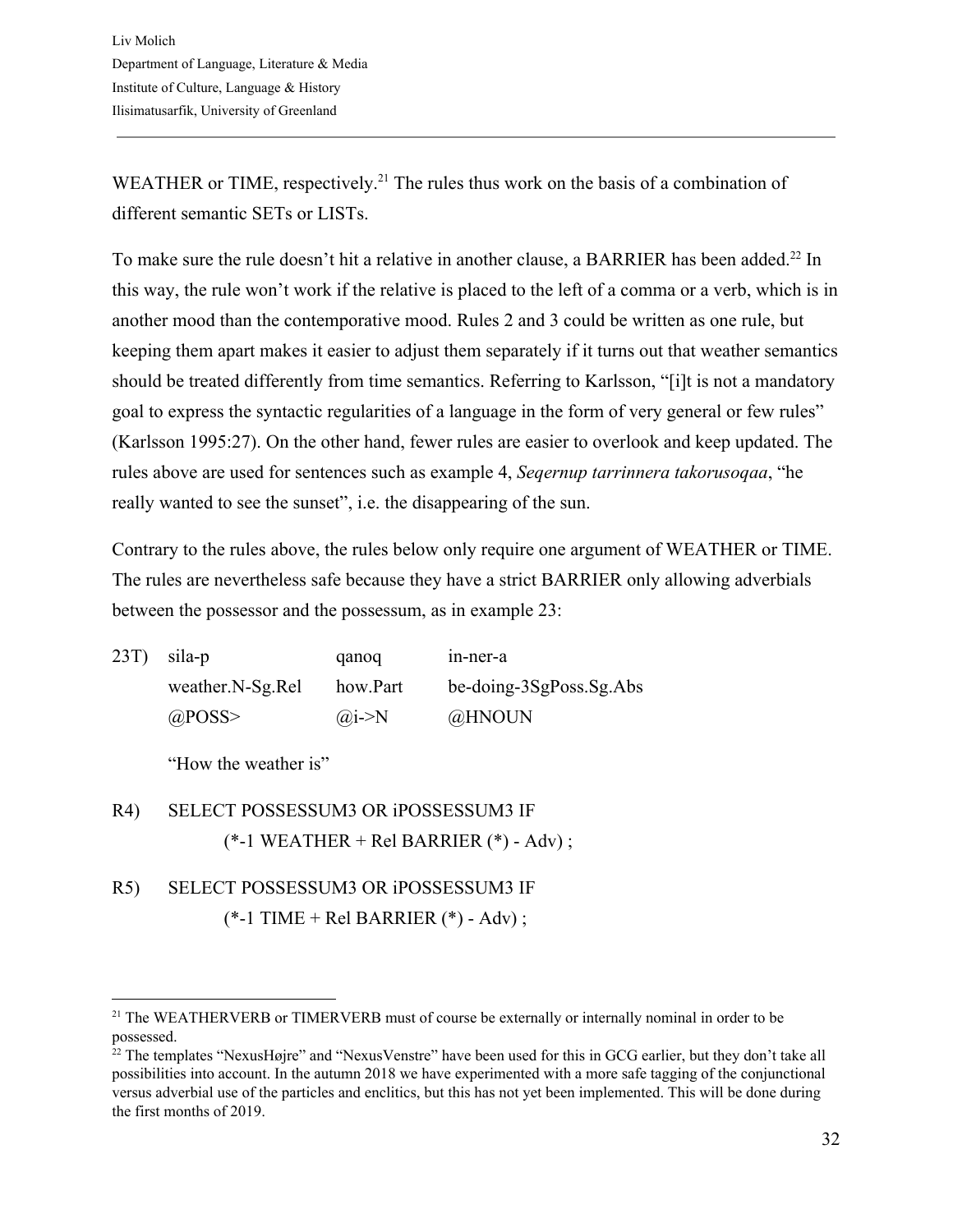Purely syntactic rules are rules where only syntax has been taken into account and where the word is disambiguated on the basis of what can or cannot be true for a grammatically correct sentence. Still, the rules must be true disregarding the further context of other periods. The syntactic tagging has not yet been added at this point in the grammar and thus cannot be used for the disambiguation yet.

R6) SELECT 1SgPoss OR i1SgPoss IF (\*-1 Gram/Pers + 1Sg + Rel BARRIER VERB-NOTCONT OR Pron - 1Sg OR POSSESSUM - POSSESSUM1 OR iPOSSESSUM - iPOSSESSUM1) ;

In the rule above an internal or external 1st person singular possessive is selected if there is a 1st person singular personal pronoun to the left of it, but limited by the BARRIER.

| 24A) | Uanga                           | teriannia-mik                         |                                                                |
|------|---------------------------------|---------------------------------------|----------------------------------------------------------------|
|      | Pron. $1$ Sg                    | $fox.Sg.$ Ins                         |                                                                |
|      | $(a)$ SUBJ>                     | $\omega$ <sub>i</sub> ->N             |                                                                |
|      | kamma-qar-sima-ner-a<br>(a)OBJ> | friend-have-Perf-doing-1SgPoss.Sg.Abs | nuannaarutige-qa-a-ra<br>appreciate-much-Ind-1Sg.3SgO<br>@PRED |

"I really appreciate my having a friend who is a fox…", i.e. "to have a fox as friend".

Another safe syntactic rule can be used for possessives with explicit possessors which cannot be possessors for other nouns or subjects for transitive verbs. This rule has a Careful (C) relative to the left, meaning that a word meeting all conditions of the rule must also only have relative case readings left in the cohort. Also the possibility of transitive verbs to the right has been taken into account. The rule must not hit if there is a transitive verb for which the relative might be subject:

R7) SELECT 3SgPoss IF

 $(-*)C$  Rel + Sg BARRIER  $(*)$  - CONT - Adv<sup>23</sup> - Pali - OBLIQUE)

<sup>&</sup>lt;sup>23</sup> In the GFST and GCG there are 9 main word classes, namely noun, verb, "particle-like", conjunction, adverb, interjection, pronoun, proper noun and numeral. The word classes can be found in the root file for the GFST and are used in the GCG. Traditionally, they have been divided into only 3 (Langgård and Langgård 1988: 24) with "particle-like", conjunction, adverb, interjection counted together as "particles" and noun, pronoun, proper noun and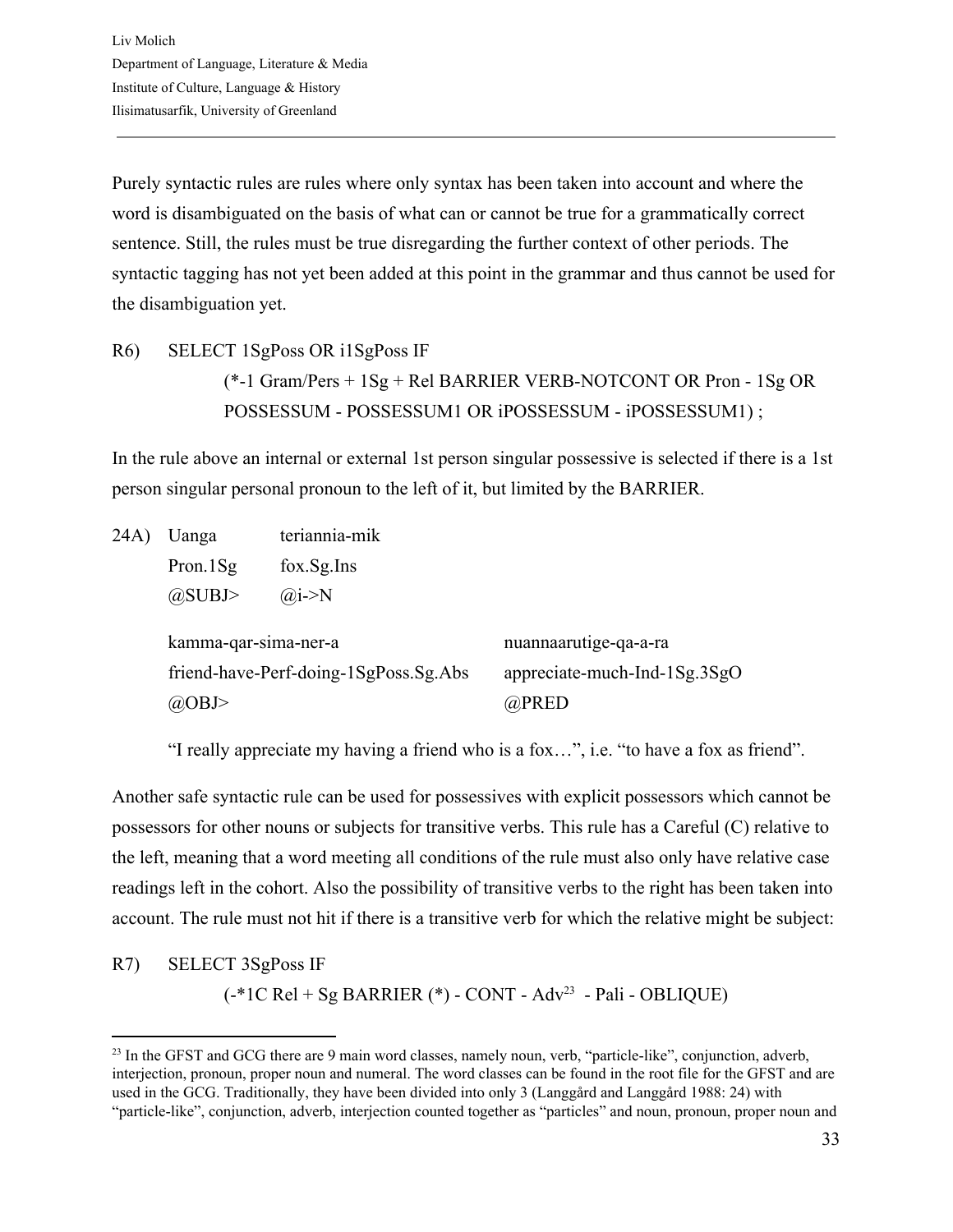(NEGATE 0 V - iPOSSESSUM) (NEGATE \*1 VERB-NOTCONT + TRANSVERB + 3Sg BARRIER VFIN) (NEGATE \*-1 OBLIQUE + POSSESSUM BARRIER (\*) - (Rel Sg)) ;

The first NEGATE context is normally not needed, but is necessary when verbs and possessives occasionally share word form.

The OBLIQUEs is added to the first BARRIER in order to hit a clause like the following, where *gigtimik* is placed between the possessor and the possessum:

| 25U | fru                         | Jensen-ip          |                | gigti-mi-nik                 |
|-----|-----------------------------|--------------------|----------------|------------------------------|
|     | mrs.N.Sg                    | Jensen.Prop.Sg.Rel |                | arthritis-4SgPoss-Sg.Ins     |
|     | $@$ PROP>                   | $@$ POSS>          |                | $(a)$ i-ADVL>                |
|     | ippigusun-ner-a             |                    | aasiit         | sakkortusi-galuttuinnar-po-q |
|     | suffer-doing-3SgPoss.Sg.Abs |                    | Part.as.usual  | increase-gradually-Ind.3Sg   |
|     | @SUBJ>                      |                    | $(a)$ ADVL $>$ | @PRED                        |

"Mrs. Jensen's suffering from arthritis was steadily increasing."

However, the omission of OBLIQUE in the BARRIER causes a wrong selection of *ikkunneqarsimaneranut* in example 26, because the rule ignores the OBLIQUE and looks at the possessor of the OBLIQUE, *taassuma*:

| 26T) | $()$ taassuma                       | ikkunneqarsimaneranut              |
|------|-------------------------------------|------------------------------------|
|      | its.Pron.Sg.Rel                     | put-Pass-Perf-being-3SgPoss.Sg.Trm |
|      | $@$ POSS>                           | $(a)$ i-ADVL>                      |
|      |                                     |                                    |
|      |                                     |                                    |
|      | pisooqataa-nngin-ner-a              | paasi-tin-niar-lu-gu.              |
|      | accomplice-Neg-being-1SgPoss.Sg.Abs | know-Caus-want-Cont-3SgO           |

numeral grouped as "nouns", or 4 (Kleinschmidt 1851; Nielsen 2019) main word classes, with the pronouns being the fourth word class.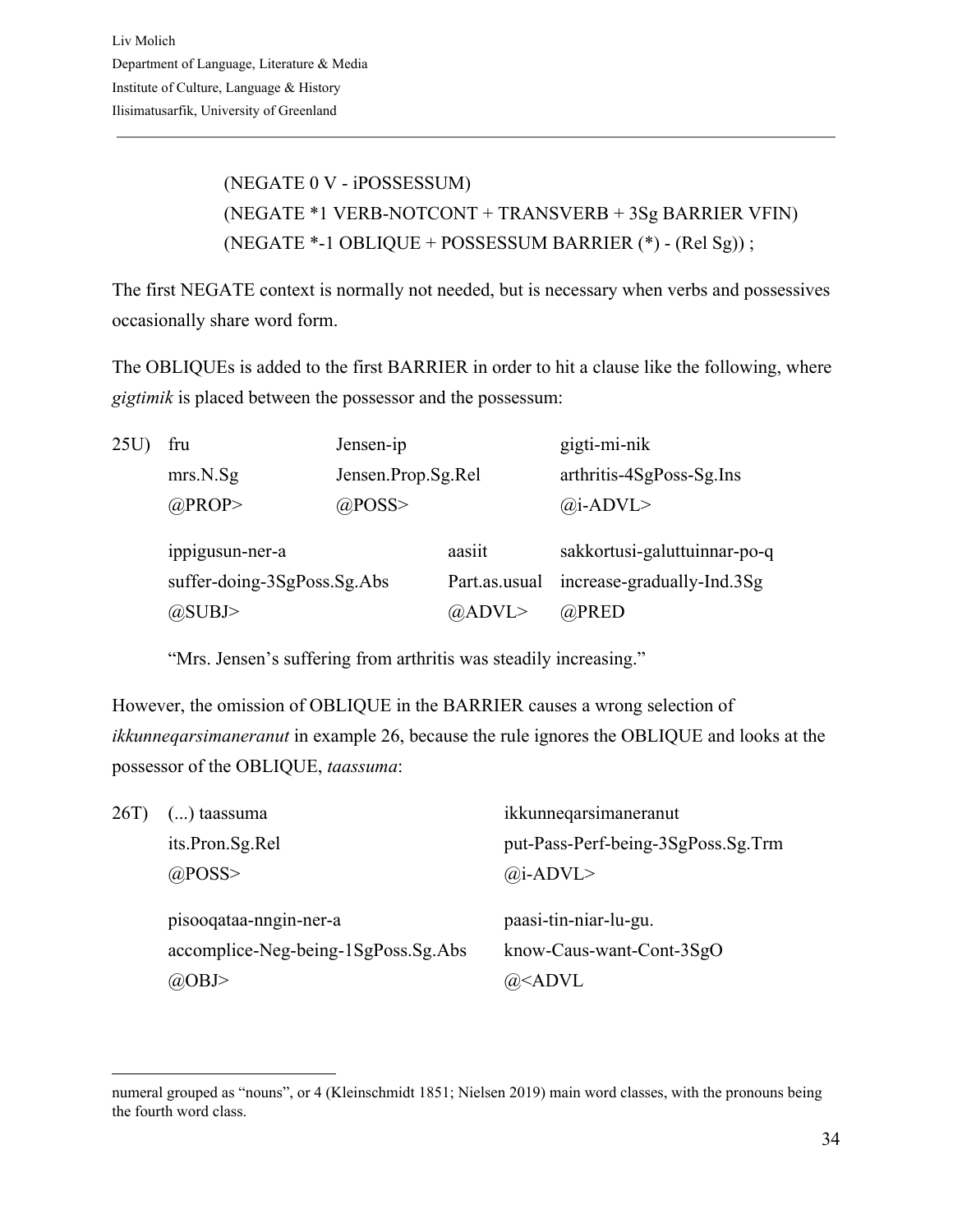"(...) in order to make them aware of that I am an accomplice of its [the memorial's] being raised."

Therefore, the BARRIER should not include 3rd person possessives. As it is not possible to write something like (OBLIQUE - POSSESSUM3) in a BARRIER, this condition is written in the last NEGATE instead. An alternative to the last NEGATE would therefore have been to add (OBLIQUE POSSESSUM12), (OBLIQUE POSSESSUM4) and (OBLIQUE NOTPOSSESSUM) in the first BARRIER.

Despite the many NEGATE conditions, the rule seems to be safe, thanks to the Careful mode.

Another safe syntactic rule looks for a 4th person possessor. If this is in the relative case and placed left of the possessive of the *aallarnerami* type, this must be 3rd and not 1st person.

R8) SELECT 3SgPoss IF (-\*1C Rel + Sg + 4SgPoss BARRIER (\*) - CONT - Adv - Pali - OBLIQUE) (NOT 0 Adv) ;

It is also possible to write rules that remove less probable combinations of morphemes. These might be less safe than the rules above. For this, a new feature which requires a strict order of morphemes can be used, marked with an "l":

R9) REMOVE POSSESSUM12 IF  $(0 \,(TUQ \setminus Der \forall v n \setminus QAR \setminus Der \forall nv \setminus (\Gamma \Gamma \setminus V \setminus)^2)$  $\langle\langle\langle\rangle\langle\Gamma A R\langle\,Der\rangle\langle\vee\vee\rangle\rangle\rangle\langle\langle\Gamma A R\langle\,Der\rangle\langle\vee\vee\rangle\rangle\rangle\langle\langle\Gamma A R\langle\,Der\rangle\langle\vee\vee\rangle\rangle\rangle\rangle$ 

The combination TUQ and QAR can make the subject impersonal ("there are"). If the word is derived further, it can be possessed by other persons as well. Therefore, only one derivative is accepted after QAR, except for the morphemes like TAR which are verb-modifying affixes (Fortescue 1980). A more general way to do this would be to accept a LIST of right hand side non-frame evoking derivational morphemes, such as TAR. To make the rule more safe, a NEGATE context of instrumentals on the left side could be added, in order to make sure that the QAR is not used for inderivation, which could take an oblique adnominal in the instrumental or terminative case to the incorporated object. Also personal structures exist and should be taken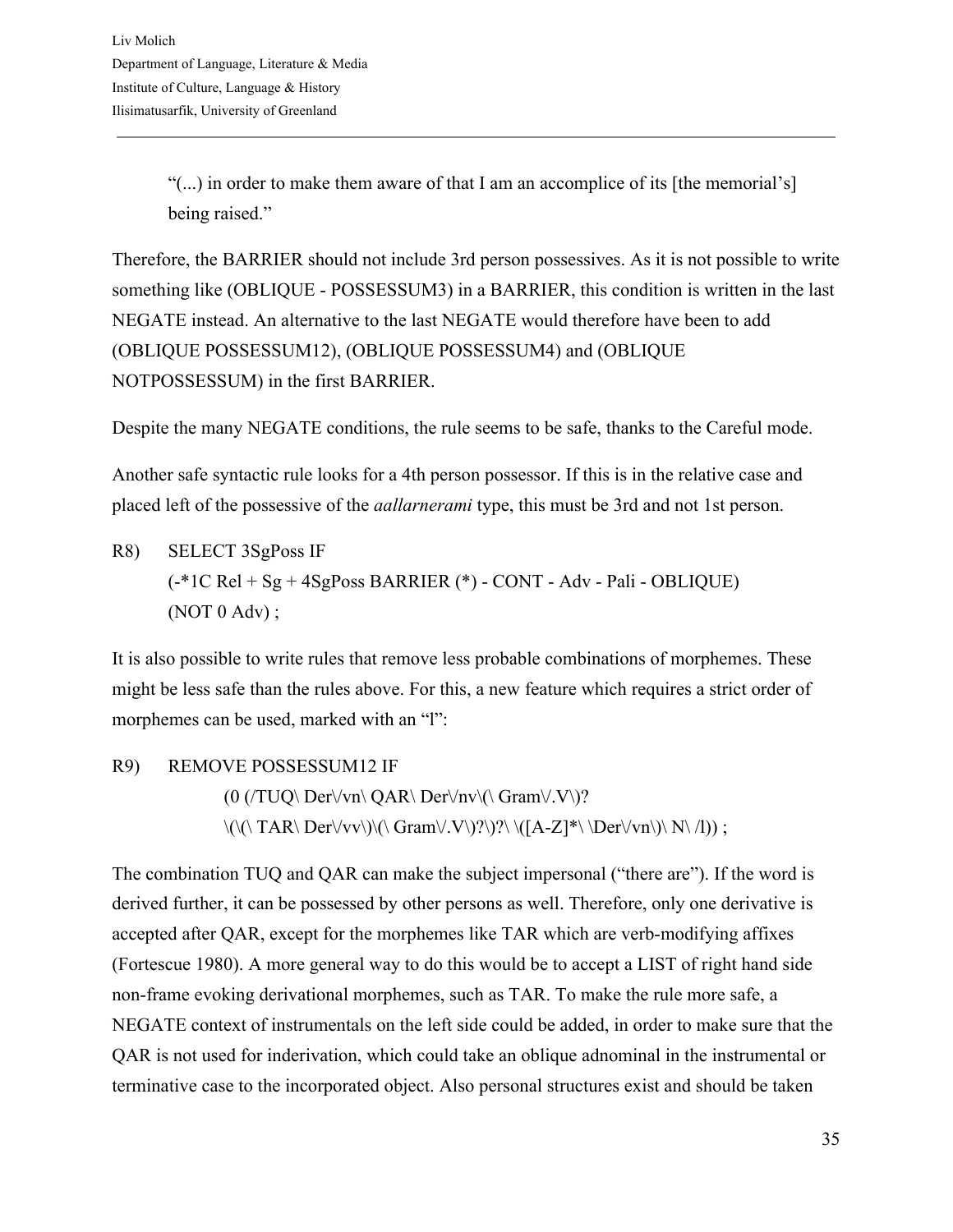into account, so the rule is not safe, but I have not so far found examples where it does anything wrong.

The 9 rules above disambiguate correctly on the basis of the semantics, the syntax, and the morphology. In clauses containing both a possessum and a dicongruent verb, more context is needed in order to select the correct semantic role of a noun in the relative case.

## <span id="page-35-0"></span>Global level rules for the GCG based on the morphological tagging

Global rules look outside the period. In the standard setting a total of 5 periods are stored and can be used for reference, 2-3 on each side of the period in question.

Because 1st and 2nd persons occur in speech acts, it is possible to write a rule removing 1st persons if there is no speech act. For this, a LIST of verbs often connected with speech and thought is LISTed in DIRTALE, and initiating quotation marks are mapped by DIRTALESTART.

R10) REMOVE 1SgPoss IF

(NEGATE \*0W 1Sg OR 1SgO OR DIRTALE OR DIRTALESTART) ;

In principle, direct speech markers could be searched for at the left side only, but 2-3 sentences are not always sufficient to reach a direct speech marker. Therefore, the rule is made more safe by looking to both sides, using W. I have tried to encounter this problem by adding the tags DIRTALEMIDDLE and DIRTALEEND inside direct speech, but are still not precise enough to mark direct speech every time. This is why "?" and "!" is added to the BARRIER in the rule.

In my corpus, all occurences of 1st person in first position occur in direct speech, which is the basis for rule 11:

R11) REMOVE 3SgPoss IF (-1 BOS)  $(0 1SgPoss)$ (\*-1< DIRTALESTART OR DIRTALEMIDDLE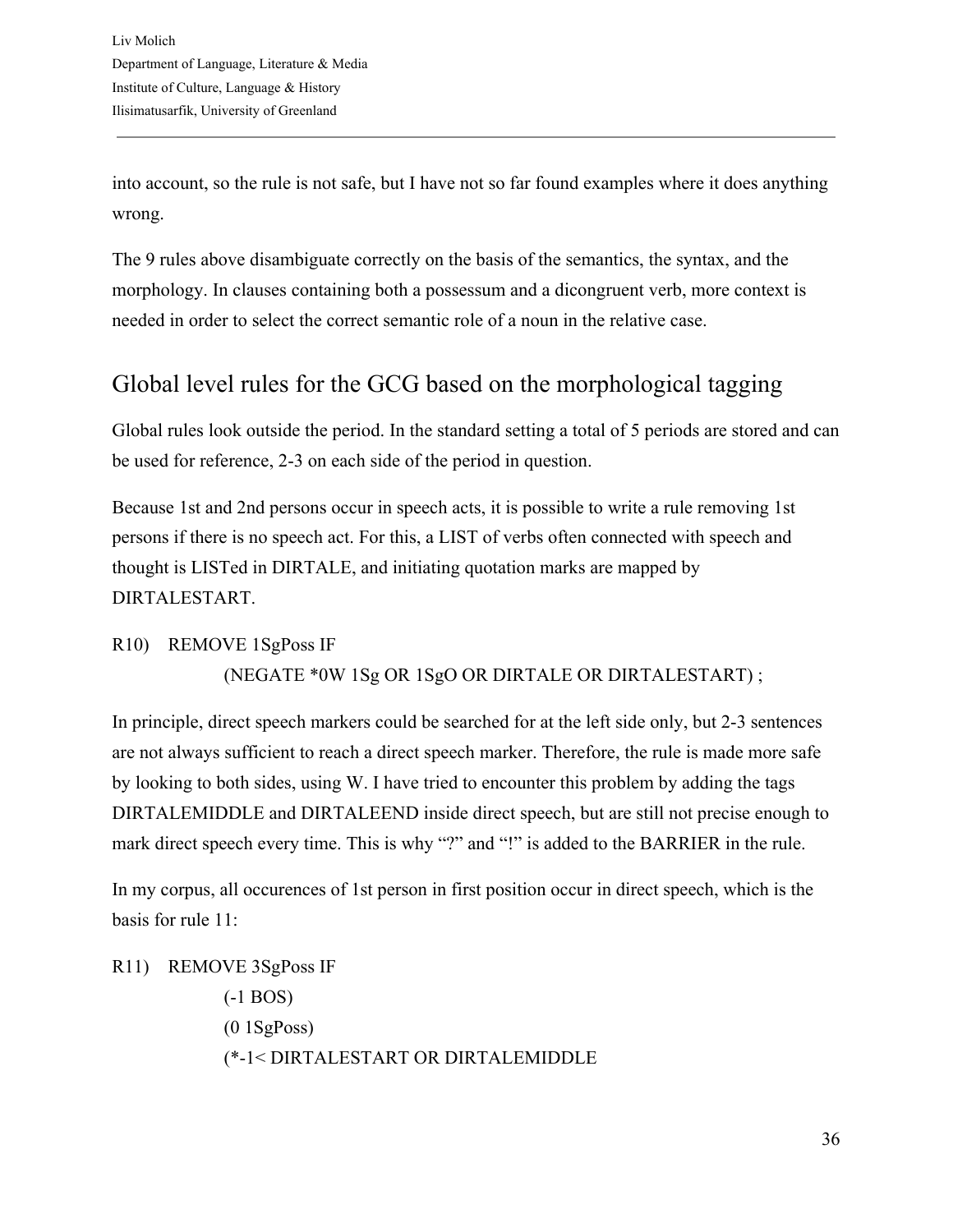### BARRIER DIRTALESLUT OR ("\?") OR ("\!")) (NEGATE \*1 DIRTALESTART) ;

The following rules supplement the previous ones because of the inadequate marking of direct speech. The later the rule is placed in the grammar, the less strict the BARRIER must be.

R12) REMOVE 3SgPoss IF (-1 BOS)  $(0.1SgPoss)$ (\*1> DIRTALESLUT OR ("\?") OR ("\!") BARRIER DIRTALESTART) ;

R13) REMOVE 1SgPoss IF

(NEGATE \*-1< DIRTALEMIDDLE OR DIRTALESTART OR ORATIOOBLVERB BARRIER DIRTALESLUT) (NEGATE \*-1< 1Sg OR 1SgO OR 1SgPoss) (NEGATE \*1 1Sg) ;

R14) REMOVE NOT-REL + 1SgPoss IF (NEGATE  $*0 V + 1Sg$ ) (NEGATE \*0W 1Sg OR 1SgPoss OR DIRTALESLUT) ;

If direct speech was marked more consistently, rules 10-14 could be reduced and would probably be more effective. A bigger window span could also make a difference, but would make global rules less safe.

A rule could also be written for a series of occurrences of same possessor and case.

SELECT \$\$POSSESSUM + \$\$KASUS IF (\*-1C \$\$POSSESSUM + \$\$KASUS BARRIER (\*) - CONJ-C) ;

However, even though most coordinated possessives are possessed by the same possessor, this is not always the case.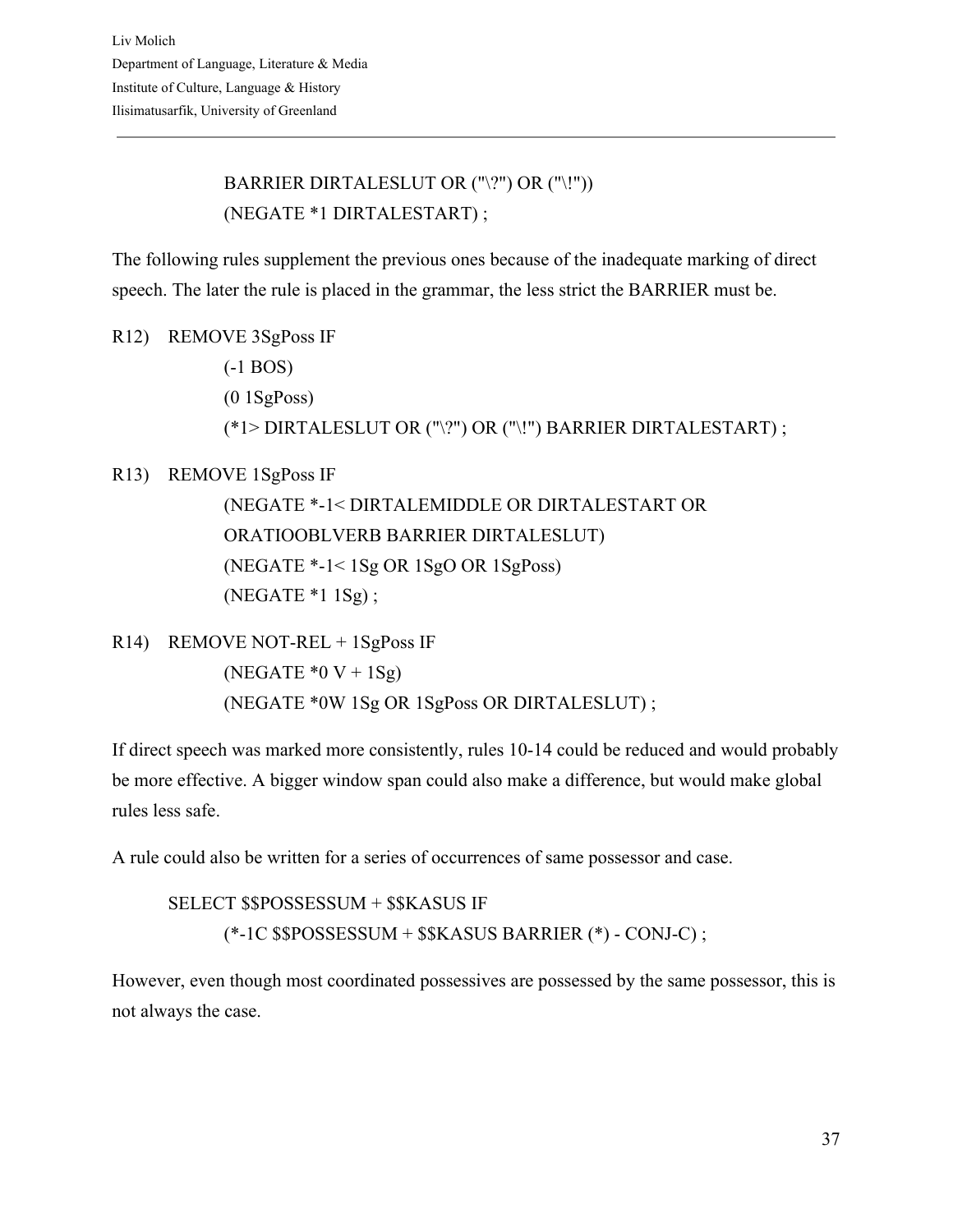| 27T) | ukiu-p        | qanoq                                                             | ili-ner-a                      |                                                 |  |  |  |
|------|---------------|-------------------------------------------------------------------|--------------------------------|-------------------------------------------------|--|--|--|
|      | year-N.Sg.Rel | how.Part                                                          | develop-doing-N.3SgPoss.Sg.Abs |                                                 |  |  |  |
|      | $@$ POSS>     | $(a)$ i-ADVL>                                                     | @OBJ>                          |                                                 |  |  |  |
|      | su-mi-lu      | najugagar-ner-a<br>where-N.Abs.Sg-and live-doing-N.1SgPoss.Sg.Abs |                                | akornutigi-na-git<br>is.hindered-V.ContNeg.3PlO |  |  |  |
|      | $(a)$ i-ADVL> | @OBJ>                                                             |                                | $@$ PRED2                                       |  |  |  |

"and it doesn't hinder how the year goes on and where I live"

Writing the rule later and taking the syntactic functions into account wouldn't help either. Therefore, I cannot use the rule.

## Rules for the GCG based on the syntactic roles

The syntactic mapping, marked with  $\omega$ , can be used for disambiguating homographs. This can be used for selecting the right possessive when there is an explicit possessor that has not been taken into account earlier because it could have been confused with a subject.

R15) SELECT POSSESSUM3 IF  $(*-1 @POSS > + Sg BARRIER POSSESSUM)$ ;

The syntactic mapping can also be useful for disambiguating indirect speech or thought. This is however hard to deal with: the 1st person possessor is relatively frequent, but one cannot be sure that the possessive in the oratio obliqua is possessed by the same as the subject of the inquit.

The main verb of the oratio obliqua is tagged @CL-CIT and may be used as a point of reference in the rules, just as below:

R16) SELECT POSSESSUM1 IF  $(0 \tQ OBB>)$ (\*1  $@CL < CIT + 1Sg + TRANSVERB BARRIER V$ ); R17) SELECT POSSESSUM1 IF

 $(0 \t@SUBJ>)$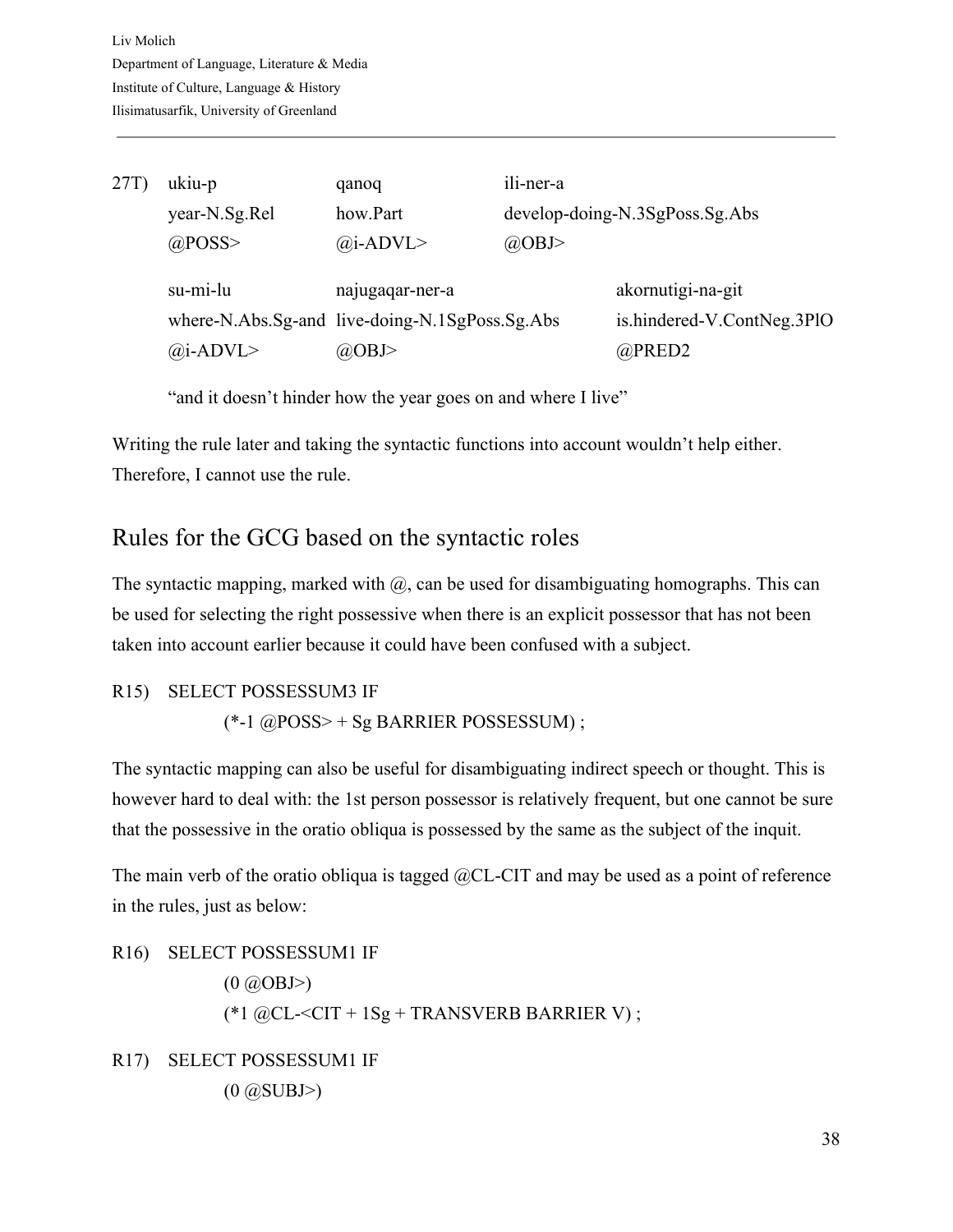(\*1 @CL-<CIT BARRIER V LINK \*-1 TARGET LINK \*-1 ORATIOOBLVERB) ;

In the same way, also other function tags can be selected or removed taking the context into account. Because they are only used in the second run of the grammar, after the mapping has been done, they apparently work well, at least for my corpus. However, their reliability should still be checked against a larger corpus.

R18) SELECT POSSESSUM1 IF  $(0 \tQ OBB>)$ (\*1 1Sg - Cau - Con - @N< BARRIER VFIN OR NIAR OR QQU OR Cau OR V + CONJ-C) ;

R19) REMOVE 1SgPoss IF  $(0 3SgPoss + @FUNC)$ (NEGATE \*0 1Sg OR 1SgPoss OR 2Sg) ;

```
R20) REMOVE 1SgPoss IF (0 3SgPoss)
(0 @FUNC)
 (NEGATE *0 VFIN + 1Sg OR VFIN + 1SgO)
 (NEGATE *-1 1Sg OR 1SgO BARRIER V) ;
```
## Summary of part II

Above, we see the 20 rules selecting and removing correct and incorrect readings of possessives. All rules have quite strict barriers or are restricted in another way in order to prevent them disambiguating wrongly.

The rules are based on the theories of part I, and they replace the old rules of the GCG. How big influence the rules have on the disambiguation depends on where in the grammar they are placed. The safest rules must always be placed higher than less safe rules. The new rules are added to the GCG in the same order as above. Rule 1 is placed near the beginning of the grammar, and rules 2-14 a bit lower. Near the bottom of the grammar are the rules based on the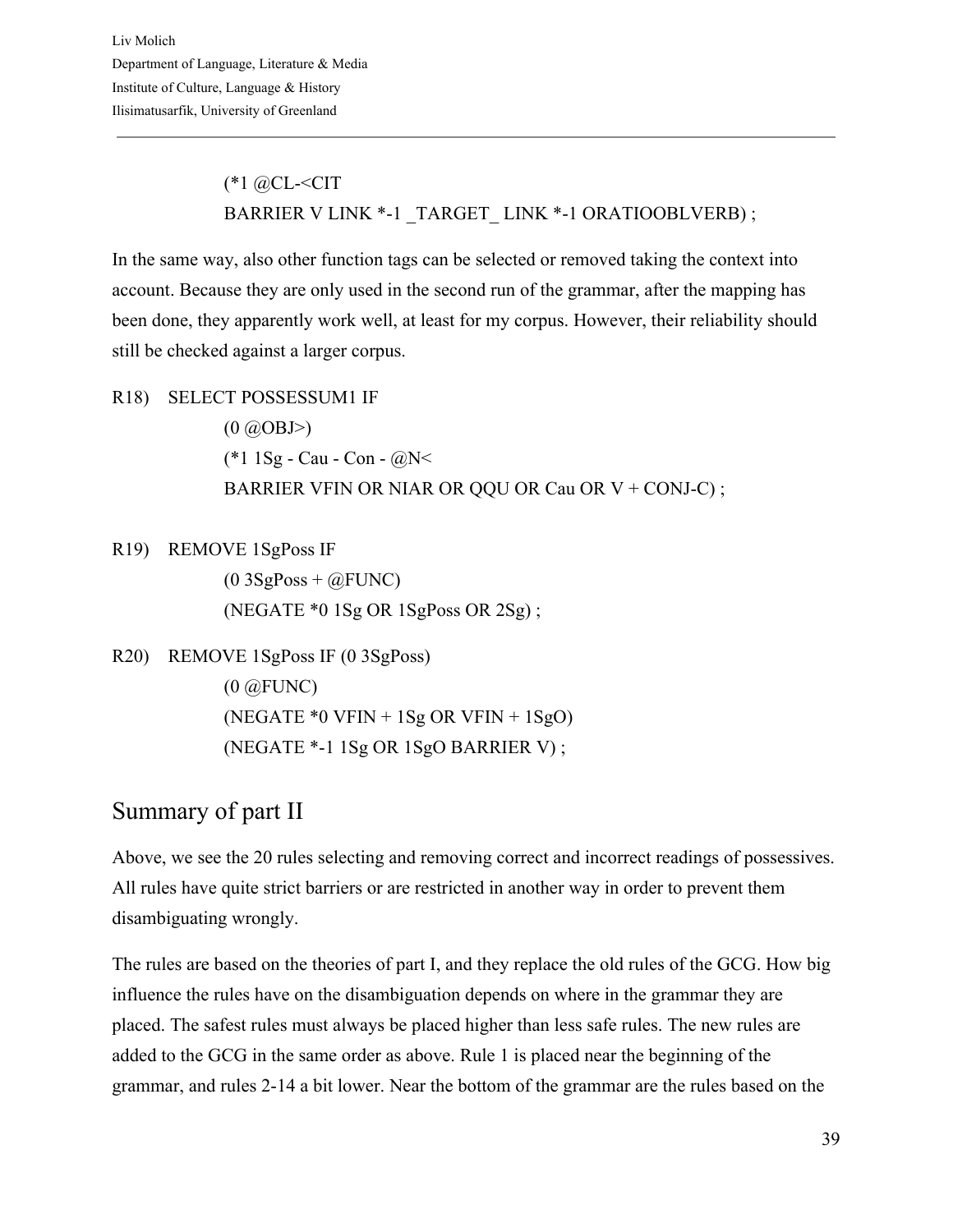syntactic roles. The rules are grouped together in order to establish a structure in the grammar which adds to the user-friendliness and overview. They could have been placed farther from each other.

The main corpus has been used for developing the rules, analysing the corpus iteratively while changing the rules. How the rules work on other corpora will be tested in part III.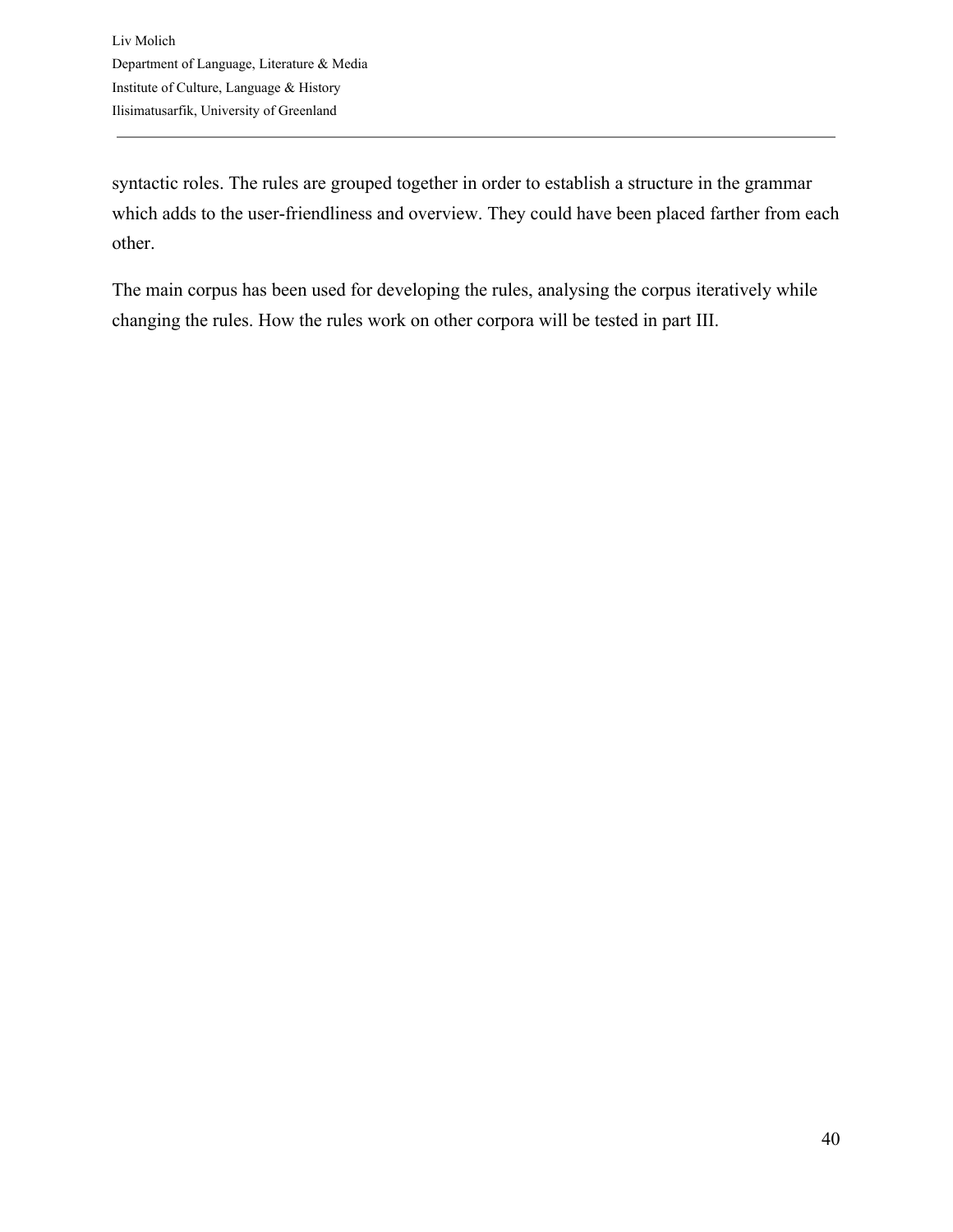# Part III: Proof checking and discussion

Once the rules are deduced, they can be applied to texts outside the main corpus for validation. In this way, the rules will not only be founded on theory, but also shown to be working in practice. Extending the corpus will also be a method for adjusting the rules. The corpora can be found in appendix VI.

### Proof checking the rules on regression corpus

The rules developed from my investigation of the main corpus are tested on the regression corpus. This corpus is small, but the test will give an impression of whether the rules work on other kinds of text than fictional literature. Examples from this corpus might be real ambiguities because they appear without context, but not for the sentences of the *aallarnerami* type. Furthermore, the rules cannot be run globally.

In the corpus there are 21 occurrences of ambiguous possessives of the *aallarnerami* type. When run through the old grammar of January 2nd 2018, there are three incorrect disambiguations. A wrong selection or removement cannot be undone, so even though three mistakes don't seem to be many, the error rate is still 14%, a number that cannot be reduced. The new grammar doesn't do anything wrong, but two possessives are not disambiguated. This corresponds to an error rate of 10%. Disambiguation is still possible later in the process, so the error rate will probably decrease as the grammar or translation machine is refined further, or possibly already if the context is added.

## Proof checking on extended corpus

I have run the rules on the first 44 occurrences of the *aallarnerami* type nouns in *Inuillisimasup ikioqqunera* ([The wanderer's cry for help], Steenholdt 2001) from the extended corpus. Here, 14 possessives are wrongly disambiguated using the old grammar, and 7 using the new grammar. Another 21 occurrences in the new grammar are not disambiguated at all, and 2 don't get an analysis from the GFST and can therefore be disambiguated in neither of the grammars, according to appendix VI. However, taking a closer look on the sentences wrongly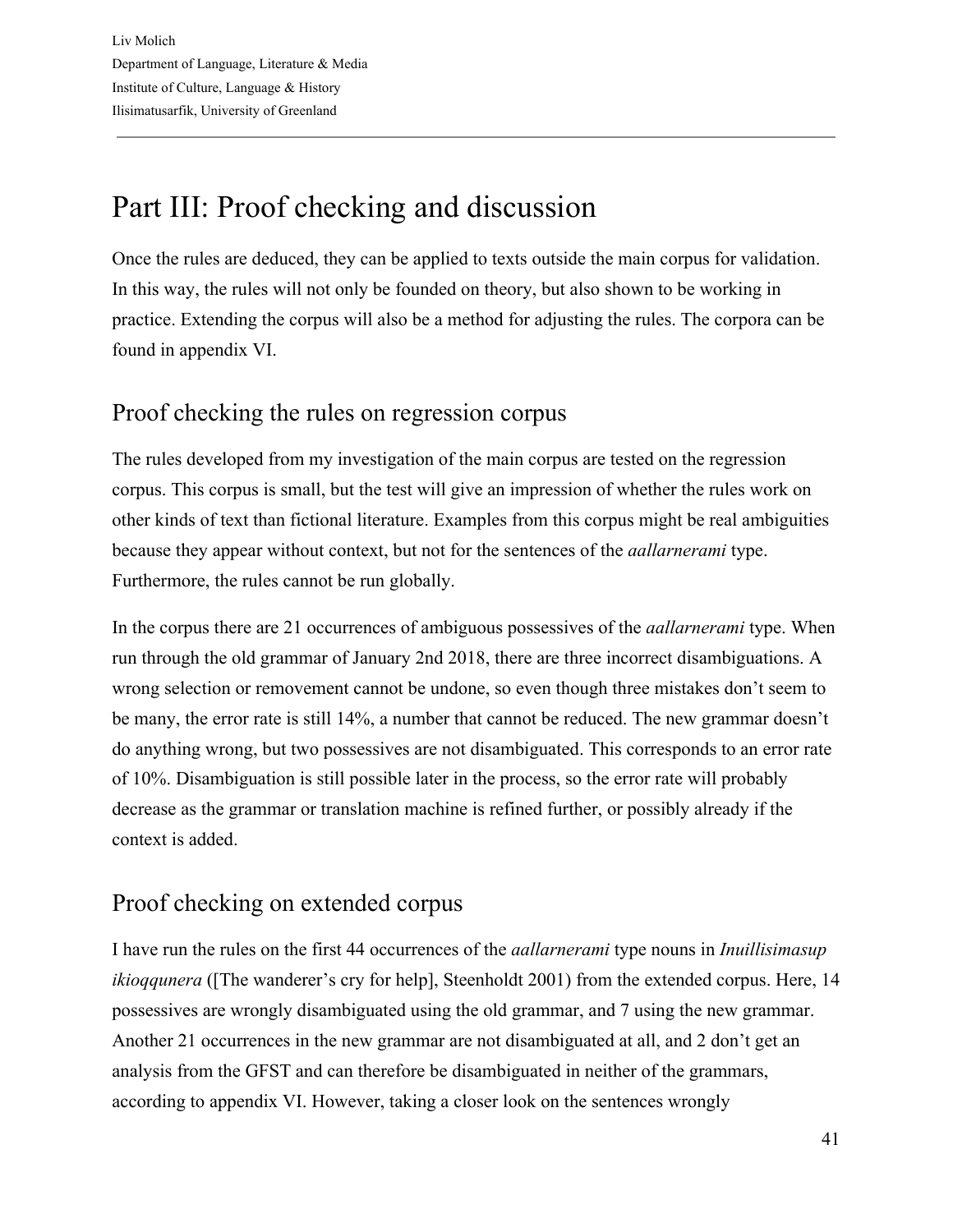disambiguated by the new rules, most of them can become correct if a few adjustments are made in the rules.

Rule 9 can be adjusted so the base *soqar* is included, because the detailed analysis with *su* and QAR is missing in the output from the GFST. The rule made from the main corpus did not include verb-modifying SIMA either:

R9C) REMOVE POSSESSUM12 IF

 $(0 \frac{\text{TUQ}}{\text{Der}}\sqrt{\text{vn}}\$ QAR\ Der $\text{vn}\$  Gram $\vee$ . V\)?  $((\Delta \text{SIMA}\ \text{Der}\ \lor\ \lor\ \lor\ \text{Gram}\ \lor\ \lor\ \lor\ ?\$  $((\Gamma\ A\ R\ Der\V v\nu)(\Gamma\ Gram\V. V\)?\)?\ \ (A-Z]^*\ \ Der\V v\nu)\ N\ /I)\ OR$  $(\wedge$ "susoq\"\ QAR\ Der $\forall$ nv(\ Gram $\lor$ .V\)?  $((\langle SIMA \rangle Der \langle \langle \langle V \rangle \rangle)(\langle Gram \langle \langle V \rangle \rangle)^2)$  $((\Gamma\ A\ R\ \ Der\ \lor\lor\ \lor\ \Gamma\ \ Y\ \ ?\ \ \lor\ \ \ (A-Z]^*\ \ \ Der\ \lor\ \ N\ \ /\) ;$ 

A LIST of the verb-modifying morphemes would have made the syntax of the rule much simpler. With this addition, words 6 and 7 in the extended corpus were disambiguated correctly.

Also, rule 12 could have been more effective, had it not only been referring to the beginning of a period, but the beginning of a clause in general. However, still missing a method for marking boundaries of clauses, this cannot be done yet. If it worked, it would have solved the problem of example 15.

Example 25 would have been disambiguated correctly by rule 12 if rule 12 had taken into account that the possessive could be preceded by an adverb:

R12C) REMOVE 3SgPoss IF (\*-1 BOS BARRIER (\*) - Adv)  $(0.1SgPoss)$ (\*1> DIRTALESLUT OR ("\?") OR ("\!") BARRIER DIRTALESTART) ;

In order to hinder rule 19 from disambiguating wrongly in example 38, an additional line could be included in the rule: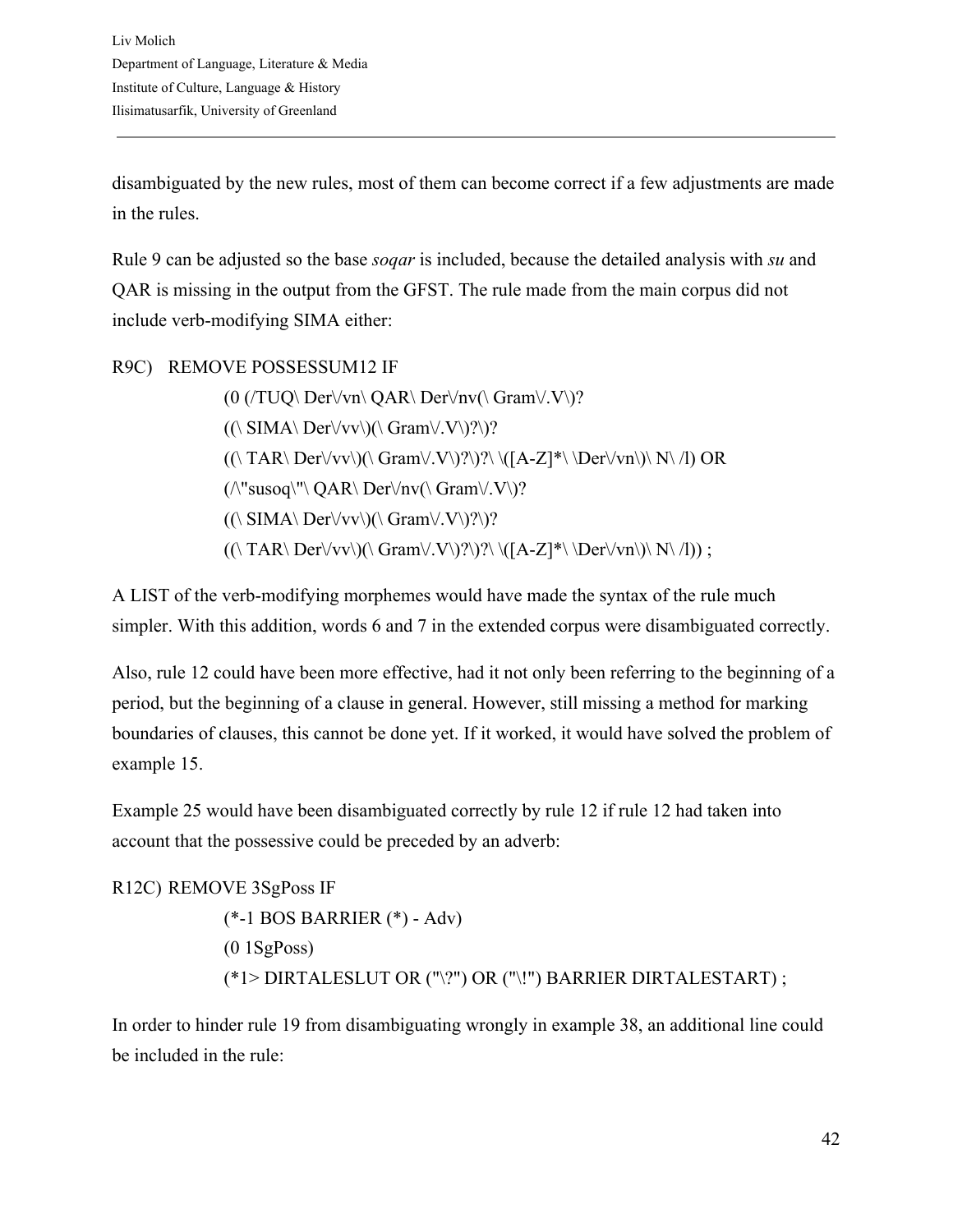#### R19C) (NEGATE \*-1 @POSS> - TIME BARRIER POSSESSUM - TIME)

*Naggat* should then have been included in SET TIME.

For example 22, the following addition to rule 7 would solve the problem:

R7C) (NEGATE \*1> POSSESSUM1 CBARRIER V - CONT OR POSSESSUM - POSSESSUM1) ;

Only one wrong disambiguation would then be left, namely example 20. With an investigation of a bigger corpus, this could probably be dealt with, too.

## Discussion

Every time there are ambiguities, disambiguation is needed. Constraint grammar aims at disambiguating readings of a word on the morphological and syntactic levels by using local or global constraints (Karlsson 1995:18-25) with reference to the morphological and/or syntactic tagging. However, as we have seen, this is not sufficient for unraveling every ambiguity. The remaining ambiguities must be taken care of by other actions. This will be discussed here.

In appendix VI we can see that the old set of rules and the new set of rules (Oqaasileriffik 2018d and 2018e, respectively) often leave the same possessives wrongly disambiguated or undisambiguated. The main difference lies in the safeness of the rules; the old rules occasionally select or remove wrongly. I have been careful to write safer rules that add to the total number of rules, but also yield both stable and reliable selections. However, there are still ambiguities which are solved by the old rules but not by the new rules. Some of the old rules could therefore be reactivated and placed later in the grammar than the new rules in order to hit some of my undisambiguated sentences. In that case they would, however, interfere with my rules based on the syntactic mapping because those rules are only used in the second run of the grammar. Any rule that is not based on syntactic roles should therefore be placed either in a later section only run once or in a subsequent grammar.

Another option would be to write rules on the basis of the specific text or genre such as news articles, fiction or blogs, or the grammar could be adjusted to fit different kinds of texts. Indirect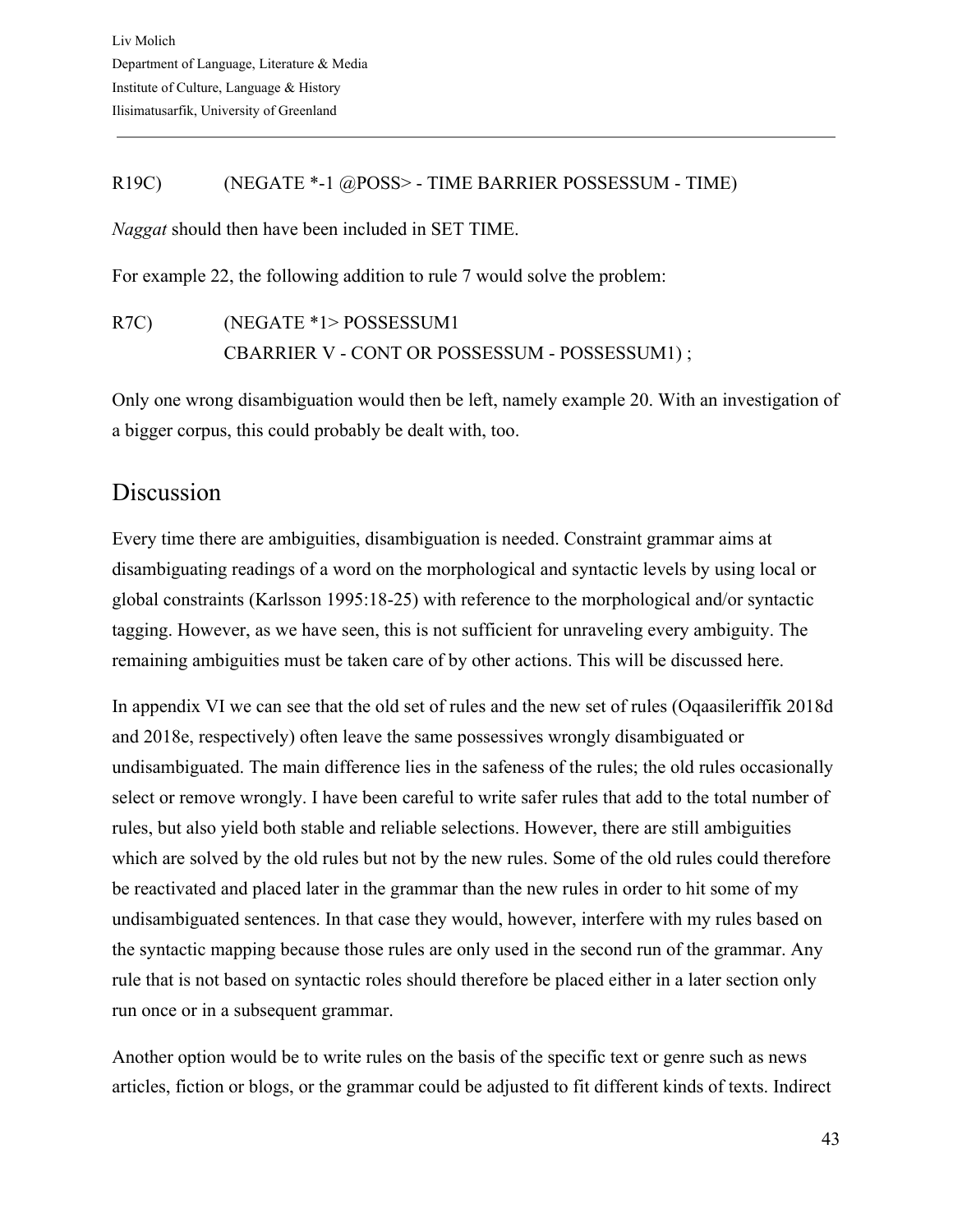speech is normal in fictional literature, direct speech in the form of citations are normal in newspapers, and speech acts are unusual in laws, etc. Each text type requires different handling, just like rule 12, which is written with fictional literature in mind.

As mentioned earlier, a better marking of direct and indirect speech as well as a tagging on the particles and enclitics marking if they are used adverbially or coordinating. This will make the rules and barriers more safe, and may also open the possibility for new, safe rules.

Rule driven and stochastic driven machines have different forces and can be combined (Bick 2009a, 2009b), and in the bottom sections of the GCG there are a few stochastic rules. Eckhard Bick recommends such rules to be written with C-contexts to make them as safe as possible (Bick 2000:127). In any case, if more stochastic rules are added, they must not overwrite the rules based on syntactic roles.

Disambiguation could also be built on probabilities. That would, however, require a properly tagged and a sufficiently comprehensive corpus (Bick 2000:133-139), and such a corpus doesn't exist for Greenlandic. In addition, the rich morphology of the Greenlandic language calls for rule based technology, and not probabilistic (Oqaasileriffik 2012:13).

There are several possibilities for increasing the number of disambiguated possessives, but for now, the remaining ambiguities will be left for later work.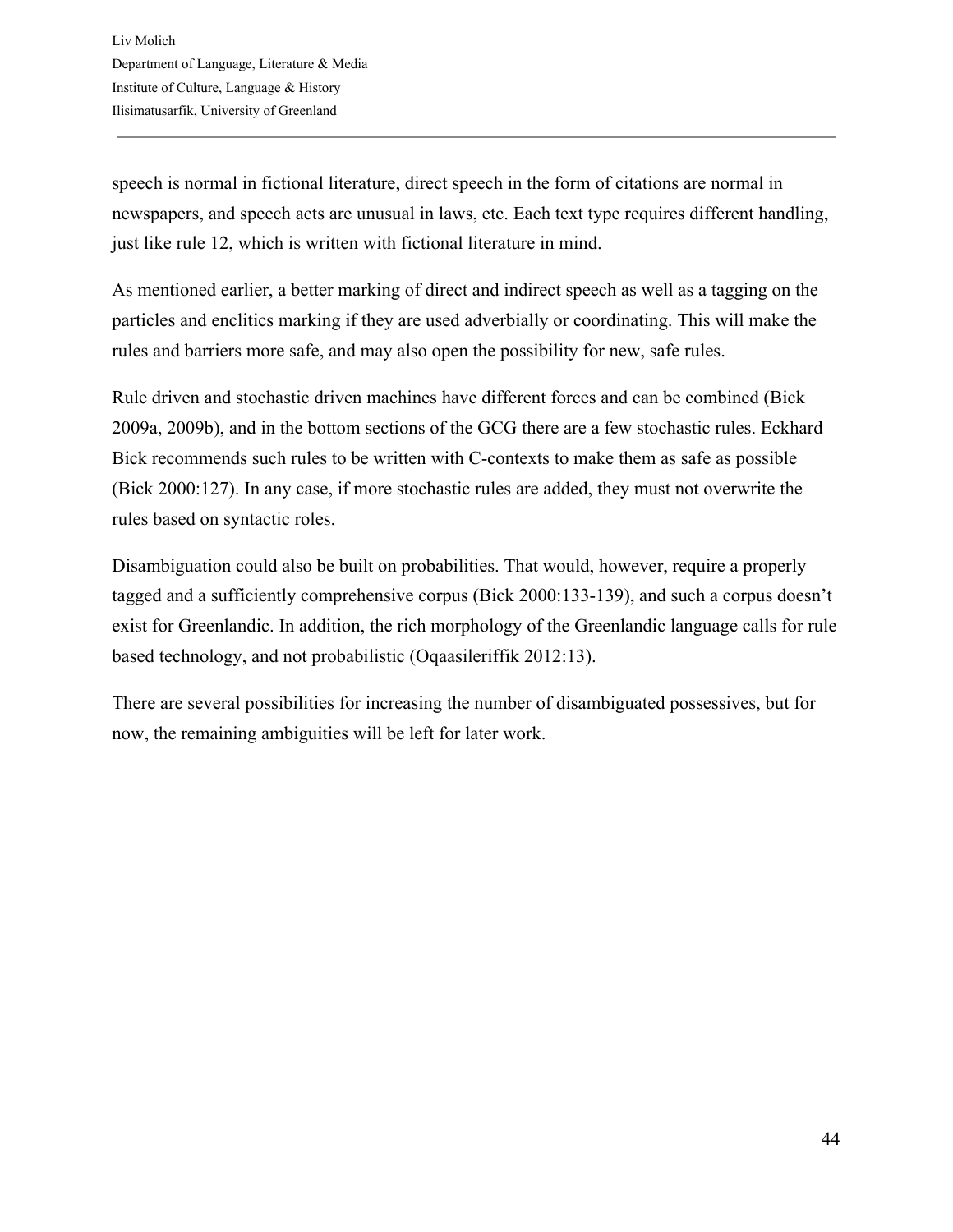# Conclusion

My thesis has resulted in 20 rules for disambiguating possessives of the *aallarnerami* type, based on an investigation of how and when possession is marked in Greenlandic.<sup>24</sup>

There are rules based on morphological tagging, semantics, overt marking of possessors, the occurrences of 1st persons in the same, antesequent or subsequent clauses, as well as knowledge of if and how the possessive is part of direct or indirect speech. I have shown that theories about these topics can form a basis for selecting the right possessives to a high level of precision.

The mappings make the rules safer, e.g. by enabling the machine to interpret the syntactic roles of words in the relative correctly. However, correct mapping presupposes correct disambiguation, which is why not all rules can be based on the syntactic mappings.

The rules could have been combined into fewer rules, but keeping them apart makes it easier to trace for what reason a specific reading is chosen and to write similar rules for other kinds of possessives. It may look like some of the rules are only written for the sake of very few words; but most of the rules are not only used for possessives of the *aallarnerami* type, but also for other types and cases, such as syncretic 1st and 2nd person in oblique cases, or 4th person relative syncretic with non-possessed locative. Therefore, they have a wider use than shown in my thesis.

The rules take into account occurrences of speech act indicators in the period or search for lexicographically or semantically close words; but based on my corpus and my current knowledge it does not seem to be feasible to write additional rules that either do not affect more than a specific sentence or do not select wrongly. The minor adjustments have almost eradicated the wrong disambiguations in the corpora; but still, many possessives are left undisambiguated.

The use of the extended corpus was effective and clearly showed where the rules could be adjusted in order to disambiguate more precisely and correctly. It also showed what

<sup>&</sup>lt;sup>24</sup> The GFST and GCG are dynamic and steadily undergo changes. The rules written for this thesis may therefore be changed or rearranged, and the actual analyses of the sentences may at some points differ from the analyses used in my thesis.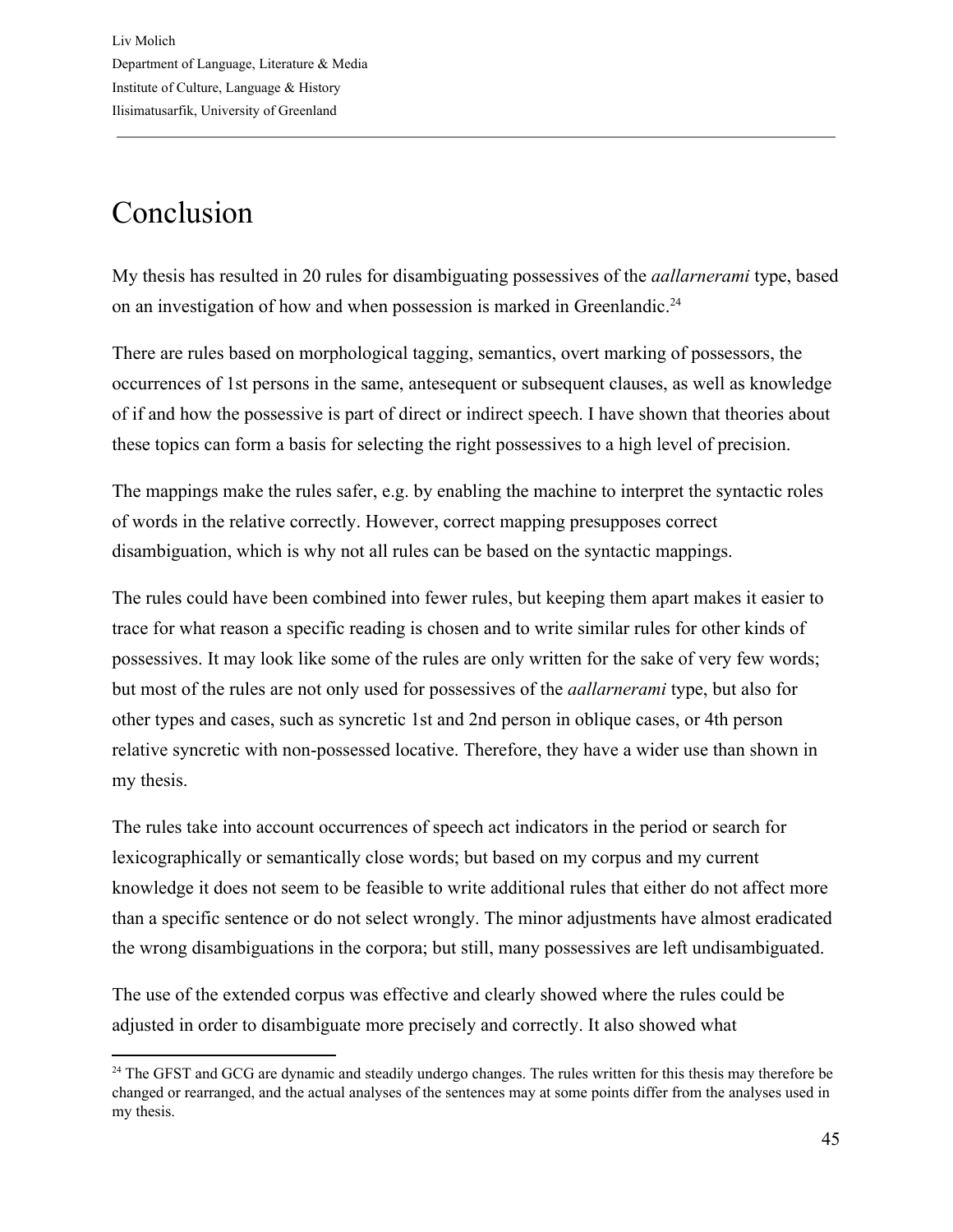consequences the more precise and less broad rules of disambiguation have: against my expectations, only half of the possessives in this corpus were disambiguated, which is less than the old rules accomplished.

The new rules do not disambiguate more possessives than the old ones, but they do disambiguate more correctly. A more precise marking of clause boundaries and conjunctions, as well as speech acts, could improve the rules. However, not all problems can be solved in this way, and some must be left to disambiguation in later grammars, or stay undisambiguated.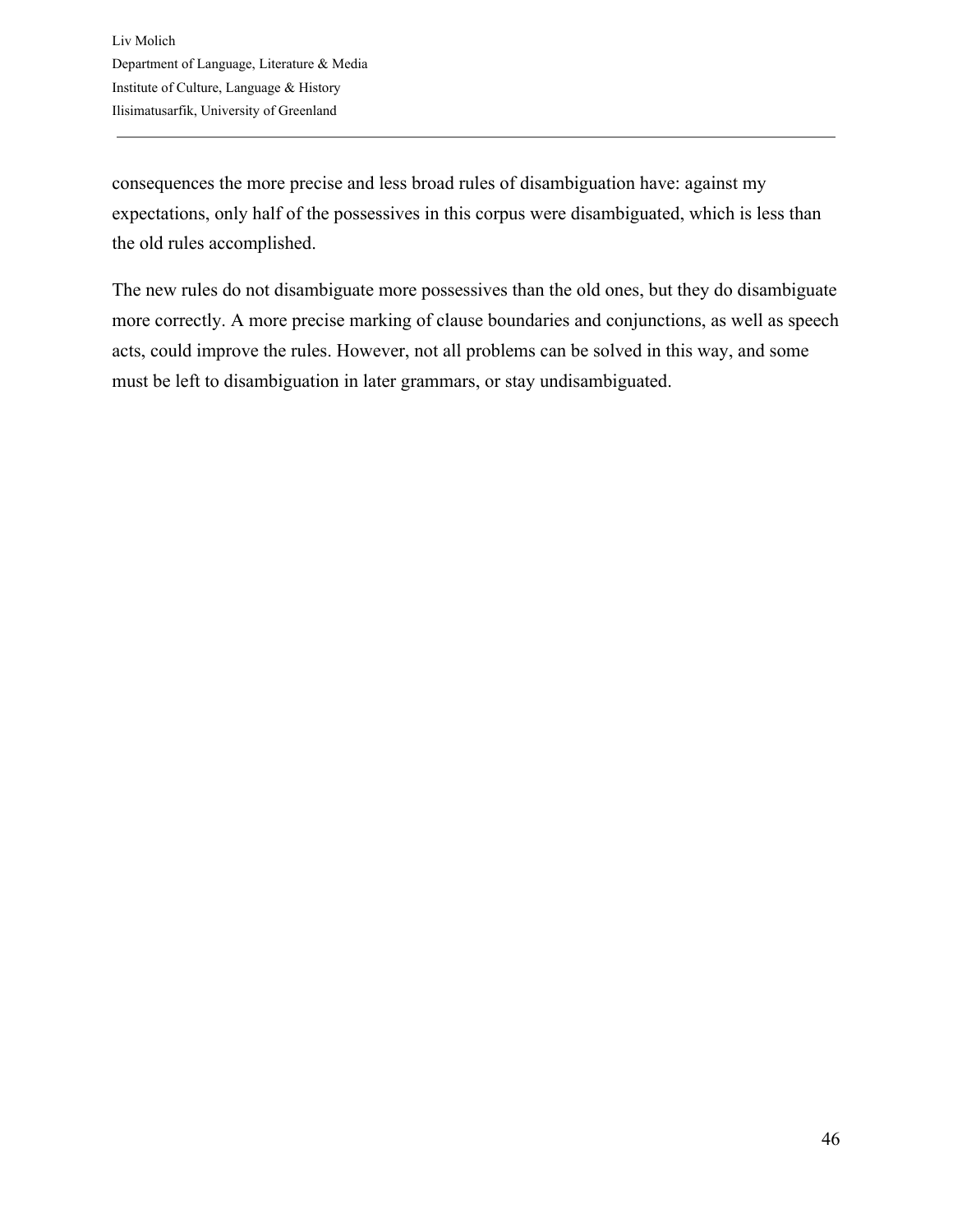## Literature

Austin, John Langshaw (1975 [1962]): *How to do Things with Words*. Oxford University Press.

Baerman, Matthew (2005): *Syncretism*, [http://epubs.surrey.ac.uk/1331/1/fulltext.pdf.](http://epubs.surrey.ac.uk/1331/1/fulltext.pdf)

Beesley, Kenneth R. and Lauri Karttunen (2003): *Finite State Morphology*. Stanford, CA: CSLI Publications (distributed by the University of Chicago Press).

Berthelsen, Christian, Birgitte Jacobsen, Robert Petersen, Inge Kleivan and Jørgen Rischel (1998): *Oqaatsinut Tapiliussaq*. *Oqaatsit Supplementsbind.* Nuuk: Atuakkiorfik Ilinniusiorfik.

Bick, Eckhard (2000): "Morphosyntactic disambiguation: The holographic picture". In: *The parsing system "PALAVRAS". Automatic Grammatical Analysis of Portuguese in a Constraint Grammar Framework.* Aarhus University Press, 99-199.

Bick, Eckhard (2007): "Dan2eng: Wide-Coverage Danish-English Machine Translation". In: Bente Maegaard (ed.), *Proceedings of Machine Translation Summit XI, 10-14.* Sept. 2007, Copenhagen, Denmark, 37-43, http://visl.sdu.dk/~eckhard/pdf/MTsummit07\_final.pdf.

Bick, Eckhard (2009a): *Maskinoversættelse – en sammenligning af to forskellige metoder*, [http://sprogmuseet.dk/teknologi/maskinovers%C3%A6ttelse-%E2%80%93-en-sammenligning-a](http://sprogmuseet.dk/teknologi/maskinovers%C3%A6ttelse-%E2%80%93-en-sammenligning-af-to-forskellige-metoder/) [f-to-forskellige-metoder/](http://sprogmuseet.dk/teknologi/maskinovers%C3%A6ttelse-%E2%80%93-en-sammenligning-af-to-forskellige-metoder/).

Bick, Eckhard (2009b). Introducing probabilistic information in Constraint Grammar parsing. *Proceedings of Corpus Linguistics 2009, Liverpool, UK*, [ucrel.lancs.ac.uk/publications/cl2009/263\\_FullPaper.doc](http://ucrel.lancs.ac.uk/publications/cl2009/263_FullPaper.doc).

Bick, Eckhard and Tino Didriksen (2015). CG-3 - Beyond Classical Constraint Grammar. In: Beáta Megyesi: Proceedings of NODALIDA 2015, May 11-13, 2015, Vilnius, Lithuania, 31-39. Linköping: LiU Electronic Press, [http://www.ep.liu.se/ecp/109/007/ecp15109007.pdf.](http://www.ep.liu.se/ecp/109/007/ecp15109007.pdf)

Bredal, Bjørn (2017): *Den Lille Prins*, Copenhagen: Lindhardt og Ringhof.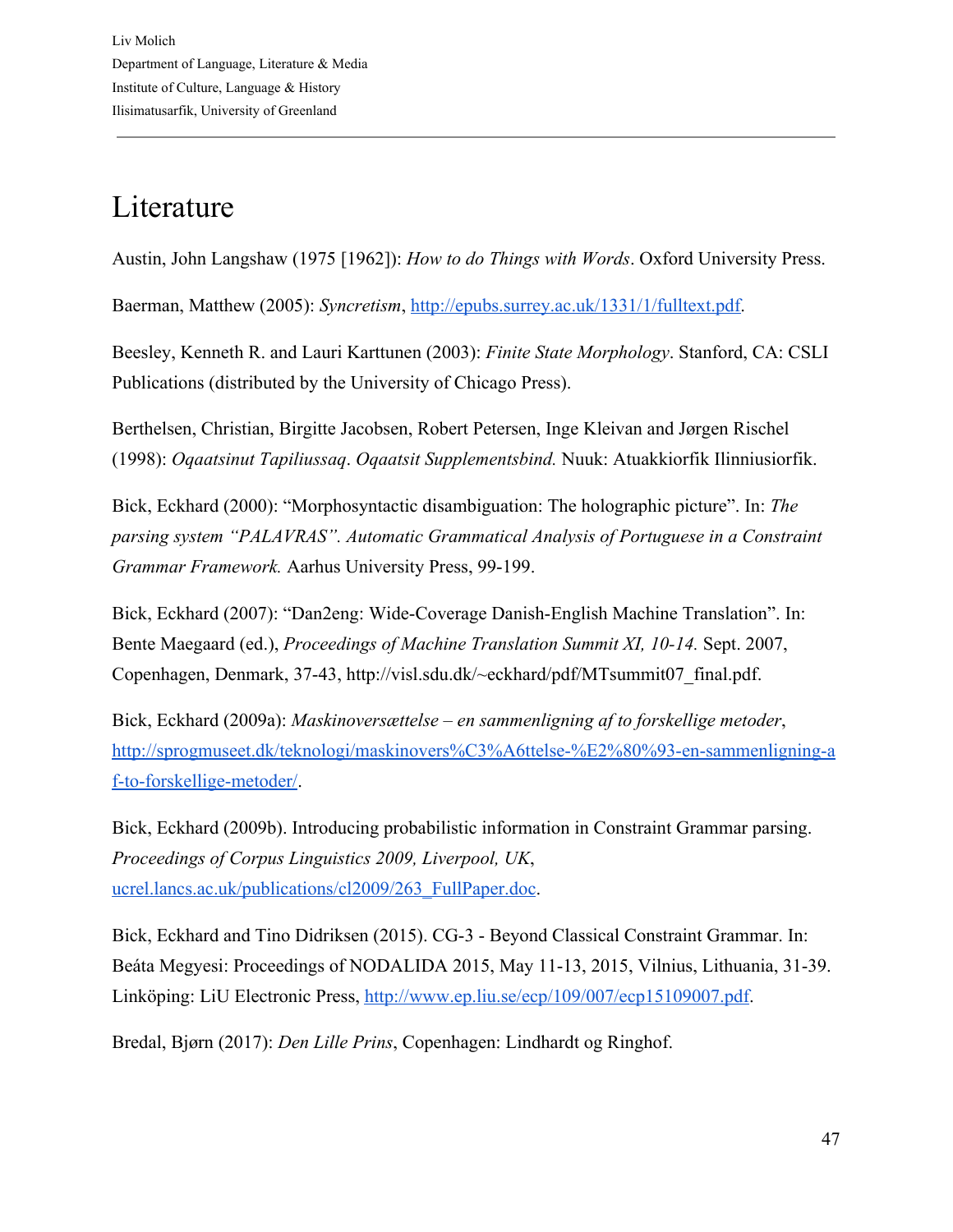Cotterell, Ryan, Christo Kirov and Sebastian J. Mielke and Jason Eisner: *Unsupervised Disambiguation of Syncretism in Inflected Lexicons*. Proceedings of NAACL-HLT 2018, 548–553, [http://www.aclweb.org/anthology/N18-2087.](http://www.aclweb.org/anthology/N18-2087)

Didriksen, Tino (2018). *Constraint Grammar Manual, 3rd version of the CG formalism variant,* [http://beta.visl.sdu.dk/cg3/vislcg3.pdf.](http://beta.visl.sdu.dk/cg3/vislcg3.pdf)

Dolan, William, Lucy Vanderwende, and Stephen Richardson (2000): "Polysemy in a Broad-Coverage Natural Language Processing System". In: Ravin, Yael, and Claudia Leacock (eds.): *Polysemy. Theoretical and Computational Approaches*. Oxford University Press, 178-204.

Facebook.com (2018): Thread started by Aqqalooraq Hansen, [https://www.facebook.com/groups/213585358745270/permalink/1524944634275996/.](https://www.facebook.com/groups/213585358745270/permalink/1524944634275996/) Accessed on December 3rd, 2018.

Fortescue, Michael (1980): "Affix Ordering in West Greenlandic Derivational Processes". International Journal of American Linguistics 46.4, 259-278.

Fortescue, Michael (1984): *West Greenlandic*. (Croom Helm Descriptive Grammars). Volume 15 Issue 2. London: Croom Helm, 1984.

Jurafsky, Daniel, and James H. Martin (2009 [2000]): *Speech and Language Processing. An Introduction to Natural Language Processing, Computational Linguistics, and Speech Recognition*. 2nd edition. New Jersey: Pearson Education.

Karlsson, Fred (1995): "Designing a Parser for Unrestricted Text". In: Karlsson, Fred & Atro Voutilainen & Juha Heikkilä & Arto Anttila (eds.): Constraint Grammar - A Language-Independent System for Parsing Unrestricted Text. Natural Language Processing, No 4. Berlin & New York: Mouton de Gruyter, 1-40.

Karttunen, Lauri, and Kenneth R. Beesley (2005): "Twenty-Five Years of Finite-State Morphology". In: *Inquiries into Words, a Festschrift for Kimmo Koskenniemi on his 60th Birthday*, 71-83.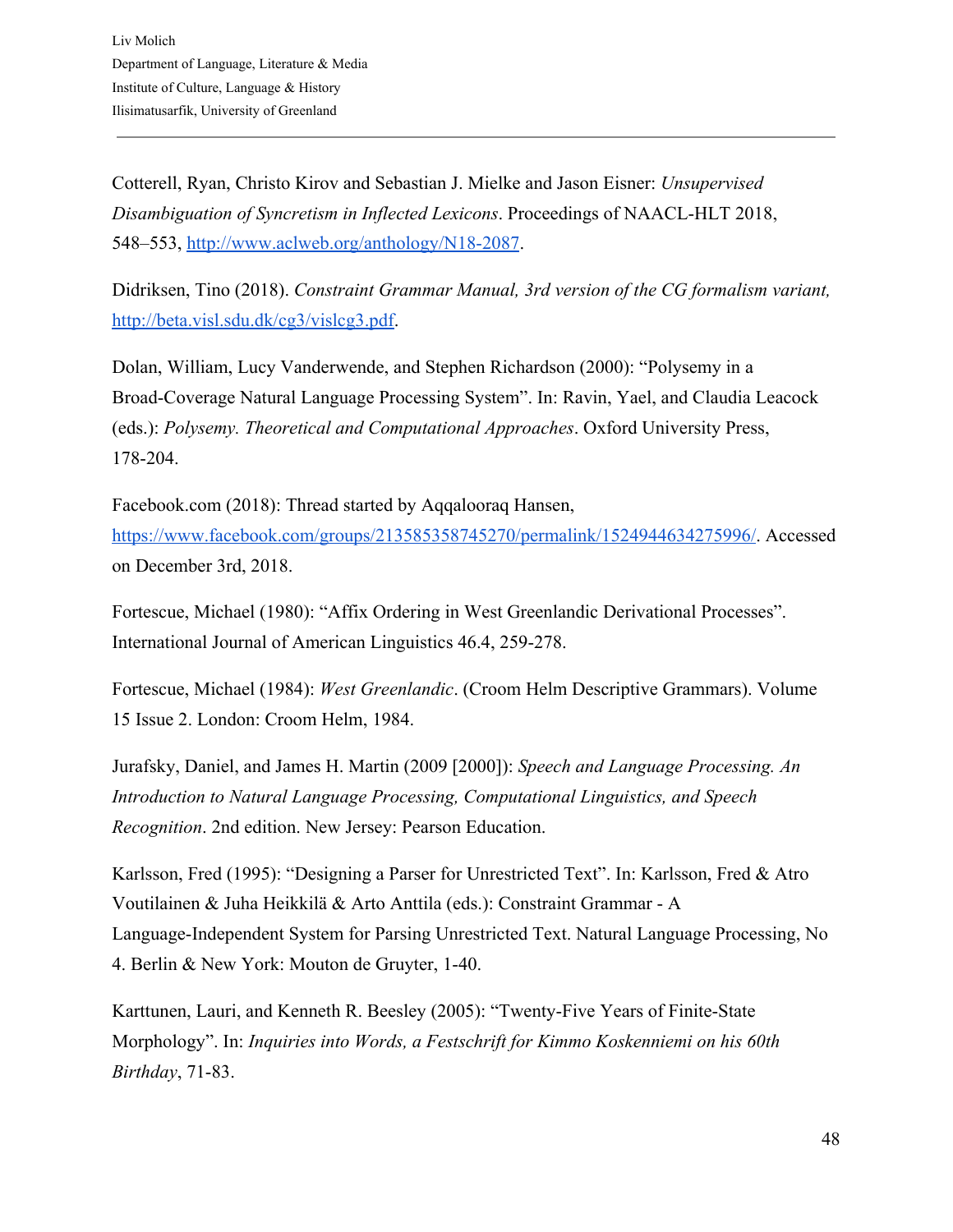Kleinschmidt, Samuel (1851): *Grammatik der grönländischen sprache*. Berlin: G. Reimer.

Kleinschmidt, Samuel (1871): *Den Grønlandske Ordbog*. Copenhagen: Louis Kleins Bogtrykkeri.

Kleist, Mira, Juana Petrussen and Carla Rosing Olsen (2017): *Ataqqinartuaraq*, Nuuk: Milik Publishing.

Korneliussen, Ole (1999): *Tarrarsuummi Tarraq*. Nuuk: Atuakkiorfik.

Langgård, Karen (1993): "Inderivation af verbalstammer". *Grønlandsk Kultur- og Samfundsforskning* 93, 62-93.

Langgård, Karen (1997): "Coreferentialitet, oratio obliqua og inderivation – i grønlandsk. *Grønlandsk Kultur- og Samfundsforskning* 97, 119-133.

Langgård, Karen (2002): "Inderivation in Greenlandic". In Ole Nedergaard Thomsen and Michael Herslund (eds.): Travaux du Cercle Linguistique de Copenhague Vol XXXII. *Complex Predicates and Incorporation a Functional Perspective*. Copenhagen: C.A. Reitzel, 67-119.

Langgård, Karen og Per Langgård (1988): *Oqaasilerinermik Ilinniutit. Elementær Grønlandsk Grammatik.* Ilisimatusarfik (manuscript).

Langgård, Per (1997): *Forsøg til en Forbedret Grønlandsk Pædagogisk Grammatica.* Nuuk: Atuagkat.

Langgård, Per (2014): "Selvfølgelig snakker vaskemaskiner grønlandsk i fremtiden." Sprog i Norden, 2014, 110-125.

Langgård, Per, and Trond Trosterud (2005): *Documentation of the Greenlandic analyser*, [http://divvun.no/doc/lang/kal/index.html.](http://divvun.no/doc/lang/kal/index.html)

Lyons, John (1977): *Semantics*. Cambridge: Cambridge University Press.

Nielsen, Flemming A.J. (2019): *Vestgrønlandsk Grammatik*. Nuuk: LearnGreenlandic, og Copenhagen: Books on Demand (forthcoming).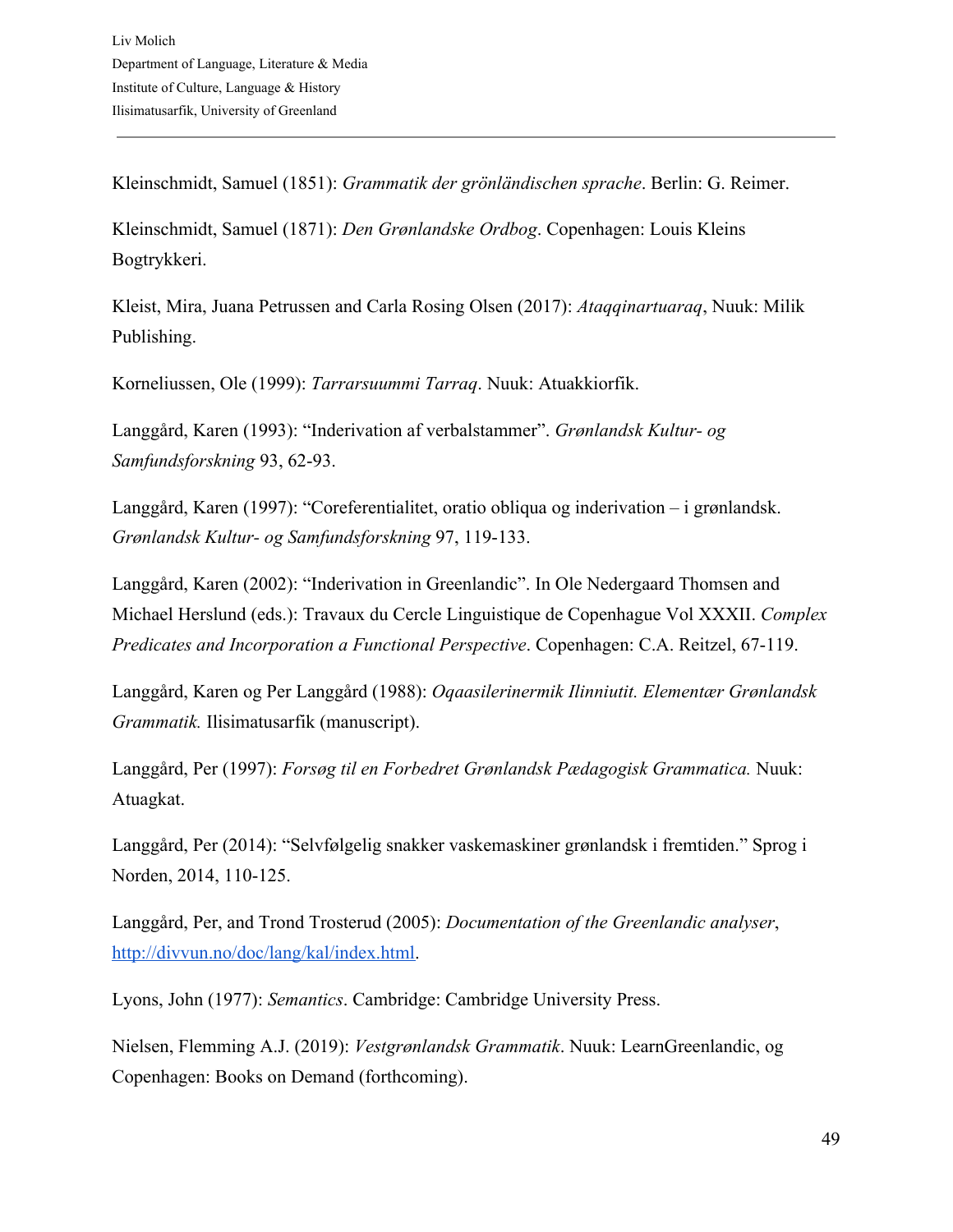Oqaasileriffik (2010): *A bit of History.* [https://oqaasileriffik.gl/langtech/a-bit-of-history/.](https://oqaasileriffik.gl/langtech/a-bit-of-history/)

Oqaasileriffik (2012): *Årsberetning for 2012*. [https://oqaasileriffik.gl/wp-content/uploads/2017/04/A%CC%8Arsberetning-for-2012.pdf.](https://oqaasileriffik.gl/wp-content/uploads/2017/04/A%CC%8Arsberetning-for-2012.pdf)

Oqaasileriffik (2016): *Ukiumoortumik nalunaarut 2016-imoortoq*. <https://oqaasileriffik.gl/wp-content/uploads/2018/08/2016-Oqaasileriffik-final.pdf>.

Oqaasileriffik (2018a): Corpus:<https://oqaasileriffik.gl/corp/query.php> (login needed).

Oqaasileriffik (2018b): Regression Corpus (not officially accessible).

Oqaasileriffik (2018c): Katersat: <https://oqaasileriffik.gl/search/dictionary/>.

Oqaasileriffik (2018d): Greenlandic Constraint Grammar. Version of January 2nd 2018.

Oqaasileriffik (2018e): Greenlandic Constraint Grammar. Version of January 2nd 2019.

Oqaasileriffik (2018f): Extended Corpus (not officially accessible).

Palmer, Frank Robert (1981 [1976]): *Semantics*. London: Cambridge University Press.

Pedersen, Bolette Sandford, Sanni Nimb, Jørg Asmussen, Nicolai Hartvig Sørensen, Lars Trap-Jensen and Henrik Lorentzen (2009): "DanNet: the challenge of compiling a wordnet for Danish by reusing a monolingual dictionary". In: *Lang Resources & Evaluation* 43, 269–299. https://pdfs.semanticscholar.org/6891/69de00c63d58bd68229cb0b3469a617f5ab3.pdf.

Princeton University (2018): *WordNet. A Lexical Database for English*, [https://wordnet.princeton.edu/.](https://wordnet.princeton.edu/)

Ravin, Yael, and Claudia Leacock (2000): "Polysemy: An Overview". In: Ravin, Yael, and Claudia Leacock (eds.): *Polysemy. Theoretical and Computational Approaches*. Oxford University Press, 1-29.

Saint-Exupéry, Antoine de (1943): Le Petit Prince. New York: Reynal & Hitchcock.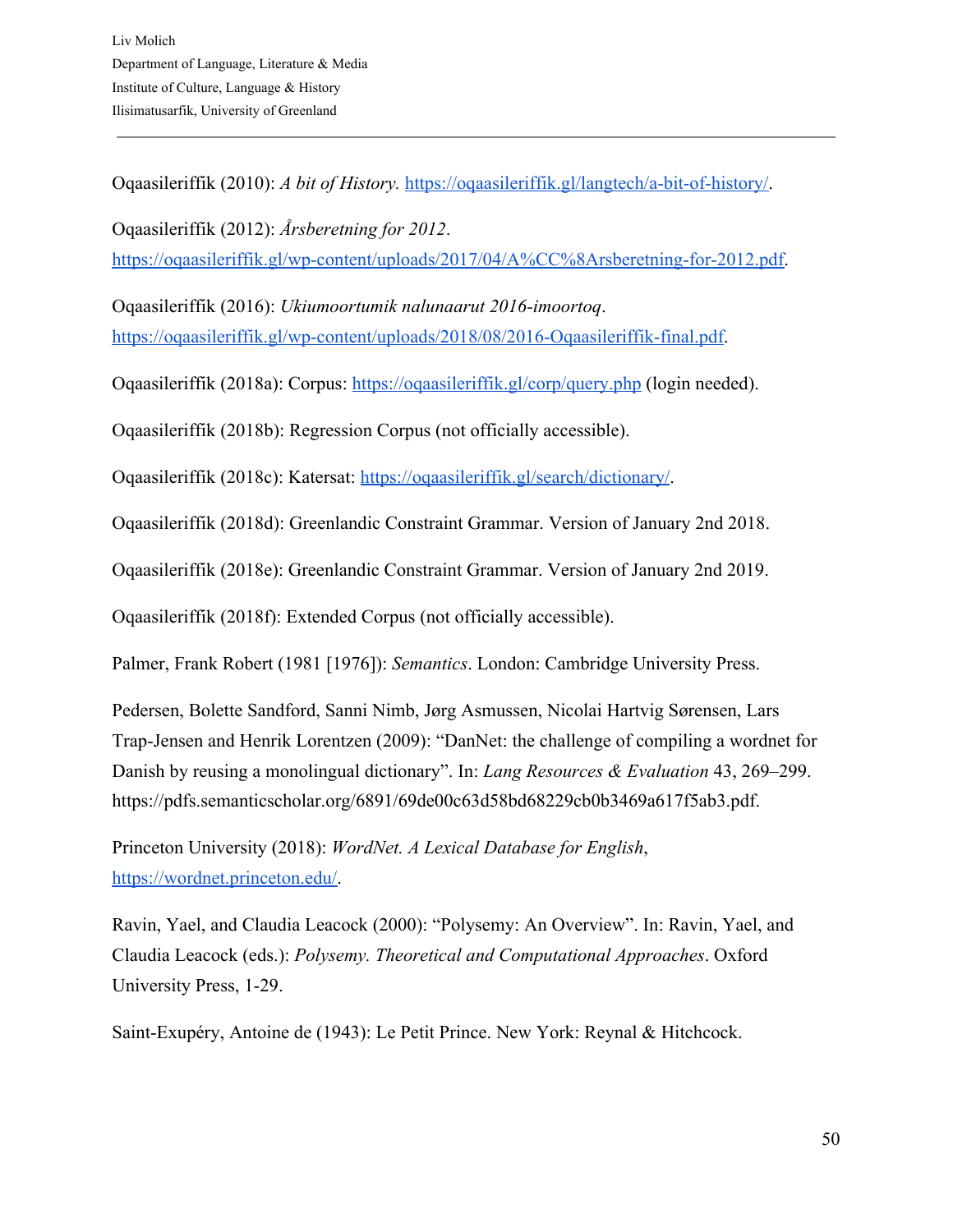Sadock, Jerrold M. (2003): *A Grammar of Kalaallisut (West Greenlandic Inuttut).* Languages of the World/Materials 162. Europe: Lincom.

Schultz-Lorentzen, C.W. (1951 [1930]): *Det Vestgrønlandske Sprog i Grammatisk Fremstilling*. Copenhagen: Bianco Lunos Bogtrykkeri.

Siewierska, Anna (2004): *Person*. Cambridge University Press.

Siewierska, Anna (2011): "Person Marking". In: Jae Jung Song (ed.): *The Oxford Handbook of Typology*. Oxford University Press, 322-345.

Steenholdt, Otto (2001): *Inuillisimasup Ikioqqunera*. Nuuk: Atuagkat.

UiT The Arctic University of Norway (2018): Finite State Machine for Greenlandic (FST), <http://giellatekno.uit.no/doc/infra/infraremake/GettingStartedWithTheNewInfra.html>.

Vebæk, Maliâraq (1992): *Ukiut Trettenit Qaangiummata*. Nuuk: Atuakkiorfik.

Voutilainen, Atro (1995): "Morphological Disambiguation". In: Karlsson, Fred & Atro Voutilainen & Juha Heikkilä & Arto Anttila (eds.) (1995): *Constraint Grammar - A Language-Independent System for Parsing Unrestricted Text*. Natural Language Processing, No 4. Berlin & New York: Mouton de Gruyter, 165-284.

Wikipedia (2018): *Constraint grammar*, [https://en.wikipedia.org/wiki/Constraint\\_grammar](https://en.wikipedia.org/wiki/Constraint_grammar). Accessed December 13th.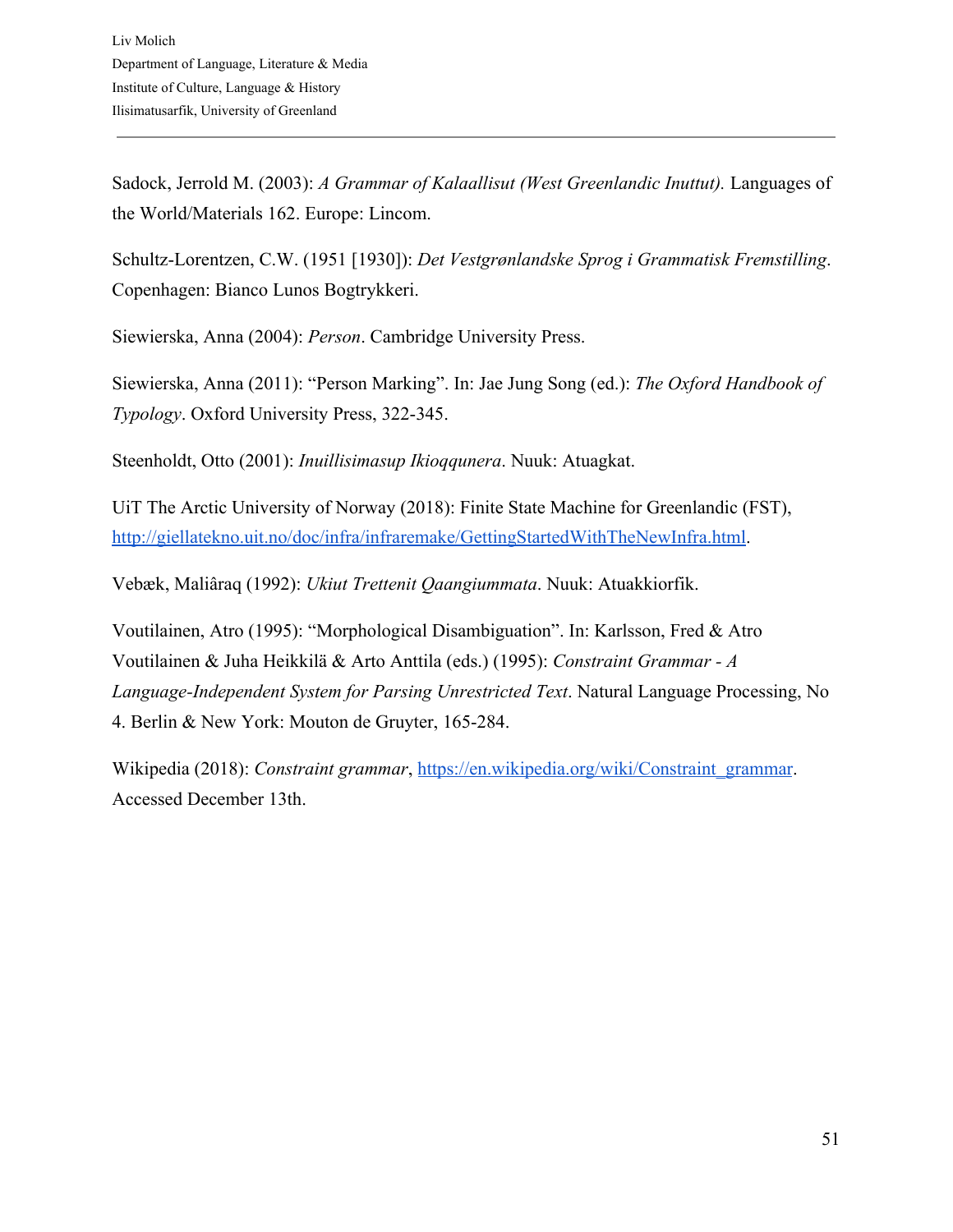# Appendix I: The tag set

## Word class tags

| Adv          | Adverb. Morphologically not distinguishable from nouns, but has a different<br>distribution.                                                                                          |
|--------------|---------------------------------------------------------------------------------------------------------------------------------------------------------------------------------------|
| Conj         | Conjunction. Only sole words are included, and thus not the enclitic conjunctions.                                                                                                    |
| $\mathbf{i}$ | "i" marks that the word class tag is internal.                                                                                                                                        |
| Interj       | Interjection. This word class is sometimes included in the particles.                                                                                                                 |
| N            | Noun. This main word class includes adjectives, substantive, adjective, pronoun,<br>proper noun, and numeral. Nouns are inflected for person, number and case.                        |
| Num          | Numeral. Morphologically not distinguishable from nouns, but has a different<br>distribution.                                                                                         |
| Pali         | "Particle-like". Includes verbs and nouns not following the normal morphology<br>and/or syntax. It is not fully decided which words are included in this word class.                  |
| Part         | Particle. Includes "particle-like", conjunction, adverb, and interjection. Particles<br>are not inflected.                                                                            |
| Pron         | Pronoun. Interrogative, personal, coreferential or indefinit. Are often included<br>in the nouns.                                                                                     |
| Prop         | Proper noun. Morphologically not distinguishable from nouns, but is written with<br>capitalized initial letter.                                                                       |
| $\mathbf{V}$ | Verb. Verbs are inflected for mood. Monocongruent verbs also for person and<br>number of the subject, and dicongruent verbs also for person and number of both<br>subject and object. |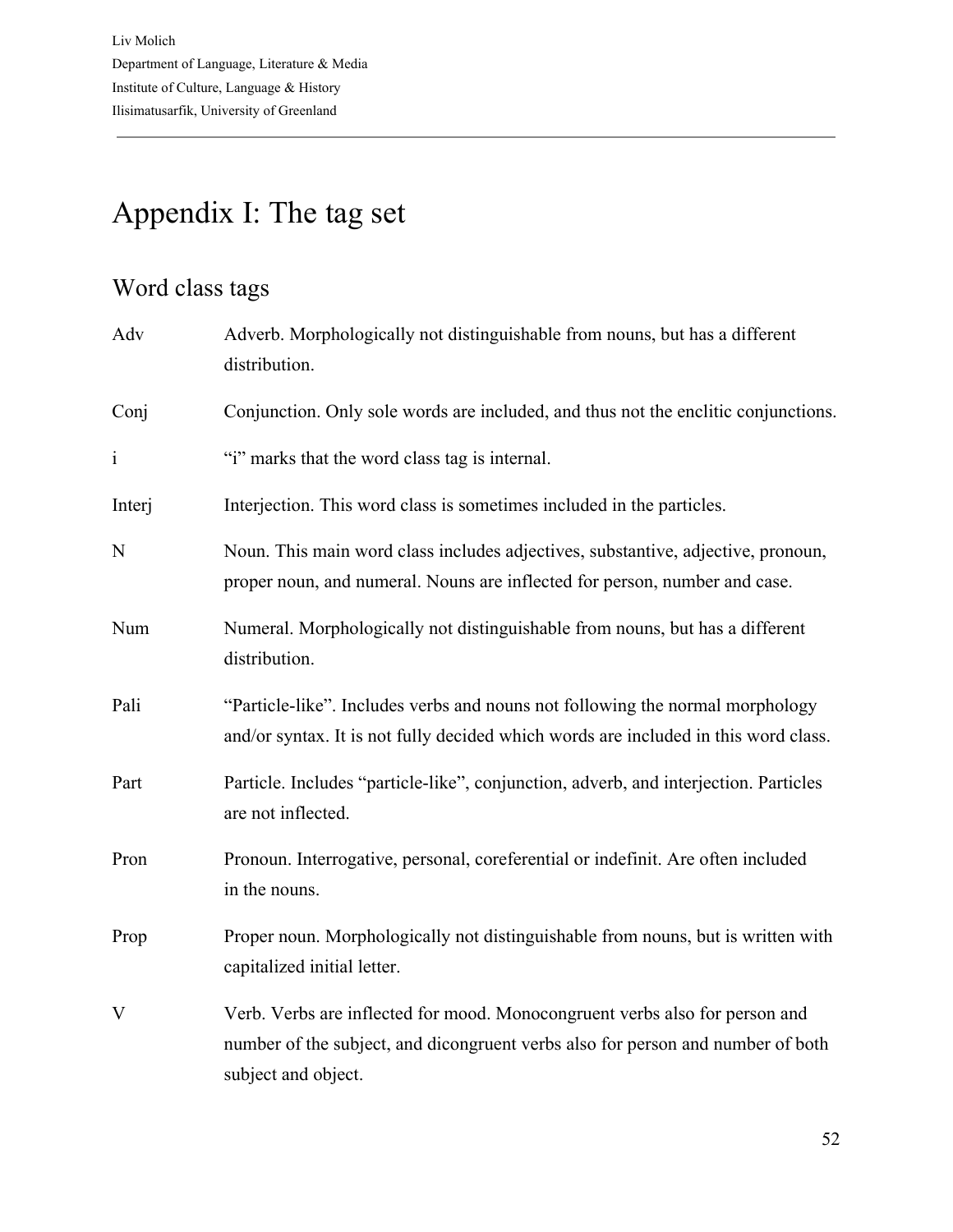## Derivation tags (including enclitics)

| Caus        | The derivational morpheme TIP, making the verb causative.                   |
|-------------|-----------------------------------------------------------------------------|
| Epst        | The derivational morpheme SIMA, sometimes expressing epistemic modality.    |
| Intense     | The enclitic morpheme MI, often used as intensifier.                        |
| Iterative   | The derivational morpheme TAR. Marks that something is done more than once. |
| MI          | Enclitic morpheme, often used as intensifier.                               |
| <b>MIUQ</b> | Derivational morpheme, meaning "inhabitant of".                             |
| <b>Neg</b>  | Negation. The derivational morpheme NNGIT. Negates verbs.                   |
| <b>NIAR</b> | Derivational morpheme, meaning "intend to do something".                    |
| <b>NIQ</b>  | Derivational morpheme, often translated as a gerund.                        |
| <b>NIR</b>  | Derivational morpheme, meaning "whether" or "if".                           |
| Past        | The derivational morpheme SIMA, sometimes used for expressing past.         |
| Perf        | The derivational morpheme SIMA, sometimes used for expressing perfective.   |
| QAR         | Derivational morpheme, meaning "have" or, impersonally, "there is".         |
| QQU         | Derivational morpheme, meaning "asking someone to do something".            |
| <b>TUQ</b>  | Derivational morpheme, meaning "one who does something".                    |
| <b>UTE</b>  | Derivational morpheme, used for making alienable nouns possessable.         |
| Vbr         | Verbalizing morpheme after inflection.                                      |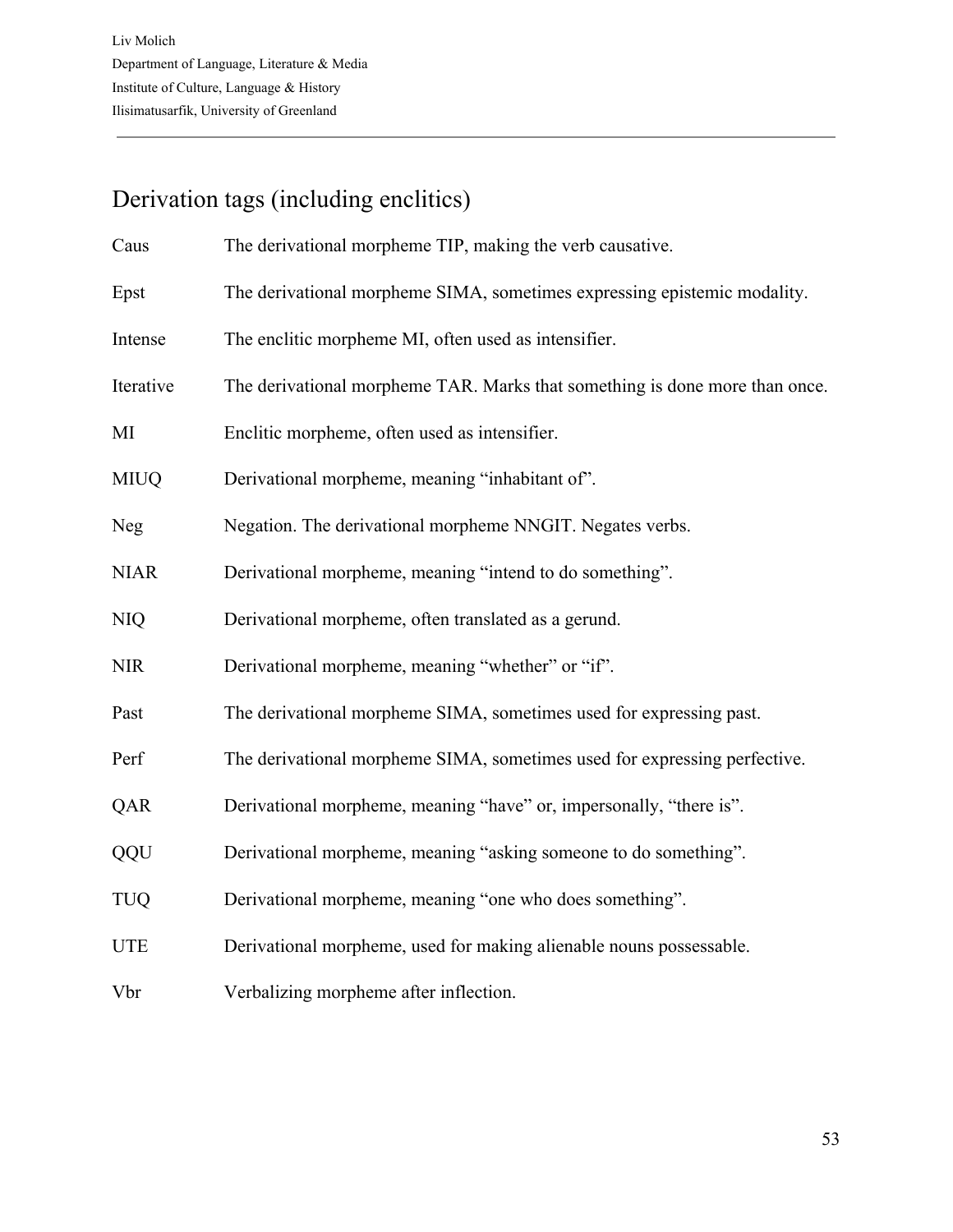## Inflection tags

| Abs            | Absolutive case.                              |
|----------------|-----------------------------------------------|
| Adv            | Adverbium.                                    |
| Cau            | Causative mood.                               |
| Comp           | First part of compositum.                     |
| Con            | Conditional mood.                             |
| Cont           | Contemporative mood.                          |
| ContNeg        | Negated contemporative mood.                  |
| $\mathbf{i}$   | "i" marks that the inflexion tag is internal. |
| Ind            | Indicative mood.                              |
| Ins            | Instrumental case.                            |
| Lok            | Locative case.                                |
| $\mathbf{O}$   | Object.                                       |
| Pass           | Passive.                                      |
| P <sub>1</sub> | Plural.                                       |
| Poss           | Possessor.                                    |
| Pron           | Pronoun.                                      |
| Rel            | Relative case.                                |
| Sg             | Singular.                                     |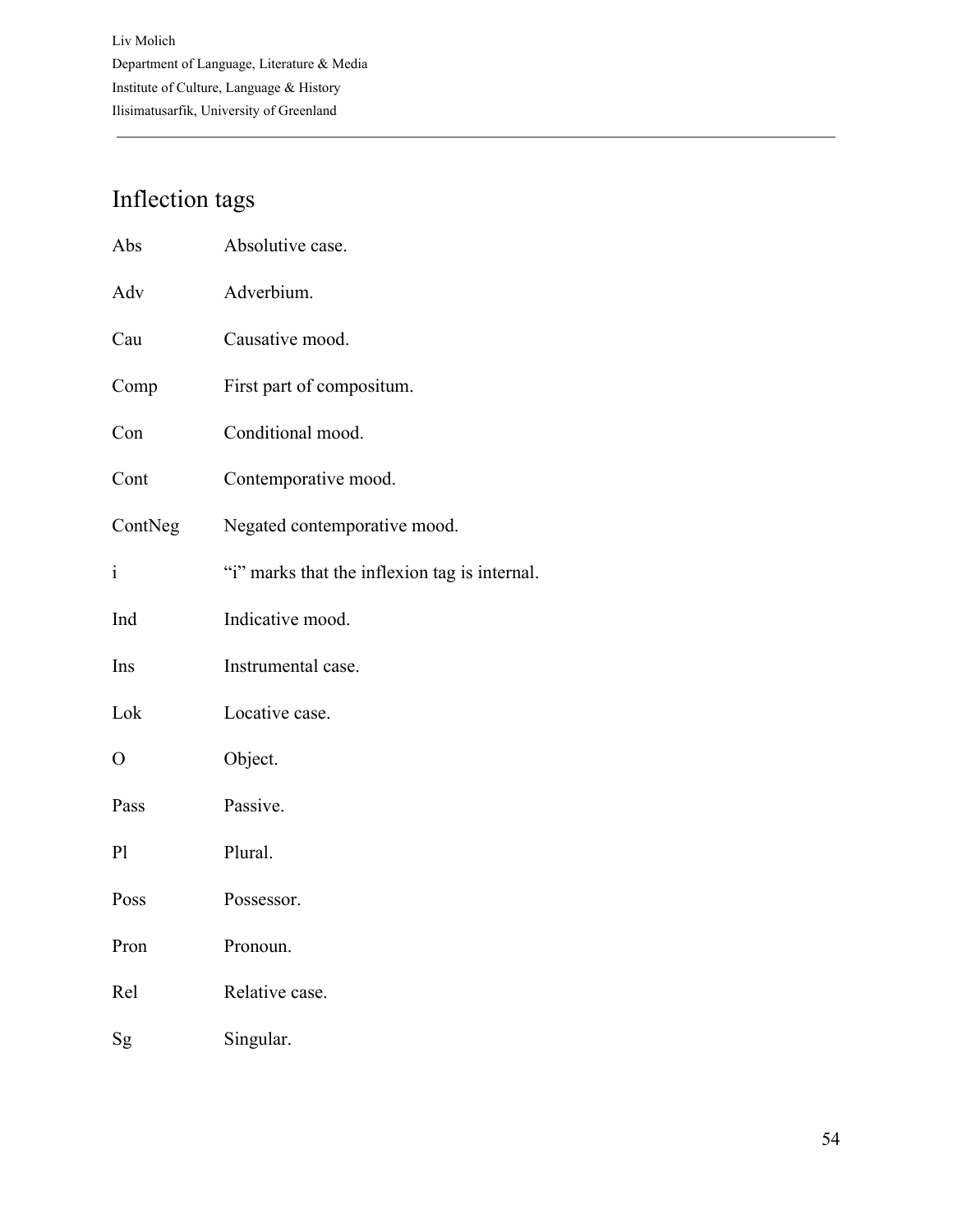Trm Terminative case.

## Secondary tags

- Der/nv Marks that the previous derivational morpheme is verbalizing.
- Gram/Pers Marks that the previous pronoun is personal.
- Sem/Unit Marks that the semantics of the noun designates a unit.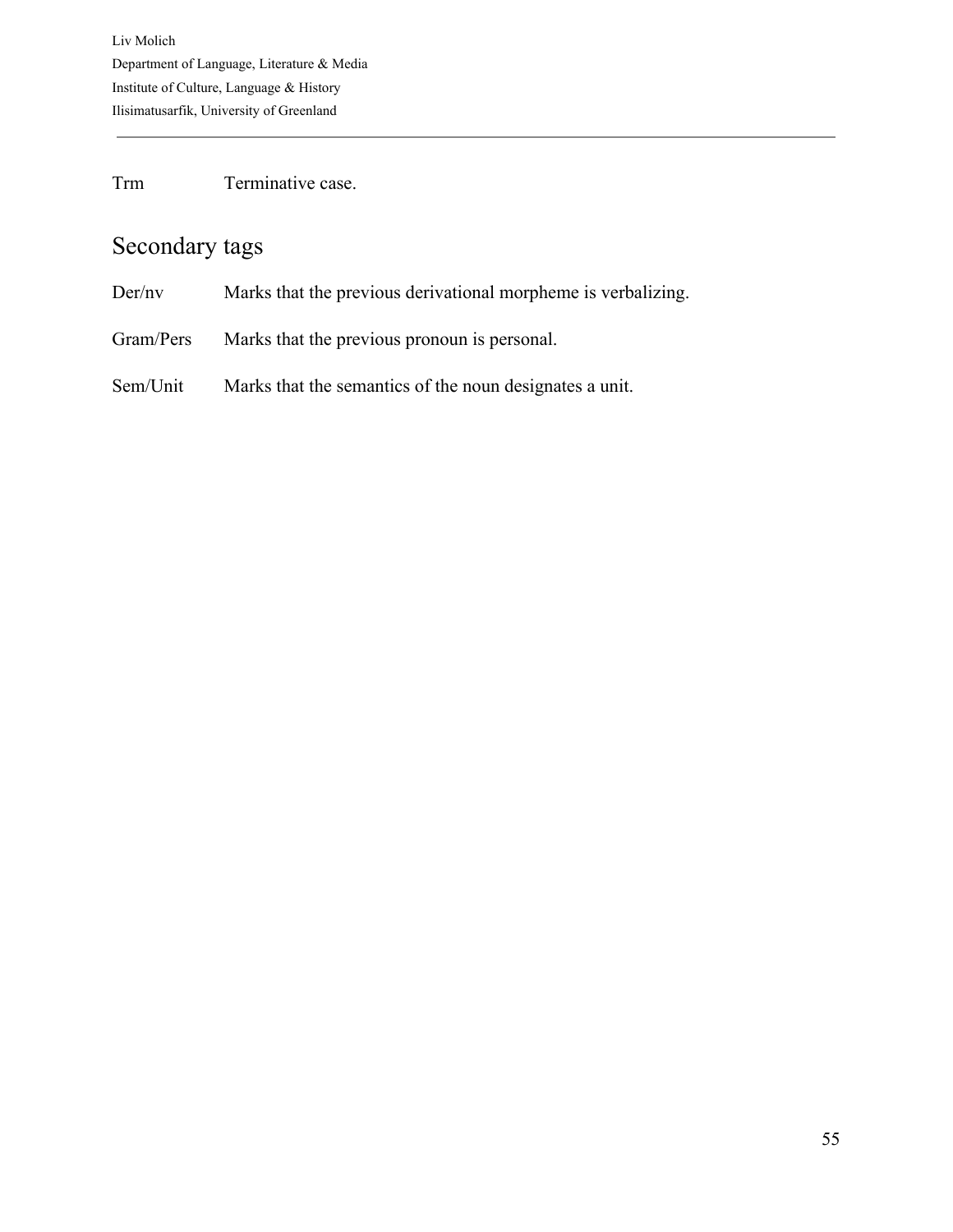# Appendix II: Syntactic tags

| $\,<$        | Marks that the head is to the left.                                 |
|--------------|---------------------------------------------------------------------|
| $\rm{>}$     | Marks that the head is to the right.                                |
| $\mathbf{i}$ | Marks that head is inderived or a noun verbalized after inflection. |
| @ADVL        | Adverbial.                                                          |
| @CL-ADVL     | Clause adverbial.                                                   |
| @CL-CIT      | Dependent clause, often indirect speech or thought.                 |
| @FUNC        | All function tags for clause level arguments.                       |
| @HNOUN       | Noun without predicat.                                              |
| @N           | Post-nominal.                                                       |
| @OBJ         | Object.                                                             |
| @POSS        | Possessor.                                                          |
| @PRED        | Predicat.                                                           |
| @PRED2       | Alternative predicat.                                               |
| @PROP        | Determiner for proper noun.                                         |
| @REFL-POSS   | 4. person possessor.                                                |
| @REFL-SUBJ   | 4. person subject.                                                  |
| @SUBJ        | Subject.                                                            |
| @V           | First part of a compositum.                                         |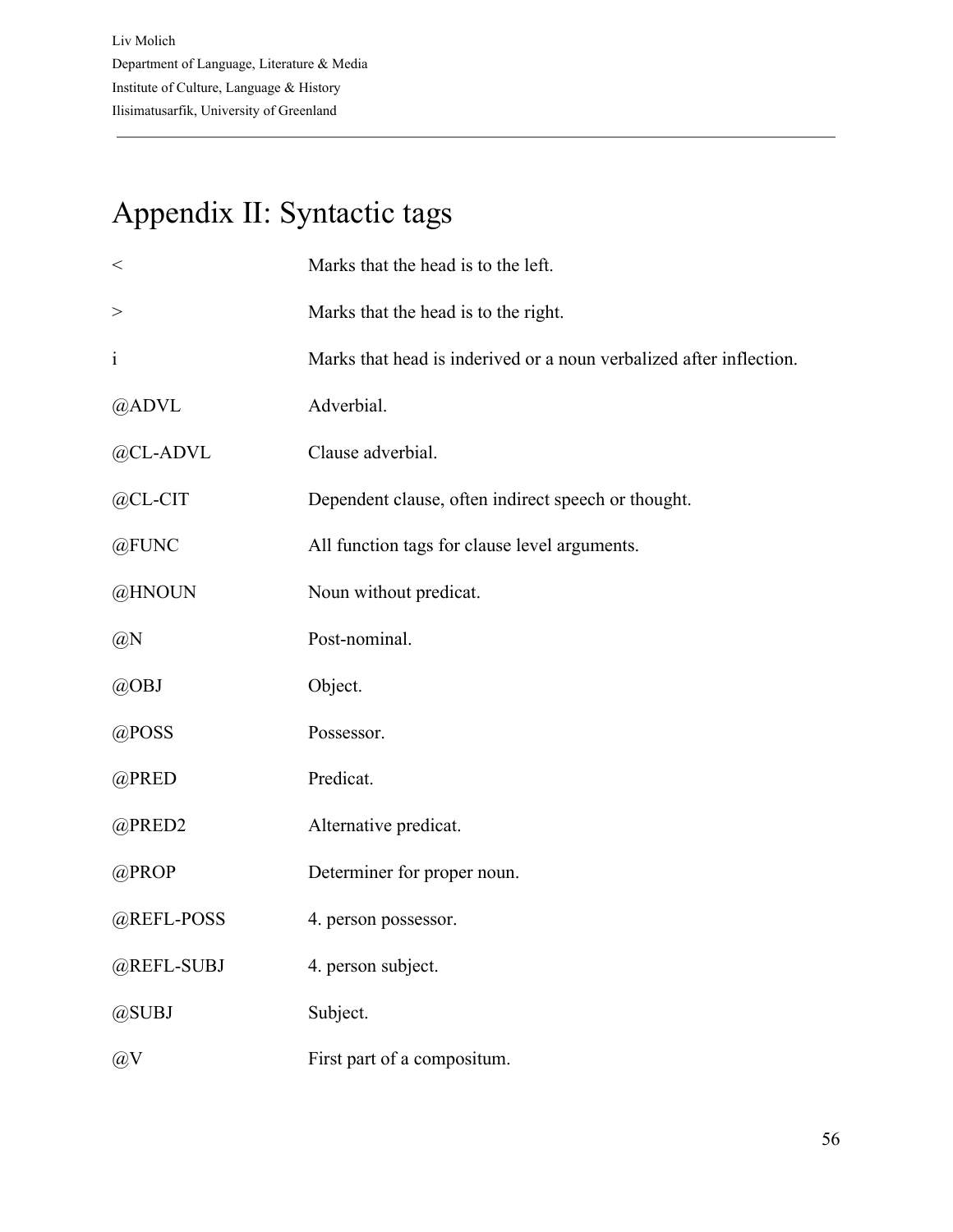# Appendix III: The GCG formalism

Below is a list of special operators used in the GCG for rules 1-20. Other tags used can be found in appendices I, II and IV, as well as in the documentation (Didriksen 2018). The formalism is exemplified in Didriksen's documentation.

| $\mathbf{i}$         | "i" marks that the tag is internal.                                                      |
|----------------------|------------------------------------------------------------------------------------------|
| <b>BOS</b>           | Beginning of sentence, also written >>>.                                                 |
| CONJ-C               | Coordinating conjunction.                                                                |
| <b>CONT</b>          | Contemporative mood, including negated contemporative.                                   |
| <b>DIRTALESTART</b>  | Beginning of direct speech.                                                              |
| <b>DIRTALEMIDDLE</b> | Direct speech.                                                                           |
| <b>DIRTALESLUT</b>   | End of direct speech.                                                                    |
| <b>KOMMA</b>         | Comma.                                                                                   |
| NOT-REL              | All cases, except relative case.                                                         |
| <b>NOTPOSSESSUM</b>  | Noun which is not possessed.                                                             |
| <b>OBLIQUE</b>       | Oblique case, i.e. locative, terminative, ablative, instrumental, equative or<br>vialis. |
| <b>POSSESSUM</b>     | Possessum, possessed by 1st, 2nd, 3rd and/or 4th person.                                 |
| <b>TRANSVERB</b>     | Dicongruent verb.                                                                        |
| <b>VERB-NOTCONT</b>  | All moods, except contemporative mood.                                                   |
| <b>VFIN</b>          | Verb in indicative, imperative, optative or interrogative mood.                          |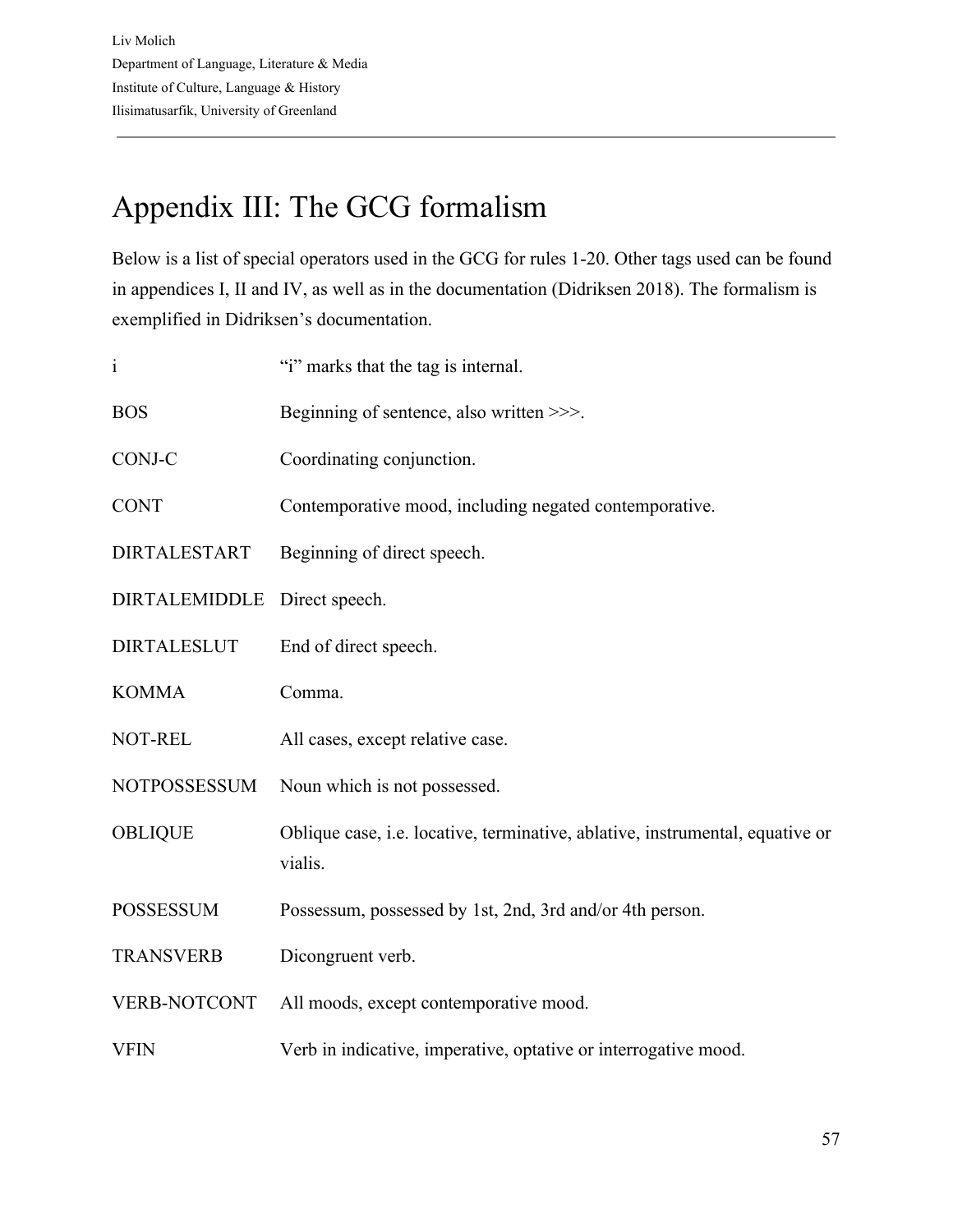# Appendix IV: Semantic LISTs and SETs

| <b>SET DIRTALE</b>       | Verbs which often initiate direct speech or thought, such as "say".                                         |
|--------------------------|-------------------------------------------------------------------------------------------------------------|
| <b>LIST NUMHOVED</b>     | Nouns which often have numerals as dependents, such as "Euro".                                              |
| <b>SET ORATIOOBLVERB</b> | Verbs which are often inquit, such as "think".                                                              |
| <b>SET TIME</b>          | Verbs, nouns and particles with semantics connected with time,<br>such as "pass", "winter" and "yesterday". |
| <b>LIST TIMEVERB</b>     | Verbs which often have a subject with semantics of time, such as<br>"end".                                  |
| <b>LIST WEATHER</b>      | Nouns which are often used for description of weather, such as<br>"wind".                                   |
| <b>LIST WEATHERVERB</b>  | Verbs which are often used for description of weather, such as<br>"blow".                                   |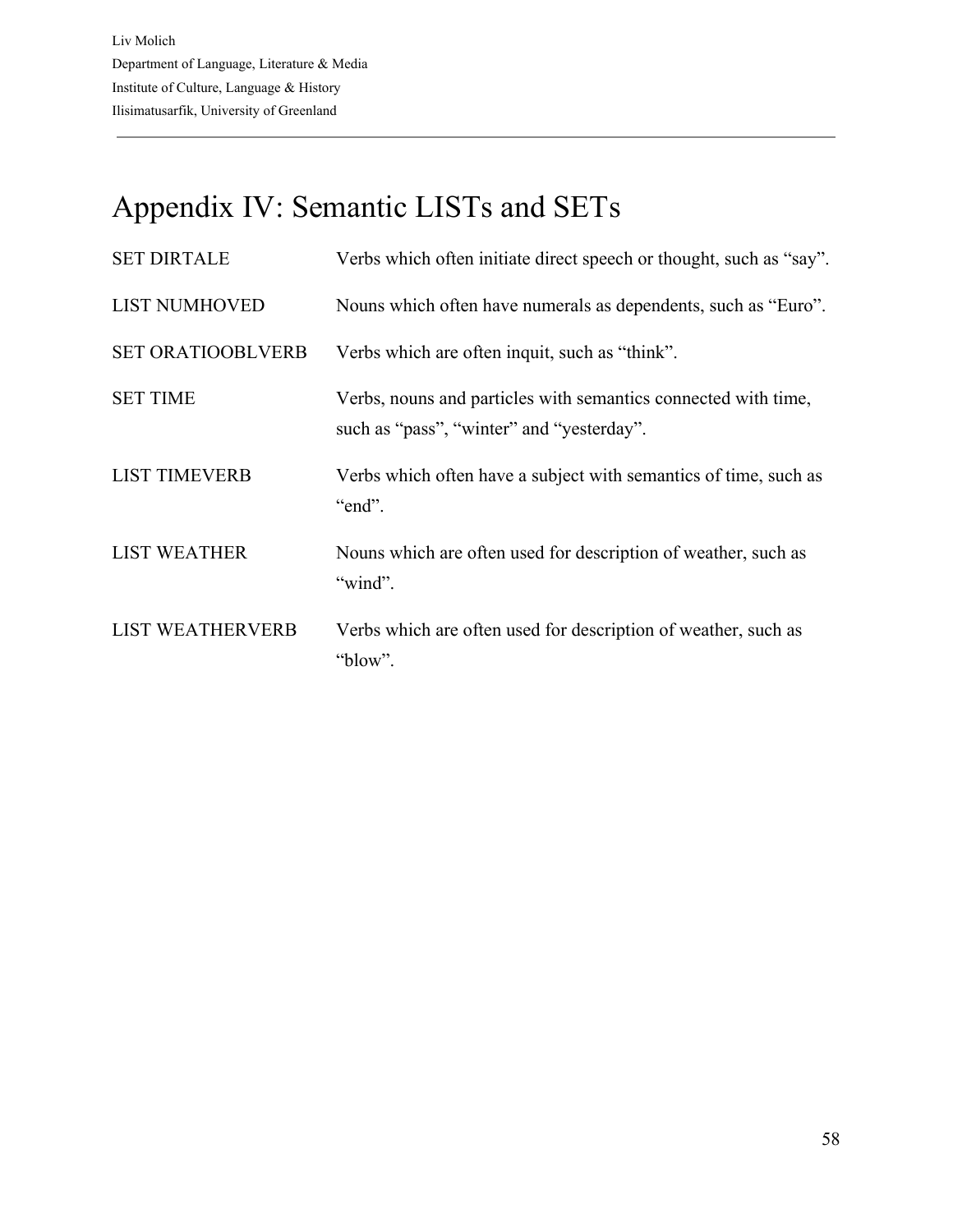# Appendix V: Rules for disambiguation and mapping

## Local rules

- R1) REMOVE TIME + POSSESSUM12 IF (NEGATE 0 Der/nv) ;
- R2) SELECT POSSESSUM3 OR iPOSSESSUM3 IF (0 WEATHERVERB) (\*-1 WEATHER + Rel BARRIER KOMMA OR VERB-NOTCONT) ;
- R3) SELECT POSSESSUM3 OR iPOSSESSUM3 IF (0 TIMEVERB)
	- (\*-1 TIME + Rel BARRIER KOMMA OR VERB-NOTCONT) ;
- R4) SELECT POSSESSUM3 OR iPOSSESSUM3 IF  $(*-1 \text{ WEATHER} + \text{Rel BARRIER} (*) - \text{Adv})$ ;
- R5) SELECT POSSESSUM3 OR iPOSSESSUM3 IF (\*-1 TIME + Rel BARRIER (\*) - Adv) ;
- R6) SELECT 1SgPoss OR i1SgPoss IF

(\*-1 Gram/Pers + 1Sg + Rel BARRIER VERB-NOTCONT OR Pron - 1Sg OR POSSESSUM - POSSESSUM1 OR iPOSSESSUM - iPOSSESSUM1) ;

R7) SELECT 3SgPoss IF

(-\*1C Rel + Sg BARRIER (\*) - CONT - Adv - Pali - OBLIQUE) (NEGATE 0 V - iPOSSESSUM) (NEGATE \*1 VERB-NOTCONT + TRANSVERB + 3Sg BARRIER VFIN) (NEGATE \*-1 OBLIQUE + POSSESSUM BARRIER (\*) - (Rel Sg)) ;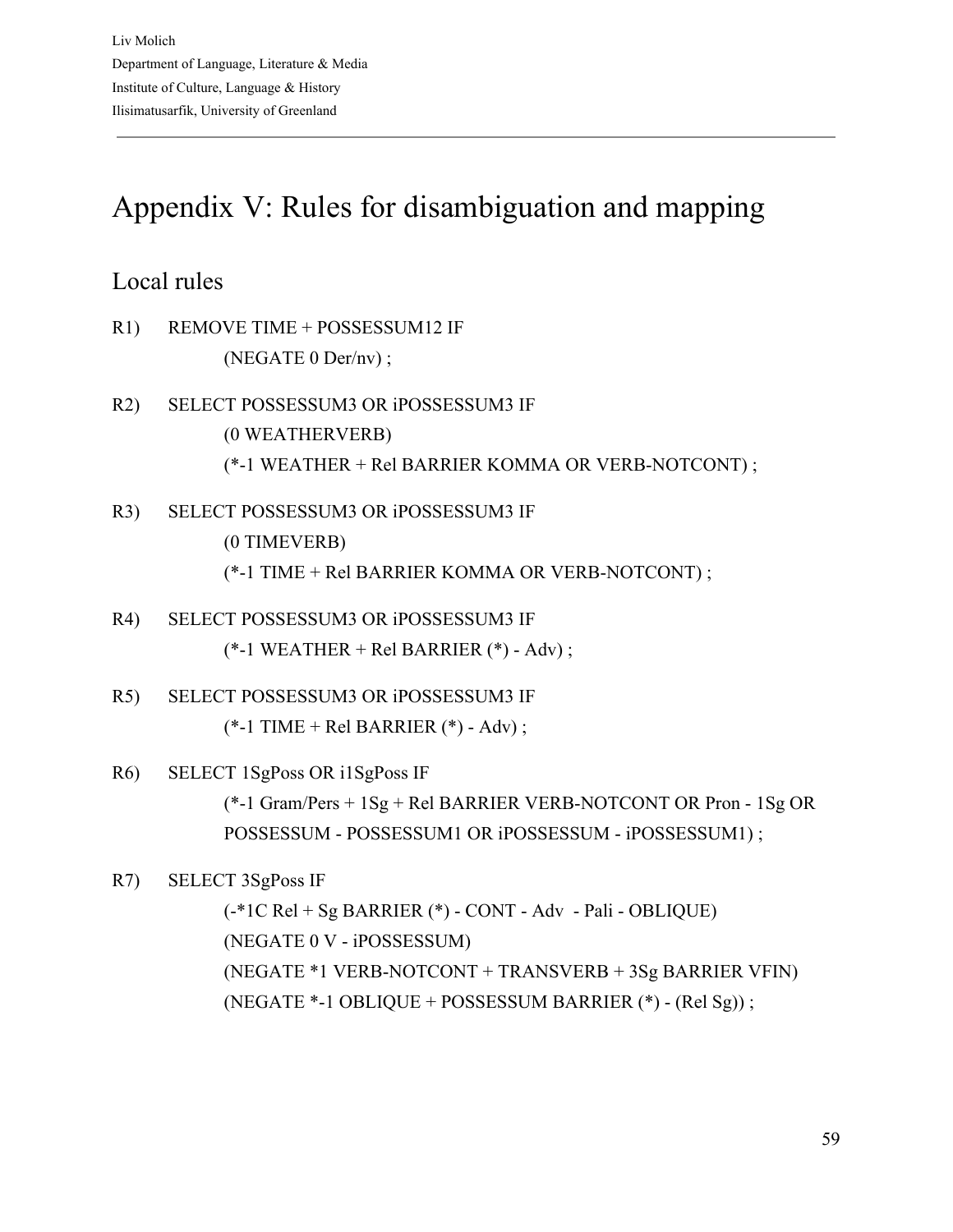R8) SELECT 3SgPoss IF (-\*1C Rel + Sg + 4SgPoss BARRIER (\*) - CONT - Adv - Pali - OBLIQUE) (NOT 0 Adv) ;

R9) REMOVE POSSESSUM12 IF  $(0 \,(TUQ \setminus Der \forall vu \setminus QAR \setminus Der \forall nv \setminus (\Gamma \Gamma \setminus V\setminus)^2)$  $\langle\langle\langle\rangle \rangle \langle TAR\langle Der\rangle\langle\langle vv\rangle\rangle \langle\rangle \langle Gram\rangle\langle V\rangle) \rangle$  \([A-Z]\*\\Der\/vn\)\ N\ /l)) ;

### Global rules

- R10) REMOVE 1SgPoss IF (NEGATE \*0W 1Sg OR 1SgO OR DIRTALE OR DIRTALESTART) ;
- R11) REMOVE 3SgPoss IF

(-1 BOS)

(0 1SgPoss)

(\*-1< DIRTALESTART OR DIRTALEMIDDLE BARRIER DIRTALESLUT OR ("\?") OR ("\!")) (NEGATE \*1 DIRTALESTART) ;

R12) REMOVE 3SgPoss IF

(-1 BOS)

(0 1SgPoss)

(\*1> DIRTALESLUT OR ("\?") OR ("\!") BARRIER DIRTALESTART) ;

#### R13) REMOVE 1SgPoss IF

(NEGATE \*-1< DIRTALEMIDDLE OR DIRTALESTART OR ORATIOOBLVERB BARRIER DIRTALESLUT) (NEGATE \*-1< 1Sg OR 1SgO OR 1SgPoss) (NEGATE \*1 1Sg) ;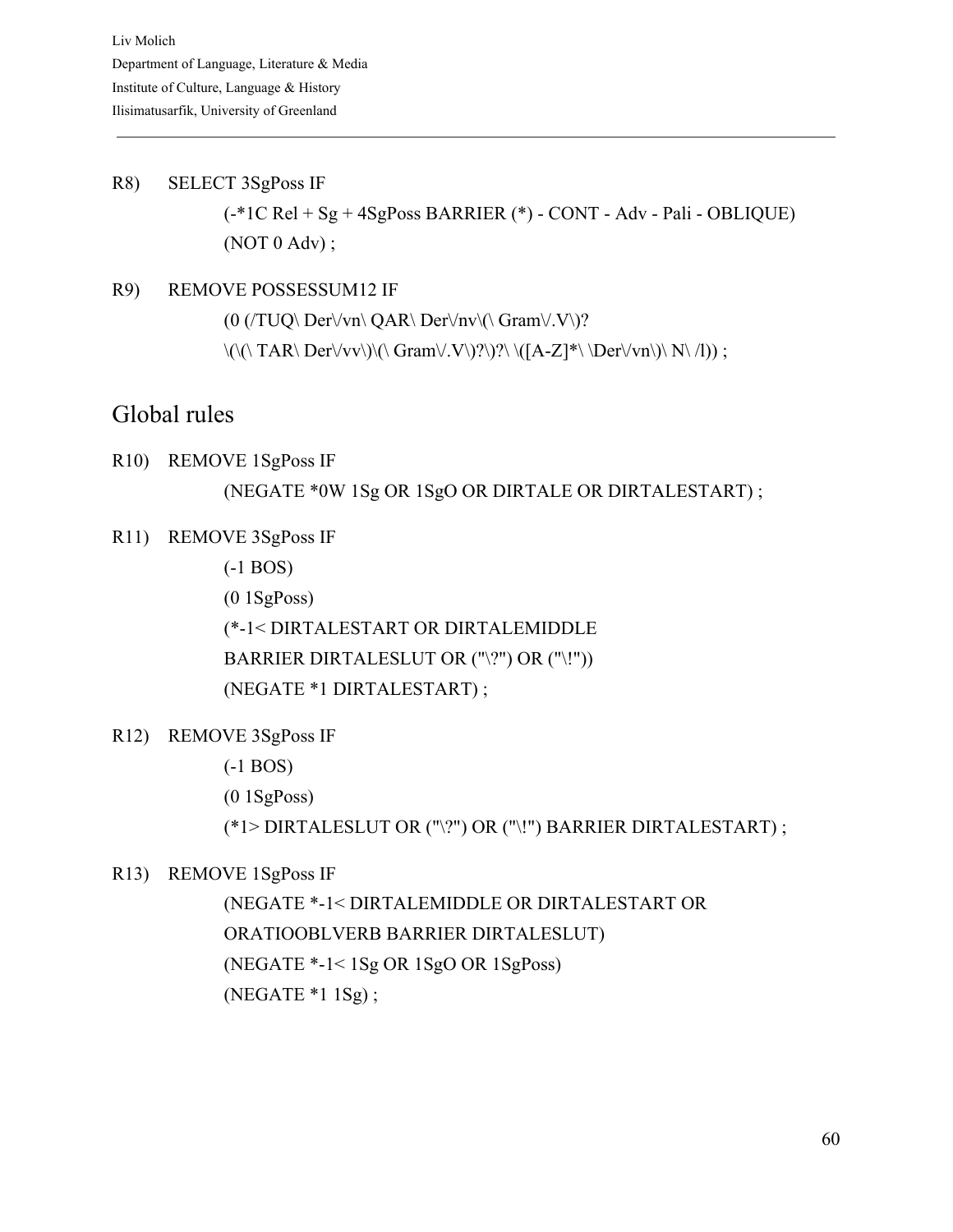R14) REMOVE NOT-REL + 1SgPoss IF (NEGATE  $*0 V + 1Sg$ ) (NEGATE \*0W 1Sg OR 1SgPoss OR DIRTALESLUT) ;

### Syntactic rules

R15) SELECT POSSESSUM3 IF

(\*-1 @POSS> + Sg BARRIER POSSESSUM) ;

#### R16) SELECT POSSESSUM1 IF

 $(0 \, \textcircled{a}$ OBJ>)

(\*1  $@CL < CIT + 1Sg + TRANSVERB BARRIER V$ );

R17) SELECT POSSESSUM1 IF

 $(0 \t@SUBJ>)$ 

(\*1 @CL-<CIT

BARRIER V LINK \*-1 \_TARGET\_ LINK \*-1 ORATIOOBLVERB) ;

R18) SELECT POSSESSUM1 IF

 $(0 \, \textcircled{a}$ OBJ>) (\*1 1Sg - Cau - Con - @N< BARRIER VFIN OR NIAR OR QQU OR Cau OR V + CONJ-C) ;

R19) REMOVE 1SgPoss IF

 $(0.3SgPoss + @FUNC)$ (NEGATE \*0 1Sg OR 1SgPoss OR 2Sg) ;

#### R20) SELECT 1SgPoss IF

 $(0 \oslash \text{SUBJ} > \text{LINK} * 1 \text{ V} + 1 \text{Sg} \text{ BARRIER V} - \text{CONT})$ ;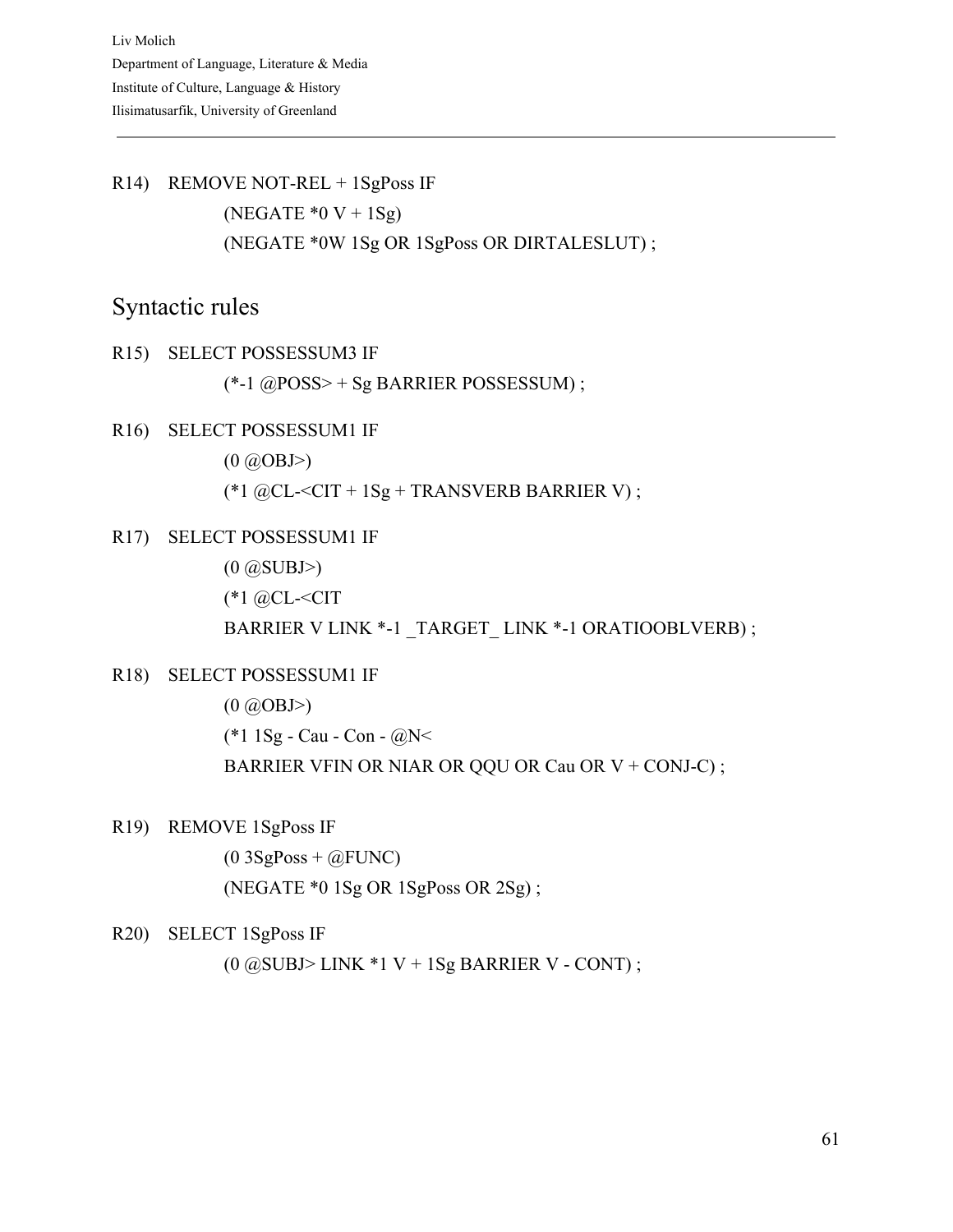# Appendix VI: Corpora

## Main corpus

The main corpus consists of all sentences containing a possessive of the *aallarnerami* type in *Ataqqinartuaraq* (Kleist et al. 2007), *Ukiut Trettenit Qaangiummata* (Vebæk 1992) and *Tarrarsuummi Tarraq* (Korneliussen 1999).

Column 1 is the possessive. In column 2 the correct possessor is marked. Columns 3 and 4 show which rule is disambiguating the possessive, in the old version of January 2nd 2018 and the new version of January 2nd 2019, respectively. How the rules disambiguate after implementation of the adjustments suggested is not shown. Columns 5, 9, 10 and 11 show when the possessive is coordinated with another possessive, when it is part of direct speech, when it is part of direct speech, and what the syntactic function is, respectively. Columns 6-8 show when the possessor is explicit. Column 12 is the example sentence. The sentences are run with context not shown in the corpus below. The corpus sentences must be run in context in order to obtain the same results as in my thesis.

| Color codes for the chart: |                                                           |  |  |  |  |  |  |  |  |  |
|----------------------------|-----------------------------------------------------------|--|--|--|--|--|--|--|--|--|
| Cyan                       | Correct disambiguation by the new rules, local rules.     |  |  |  |  |  |  |  |  |  |
| Magenta                    | Correct disambiguation by the new rules, global rules.    |  |  |  |  |  |  |  |  |  |
| Green                      | Correct disambiguation by the new rules, syntactic rules. |  |  |  |  |  |  |  |  |  |
| Orange                     | Not disambiguated by the new rules.                       |  |  |  |  |  |  |  |  |  |
| Yellow                     | Correct disambiguation by the old rules.                  |  |  |  |  |  |  |  |  |  |
| Red                        | Wrongly disambiguated by the old rules.                   |  |  |  |  |  |  |  |  |  |
| Grey                       | Corpus                                                    |  |  |  |  |  |  |  |  |  |

|           |     |            |                              |           |                 | tim we oth  |     |               | Ind |                                 |          |
|-----------|-----|------------|------------------------------|-----------|-----------------|-------------|-----|---------------|-----|---------------------------------|----------|
|           |     |            |                              |           | e               | lath        | ler |               | ire |                                 |          |
|           |     |            |                              | $\rm{co}$ | 1 <sub>DO</sub> | <b>l</b> er |     | $po$ dir $ct$ |     |                                 |          |
|           | Pos |            | Earli nj sse pos sse ect spe |           |                 |             |     |               |     |                                 |          |
|           |     | ses New er |                              |           |                 |             |     |               |     | un Sso ses Sso spe ec Syntactic |          |
| Word form |     |            | sor rule rule ct r           |           |                 | sor r       |     | ech h         |     | function                        | Sentence |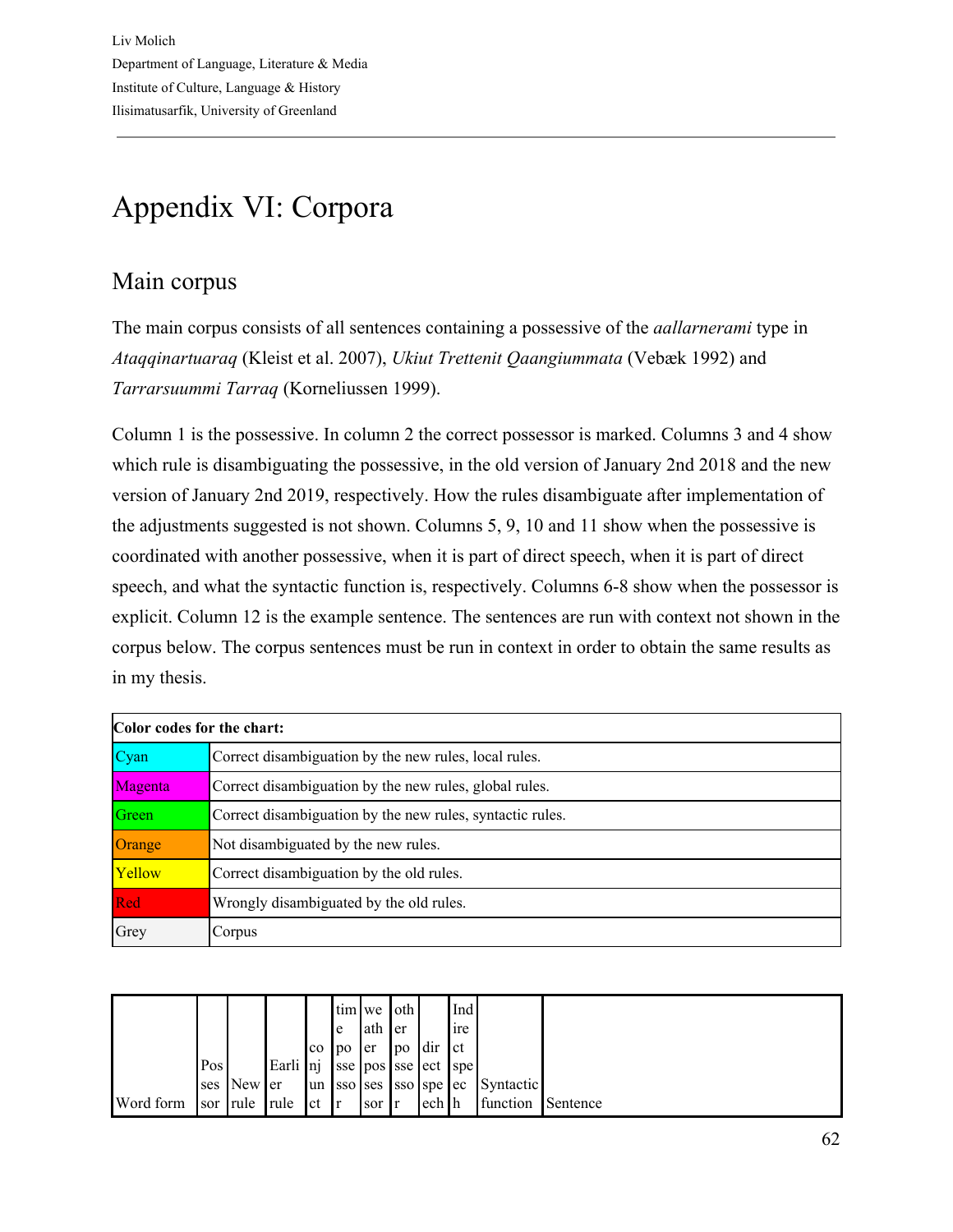| <b>ATAQQINARTUARAQ</b>        |                |            |           |             |   |             |  |             |   |                       |                                                                                                                                                                                                                                               |
|-------------------------------|----------------|------------|-----------|-------------|---|-------------|--|-------------|---|-----------------------|-----------------------------------------------------------------------------------------------------------------------------------------------------------------------------------------------------------------------------------------------|
| titartaasarne<br>ra           | 1              | <b>R16</b> | 1680      |             |   |             |  |             | X | @OBJ>                 | Inersimasut siunnersorpaannga<br>pulateriaarsunnik ipititsisartunik<br>titartaasarnera unitsissagiga, ammasunik<br>matoqqasunilluunniit, taarsiulluguli<br>aalluteqquaat nunalerutit, oqaluttuarisaaneq,<br>kisitsisilerineq oqaasilerinerlu. |
| Inuunera                      | 1              |            | 1680      |             | X |             |  |             |   | $@CD-A$<br>DVL        | Inuunera tamaat inuit ilumoorsaartut<br>susassaqarfigisimaqaakka.                                                                                                                                                                             |
| <b>Takkuterias</b><br>aarnera | 3              |            | 9939<br>A |             |   |             |  |             |   | @OBJ>                 | Takkuteriasaarnera tupinnartoq<br>paasiniassallugu periarfissarseriasaarpunga,<br>aperigasuarparalu:                                                                                                                                          |
| inequnarlui<br>nnarnera       | 3              |            | 123       |             |   |             |  | $\mathbf X$ |   | $(a)$ i-N<            | "Ataqqinartuaqqap inuusimaneranut<br>uppernarsaatissat tassaapput<br>inequnarluinnarnera, illartarnera<br>savaatitaarusunneralu; savaatitaarusunnermi<br>uppernarsaataavoq inuusimanermut"                                                    |
| illartarnera                  | $\overline{3}$ |            | 123       | $\mathbf X$ |   |             |  | $\mathbf X$ |   | $(a)$ i-N<            |                                                                                                                                                                                                                                               |
| savaatitaaru<br>sunneralu     | 3              |            | 123       | $\mathbf x$ |   |             |  | $\mathbf X$ |   | $(a)$ i-N<            |                                                                                                                                                                                                                                               |
| aallalernera                  | 3              |            | 9939<br>A |             |   |             |  |             |   | @OBJ>                 | Ullut tamaasa ulloriaaraq angalasoq pillugu<br>tusagaqartarpunga, tassanngaanniit<br>aallalernera angalaneralu pillugit.                                                                                                                      |
| angalaneral<br>u              | 3              |            | 9939<br>A | $\mathbf X$ |   |             |  |             |   | $(a)$ OBJ>            |                                                                                                                                                                                                                                               |
| naanera                       | 3              | <b>R10</b> | 123       |             |   |             |  |             |   | @SUBJ<br>$\mathbf{r}$ | Taava tasitsaartarpoq, aallaqqaammullu<br>qunusunnguamik naanera ataasinnguaq<br>inequnavissoq ajoqutaanngivilluni seqernup<br>tungaanut siaartarpoq.                                                                                         |
| pinaaserner<br>a              | 1              | <b>R18</b> | 1680      |             |   |             |  |             |   | @OBJ>                 | Baobabinulli tunngatillugu tammartajaarluni<br>ulloriaaqqamut pigaanni, tamatuma<br>kingunissai ajortut ilisimanngisat<br>annertoqimmata, tamatumuuna pinaasernera<br>akiorpara.                                                              |
| tarrikkiartua<br>arnera       | 3              | R2         | 65        |             |   | X           |  |             |   | @OBJ>                 | Sunaaffami sivisuumik seqernup<br>tarrikkiartuaarnera pinnersoq kisiat<br>aliikkutarisarsimavat.                                                                                                                                              |
| tarrikkiartua<br>arnera       | 3              | R2         | 65        |             |   | X           |  | $\mathbf X$ |   | $(a)$ OBJ>            | - Seqernup tarrikkiartuaarnera nuannareqaara.                                                                                                                                                                                                 |
| tarrikkiartor<br>nera         | 3              | R2         | 65        |             |   | $\mathbf X$ |  | $\mathbf X$ |   | $(a)$ OBJ>            | Segernup tarrikkiartornera alakkassavarput                                                                                                                                                                                                    |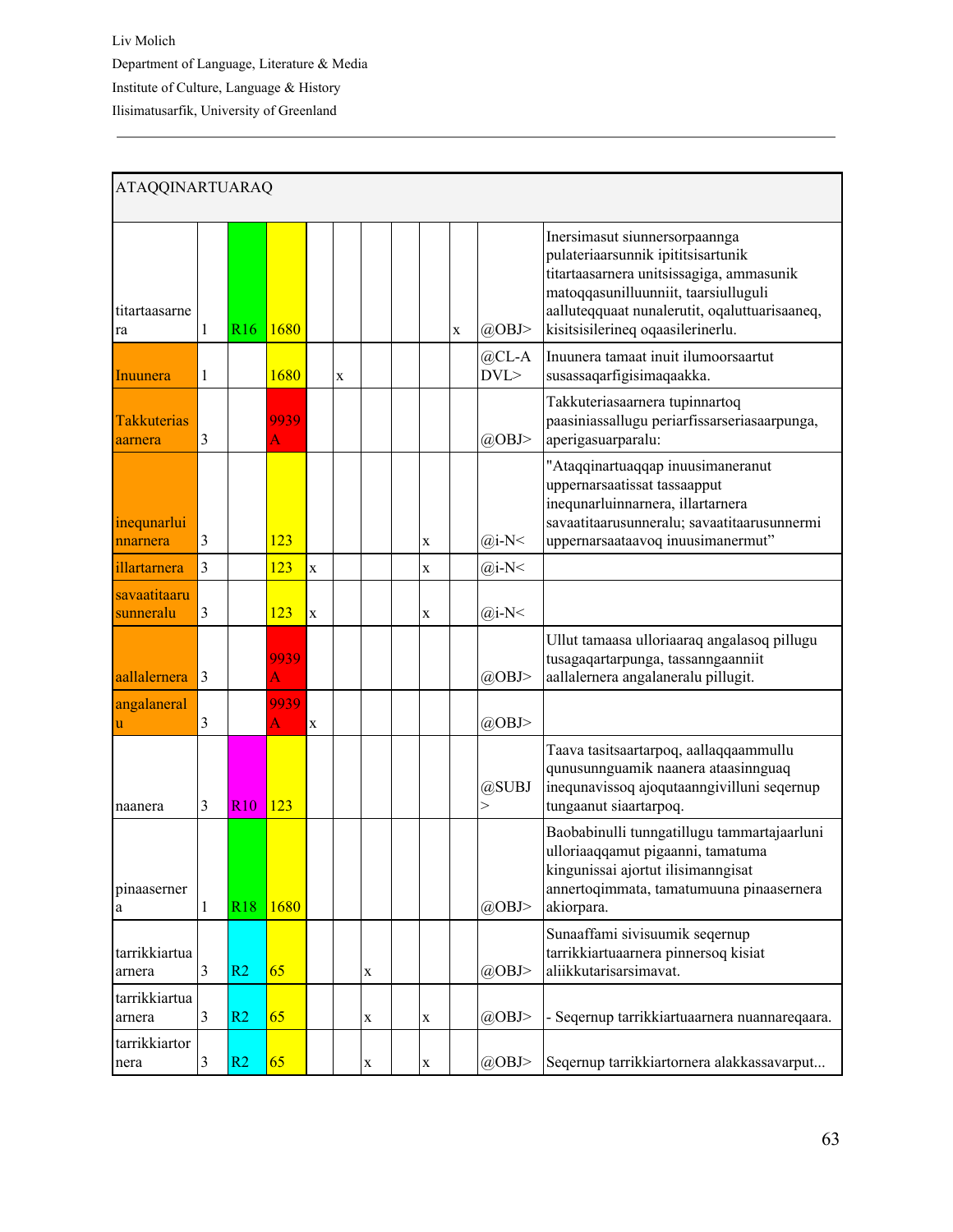| tarrinnera          | 3            | R <sub>2</sub> | 65                              |             | X |             |             |   | @SUBJ<br>$\mathbf{r}$ | Minutsip ataatsip ingerlanerani Frankrigimut<br>angalapallassinnaasuugaanni seqernup<br>tarrinnera takusarneqarsinnaagaluarpoq.                                                                    |
|---------------------|--------------|----------------|---------------------------------|-------------|---|-------------|-------------|---|-----------------------|----------------------------------------------------------------------------------------------------------------------------------------------------------------------------------------------------|
| aappillerner<br>a   | 3            | R <sub>2</sub> | 123                             |             | X |             |             |   | @OBJ>                 | Illilli ulloriamineeqqanni issiavik<br>nikisilaaginnarlugu seqernup unnukkut<br>aappillernera takusinnaasarpat                                                                                     |
| ajutoornera         | 3            | R7             | 123                             |             |   | $\mathbf X$ |             |   | @SUBJ<br>>            | Motoorima ajutoornera ajorsigaluttuinnartutut<br>isikkoqarpoq imissaralu nungulerluni,<br>ajornerpaamik annilaanngatigilikkannik.                                                                  |
| iluarinninne<br>ra  | 3            |                | 1680                            |             |   |             | X           |   | $(a)$ N<              | Nakutitseriarnerisa nallinnaannartut<br>tunuanniittoq iluarinninnera<br>takusinnaasimasariaqaraluarpara.                                                                                           |
| asanninnera         | 1            |                | 9939<br>A                       |             |   |             | X           |   | @OBJ>                 | Naasut imminnut assortortaqigamik, uangali<br>inuusuppallaarsimavunga asanninnera<br>paasissallugu.                                                                                                |
| silaannarinn<br>era | 3            | R <sub>5</sub> | 65                              | $\mathbf X$ |   |             | X           |   | $(a)$ OBJ>            | - Taamak aamma nuatsiginngilanga  unnuap<br>silaannarinnera iluaqutigissavara.                                                                                                                     |
| tarrinnera          | 3            | R <sub>2</sub> | 65                              |             | X |             | X           |   | @OBJ>                 | - Seqernup tarrinnera takorusoqaara<br>Nuannarissagaluarpara  seqineq<br>tarreqqusinnaasuugukku                                                                                                    |
| tarrinnera          | 3            | R <sub>2</sub> | 65                              |             | X |             | X           |   | @HNO<br>UN            | - Seqernummi tarrinnera takorusutara?<br>ataqqinartuaqqap eqqaasippaa.                                                                                                                             |
| tarrinnera          | 3            | R <sub>2</sub> | 65                              |             | X |             | X           |   | @OBJ>                 | - Seqernup tarrinnera takujumaarpat.                                                                                                                                                               |
| tarrinnera          | 3            | R <sub>2</sub> | 123                             |             | X |             |             |   | @OBJ>                 | Seqernup tarrinnera takorusoqaa.                                                                                                                                                                   |
| Kanngusun<br>nera   | 1            | R11            | 9939<br>$\overline{A}$          |             |   |             | X           |   | @OBJ>                 | - Kanngusunnera puigorumallugu, imerajuttoq<br>nassuerpoq sikillunilu.                                                                                                                             |
| Imernera            | 1            | R11            | 123                             |             |   |             | X           |   | @HNO<br>UN            | - Imernera, imerajuttoq naggasiivoq<br>nipaarutivillunilu.                                                                                                                                         |
| piginnittuun<br>era | 1            |                | 9939<br>$\overline{\mathsf{A}}$ |             |   |             | X           |   | @SUBJ<br>>            | Taamaalillunga taakkuninnga piginnittuunera<br>innermik anitsisartuutinnut naasuutinnullu<br>iluaqutaavoq.                                                                                         |
| kaavinnera          | 3            | R7             | 65                              |             | X |             | $\mathbf X$ |   | @SUBJ<br>$\mathbf{r}$ | Ukiut tamaasa ullorissap kaavinnera<br>sukkatsikkaluttuinnarami, malittarisassallu<br>allanngornatik.                                                                                              |
| innera              | 3            | R7             | 123                             |             |   |             | X           | X | @OBJ>                 | Nunalerutilerisorlu isumaqaruni<br>ilisimasassarsiortut arlaata eqqaamasai<br>soqutiginartuusut, taava taassuma<br>ileqqorissutsikkut qanoq innera pillugu<br>paasissutissanik pissarsiniartarpoq. |
| Inuunera            | 1            | R11            | 9939<br>$\overline{A}$          |             |   |             | X           |   | @SUBJ<br>$\geq$       | - Inuunera assigiiaaginnarpoq.                                                                                                                                                                     |
| inuunera            | $\mathbf{1}$ |                | 123                             |             |   |             | X           |   | @SUBJ<br>>            | Nujuillisarsinnaagummali inuunera<br>qaamanerulissagaluarpoq.                                                                                                                                      |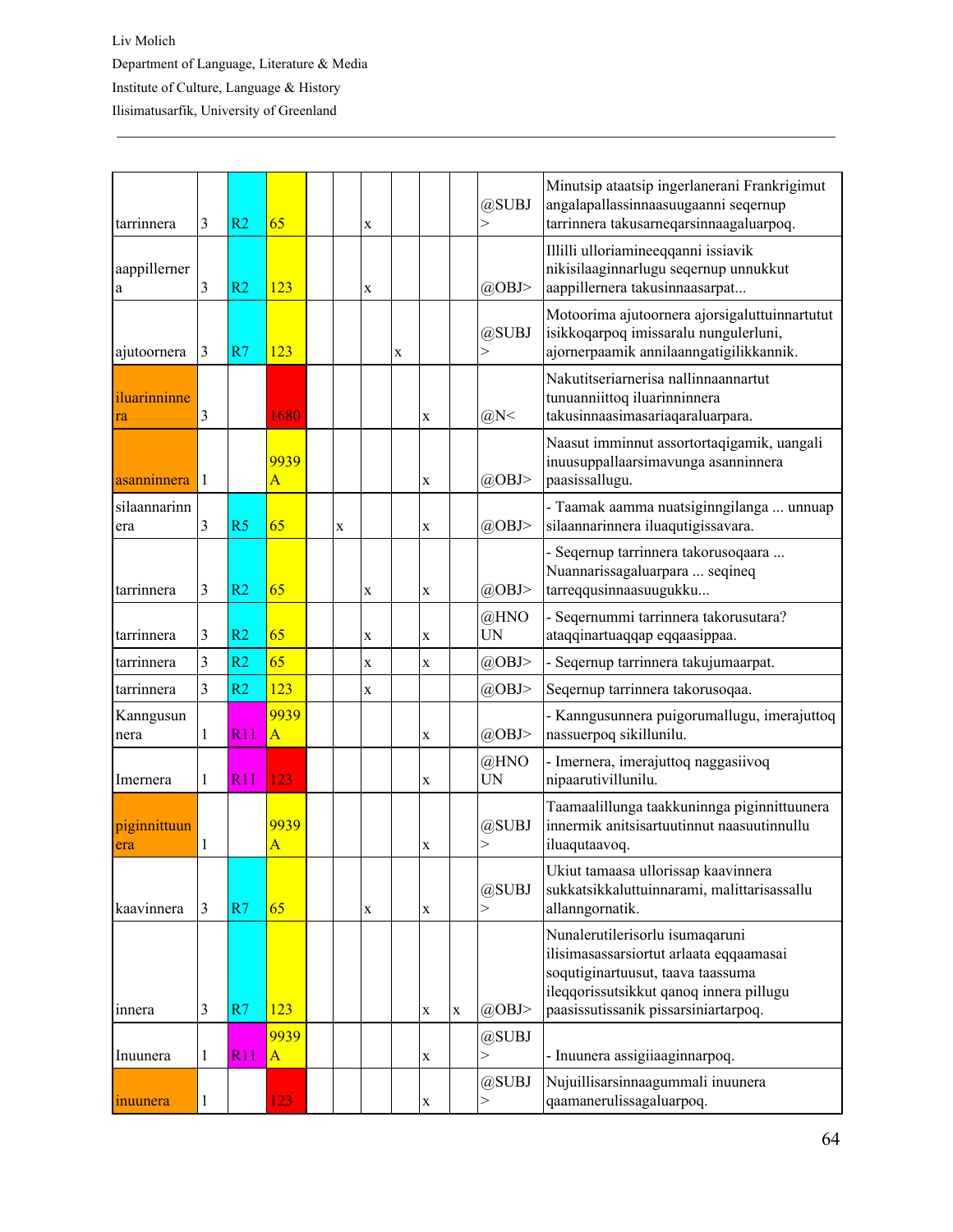| siorsunnera              | 3             | R <sub>2</sub>  | 1680                   |  | X |             | X           |   | @OBJ>                 | Uangalu anorip karrit aqqusaarlugit<br>siorsunnera nuannaringaalissagaluarpara                                                                                                                                                                                     |
|--------------------------|---------------|-----------------|------------------------|--|---|-------------|-------------|---|-----------------------|--------------------------------------------------------------------------------------------------------------------------------------------------------------------------------------------------------------------------------------------------------------------|
| kammaqarsi<br>manera     | 1             | R6              | 1680                   |  |   |             | $\mathbf X$ |   | $(a)$ OBJ>            | Uanga terianniamik kammaqarsimanera<br>nuannaarutigeqaara                                                                                                                                                                                                          |
| kusanarnera              | $\mathcal{E}$ | R7              | 65                     |  |   | $\mathbf x$ | X           |   | @SUBJ<br>$\mathbf{r}$ | - Inoqajuitsup kusanarnera peqquteqarpoq<br>tamaani arlaanni puilasumik<br>toqqortaqarneranik  ataqqinartuaraq<br>oqarpoq.                                                                                                                                         |
| aalajaatsuun<br>era      | 3             |                 | 9939<br>A              |  |   |             |             |   | $(a)$ i-N<            | Sigguilu aatsalaarmata<br>qungujunniarlunilusooq kingumut<br>eqqarsalerpunga "Ataqqinartuaraq sinittoq una<br>pillugu killitsissutiga tassaavoq<br>naasunnguamut aalajaatsuunera. Naasup<br>taassuma assinga qullertulli qaamanerivaa<br>sinikkaluarluniluunniit " |
| akisunnera               | 3             | R7              | 65                     |  |   |             |             |   | @SUBJ<br>$\rm{>}$     | Mikisuullunga aamma juullip orpiliaata<br>akisunnera, unnuaqeqqanut naalagiarnermi<br>pattagiarsuup erinaa asasamalu<br>qungujunnerisa saamanerat juullimi<br>tunissutisiannik qaamaneqalersitsisut ittarput.                                                      |
| sapaatip-ak<br>unnera    | 3             | $\overline{R}1$ |                        |  |   |             | X           |   | $(a)$ N<              | - Taavami nalaatsornerusimanngilaq ulloq<br>taanna sapaatip-akunnera qaangiummat<br>ilisarisimalerakkit maani kiserrappit<br>pisorujoortutit, miilit tuusintilippassuit<br>nunaqarfinninngaanniit ungasitsigisumi.                                                 |
| ilungersuan<br>era       | 1             | R17             | 9939<br>$\overline{A}$ |  |   |             |             | X | @SUBJ<br>>            | Tassami oqarfigileraluarpara<br>ilimaginngisannik ilungersuanera<br>kinguneqarluarsimasoq.                                                                                                                                                                         |
| aallarnera               | 3             |                 | 1680                   |  |   |             |             |   | $(a)$ N<              | Unnuk taanna aallarnera<br>maluginngilaraluunniit.                                                                                                                                                                                                                 |
| Aqullaarner<br>aluunniit | 3             | R10             | 123                    |  |   |             |             |   | $(a)$ OBJ>            | Aqullaarneraluunniit tusaaneqarsinnaanngilaq,<br>sioraqarallartillugu.                                                                                                                                                                                             |

|                        | UKIUT TRETTENIT QAANGIUMMATA |         |     |  |  |  |   |  |  |               |                                                                                                                                               |  |  |  |
|------------------------|------------------------------|---------|-----|--|--|--|---|--|--|---------------|-----------------------------------------------------------------------------------------------------------------------------------------------|--|--|--|
| oqalunnera             |                              | R7      | 65  |  |  |  | X |  |  | $\omega$ OBJ> | Emilie Anettep oqalunnera tusarnaajutigalugu<br>isumaliorpoq:                                                                                 |  |  |  |
| similaarnera           |                              | R7      | 65  |  |  |  | X |  |  | $\omega$ OBJ> | Nujaasa qernernerat amiatalu similaarnera<br>eqqaassanngikkaanni<br>qallunaajusorineqarsinnaavoq, timaa<br>nioqqortulluni qallunaarpalukkami. |  |  |  |
| oqallorissiaarn<br>era |                              | 10<br>R | 123 |  |  |  |   |  |  |               | @SUBJ Aamma oqallorissiaarnera nuannequtinut<br>ilaavoq.                                                                                      |  |  |  |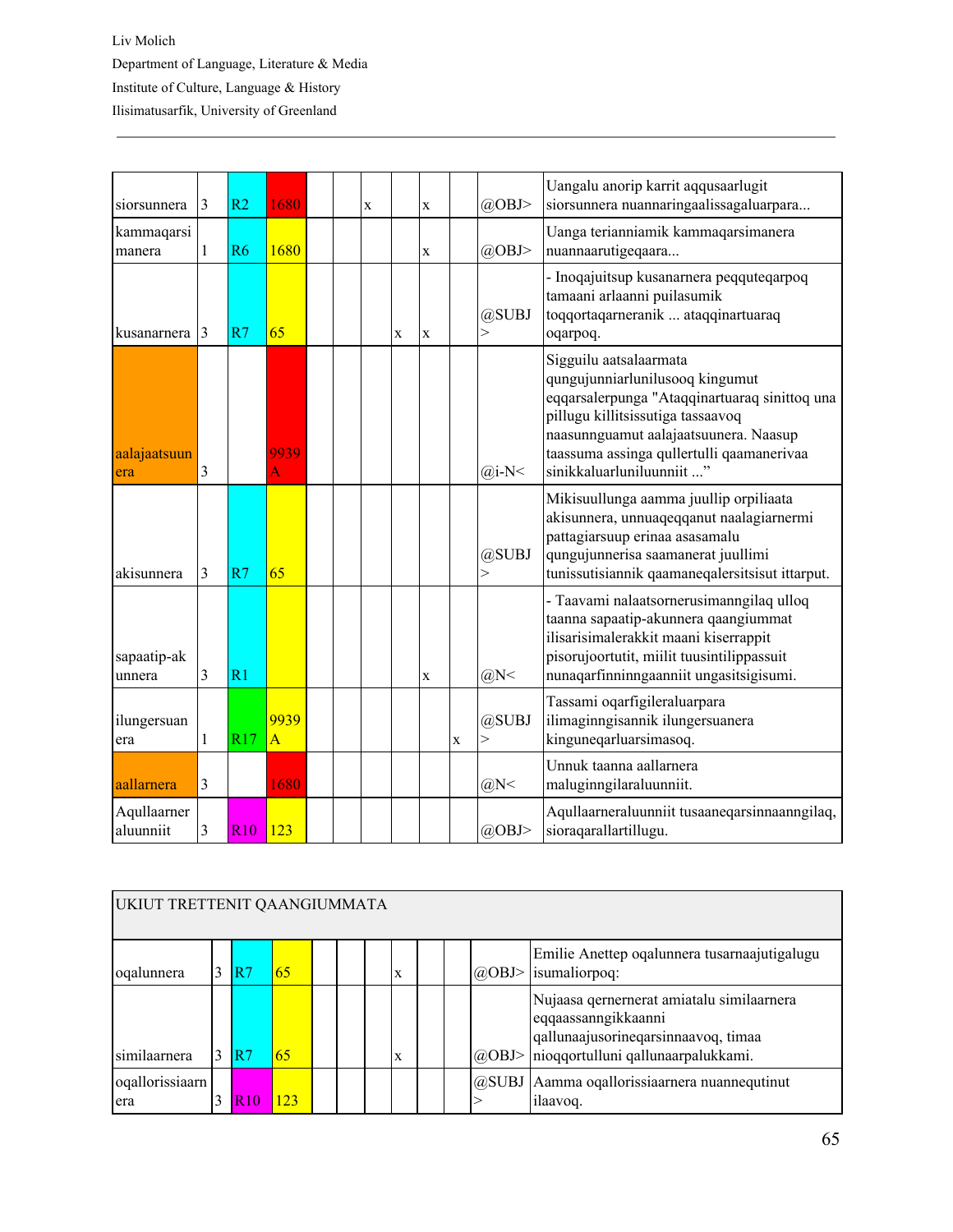| qiarpalunnera          | $\mathfrak{Z}$ | <b>R14</b>  | 123         |             |  |             |  | @OBJ>             | Saniliisali qiarpalunnera tusaalerlugu, imminnut<br>eqqussimavaat, aanani utaqqikatalerlugu<br>qiangiililersoq.                                                                                     |
|------------------------|----------------|-------------|-------------|-------------|--|-------------|--|-------------------|-----------------------------------------------------------------------------------------------------------------------------------------------------------------------------------------------------|
| ippigusunnera          | 3              | <b>R14</b>  | 123         |             |  | X           |  | @SUBJ<br>$\rm{>}$ | Uninngajuarsimanermit aasaq imaasigaluartoq,<br>fru Jensenip gigtiminik ippigusunnera aasiit<br>sakkortusigaluttuinnarpoq.                                                                          |
| napinera               | 3              | R7          | 123         |             |  | $\mathbf X$ |  | @OBJ>             | Ukiartoq pitsorluttorujussuanngorpoq, niumi<br>napinera annertuumik gigteqarfigisalerlugu.                                                                                                          |
| paarisaqarnera         | 3              | <b>R10</b>  | 123         |             |  |             |  | @SUBJ<br>>        | Meeqqamik paarisaqarnera pisortanit<br>ippigineqalerpoq.                                                                                                                                            |
| ikiortigilluarn<br>era | 3              | R13         | 123         |             |  | X           |  | $(a)$ OBJ>        | Emilieli tigujumanngikkuniuk Eriup<br>qimaqinammani annilaangagaa, maannalu<br>nassangaatsialerami Eriup ikiortigilluarnera<br>miserratigisinnaanngilaa.                                            |
| ernera                 | 3              | R7          | 65          |             |  | X           |  | @SUBJ<br>$\gt$    | Eriup ernera qassinimmitaava ukioqassava?                                                                                                                                                           |
| meeraanera             | 3              | R7          | 65          |             |  | X           |  | @SUBJ             | Emiliep meeraanera Danmarkimi meeqqanit<br>allaaneruvoq imaluunniit illuatungeriinnik<br>angajoqqaaqanngitsut assigai.                                                                              |
| toqunera               | 3              | R8          | 123         |             |  | $\mathbf X$ |  | @OBJ>             | Angunni upperisimagamiuk kingorna<br>anaanagigaluami toqunera eqqaaqqinngilaa.                                                                                                                      |
| toqusimanera           | 3              | R8          | 123         |             |  | $\mathbf X$ |  | @OBJ>             | Ilimaginngilluinnakkaminilli arnami qanoq<br>toqusimanera tusarpaa.                                                                                                                                 |
| toqusimanera           | 3              | R8          | 123         |             |  | X           |  | @OBJ>             | Qimaannarusukkaluarpaa, kisianni anaanami<br>qanoq toqusimanera tusassallugu<br>annilaarnartikkaluarlugu tusarusuppaa.                                                                              |
| Taamaannera            | 3              | <b>R10</b>  | 123         |             |  |             |  | @SUBJ<br>$\geq$   | Taamaannera soorlu Hans Møllerimut<br>kajumissaariinnartoq.                                                                                                                                         |
| naalannera             | 3              | <u> R10</u> | <u> 123</u> |             |  |             |  | $\omega$ OBJ>     | Ilinniartitsisuisali naalannera unneqqarinneralu<br>pissutigalugit niviarsiaraq taanna<br>nuannarisarilluarpaat, naammassimmallu<br>siunnersorlugu Aasianni juumuussatut<br>ilinniartunngoqqullugu. |
| unneqqarinner<br>alu   | $\mathfrak{Z}$ | <b>R10</b>  | 123         | $\mathbf X$ |  |             |  | @OBJ>             |                                                                                                                                                                                                     |
| piginnaaneqar<br>nera  | $\overline{3}$ | <b>R10</b>  | 123         |             |  |             |  | @SUBJ<br>$\rm{>}$ | Angut oqaaseqartorsuunngitsoq aamma<br>qallunaatut piginnaaneqarnera killeqarami,<br>qanga kalaallit<br>ilinniagaqarpallaanngikkallarmata<br>peroriartorsimagami.                                   |
| angerlajaartar<br>nera | 3              | <b>R10</b>  | 123         |             |  |             |  | $(a)$ OBJ>        | Qitigiaraangami angerlajaartarnera<br>mersernartutut isigisarpaat, kalaaleqatiminullu<br>angutinut qaninniarnerusutut pissuseqarnera                                                                |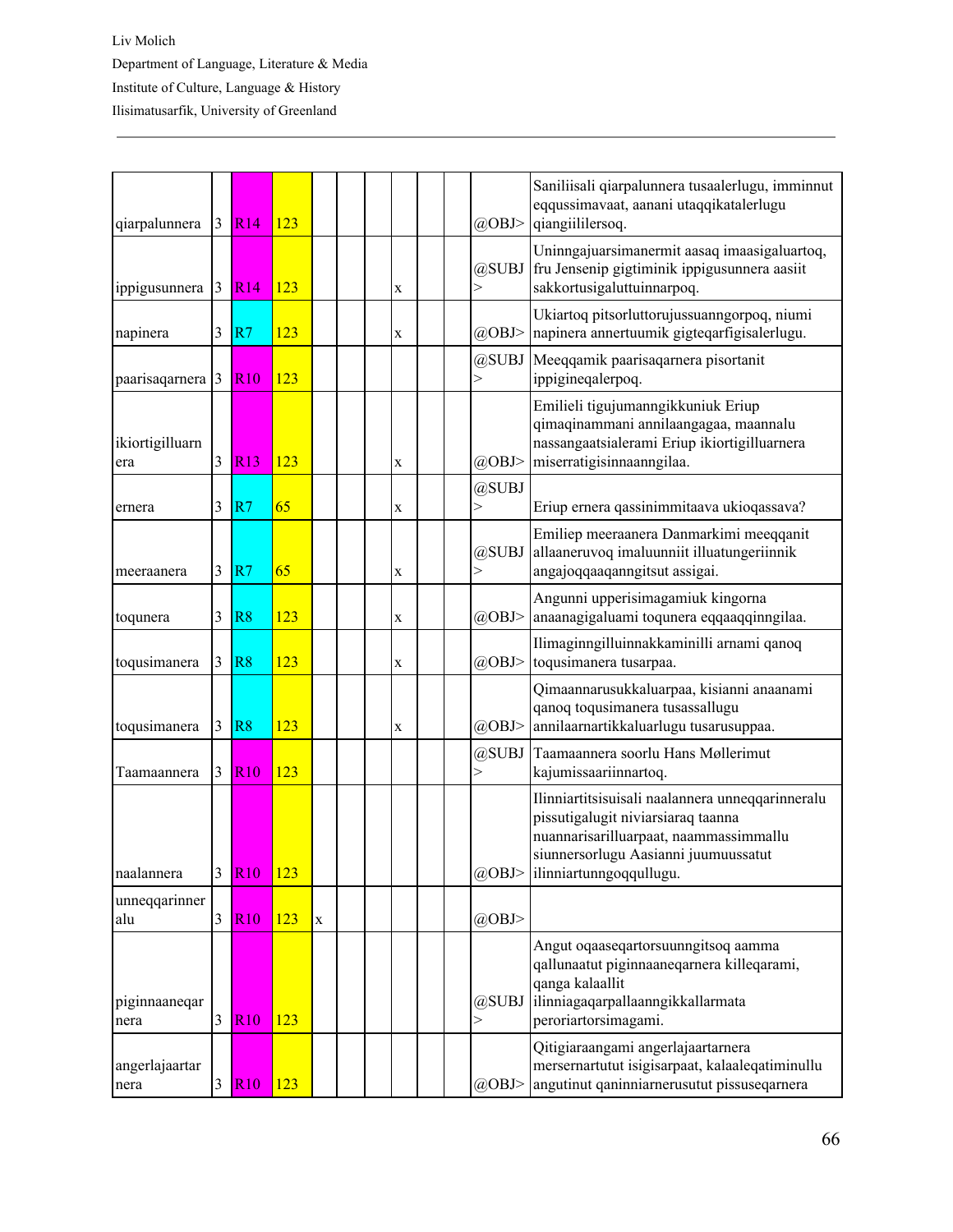|                            |                         |                |     |             |             |   |   |             |                | arnaqataanut naleqqiukkaangamikku<br>maluginiartarlugu.                                                                                                                            |
|----------------------------|-------------------------|----------------|-----|-------------|-------------|---|---|-------------|----------------|------------------------------------------------------------------------------------------------------------------------------------------------------------------------------------|
| pissuseqarnera             | 3                       | <b>R10</b>     | 123 |             |             |   |   |             | $(a)$ OBJ>     |                                                                                                                                                                                    |
| sullerinnera               | 3                       | R7             | 65  |             |             | X |   |             | $(a)$ OBJ>     | Maannalu Margrethep sullerinnera<br>iluaqutigilerpaat.                                                                                                                             |
| oqarnera                   | 3                       | R8             | 123 |             |             | X |   | $\mathbf X$ | $(a)$ OBJ>     | Aamma paasisoraa Eriup aleqami taamatut<br>oqarnera nuannarinngikkaa.                                                                                                              |
| eqqarsaatigeq<br>qajaanera | 3                       | R7             | 65  |             |             | X |   |             | @SUBJ<br>$\!>$ | Tassa apersortinnissap eqqarsaatigeqqajaanera<br>pissutaalluni, ilaquttat ilaginissaat<br>apersortinnissamut ilaammat.                                                             |
| naalagiartoqar<br>nera     | 3                       | R <sub>9</sub> | 123 |             |             |   |   |             | $(a)$ OBJ>     | Kalaallimik naalagiartoqarnera<br>pingaartiinnarpaa.                                                                                                                               |
| nakkakattarne<br>ra        | 3                       | R7             | 123 |             |             | X |   |             | @OBJ>          | Ilami taamani Hansenip annaassiniaraluarluni<br>nakkakattarnera isinneralu takorloorlugit,<br>naamik kingornagut ajorani panertunik<br>atisereermat illarnarnera assissaqanngilaq. |
| isinneralu                 | 3                       | <b>R20</b>     | 123 | $\mathbf X$ |             |   |   |             | $(a)$ OBJ>     |                                                                                                                                                                                    |
| illarnarnera               | 3                       | <b>R20</b>     | 123 |             |             |   |   |             | @SUBJ<br>>     |                                                                                                                                                                                    |
| maniinnera                 | 3                       | R15            | 123 |             |             | X |   |             | $(a)$ OBJ>     | Asumiaa Norgep nunataata maniinnera<br>sungiusimanngikkaa.                                                                                                                         |
| illaqataalerner<br>a       | 3                       | R7             | 65  |             |             | X | X |             | $(a)$ OBJ>     | Kingornagut Hansenip illaqataalernera<br>quianartut ilagaat, Eskild nangippoq.                                                                                                     |
| akunnera                   | 3                       | R <sub>1</sub> | 65  |             | $\mathbf X$ |   | X |             | @ADV<br>L >    | Sapaatip akunnera utaqqigaluarussi aallarnitta<br>nalaani aallassagaluarpusi!                                                                                                      |
| sumiinnera                 | 3                       | <b>R10</b>     | 123 |             |             |   |   |             | $(a)$ OBJ>     | Qanormita ililluni angaavata Olep sumiinnera<br>paasisimavaa?                                                                                                                      |
| oqarnera                   | 3                       | R7             | 65  |             |             | X |   |             | $(a)$ OBJ>     | Margrethep oqarnera 'angaavit Olep<br>takorusuppaatit' eqqarsaatigaa.                                                                                                              |
| inuunera                   | 3                       | R8             | 123 |             |             | X |   |             | $(a)$ OBJ>     | Paasivaa anaanagigaluami inuunera qanorlu<br>toqusimanera Emiliemut paaseqqunagu<br>kalaallinut ungasitsinniartarsimagaluaraani.                                                   |
| toqusimanera               | $\overline{\mathbf{3}}$ | R10            | 123 | $\mathbf X$ |             |   |   |             | @OBJ>          |                                                                                                                                                                                    |
| oqarnera                   | 3                       | R7             | 65  |             |             | X |   |             | $(a)$ OBJ>     | Annap oqarnera, 'EF-imit<br>anisimanngikkaluarutta marluussagaluarput'<br>puiguikkiutivippaa.                                                                                      |
| oqarnera                   | 3                       | R14            | 65  |             |             | X |   |             | $@<$ OBJ       | Aamma eqqaavaa angummi ullut ilaanni<br>isumalulluinnarluni oqarnera:                                                                                                              |
| tunisisarnera              | $\mathfrak{Z}$          | R14            | 123 |             |             |   |   |             | @NIQ-<br>OBJ   | Taamaattumik quiagikujuttaraluarlugu assut<br>kiffartuukkusuttarpaat, immikkut tunisisarnera<br>iluarinermik.                                                                      |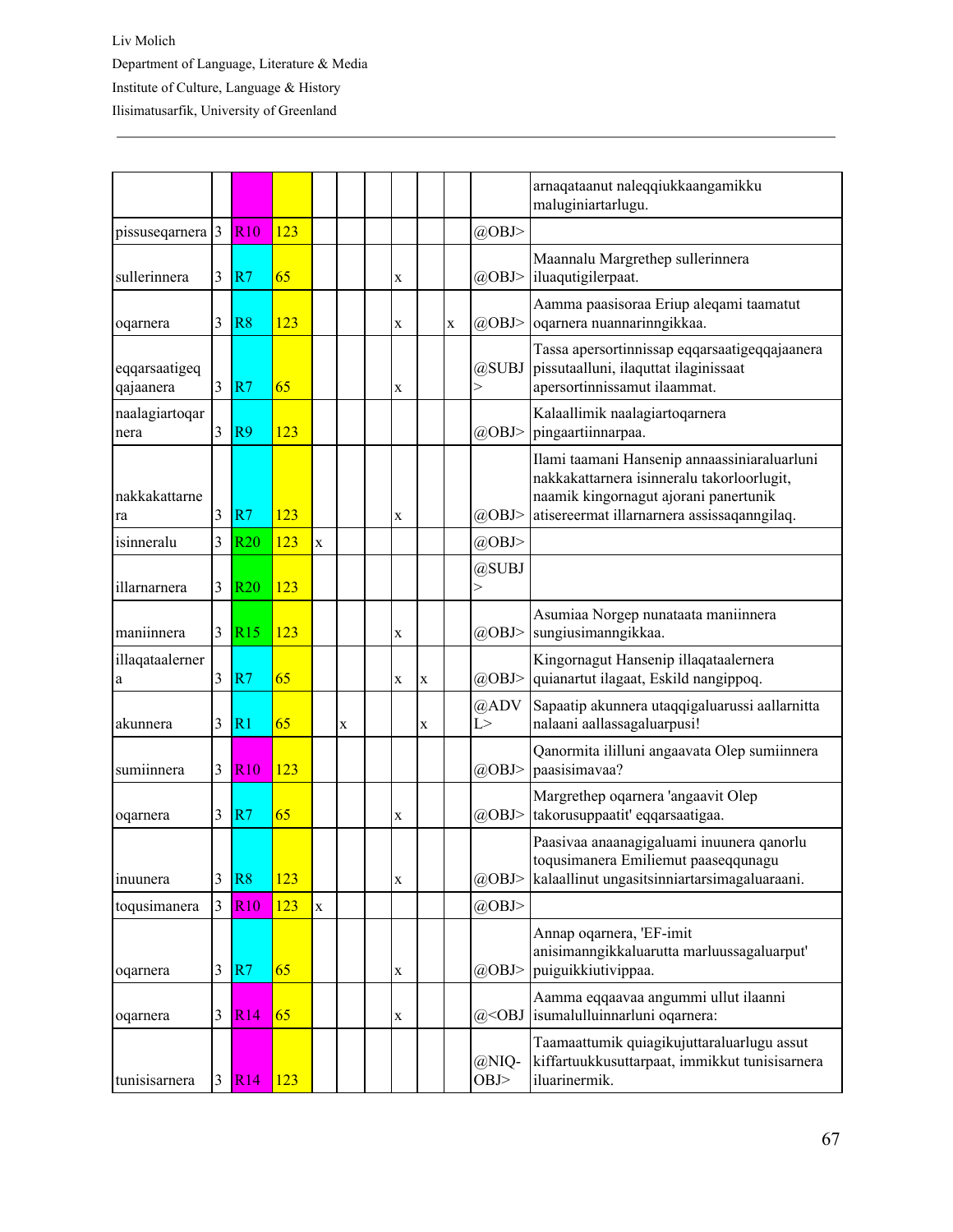| ernera                       | 1              | <b>R18</b>       | 1680       |  |             | X           | @OBJ>      | Utileruma ernera Esbjergimiittoq ilagissavara,<br>ukua ilaquttani ilagilaarniassammagit.                                                                                                                                                                                                 |
|------------------------------|----------------|------------------|------------|--|-------------|-------------|------------|------------------------------------------------------------------------------------------------------------------------------------------------------------------------------------------------------------------------------------------------------------------------------------------|
| inuunera                     | 3              | R7               | 65         |  | $\mathbf X$ | X           | $(a)$ OBJ> | Uangaana paniga, uanga taassuma inuunera<br>aalajangigassaraara                                                                                                                                                                                                                          |
| inuunera                     | 3              | R7               | 65         |  | $\mathbf X$ | X           | @OBJ>      | - Anaanaata inuunera aserorakku, taassuma<br>inuunera aserussanngilat!                                                                                                                                                                                                                   |
| inuunera                     | 3              | R7               | 65         |  | $\mathbf x$ |             | @OBJ>      |                                                                                                                                                                                                                                                                                          |
| inuunera                     | 3              | <b>R10</b>       | 123        |  |             | X           | $(a)$ OBJ> | Panini namminermisut inuunermik<br>taamaattumik atugaqaqqunagu<br>silattunnginnerani toqoqatigalugu inuunera<br>kipiniaraluarpaa !                                                                                                                                                       |
| kamannera                    | 3              | R7               | 123        |  | $\mathbf X$ |             | @SUBJ<br>> | Olep taxanut ikillunilu kamannera<br>sakkortusiartuinnarpoq.                                                                                                                                                                                                                             |
| aggersinnaasi<br>mannginnera | 3              | R7               | 65         |  |             |             | $(a)$ OBJ> | Emiliep aggersinnaasimannginnera<br>eqqarsaatigeriaramiuk imaassinnaavoq imminut<br>tuppallersarniarluni qiimmassarniarlunilu<br>imernerusimasoq, taamaassimanerpaa?                                                                                                                     |
| iiuminarnera                 | 3              | R4               | 65         |  | $\mathbf X$ |             | @OBJ>      | Aqaguagunnguaq umiarsuaamminik<br>umiartorniarpoq, mallit qaffiaartitsinerat anorillu<br>silaannaata iiuminarnera misigissallugit.                                                                                                                                                       |
| Sumiuunera                   | 1              | $\overline{R12}$ | 9939<br>A  |  |             | X           | @OBJ>      | "Inuit sianiitsut. Sussa! Sumiuunera puigorlugu<br>uangaaginnarlanga."                                                                                                                                                                                                                   |
| oqarnera                     | 3              | R7               | 9939<br>A  |  | $\mathbf X$ |             | $@<$ OBJ   | Nalunngilara sangiakujulluni qinngasaaraluni<br>taamatut oqaluttoq, Eskild oqarpoq,<br>eqqaalerpaalu ippassaq imminnut attuutivillutik<br>karakteeritik isiginnaajutigalugit atuarfimmiit<br>aniartornerminni Frank nukappiararlu alla<br>naapikkamikkit Frankip illakululluni oqarnera: |
| oqarnera                     | 3              | R15              | 9939<br>A  |  | $\mathbf X$ |             | @OBJ>      | - Piuminaatsuuniarama, Emiliep taamatut<br>oqarnera aappaata quiagaa.                                                                                                                                                                                                                    |
| toqunera                     | 3              | R <sup>8</sup>   | <u>123</u> |  | $\mathbf X$ |             | $(a)$ OBJ> | Taamanikkut anaanami toqunera,<br>namminerminillu toqutseriaraluarnera<br>upperisinnaanngorlugu paasilluarpaa.                                                                                                                                                                           |
| toqutseriaralu<br>arnera     | 3              | <b>R10</b>       | $9966$ x   |  |             |             | @OBJ>      |                                                                                                                                                                                                                                                                                          |
| Napparsimaru<br>loorsimanera | $\overline{3}$ | R12              | 123        |  |             |             | @SUBJ<br>> | Napparsimaruloorsimanera pissutaasimanerpa?                                                                                                                                                                                                                                              |
| toqunera                     | 3              | R7               | 123        |  | $\mathbf X$ | $\mathbf X$ | @SUBJ<br>> | "Eskildip paasisinnaagunanngilaa anaanama<br>toqunera uannut qanoq sunniuteqarsimanersoq."                                                                                                                                                                                               |
| toqusimanera                 | 3              | R8               | 123        |  | X           |             | $(a)$ OBJ> | Unnuk manna anaanami qanoq toqusimanera<br>Eskildimut oqaluttuarisussaanngikkaluarpaa.                                                                                                                                                                                                   |
| unnussiornera                | 3              | R14              | 99         |  | $\mathbf X$ |             | @OBJ>      | Eskildip unnussiornera aserorpaa,<br>namminerlumi aamma.                                                                                                                                                                                                                                 |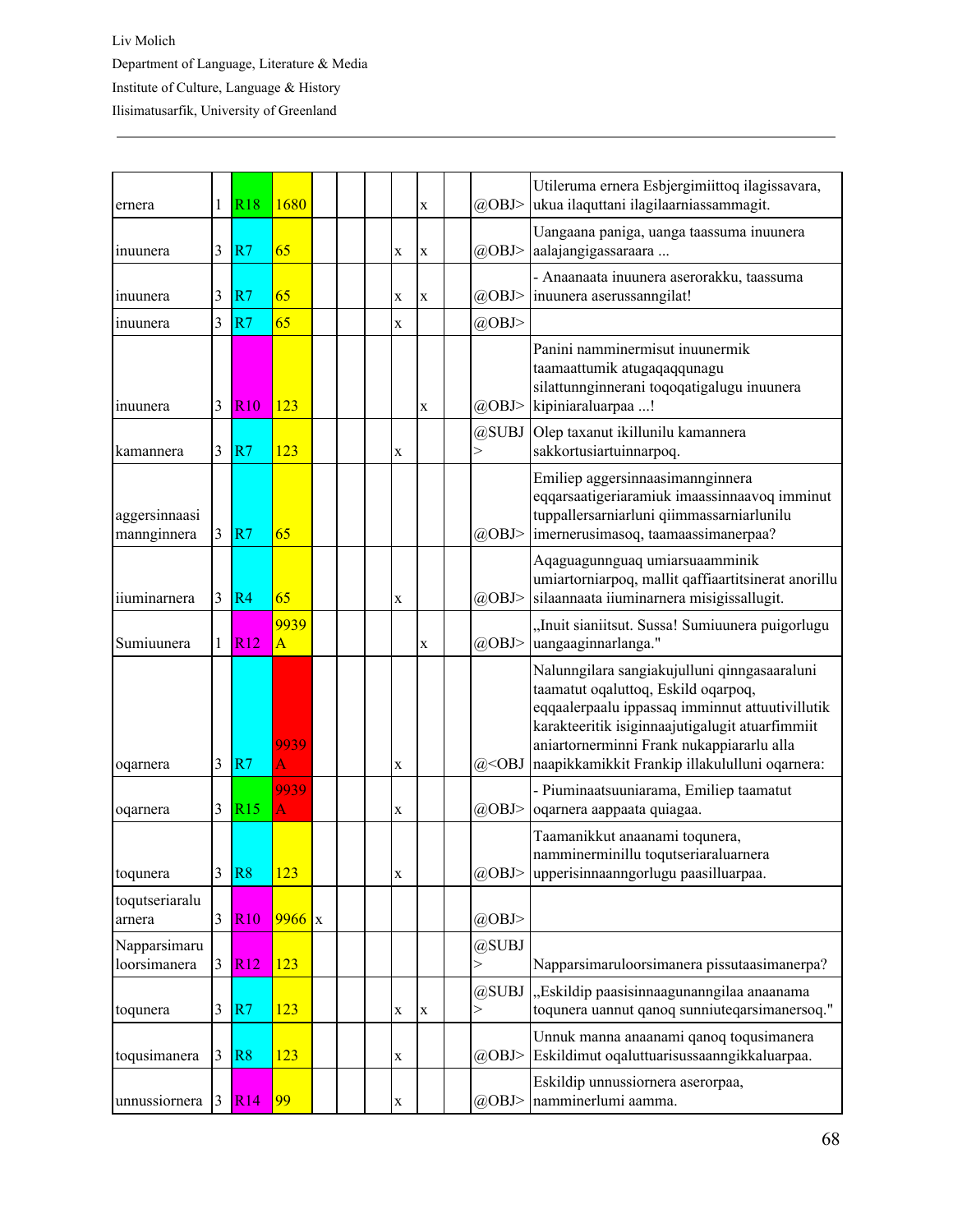| imminorsiman<br>era       | 3              | R <sub>7</sub>  | 123  |             |             | X           |   |             | @OBJ>             | Ikinngutitaarnerit tamaasa anaanami<br>imminorsimanera oqaluttuarisariaqassallugu?                                                                                                                                                |
|---------------------------|----------------|-----------------|------|-------------|-------------|-------------|---|-------------|-------------------|-----------------------------------------------------------------------------------------------------------------------------------------------------------------------------------------------------------------------------------|
| soqutigisaqarn<br>era     | $\overline{3}$ | <b>R10</b>      | 123  |             |             |             |   | $\mathbf X$ | @SUBJ<br>$\gt$    | Nalunngilaa nukappiaqqat arlallit<br>qaninniartarsimagaluaraat, soorluli<br>aalajangersimasumik soqutigisaqarnera<br>malunnarsimanani.                                                                                            |
| nuannernera               | 3              | R <sub>5</sub>  | 65   | $\mathbf X$ |             |             | X |             | @SUBJ<br>$\rm{>}$ | - Unnuup nuannernera assissaqanngilaq,<br>oqartoqarpaluppoq.                                                                                                                                                                      |
| suunerali                 | 3              | R <sub>19</sub> | 123  |             |             |             |   |             | @SUBJ<br>$\rm{>}$ | Mikisuaraaqqamik uummataasaliorpoq,<br>suunerali ersarippoq.                                                                                                                                                                      |
| toqusimanera              | 3              | R8              | 123  |             |             | $\mathbf X$ |   |             | $(a)$ OBJ>        | Eskildimummi unnuk manna anaanagigaluami<br>qanoq toqusimanera oqaluttuarereerpaa,<br>taamaattumillu taamak oqarsinnaasoraaq:                                                                                                     |
| Inuunera                  | 1              | R11             | 1680 |             |             |             | X |             | $@CL-A$<br>DVL    | - Inuunera tamaat anaanama imminornerata<br>malersussanerlunga?                                                                                                                                                                   |
| Perpalunnera              | 3              | <b>R10</b>      | 123  |             |             |             |   |             | @HNO<br><b>UN</b> | Perpalunnera suami tassa.                                                                                                                                                                                                         |
| oqarpallanner<br>a        | 3              | R8              | 123  |             |             | X           |   |             | $(a)$ OBJ>        | Angunni Anettelu qimaguppaluttut tusaavai,<br>angummilu oqarpallannera ersarissumik<br>tusaavaa:                                                                                                                                  |
| toqunera                  | 3              | R8              | 123  |             |             | $\mathbf X$ |   |             | $(a)$ OBJ>        | Taamani angutip aalakoortup anaanagigaluami<br>toqunera oqaluttuarimmagu, angussuullu<br>taassuma anaanagigaluamisut inuuneqaqqunani<br>oqaluummani Gitte oqaluttuuppaa.                                                          |
| inuunera                  | $\overline{3}$ | R <sub>8</sub>  | 123  |             |             | $\mathbf X$ |   | X           | @SUBJ<br>$\gt$    | Taamani angaami qarnganit anaanami inuunera<br>alianartoq, qanorlu naasimanersoq tusaramigit<br>aalajangersimavoq nammineq ajunngitsumik<br>inuuniarsarissalluni, ajutoorumananilu aatsaat<br>uinikkuni angummik ilaqarumaarluni. |
| Sialualaarnera<br>li      | 3              | <b>R10</b>      | 123  |             | $\mathbf X$ |             |   |             | @SUBJ<br>$\gt$    | Sialualaarnerali qinngarnaq sakkortusiartorpoq,<br>Emilielu masalerpoq.                                                                                                                                                           |
| oqaluttuarnera 3          |                | R14             | 123  |             |             | $\mathbf X$ |   |             | $(a)$ OBJ>        | Maanna ullaaralaannguami Utterslev Mosekkut<br>ingerlatilluni Emiliep kalaallit ilaquttani<br>eqqarsaatigalugit Margrethep angaaminik<br>ajoqiusumik oqaluttuarnera eqqarsaatigilerpaa.                                           |
| Nuannaannge<br>qqajaanera | 3              | <b>R10</b>      | 123  |             |             |             |   |             | @SUBJ<br>$\,>$    | Nuannaanngeqqajaanera soorlu anillaqqajaasoq.                                                                                                                                                                                     |
| ikinnguteqarn<br>era      | 3              | <b>R10</b>      | 123  |             |             |             |   |             | @OBJ>             | Qallunaavinnik ikinnguteqarnera takussavaa.                                                                                                                                                                                       |
| anerneralu                | 3              | <b>R10</b>      | 123  |             |             |             |   |             | @SUBJ             | Emiliep issanngungaalerluni assassua<br>qiseriarlugu peernialerpaa, ipermit<br>tupasunnimillu tipeqimmat, anerneralu<br>imigassarsunneriarmat Emilie inuunilulerluni<br>misigaaq, iluaallilerasugalunilu.                         |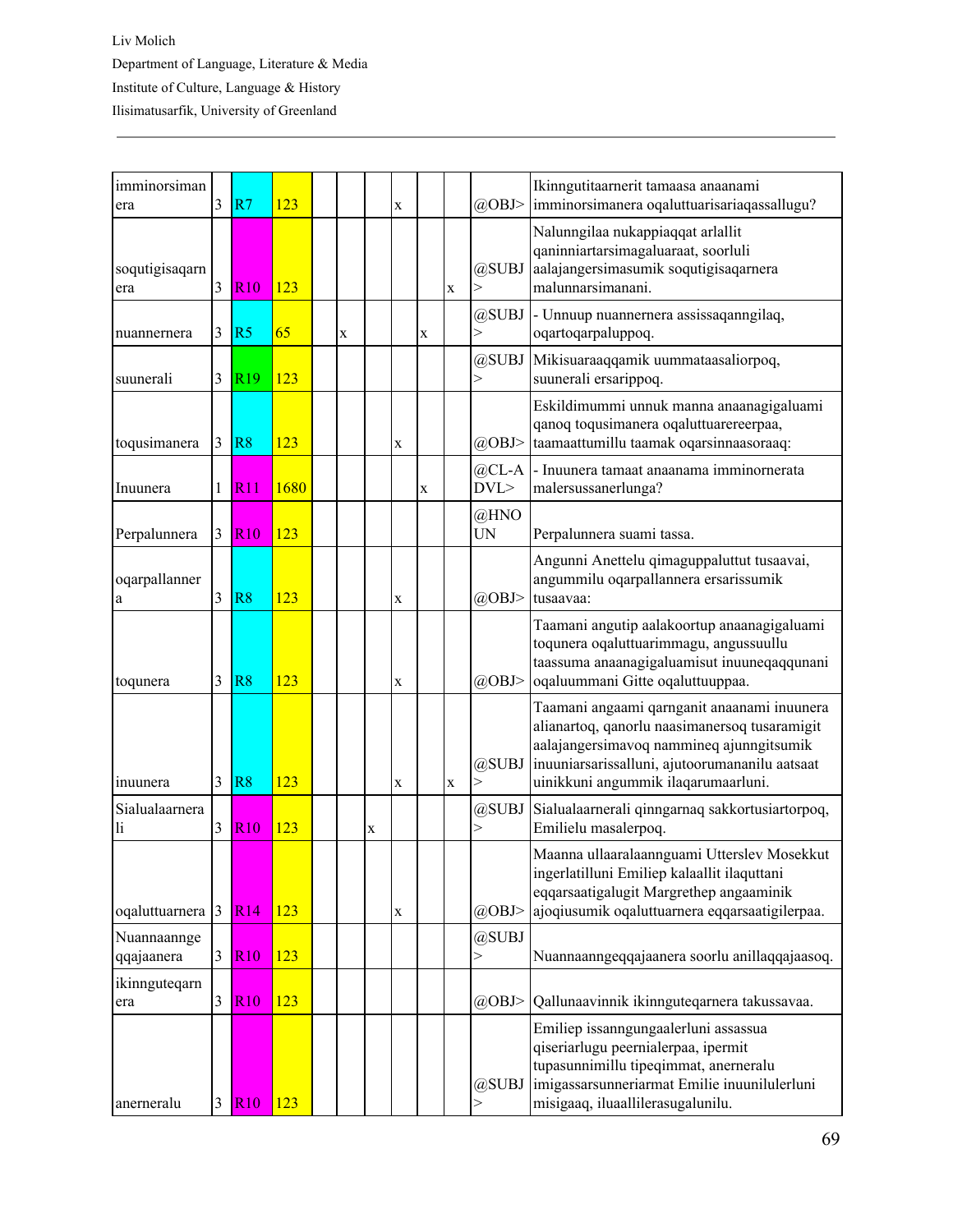| peeriaraluartar<br>nera  | 3 | <b>R13</b>      | 123         |             |  |   |   |             | @OBJ>      | Angutilli Emiliep taliata aappaa imminut tulleq<br>assammi illuanik nukersorluni tigummivaa<br>peeriaraluartarnera ajornarsitillugu.                                                                     |
|--------------------------|---|-----------------|-------------|-------------|--|---|---|-------------|------------|----------------------------------------------------------------------------------------------------------------------------------------------------------------------------------------------------------|
| ersiornera               | 3 | R7              | 65          |             |  | X |   |             |            | @SUBJ Emiliep ersiornera sakkortusigaluttuinnalerpoq<br>qitimigut eqissimaneqalerami.                                                                                                                    |
| arnaateqalersi<br>manera | 3 | R <sub>15</sub> | 123         |             |  | X | X |             | $(a)$ OBJ> | - Katrine imilerpoq ataatavit Kalaallit<br>Nunaannukaqqikkami arnaateqalersimanera<br>tusaramiuk, uffalu aappariikkaluarlutik.                                                                           |
| inuuneqarsima<br>nera    | 3 | R7              | 1680        |             |  | X | X |             | $(a)$ OBJ> | "Ataatama qanga qanoq inuuneqarsimanera<br>uanga susassarinngilara,<br>eqqarsaatigerusunngilara, ilisimarusunngilara,<br>immaqa inuit tamarmik ilumioqarput inunnut<br>allanut tusartikkusunngisaminnik. |
| pissuseqarsim<br>anera   | 3 | <b>R14</b>      | 123         |             |  |   |   | $\mathbf x$ | $(a)$ OBJ> | Anaanaminummi ajortumik pissuseqarsimanera<br>naluaa.                                                                                                                                                    |
| inuusimanera             | 3 | R <sub>8</sub>  | 123         |             |  | X |   |             | $(a)$ OBJ> | Anaanami inuusimanera toqusimaneralu<br>pissutigalugit angunni asalivinneq sapissavaa,<br>isumaqaramimi pisimasupalaanut pisooqataasoq.                                                                  |
| toqusimaneral<br>u       | 3 | R13             | <u> 123</u> | $\mathbf x$ |  |   |   |             | @OBJ>      |                                                                                                                                                                                                          |

|                           | TARRARSUUMMI TARRAQ |                 |                      |  |  |  |  |  |  |            |                                                                                                                                                                                                                                  |  |  |  |
|---------------------------|---------------------|-----------------|----------------------|--|--|--|--|--|--|------------|----------------------------------------------------------------------------------------------------------------------------------------------------------------------------------------------------------------------------------|--|--|--|
| aalajangerniku<br>uneralu |                     | R <sub>18</sub> | 9939<br>$\mathsf{A}$ |  |  |  |  |  |  | $(a)$ OBJ> | Tikikkiartorlunga malugilerpara ulinneq<br>naammatsilersoq, aalajangernikuuneralu<br>malillugu eqqaaviup tungaanut ingerlavunga<br>tassani ikuallassagakku.                                                                      |  |  |  |
| Aalajangerner<br>ami      |                     | R <sub>18</sub> | 60                   |  |  |  |  |  |  | $(a)$ OBJ> | Aalajangernerami allanngortissinnaagaluarpara,<br>nalunngilaralu umiatsiatut nuannaarluni<br>ernumassuteqarnanilu angallataasartutut<br>pisinnaajunnaartoq, ukiut atugassani<br>naammatsippai naggatissanilu tikillugu.          |  |  |  |
| sumiinnera                |                     |                 | 1680                 |  |  |  |  |  |  | $(a)$ OBJ> | Uunnaaviup qaava paavialeraluarlugu<br>sumiinnera eqqaalerakku imaq maajunnaqimmat<br>tamanna unitsiinnarpara.                                                                                                                   |  |  |  |
| 1kumanera                 | 3                   |                 | 9939                 |  |  |  |  |  |  | @SUBJ      | Inneq sakkortoqaaq, umiatsiallu naqqa putulluni<br>silaannaqarlualeriarmat ikumanera suli<br>sakkortunerulerpoq, attuiniartutut<br>tigusiniartutullu illuni tunginnut<br>naarallattalermat kajungilerpunga<br>pulaffiginiarlugu. |  |  |  |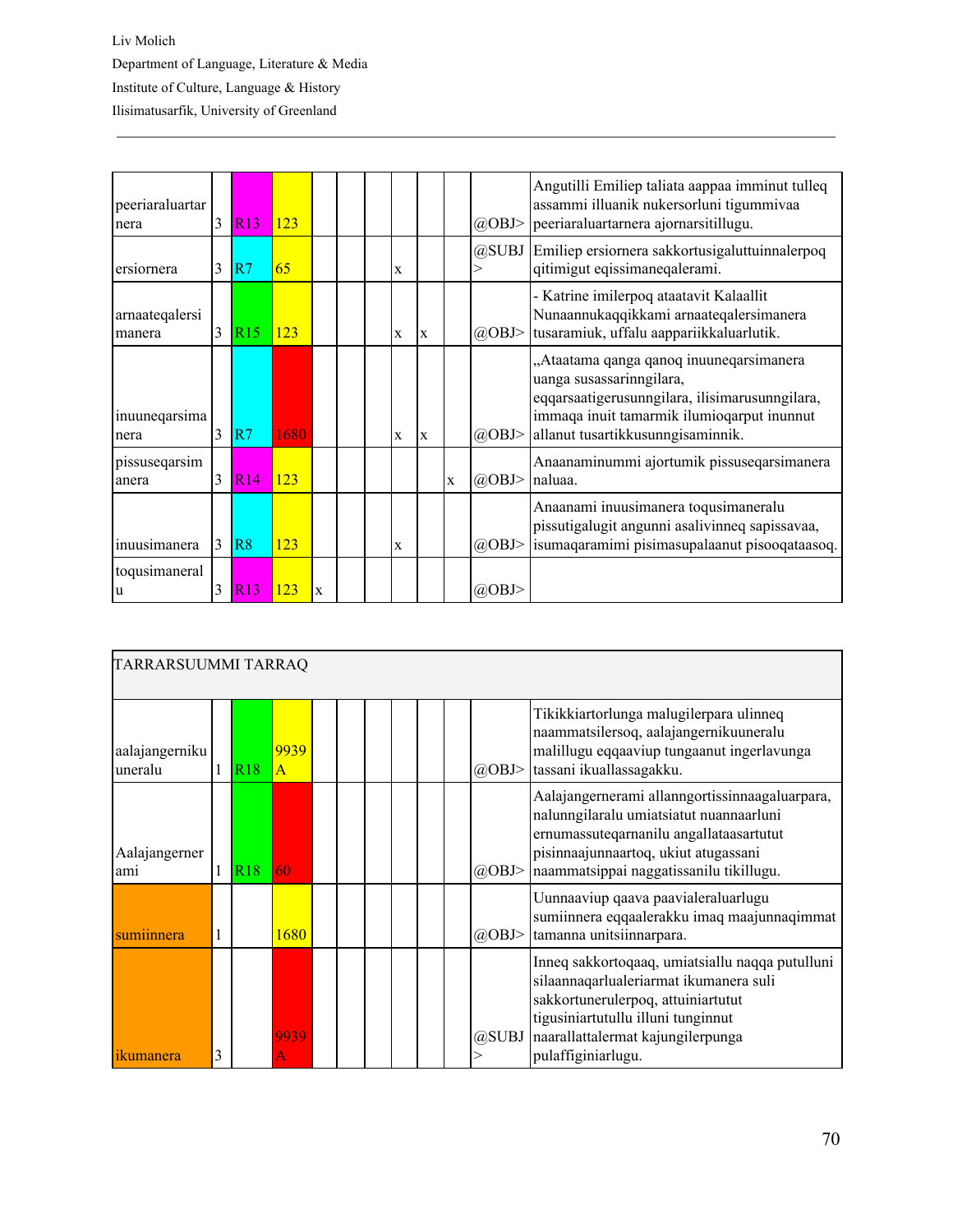| ilinera       | 3            | R <sub>3</sub> | 9939<br>A              |             | $\mathbf X$ |             |             | $(a)$ OBJ>            | Qisuup masattup saviminertarasaartullu<br>ikumanermini nipit assigiinngitsut<br>pilersittalermagit isumaqartilerpakka innermut<br>ikummarissumut pulaqqusisut pulagumalu ukiut<br>ingerlanerini ataatsimoorluta misigisarsimasavut<br>nuannersut uterfigissagikka,<br>qimaqqinngisaannassallugillu ukiup qanoq<br>ilinera sumilu najugaqarnera akornutiginagit. |
|---------------|--------------|----------------|------------------------|-------------|-------------|-------------|-------------|-----------------------|-----------------------------------------------------------------------------------------------------------------------------------------------------------------------------------------------------------------------------------------------------------------------------------------------------------------------------------------------------------------|
| najugaqarnera | 1            |                | 9939<br>$\overline{A}$ | $\mathbf X$ |             |             |             | @OBJ>                 |                                                                                                                                                                                                                                                                                                                                                                 |
| isigisimanera | 1            |                | 9939<br>$\overline{A}$ |             |             |             |             | @SUBJ<br>$\geq$       | Ikumasumut isigisimanera sivisusimaqimmat<br>eqqara taarsisimasutut ippoq, tunuartiteramalu<br>aatsaat iluamik isigisaqarsinnaalerpunga.                                                                                                                                                                                                                        |
| seqqulunnera  | 3            | R7             | 65                     |             |             | $\mathbf X$ |             | @SUBJ<br>$\geq$       | Ikuallattup seqqulunnera kisimi nipaavoq,<br>tununnilu qiarpaluttumik tusaasaqalerama<br>qiviarakku takuara naajaaq umiatsiamut<br>igiinnakkamut missimalluni nipituumik<br>qarlortoq.                                                                                                                                                                          |
| qarlornera    | 3            | R7             | 1680                   |             |             | X           |             | @OBJ>                 | Timmissap qiasutut nipeqarluni ilaminit<br>qimataalerluni naalliuppalulluni qarlornera<br>uannut tutsippara, sanileriilluta qummut<br>isigivugut, timmiaq inullu, aapparma<br>qunugiunnaarlunga qiviartalerpaanga,<br>paasigunarpaa aamma uanga qummut<br>isigisunga, marluullutami qimataasimavugut<br>ingerlaqqinnerlu sapilerluta.                           |
| sinnera       | 3            | R7             | 65                     |             |             | X           |             | @SUBJ<br>$\mathbf{I}$ | Umiatsiap sinnera ikumasoq uligutitilivippoq,<br>eqqaalu kissaqimmat imaq takkuttoq<br>aalannguulluni qalattutut pujulerpoq.                                                                                                                                                                                                                                    |
| titartarnera  | 3            | R7             | 1641                   |             |             | X           |             | @OBJ>                 | Maanga nuukkama soorunami inigisassama<br>titartarnera pivara, tassanilu takusinnaavara<br>tarrap nalerisartagaa igalaaqarnikuunanilu<br>matoqarnikuunngitsoq.                                                                                                                                                                                                  |
| kinaanerami   | $\mathbf{1}$ | R18            | 60                     |             |             |             |             | @OBJ>                 | Aallartilluartinnangalu<br>ilisaritilaaqqaartariaqarpunga, kinaanerami<br>saqqummiuteqqaartinnagu oqaluinnaraluaruma<br>ingallunga soqutigineqarnaviannginnama.                                                                                                                                                                                                 |
| kinaanera     | 3            | R7             | 65                     |             |             | $\mathbf X$ | $\mathbf X$ | @SUBJ<br>$\geq$       | Isumaqarpungami inuup ataatsip kinaanera<br>pisimasunut pingaaruteqanngitsoq, ullumili<br>ulloq taama pingaaruteqartigimmat<br>isumaqarpunga kinaanera oqaatigeqqaarukku<br>pitsaanerussasoq.                                                                                                                                                                   |
| kinaanera     | $\mathbf{1}$ |                | 1680                   |             |             |             | $\mathbf X$ | @OBJ>                 |                                                                                                                                                                                                                                                                                                                                                                 |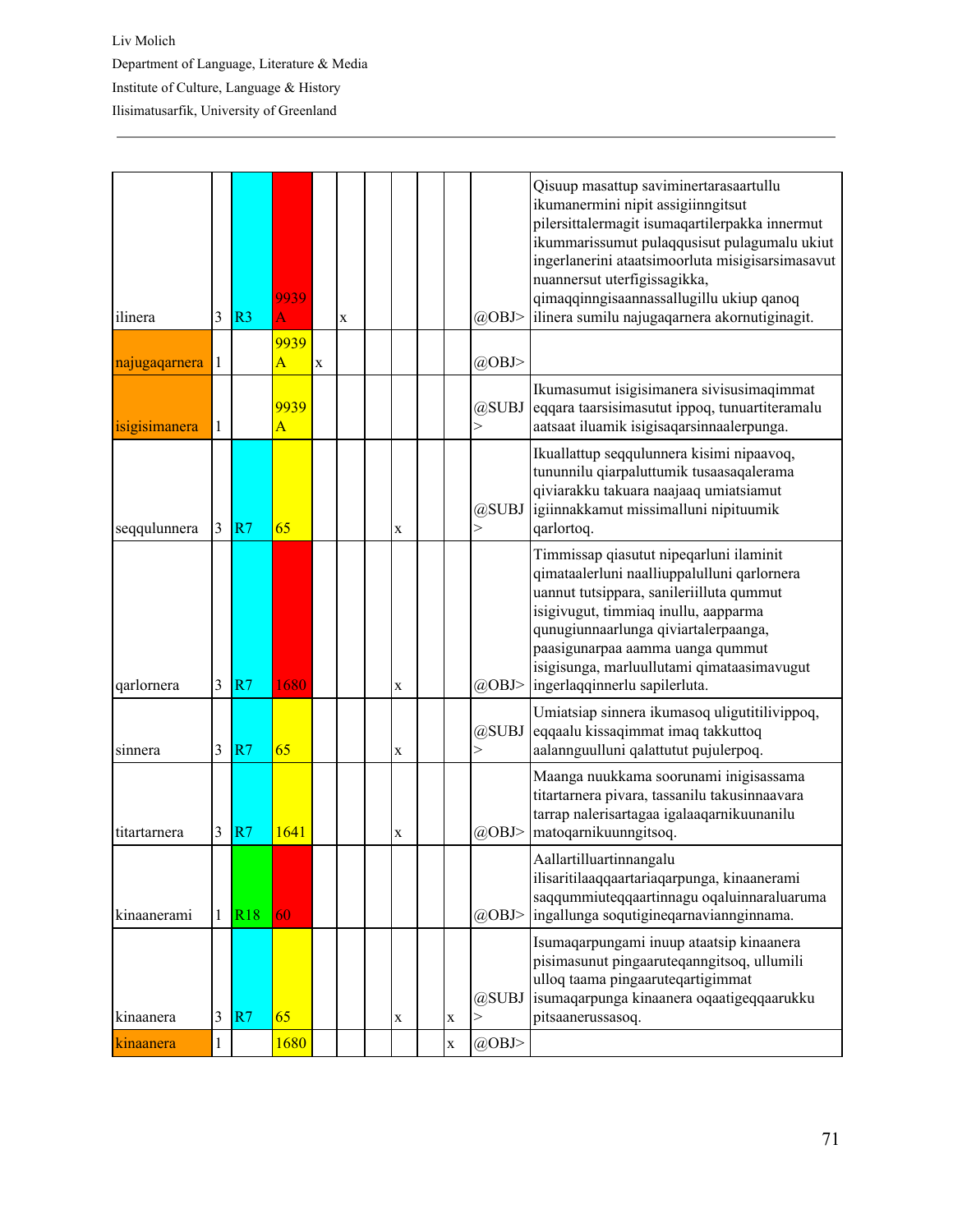| Kinaanera                   | 1 | R12        | 1680      |  |             |   | @OBJ>             | Kinaanera isertuunnianngilara, ilumoortumilli<br>ilisaritissaguma ilimagisariaqarpoq<br>oqaatigisakka tamarmik ilumoorluinnartutut<br>tamanillu ersersitsisutut<br>naatsorsuutigineqartariaqanngimmata,<br>ajunnginnerussagaluarpormi inuup allap<br>ilisaritittuuppanga, taassumami<br>kinaassagaluarnersup tamakkiinerusumik<br>kinaanera oqaatigisinnaassagaluarmagu.                               |
|-----------------------------|---|------------|-----------|--|-------------|---|-------------------|--------------------------------------------------------------------------------------------------------------------------------------------------------------------------------------------------------------------------------------------------------------------------------------------------------------------------------------------------------------------------------------------------------|
| kinaanera                   | 3 |            | 9939<br>A |  |             | X | @OBJ>             |                                                                                                                                                                                                                                                                                                                                                                                                        |
| kajungisaarine<br>ra        | 3 | R7         | 65        |  | $\mathbf X$ |   | @OBJ>             | Kinguaariippassuillu inuuneranni unissanatik<br>ingerlajuarsimapput, ungasissup ersiaqqalaartup<br>kajungisaarinera malillugu tikissanagulu.                                                                                                                                                                                                                                                           |
| kinarpiaanera               | 3 | R7         | 65        |  | $\mathbf X$ |   | @SUBJ<br>$\rm{>}$ | Inuup kinarpiaanera aatsaat paasinarsisarpa<br>siulini kinguaanilu ilanngullugit ilisaritikkuni?                                                                                                                                                                                                                                                                                                       |
| sinnera                     | 3 | R7         | 1641      |  | X           |   | @OBJ>             | Kaffiliama sinnera nungoriarlugu<br>aninialerpunga.                                                                                                                                                                                                                                                                                                                                                    |
| sorsunneqakul<br>annginnera | 3 | R10        | 123       |  |             |   | $(a)$ OBJ>        | Qatserisartoq politiiorusuttaraluarpoq, taannami<br>imminermit pisinnaaffeqarnerummat, politeeq<br>sakkutuunut naalagarsoorusukkaluarpoq, taakku<br>atortorinnerummata, sakkutuullu naalagaata<br>sorsunneqakulannginnera avaanngugisaraa,<br>sorsulertuuppatami toqqorfissiamut nunap<br>iluaniittumut<br>qaartartumeerneqarsinnaanngitsumut periarluni<br>naammattorsuarmik sapiitsuliortaqqajarami. |
| eqqissinarnera<br>lu        | 3 |            | 9939<br>A |  |             |   | @OBJ>             | Taamaattumik ileragalugu eqqissinarneralu<br>akornuserusunnagu mingutsikkusunnagulu<br>nipaatsumik arriitsumillu ingerlalerpunga.                                                                                                                                                                                                                                                                      |
| isumagissaarn<br>era        |   | <b>R18</b> | 1680      |  |             |   | @OBJ>             | Ullumikkut isumagissaarnera nammineq<br>aalajangigarinngilara, nammineerluni<br>takkussimagami aamma nammineerluni<br>peeruteriaannaammat atorluarniartariaqarpara,<br>ullummi tamaasa takkunneq ajormat<br>takkutillatuarmat ajattortariaqanngilaq.                                                                                                                                                   |
| qiviarnera                  | 3 | R7         | 9939<br>A |  | $\mathbf X$ |   | $@<$ SU<br>ΒJ     | Allaanngivippoq taamani tikaagulliup<br>killinnguatsigut puilluni qiviarnera,<br>umiatsiamiittut aallaasiminnik piareeqqasut<br>qiviaramigit isai.                                                                                                                                                                                                                                                     |
| sajukulanera                | 3 | R15        | 65        |  | $\mathbf X$ |   | @SUBJ<br>>        | Ungasilliartornerani nunap sajukulanera<br>milliartorpoq, sulili anertikkarpalunnersua<br>tusarsaavoq nipikilliartortutullu inngilaq.                                                                                                                                                                                                                                                                  |
| sajukulanera                | 3 | R7         | 65        |  | $\mathbf X$ |   | @SUBJ             | Taannarsuaq imminut naalliutsinnermik<br>kajungerisalik suli pangalilluni tatsip                                                                                                                                                                                                                                                                                                                       |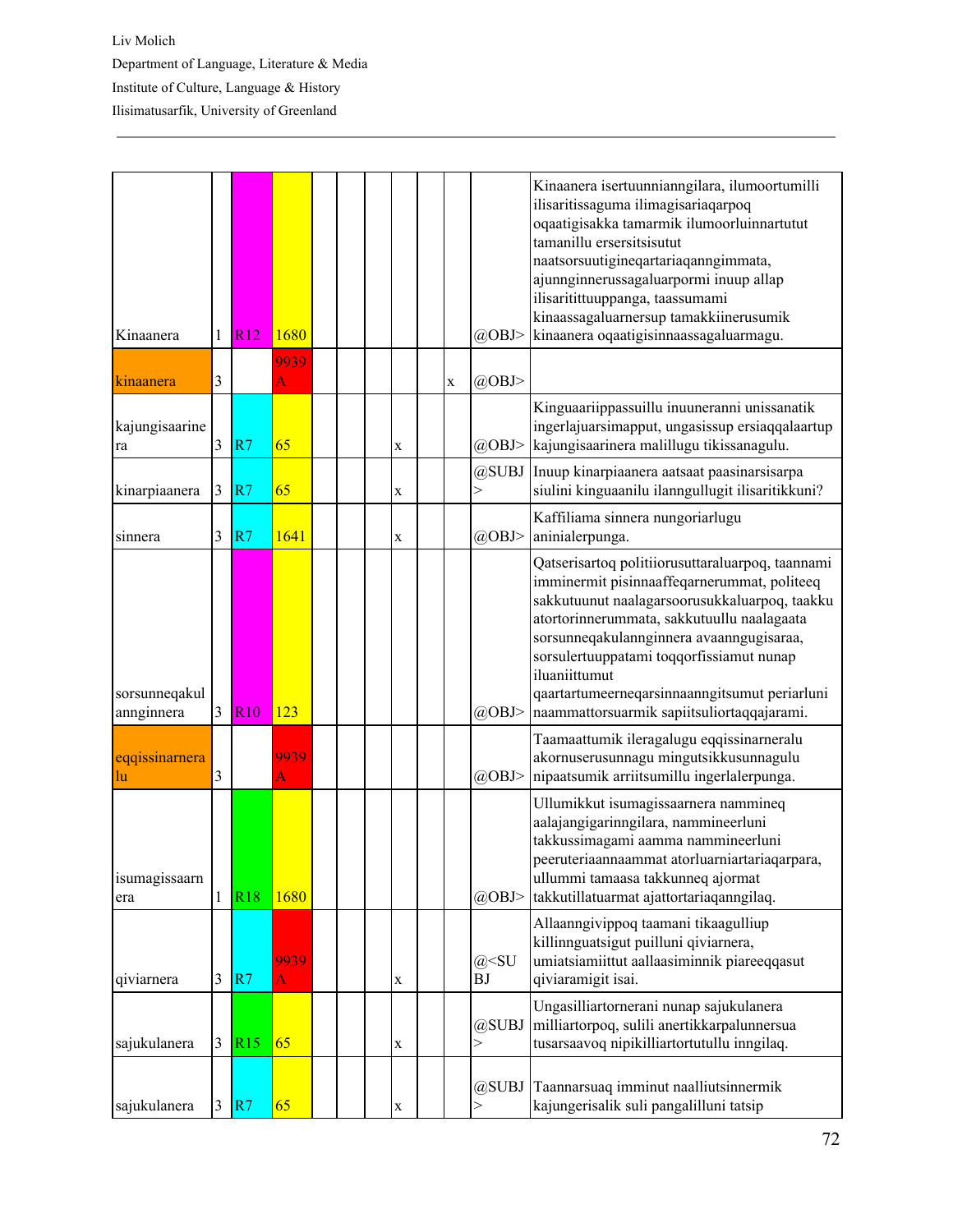|                                |                |            |             |              |  |             |   |                       | illua'tungaani orpiit akornannut pulasorlu tatsip<br>tasertaa patsisaasimanerluni nunap sajukulanera<br>malunnarunnaarpoq.                                                                                                                                                                                                                                                                                                       |
|--------------------------------|----------------|------------|-------------|--------------|--|-------------|---|-----------------------|----------------------------------------------------------------------------------------------------------------------------------------------------------------------------------------------------------------------------------------------------------------------------------------------------------------------------------------------------------------------------------------------------------------------------------|
| nuannertiginer<br>a            | $\overline{3}$ | R7         | 1641        |              |  | X           |   | $@<$ OBJ              | Naapillatuaraangakku nipangiunneq ajorpai<br>tappavani ilaquttani pitsassuit, siuaasani<br>piniartorsuit sapigaqanngitsut, nunaqarfiup<br>meeraaffimmi nuannertiginera, uigisimasami<br>qanoq inupalaajutiginera, ernermi nalusami<br>qanoq pikkoritsiginera, inutsialaatiginera,<br>suliffigissaarluni aningaasarsiorluartiginera,<br>ernuttamilu takusimanngisami<br>pakkutaarsimanngisamilu qanoq<br>inequnarluinnartigineri. |
| inupalaajutigi<br>nera         | 3              | R7         | 9939<br>A   |              |  | $\mathbf X$ |   | $@<$ OBJ              |                                                                                                                                                                                                                                                                                                                                                                                                                                  |
| pikkoritsiginer<br>$\rm{a}$    | 3              | R7         | 9939<br>A   |              |  | $\mathbf X$ |   | $@<$ OBJ              |                                                                                                                                                                                                                                                                                                                                                                                                                                  |
| inutsialaatigin<br>era         | 3              | <b>R20</b> | 9939<br>A   |              |  |             |   | $@<$ OBJ              |                                                                                                                                                                                                                                                                                                                                                                                                                                  |
| aningaasarsior<br>luartiginera | 3              | <b>R20</b> | 9939<br>Ā   |              |  |             |   | $@<$ OBJ              |                                                                                                                                                                                                                                                                                                                                                                                                                                  |
| Danmarkiliarn<br>era           | 3              | R13        | 123         |              |  |             |   | @OBJ>                 | Nunaminut uterusussimagaluarpoq, namminerlu<br>Danmarkiliarnera akilersimagamiuk<br>oqarfigisimavaa uterniaruni nammineq<br>akilertariaqaraa.                                                                                                                                                                                                                                                                                    |
| Sumunnarsim<br>anerami         | 3              | <b>R10</b> | 1690        |              |  |             |   | @SUBJ                 | Sumunnarsimanerami tatsip illua'tungaani<br>ingerlavoq.                                                                                                                                                                                                                                                                                                                                                                          |
| Inuunera                       | 3              | <b>R10</b> | 123         |              |  |             |   | @SUBJ<br>$\mathbf{I}$ | Inuunera ajunngitsumik ingerlavoq.                                                                                                                                                                                                                                                                                                                                                                                               |
| sinnera                        | 3              | R7         |             |              |  |             | X | @OBJ>                 | "Uunga killippunga, ilissi sinnera<br>isumannaarniarsiuk!"                                                                                                                                                                                                                                                                                                                                                                       |
| ilitsersuinera                 | 3              | R7         | 65          |              |  | $\mathbf X$ |   | @OBJ>                 | Soorunami ilaannikkut inuk kukkusarpoq,<br>pinngortitsisup ilitsersuinera paatsoortaramiuk,<br>aperisassaqannginnamimi imminullu<br>tatigivallaarluni pinngortitsisup pinngortitaa<br>ilaatigut naammaginanngitsumik kingunilimmik<br>ingerlateqqinniartaramiuk.                                                                                                                                                                 |
| kusanartuarne<br>ra            | 3              | R10        | 123         |              |  | X           |   | $(a)$ OBJ>            | Isigisallu kusanartuarnera isigiuminartuarneralu<br>isigisup malugisimajunnaaraluarpaguluunniit<br>atajuassaaq isiginnittussaq alla kusanassutsimik<br>takunnissinnaasoq isigisaminillu kusaginnilluni<br>nuannaaruteqarluni qujamasussinnaasoq<br>utaqqisutut illugu.                                                                                                                                                           |
| isigiuminartua<br>rneralu      | 3              | R10        | $\vert$ 123 | $\mathbf{x}$ |  |             |   | @OBJ>                 |                                                                                                                                                                                                                                                                                                                                                                                                                                  |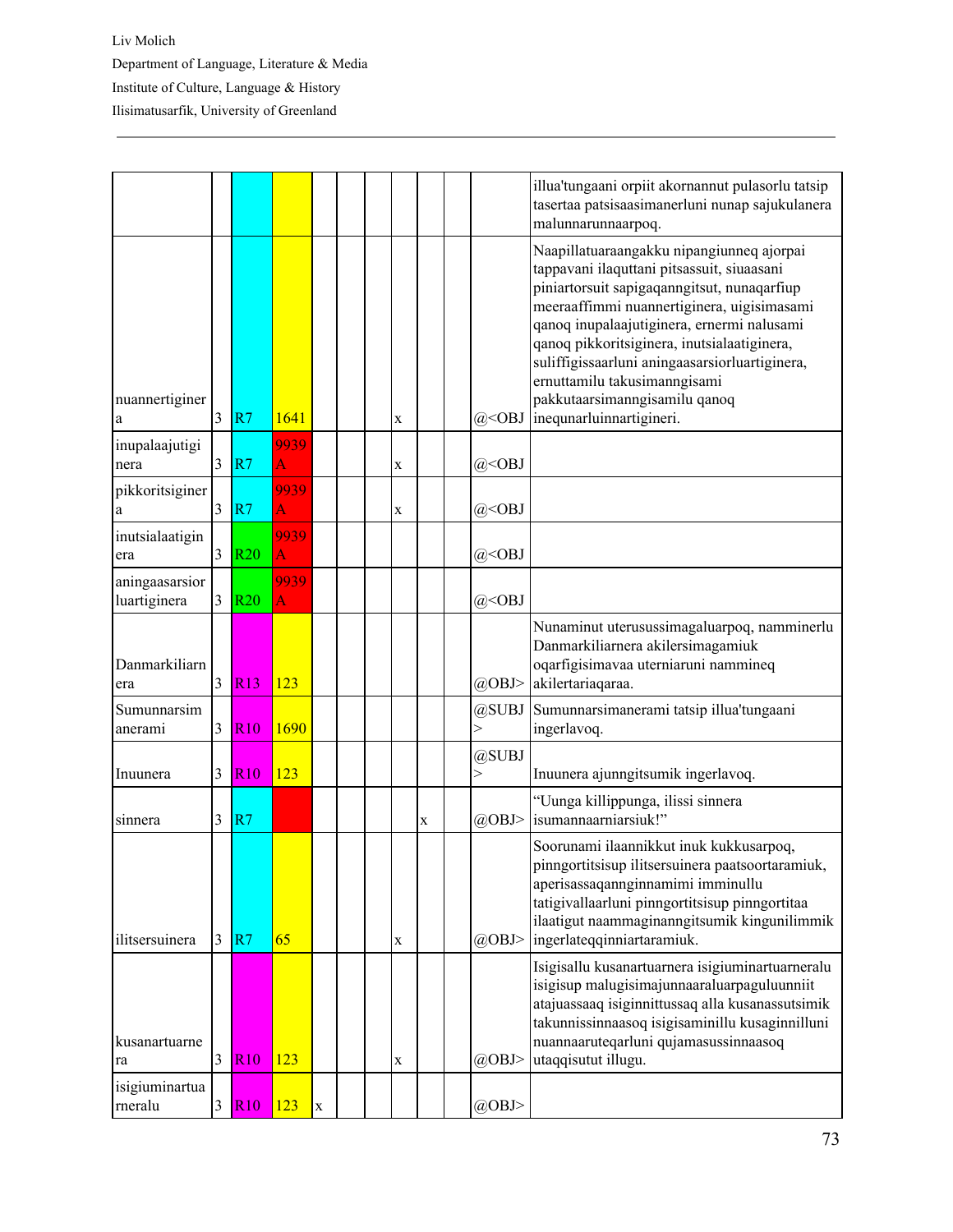| sanaajunera           | 3              | R <sub>10</sub> | 123                        |                    |             |             |             | @OBJ>           | Taseq tasiviunngikkaluarluni isigiuminarpoq<br>isikkumigut tasivimmut eqqaanarami, inunnit<br>sanaajunera ilisimanngikkaanni tuaviinnavillu<br>saneqqukkaanni tasivimmut<br>naatsorsuunneqarsinnaagaluarpoq. |
|-----------------------|----------------|-----------------|----------------------------|--------------------|-------------|-------------|-------------|-----------------|--------------------------------------------------------------------------------------------------------------------------------------------------------------------------------------------------------------|
| suunera               | 3              | R7              | 123                        |                    |             | $\mathbf X$ |             | @OBJ>           | Tuaviungaarami unilluni eqqissilluni<br>nerinissaminut piffissaqanngilaq, nerisami<br>suunera susunninneralu soqutiginngitsutut illugit<br>ingerlavoq, eqqani qiviassanagu siumuinnarlu<br>isigaluni.        |
| susunninneral<br>u    | 3              | R <sub>19</sub> | 123                        | $\mathbf x$        |             |             |             | $(a)$ OBJ>      |                                                                                                                                                                                                              |
| Tasiviunnginn<br>era  | 3              | R <sub>19</sub> | 123                        |                    |             |             |             | $(a)$ OBJ>      | Tasiviunnginnera soqutigerpasinngilaat<br>sungiussisimarpasillutillu.                                                                                                                                        |
| qaaqqusinera          | 3              | R7              | 65                         |                    |             | $\mathbf X$ |             | @SUBJ<br>$\geq$ | Suluppalaarnerup qaaqqusinera<br>pinngitsaaliiniarpaluttutut inngilaq.                                                                                                                                       |
| innera                | 3              | R4              | 9939<br>$\overline{\rm A}$ |                    | $\mathbf X$ |             |             | @OBJ>           | Nappaatit, silap qanoq innera naalakkersuisullu<br>pillugit tusagaqarusunngilanga.                                                                                                                           |
| susunninnera          | 3              | <b>R10</b>      | 123                        |                    |             |             |             | $(a)$ OBJ>      | Tusarnaaginnarnagu susunninnera qanorlu<br>akisuanera maluginiariaruk.                                                                                                                                       |
| akisuanera            | $\overline{3}$ | <b>R10</b>      | 123                        | $\mathbf{\bar{X}}$ |             |             |             | $(a)$ OBJ>      |                                                                                                                                                                                                              |
| navianartigine<br>ra  | 3              | R <sub>19</sub> | 123                        |                    |             |             |             | @OBJ>           | Akianut apuukkami tunummut saappoq,<br>ikaarfimmilu navianartiginera<br>uppernarsiniarlugu isigeqqaarpaa.                                                                                                    |
| suunera               | 3              | R7              | 65                         |                    |             | $\mathbf X$ |             | @SUBJ<br>$\geq$ | Akoorneqartaqaat, isumagalu malillugu<br>nerisassap suunera apeqqutaalluni<br>mamassuseqassaaq, assigiinngitsunillu<br>akoorneqarunik mamaat ilisarnarunnaassaaq.                                            |
| isersimasoqar<br>nera | 3              | R <sub>9</sub>  | 1680                       |                    |             |             |             | $(a)$ OBJ>      | Kaffisukkama tiitorfiit aappassaat<br>ingerlatilerlugulu allanik isersimasoqarnera<br>aatsaat malugilerpara.                                                                                                 |
| pisimasoqarne<br>ra   | 3              | R9              | 1680                       |                    |             |             |             |                 | Qanoq pisimasoqarnera soqutiginngilara,<br>@OBJ>   piumaartussat soqutigineruakka.                                                                                                                           |
| suunera               | 3              |                 | 9939<br>A                  |                    |             |             | $\mathbf X$ | @OBJ>           | Niaquinnannik angerama suunera puulukilli<br>negerinngikkaa ogaatigaa.                                                                                                                                       |
| Sumunnarniar<br>nera  | 1              | <b>R18</b>      | 1680                       |                    |             |             |             | @OBJ>           | Sumunnarniarnera oqaatigissanngilara.                                                                                                                                                                        |
| nipilersornera        |                | 3 R20           | 123                        |                    |             |             |             | @OBJ>           | Radio ammagaluarpoq, nipilersorpalorusaarpoq<br>uannullu pingaarutilinnik pisoqarsimagaluarpat<br>nipilersornera kipitiinnarlugu tuaviinnavik<br>nalunaarutigeqqajarpaat.                                    |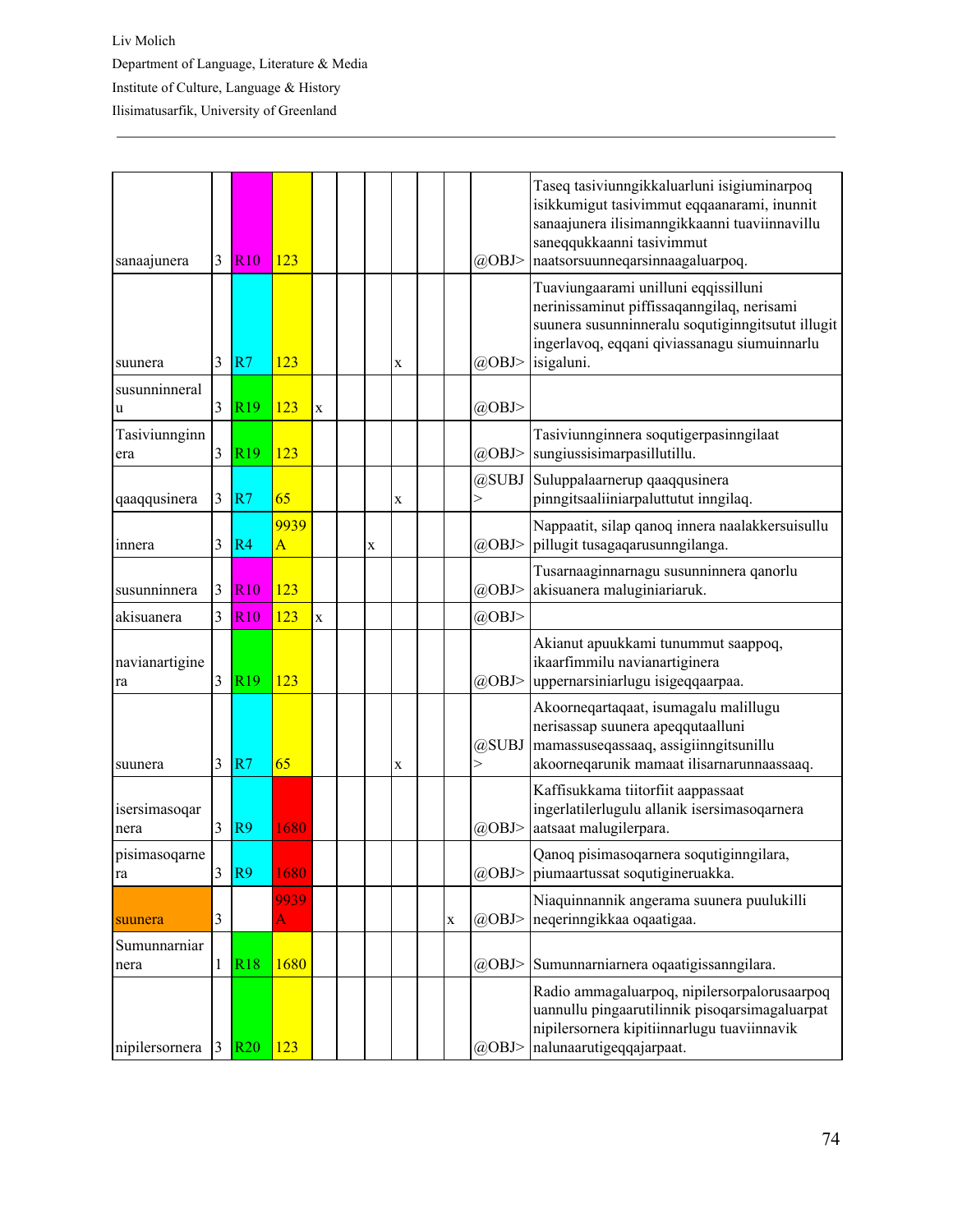| naalliunnartigi<br>nera | 3 |                 | 9939<br>A                       |   |             |   | @OBJ>             | Taama ittut toqqarlugit qiviarusunnginnakkit<br>tuavioqalutik saneqqutilermannga allamut<br>qiviarpunga, oqaloqatigiinnerallu<br>tusarnaarnianngikkaluarlugu nipitoqimmata<br>tusaavara suliamik naalliunnartiginera<br>akissarsialutsiginertillu eqqartoraat.                      |
|-------------------------|---|-----------------|---------------------------------|---|-------------|---|-------------------|-------------------------------------------------------------------------------------------------------------------------------------------------------------------------------------------------------------------------------------------------------------------------------------|
| pillarneqarner<br>ali   | 3 | R <sub>19</sub> | 123                             |   |             |   | @SUBJ<br>$\rm{>}$ | Pilersaarusioqataasutut eqqartuunneqarpoq,<br>pillarneqarnerali sakkukinneroqaaq.                                                                                                                                                                                                   |
| qanera                  | 1 | R17             | 123                             |   |             | X | @SUBJ<br>$\geq$   | Seqineq tappavunga pisareerluni<br>kissatsillualermat malunnarsivoq qanera<br>aqajaroralu arlaannik nillertumik<br>najoqqaarusuttut.                                                                                                                                                |
| anertikkarpalu<br>nnera | 3 |                 | $1680$ x                        |   |             |   | $(a)$ OBJ>        | Oqaluttuartup nipaa, anertikkarpalunnera<br>sumiorpalunneralu tusaqqinngisaannagassara<br>tusaasutut ilerpara, isigilersutullu ippara oqaatsit<br>taakku oqaatigigaangamigit toqqarlunga<br>qiviartaraanga, isaalu asannippaluttut isarussat<br>sakkortuut tunuini qungujulasartut. |
| sumiorpalunn<br>eralu   | 3 |                 | $1680$ <sub>x</sub>             |   |             |   | @OBJ>             |                                                                                                                                                                                                                                                                                     |
| imaalinera              | 3 | R <sub>3</sub>  | 65                              | X |             |   | $(a)$ OBJ>        | Utertulilerlunga sila nuannernerarmagu<br>oqaloqateqarnissannik sillimannginnermik<br>akueriinnaleraluarlugu piaaralunga akivara<br>ukiup imaalinera eqqarsaatigalugu<br>naammaginanngivissoq.                                                                                      |
| ittuunera               | 3 | R7              | 1680                            |   | $\mathbf X$ |   | @OBJ>             | Uteriartornermini isersimasut allat qanoq<br>qiviarsimaneramigit alapernaappasillutik<br>qiviarpaannga, arnarlu iseramali aatsaat<br>tunginnut saammat kiinaata qanoq ittuunera<br>paasivara.                                                                                       |
| najugaqarnera           | 1 |                 | 9939<br>$\overline{\mathbf{A}}$ |   |             | X | $(a)$ OBJ>        | Akivakka sumi najugaqarnera<br>oqaatigerusunnagu susassarinngimmassuk.                                                                                                                                                                                                              |
| Nikuinnera              | 1 | <b>R18</b>      | 9939<br>$\overline{A}$          |   |             |   | @OBJ>             | Nikuinnera iluatsillugu ataatsimik<br>piseqqippunga aalajangerlungalu nungoriarlugu<br>aniniarlunga.                                                                                                                                                                                |
| ilaanera                | 3 | R14             | 123                             |   |             |   | @SUBJ<br>>        | Sulisoq illaarluarsimatigaluni tarrarsorluni<br>nutsaminik iluarsaassiutigaluni<br>akuliuteriaraluarmat ilaata nipangeqquaa<br>ikiuiumatuunut ilaanera ilimanaqimmat.                                                                                                               |
| nererusunnera           | 1 |                 | 9939<br>$\overline{\mathbf{A}}$ |   |             |   | @SUBJ<br>$\geq$   | Aqajarora nerisassaanngikkaluamik<br>immerneqariarmat nererusunnera<br>malunnarunnaarpoq, silamilu quineq<br>nuannarinnginnakku quisarfimmukarpunga<br>querusunngikkaluarlunga siumoorsillunga<br>quiniassagama.                                                                    |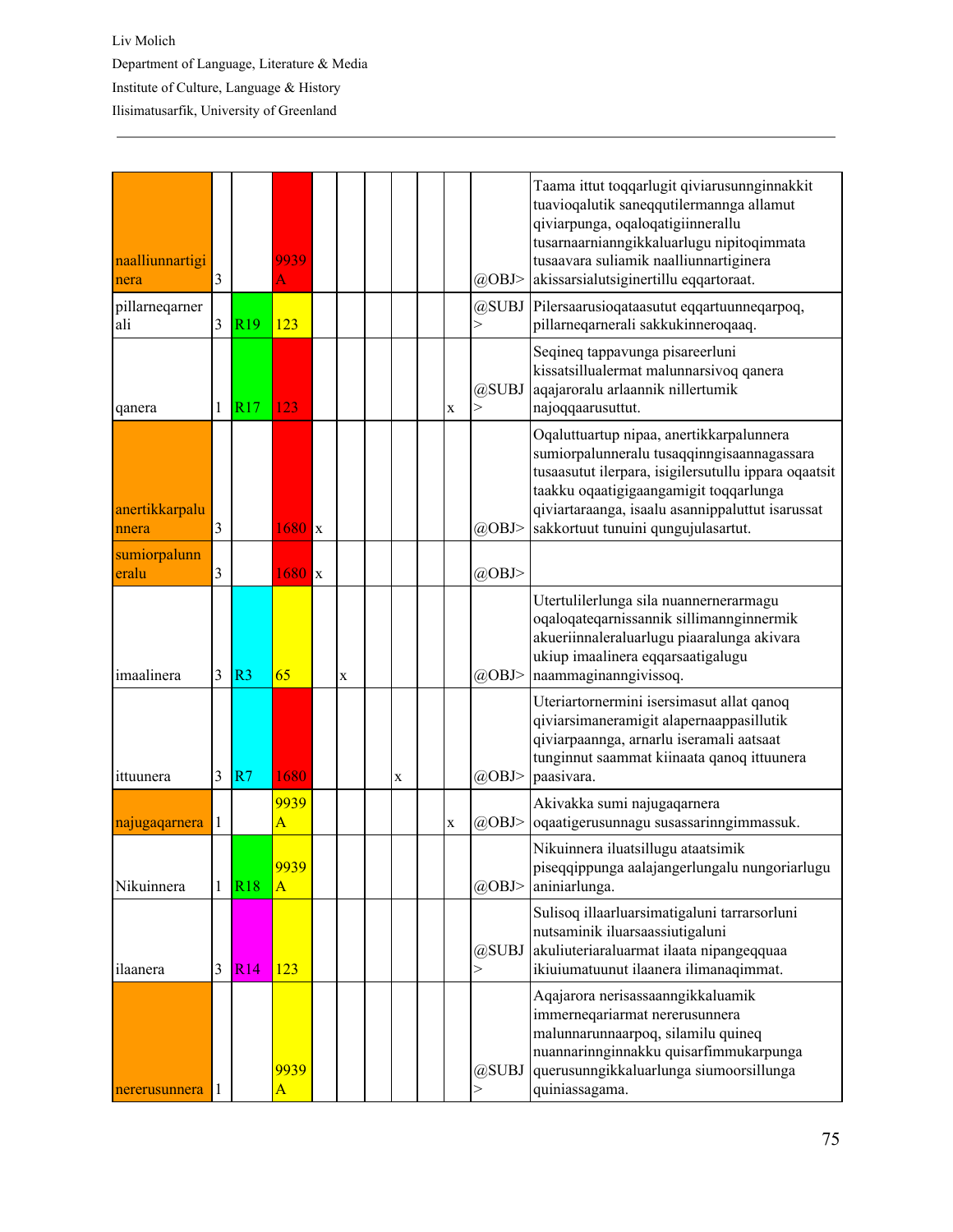| Umiatsiaqann<br>ginnera         | 1 |                 | 9939<br>$\overline{\rm A}$ |             |             |             |             |   | $(a)$ OBJ>            | Umiatsiagannginnera misissorluarniarlugu<br>issiavimmut ingippunga taseq tasiliaq tamaat<br>alakkarlugu.                                                                                                                                      |  |  |  |  |
|---------------------------------|---|-----------------|----------------------------|-------------|-------------|-------------|-------------|---|-----------------------|-----------------------------------------------------------------------------------------------------------------------------------------------------------------------------------------------------------------------------------------------|--|--|--|--|
| Sianerpalunne<br>ralu           | 3 |                 | 9939<br>A                  |             |             |             |             |   | @SUBJ<br>$\!>$        | Sianerpalunneralu imatut taallartaqartoq<br>tusaavara: Maydaymayday,<br>Mandalaymandalaymaydaymayday.                                                                                                                                         |  |  |  |  |
| akisuanera                      | 3 | R7              | 65                         |             |             |             | $\mathbf X$ |   | @SUBJ<br>$\mathbf{r}$ | Kasuttarnerup akisuanera arriitsumik angallatitut<br>kiviartortutut aanngariartorpoq<br>malunnarunnaarlunilu.                                                                                                                                 |  |  |  |  |
| ilinera                         | 3 | R <sub>3</sub>  | 1680                       |             | $\mathbf X$ |             |             |   | $(a)$ OBJ>            | Ullup qanoq ilinera soqutigineq ajorpara,<br>arlaannut iserusuleraangama isertarpunga.                                                                                                                                                        |  |  |  |  |
| Paasinninnera                   |   | R18             | 9939<br>$\overline{A}$     |             |             |             |             |   | @OBJ>                 | Paasinninnera malugitinnaveersaarlugu<br>nikuippunga ilasseriarlugulu aggerfimma<br>tungaanut aallarlunga.                                                                                                                                    |  |  |  |  |
| suialaarnera                    | 3 | R <sub>2</sub>  | 65                         |             |             | X           |             |   | $(a)$ N<              | Taamaalisorlu suialaarneq nillertoq alanngup<br>suialaarnera aqqusinermi suialaalerpoq,<br>pappialakujuillu aputip teqqalasarneratut<br>teqqalalerput, allagartat ussassaarutit upperarput.                                                   |  |  |  |  |
| allanngoriasaa<br>rnera         | 3 | R <sub>4</sub>  | 65                         |             |             | $\mathbf X$ |             |   | @NIQ<br>OBJ           | Silap allanngoriasaarnera eqqumiiginermik<br>ingerlaqqipallalerama niviarsissap<br>tarrarsuummiittup isigaasa qanoq ittuuneri<br>qivianngitsoorpakka.                                                                                         |  |  |  |  |
| sumiinnera                      | 3 | R4              | 65                         |             |             | X           |             |   | @OBJ>                 | Allakkut aqqutissaqannginnama seqernup<br>sumiinnera paasiniarluaqqaarlugu alanngut<br>alanngiumaartullu, tarrat tarranngorumaartullu<br>misissorluaqqaarpakka.                                                                               |  |  |  |  |
| inuusimanera                    | 3 | <b>R10</b>      | 123                        |             |             | $\mathbf X$ |             |   | @OBJ>                 | Atuakkat atuarfinni ilinniarfinnilu ilinniutit<br>atuakkiarineqarsimapput, meeqqallu ilinniartullu<br>pinngitsaalisamik inuup taassuma qanoq<br>inuusimanera kikkullu kinguaarinerai<br>ilinniartalerpaat,<br>sooraarummeerutigisalerlugillu. |  |  |  |  |
| pisooqataanng<br>innera         | 1 |                 | 9939<br>$\overline{A}$     |             |             |             |             |   | $(a)$ OBJ>            | Ataasiakkaat qiviariarlunga eqqaassutissaq<br>qiviaraangassuk nipaatsumik ilassisarpakka<br>taassuma ikkunneqarsimaneranut<br>pisooqataannginnera paasitinniarlugu.                                                                           |  |  |  |  |
| oqalunnera                      | 3 | R7              | 123                        |             |             |             |             | X | $(a)$ OBJ>            | Malunnarpoq arlamik oqalunnera qanorlu<br>isumaqarnera soqutiginagu oqaluttut.                                                                                                                                                                |  |  |  |  |
| isumaqarnera                    | 3 | R <sub>19</sub> | 123                        | $\mathbf X$ |             |             |             | X | $(a)$ OBJ>            |                                                                                                                                                                                                                                               |  |  |  |  |
| illuariartorner<br>$\mathbf{a}$ | 3 | R4              | 65                         |             |             | $\mathbf X$ |             |   | @OBJ>                 | Qiviallattaarlugit seqernullu illuariartornera<br>najoqqutaralugu malugilerpara angutit taakku<br>malunnartumik eqqaassutissamut<br>qanilliartuinnarlutik arriitsumik<br>milugukkiartortutut ittut.                                           |  |  |  |  |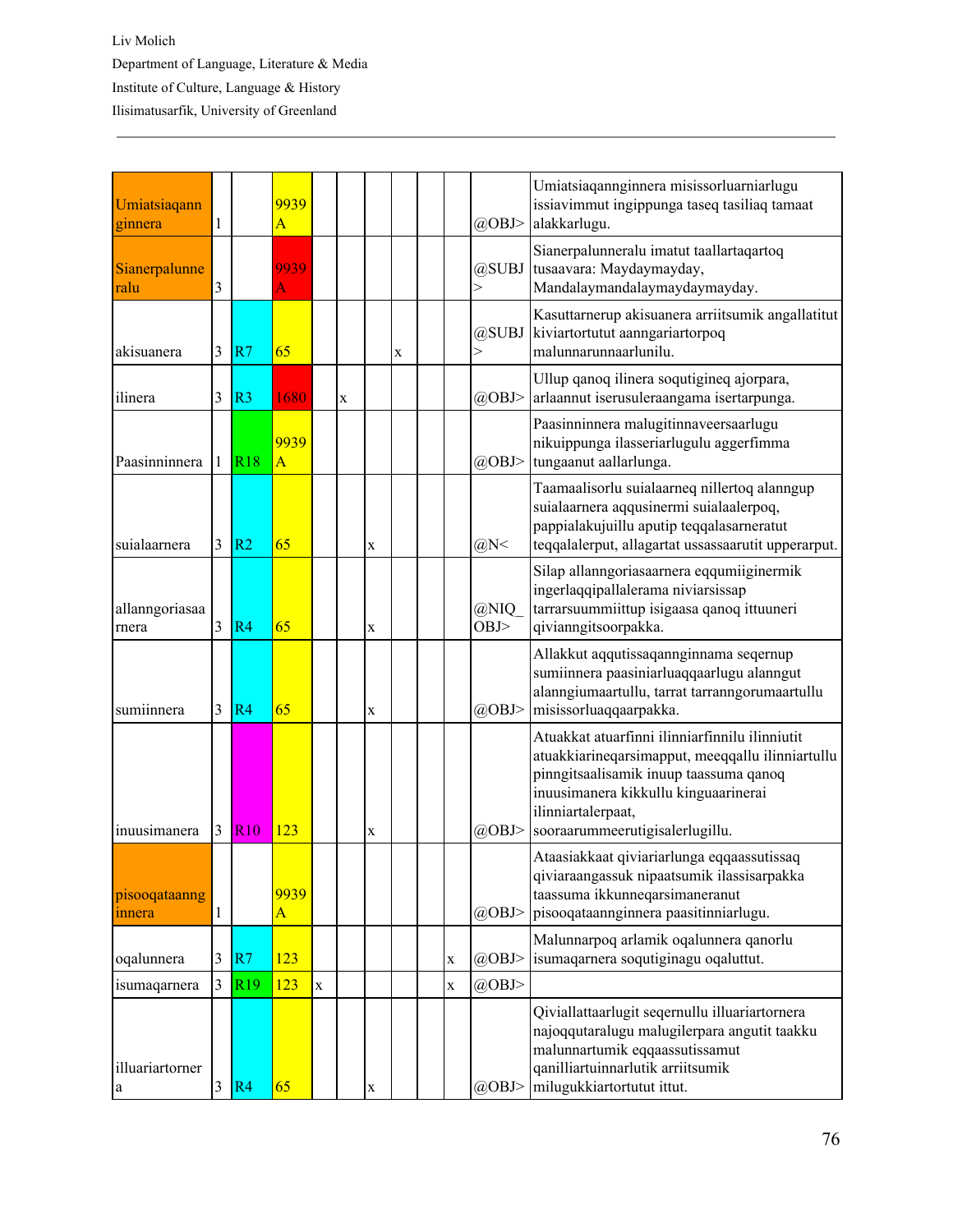| sakkoqanngin<br>nera       | $\mathbf{1}$   |                | 9939<br>Ā              |             |             |   |   |             | $(a)$ < $OBJ$  | Itummakka takutippakka sakkoqannginnera<br>isumapiloqannginneralu paasiniassammagu.                                                                                                                                                                                                                                                                                                                                                                                                                                      |  |  |  |  |
|----------------------------|----------------|----------------|------------------------|-------------|-------------|---|---|-------------|----------------|--------------------------------------------------------------------------------------------------------------------------------------------------------------------------------------------------------------------------------------------------------------------------------------------------------------------------------------------------------------------------------------------------------------------------------------------------------------------------------------------------------------------------|--|--|--|--|
| isumapiloqann<br>ginneralu | 1              |                | 9939<br>$\overline{A}$ | $\mathbf X$ |             |   |   | $\bf{X}$    | $(a)$ OBJ>     |                                                                                                                                                                                                                                                                                                                                                                                                                                                                                                                          |  |  |  |  |
| sinnera                    | 3              | R <sub>5</sub> | 123                    |             | $\mathbf X$ |   |   |             | @SUBJ<br>$\!>$ | Taamaattumik ullaakkut iteraanni ullormut<br>siunertarisaq suna anguniarneqassanersoq<br>nalunartarpoq, ullullu sinnera<br>taamaaginnassanersoq<br>naatsorsuutigineqarsinnaanani.                                                                                                                                                                                                                                                                                                                                        |  |  |  |  |
| Kinaanera                  | $\mathbf{1}$   | R18            | 1680                   |             |             |   |   |             | $(a)$ OBJ>     | Kinaanera sulerineralu oqaatigissanngilara.                                                                                                                                                                                                                                                                                                                                                                                                                                                                              |  |  |  |  |
| sulerineralu               | $\mathbf{1}$   | <b>R18</b>     | 1680                   | $\mathbf x$ |             |   |   |             | $(a)$ OBJ>     |                                                                                                                                                                                                                                                                                                                                                                                                                                                                                                                          |  |  |  |  |
| najugaqarnera              | 1              |                | 9939<br>Ā              |             |             |   |   | $\mathbf X$ | $(a)$ OBJ>     | Nej, nej, sumi najugaqarnera oqaatiginiarnagu<br>oqarfigereerpakkit.                                                                                                                                                                                                                                                                                                                                                                                                                                                     |  |  |  |  |
| qinngornera                | $\mathfrak{Z}$ | R <sub>2</sub> | 65                     |             |             | X |   |             | @OBJ>          | Qangarsuarlimi toqu takkuteqqaarmat<br>kinaanersoq paaseqqunagu tipigissaammik<br>akisuumik tarnummillu pitsaasumik<br>innersuullugu tuniniaaffigisimagamiuk<br>pillarneqarpoq anissanani naassaanngitsumik<br>taqqamani pisiniarfiup iluaniittuassasoq,<br>alanngumi tarratut illuni, seqernup qinngornera<br>ullullu qaamanera takunngisaannassallugit,<br>tipigissaatisunni naamajuassallugu<br>napparsimasullu nungukkiartornerini<br>isigiuassallugit kiffartuuttuusaarlugillu<br>aningaasannanniarfigiuassallugit. |  |  |  |  |
| qaamanera                  | 3              | R <sub>2</sub> | 123                    | $\mathbf X$ | $\mathbf X$ |   |   |             | $(a)$ OBJ>     |                                                                                                                                                                                                                                                                                                                                                                                                                                                                                                                          |  |  |  |  |
| tunniutassaqaj<br>uinnera  | 1              |                | 9939<br>Ă              |             |             |   |   |             | @OBJ>          | Naluara tunniutassaqajuinnera namminerluunniit<br>nerisassaminnik ujaasinatik tuneqqusaarlutik<br>naakkinarsaarlutillu qinnuuloornerat<br>kamassutigisarnerlugu.                                                                                                                                                                                                                                                                                                                                                         |  |  |  |  |
| pisoqartarnera             | 3              | <b>R10</b>     | 123                    |             |             |   |   |             | @SUBJ<br>>     | Taamatut pisoqartarnera akuttungaarmat<br>pisimasut allassimaffiini annertuumik<br>eqqartorneqartarpoq atuarfinnilu ilinniutinut<br>ilanngunneqarluni aningaasaateqanngitsut<br>qitornaannut allaat pinngitsaaliissummik<br>ilinniartitsissutigineqartarluni.                                                                                                                                                                                                                                                            |  |  |  |  |
| Ammanera                   | $\mathfrak{Z}$ |                | 123                    |             |             |   |   |             | $@CL-A$<br>DVL | Ammanera tamaat tassani<br>nikorfarusaartuartarput suliatuaralugu isertunik<br>isikkorluineq.                                                                                                                                                                                                                                                                                                                                                                                                                            |  |  |  |  |
| sulinera                   | 3              |                | 9939                   |             |             |   | X | $\mathbf X$ | @OBJ>          | Tarrilerlunga ilummut itsuarama takusoorpara<br>qarasaasiap arnat sulisut ilaata sulinera<br>naammagisimanagu iperartoraa,<br>paarsisussaagaluarlu nuannisaapilulluni<br>kiaguppasillunilu iperaatap arnap timaanut                                                                                                                                                                                                                                                                                                      |  |  |  |  |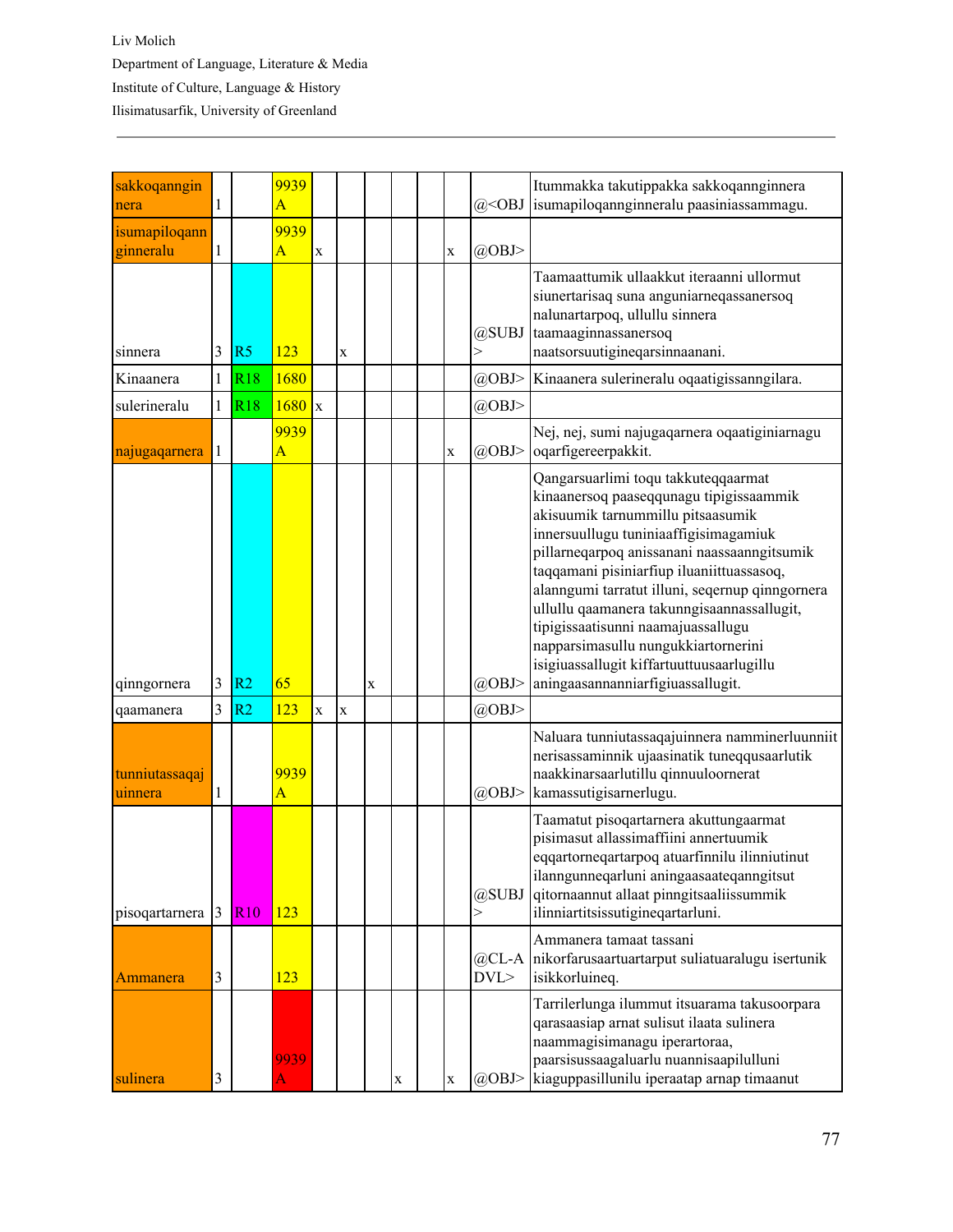|                               |   |                 |            |             |             |             |  |                       | tuttarnera akuttoqatigalugu uppammigut<br>sajuallattarluni isiginnaartoq.                                                                                                                                                                       |
|-------------------------------|---|-----------------|------------|-------------|-------------|-------------|--|-----------------------|-------------------------------------------------------------------------------------------------------------------------------------------------------------------------------------------------------------------------------------------------|
|                               |   |                 |            |             |             |             |  |                       |                                                                                                                                                                                                                                                 |
| tuttarnera                    | 3 |                 | 9939<br>A  |             |             | $\mathbf X$ |  | $(a)$ OBJ>            |                                                                                                                                                                                                                                                 |
| innera                        | 3 | R7              | 123        |             | $\mathbf X$ |             |  | @OBJ>                 | Inuup misilittagartuup<br>qaammaasaqarluarsimanerakkallu<br>naatsorsuutigiuminaanneranit<br>akornusersorneqarnatik silap nunallu qanoq<br>innera ukiullu kaavinnera allanngorarneralu<br>kisiisa malillugillu naajorarput.                      |
| kaavinnera                    | 3 | R <sub>5</sub>  | 123        | $\mathbf x$ | X           |             |  | @OBJ>                 |                                                                                                                                                                                                                                                 |
| allanngorarner<br>alu         | 3 | <b>R10</b>      | 123        | $\bf{X}$    |             |             |  | $(a)$ OBJ>            |                                                                                                                                                                                                                                                 |
| Tassaniinnera                 | 3 |                 | 9939<br>A  |             |             |             |  | @SUBJ<br>>            | Tassaniinnera sivitsulersoq suialaaq<br>saqisimariarmat ikumaartitap pujuata tikka<br>naamalerpara, qisugineqartullu<br>minguippaseqalutik pitsaarpaseqimmata<br>tipigigalugit eqqara qineraluarpara<br>ikumaartitsisoqarsoralugu.              |
| nuannernera                   | 3 |                 | 9939<br>A  |             |             |             |  | @SUBJ                 | Najugaq nuannersoq qimalerpara,<br>najorsimasarmi nuannarisaq qimakkaanni<br>nuannernera, unganarnera najoruminarneralu<br>aatsaat malunnarsisarpoq.                                                                                            |
| unganarnera                   | 3 |                 | 9939<br>Ā  | $\mathbf X$ |             |             |  | @SUBJ                 |                                                                                                                                                                                                                                                 |
| najoruminarne<br>ralu         | 3 |                 | 9939<br>A  | $\mathbf X$ |             |             |  | @SUBJ<br>$\mathbf{I}$ |                                                                                                                                                                                                                                                 |
| taarsiaartalern<br>erulernera | 3 |                 | 9939<br>A  |             |             |             |  | @SUBJ<br>>            | Ulloq imaalereermat, aasarissilluni<br>taarsiaartalernerulernera malunnarsimmat<br>ukiullu inuusuffigisakka qaangiussimalermata,<br>eqqara aqqutissaralu misissorlugit paasivara<br>tarrat alanngullu alliartorlualersut.                       |
| suminngaanne<br>ernera        | 3 | R7              | 65         |             |             | $\mathbf X$ |  | @OBJ>                 | Illu angisoorujussuaq uiarlugulu<br>ikumatitarsunnitsumik naamasaqaqqilerpunga,<br>suialaarnerullu suminngaanneernera<br>misissoraluarakku iluamik paasisaqanngilanga<br>illut portusuut akornanni anori<br>piumasaannarminik sammiveqartarmat. |
| nippattaartarn<br>era         | 3 | R7              | 123        |             |             | $\mathbf X$ |  | $@<$ OBJ              | Aammami naluaat qorlortup upernaami aputip<br>aalernerani aasarimmilu sialleqqammersumi<br>kuulluarluni nipaata suialaamit tingitaalluni<br>nippattaartarnera.                                                                                  |
| isikkoqarnera                 | 3 | R <sub>19</sub> | <b>123</b> |             |             |             |  | @SUBJ                 | Qanorli isikkoqarnera soqutaanani.                                                                                                                                                                                                              |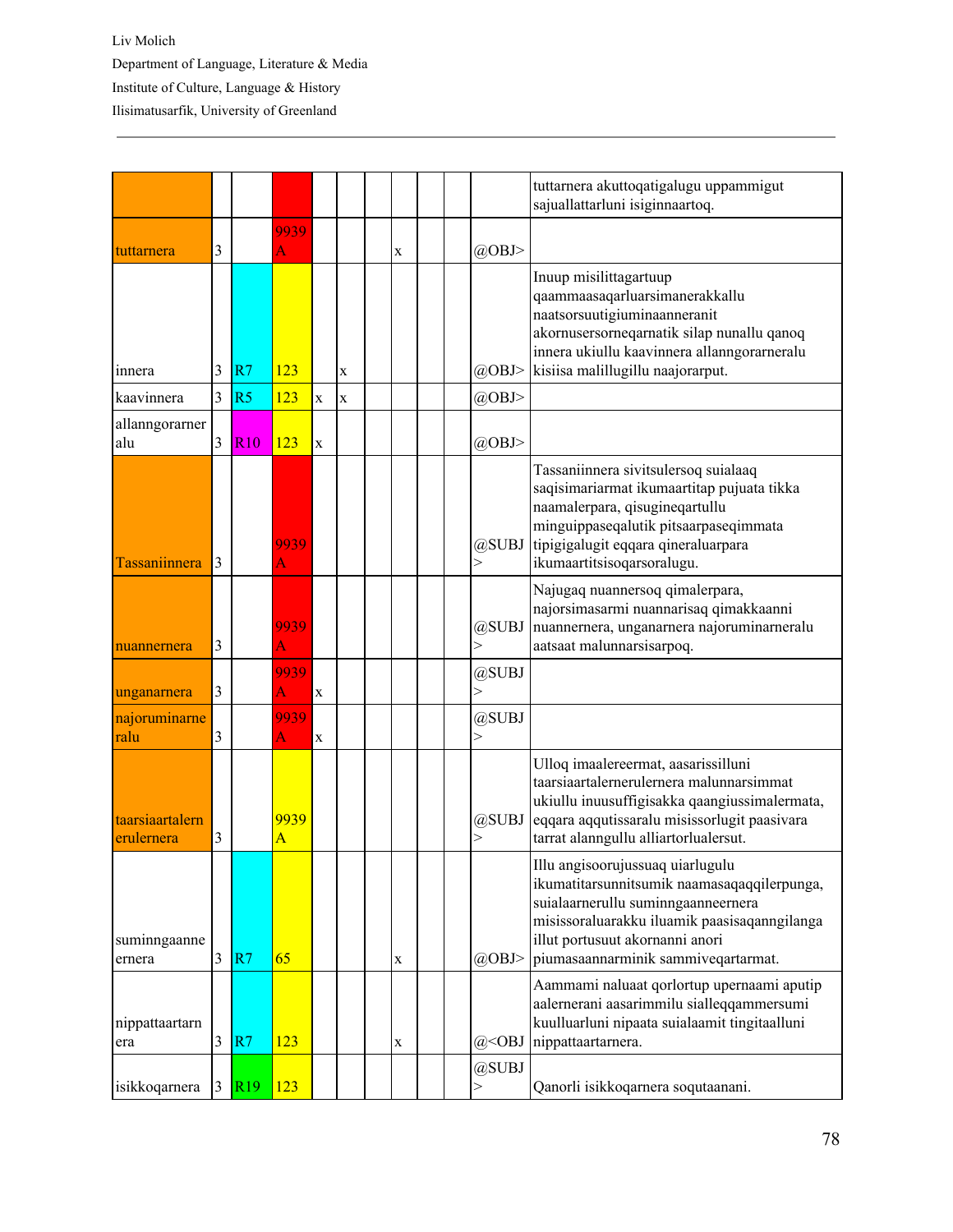| pisuppalunner<br>a   | $\mathbf{1}$ |                 | 9939<br>$\overline{A}$ |   |             | $\geq$ | @SUBJ      | Tuaviunngikkaluarlunga pisuppalunnera<br>nipituumik akisuavoq, sullormi<br>annertunnginnami meterip aappaa<br>missiliuinnarlugu silitsigigami portunanilu.                                                      |
|----------------------|--------------|-----------------|------------------------|---|-------------|--------|------------|-----------------------------------------------------------------------------------------------------------------------------------------------------------------------------------------------------------------|
| angitiginera         | 3            | R7              | 123                    |   | $\mathbf x$ |        | $(a)$ OBJ> | Ilaat kamassimaarpalullutik allattarsimapput<br>ilaallu nuannaarlutik, quianartuliorlutik<br>asasamillu aqqi allattarsimallugit asanninnerullu<br>qanoq angitiginera isertuutinngivillugu<br>allattarsimallugu. |
| akisuanera           | 3            | R7              | 1641                   |   | $\mathbf X$ | $\geq$ | @SUBJ      | Tummartarnerma akisuanera nuannarinermik<br>uinngiarsoraluarpunga, nipikeqimmallu<br>nipitoorsuarmik qatituumik suaarama "kiap<br>ikaartarfiutiga aqqutigaa", qoqernaannarmik<br>akisuavoq.                     |
| Suaarneralu          | 3            | R <sub>19</sub> | 9939<br>A              |   |             | $\geq$ | @SUBJ      | Suaarneralu akineqanngilaq.                                                                                                                                                                                     |
| soqarpalunner<br>a   | 3            | <b>R20</b>      | 1680                   |   |             |        | @OBJ>      | Aamma siutikka tutsillugit taqqamani<br>soqarpalunnera naalaaraluarakku<br>nipeqanngivippoq.                                                                                                                    |
| Ammanera             | 3            | R <sub>19</sub> | 9939<br>A              |   |             | >      | @SUBJ      | Ammanera qanillilersimammat suialaarneq<br>malunnarsilerpoq, silallu qaamanera<br>sunniutilerluni.                                                                                                              |
| qaamanera            | 3            | R <sub>2</sub>  | 1641                   | X |             | $\geq$ | @SUBJ      |                                                                                                                                                                                                                 |
| maanaqquunn<br>erami | 1            |                 | 60                     |   |             | $\geq$ | @SUBJ      | Anillattariaqalerpunga, sulluliaq<br>sajukulaaginnalerpoq, maanaqquunnerami<br>sivitsorpoq.                                                                                                                     |
| innera               | 3            | R7              | 9939<br>A              |   | $\mathbf X$ |        | $(a)$ OBJ> | Tassuunaqquutikulannginnermik anisariaata<br>qanoq innera puigorsimallugu tuaviutsariarama<br>arpasukaaginnaq anillaatilerlunga<br>tummeraarakasiit maluginngitsoorlugit<br>pangallangajavippunga.              |

## Regression corpus

The regression corpus consists of all sentences containing a possessive of the *aallarnerami* type in Oqaasileriffik 2018b. The sentences from the main corpus are excluded from the regression corpus. The columns and color codes are identical to the ones explained and used in the main corpus above.

## REGRESSION CORPUS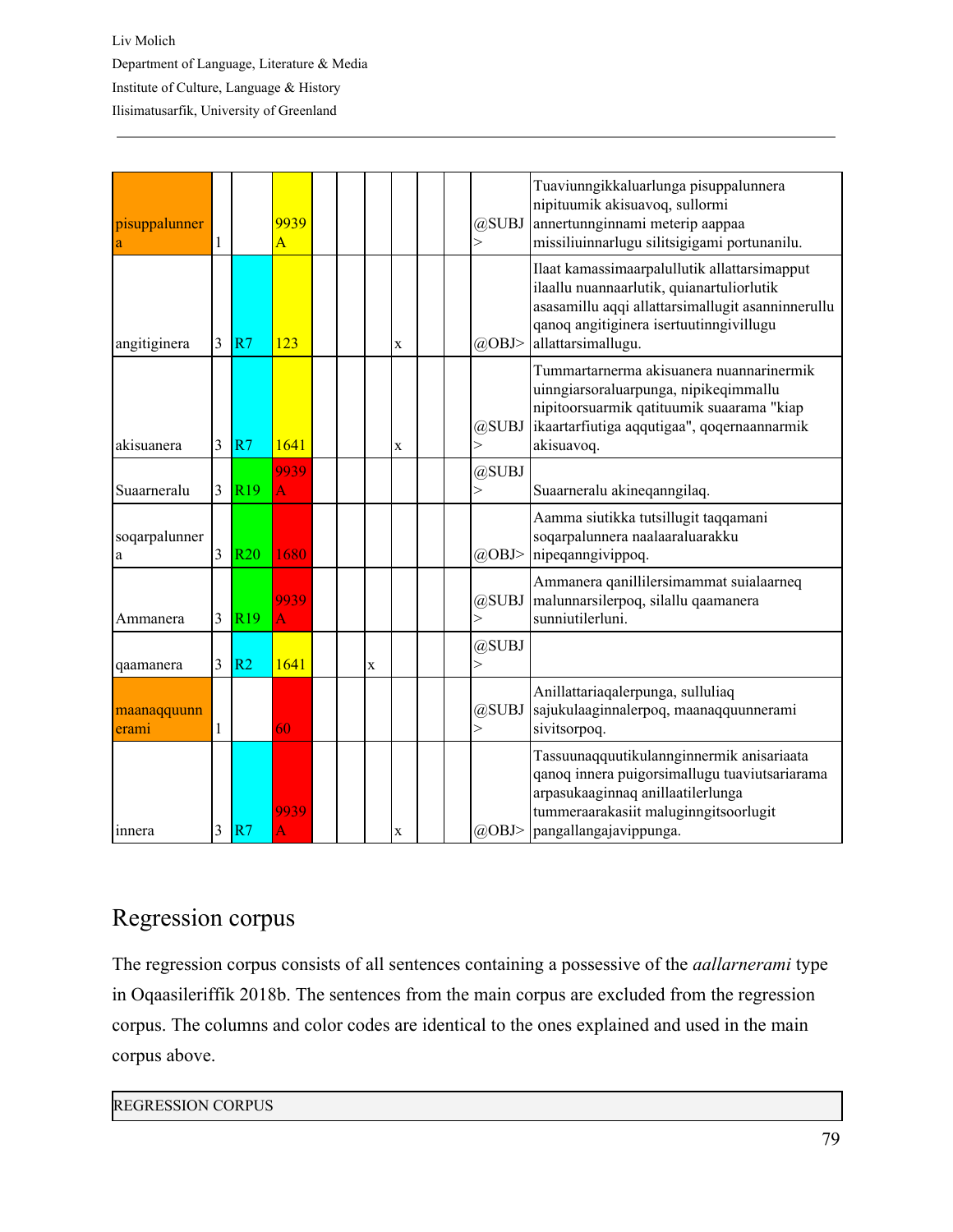| tikinnera                  | 3              | R7              | 65        |             |             |   |  | @SUBJ<br>>                                                                                                                | Ulloq taanna Aqqaluartaannguup tikinnera<br>puigunaatsoq nunaqarfinnguami<br>nalliussineqarpoq                                                                                                                                                                           |
|----------------------------|----------------|-----------------|-----------|-------------|-------------|---|--|---------------------------------------------------------------------------------------------------------------------------|--------------------------------------------------------------------------------------------------------------------------------------------------------------------------------------------------------------------------------------------------------------------------|
| ukiorluunera               | 3              | <b>R10</b>      | 123       |             |             |   |  | @OBJ>                                                                                                                     | Kommunit paasiniaaqquneqalerput<br>ilaqutariinnik aalisartukkormiunik ukiorluunera<br>pissutigalugu aningaasatigut ima<br>ajornartorsiortigisunik, allaat meeqqaminnut<br>iluamik isumaginnissinnaajunnaartunik, soorlu<br>nerisassaqartitsinatik.                       |
| aallarnera                 | $\overline{3}$ | R <sub>8</sub>  | 123       |             |             |   |  | @OBJ>                                                                                                                     | Ilaanni nuliami ilaquttaminut pulaarluni<br>aallarnera iluatsillugu Ortup ikinngutitoqqami<br>ilaat Joorsi tikeraarsimavaa<br>unnuiffigisimallugulu.                                                                                                                     |
| ataqqinninner<br>a         | 3              | R7              | 123       |             |             |   |  | @SUBJ<br>$\mathbf{I}$                                                                                                     | Ulloq taanna aallarnerfigalugu Juulup<br>Kaaleeqqamut ataqqinninnera suli annerulerpoq.                                                                                                                                                                                  |
| kingunera                  | 3              | R <sub>1</sub>  | 65        |             |             |   |  | $(a)$ i-N<                                                                                                                | Kuisittoq tassaavoq niviarsiannguup<br>asimioqarfimmiup nappajakkunnut<br>kiffaajartorluni niuertoqarfiliarnerata kingunera.                                                                                                                                             |
| kinarpiaanera              | 3              | R7              | 65        |             |             |   |  | @OBJ>                                                                                                                     | Margrethep kinarpiaanera maanna<br>oqaluttuarilaassavarput.                                                                                                                                                                                                              |
| piginnaaneqqo<br>rtusinera | 3              |                 | 9939<br>A |             |             |   |  | $@<$ OBJ                                                                                                                  | Tamatumuuna eqqarsaatigaakka landsrådip<br>nammineq qinikkaminik<br>siulittaasoqalernermigut suliffeqalernermigullu<br>piginnaaneqqortusinera, kiisalu -<br>minnerunngitsumik - inuusuttut pingaartumik<br>ilinniagallit tunuarsimaannarunnaarlutik<br>sassartilernerat. |
| nassataqarsim<br>anera     | 1              | <b>R18</b>      | 1680      |             |             |   |  | $(a)$ <obj< td=""><td>Aquttup nammattagaq angisooq taxanut ikigaa<br/>takugakku nassataqarsimanera paasivara.</td></obj<> | Aquttup nammattagaq angisooq taxanut ikigaa<br>takugakku nassataqarsimanera paasivara.                                                                                                                                                                                   |
| akunnera                   | 3              | $\overline{R}1$ | 65        | $\mathbf X$ |             |   |  | >                                                                                                                         | @SUBJ Sapaatip akunnera qaangiuttoq Jaaku tikippoq<br>assut qungujulaarluni iluarusuttoq nalunarani.                                                                                                                                                                     |
| allanngoriarto<br>rnera    | $\mathfrak{Z}$ | R7              | 65        |             | $\mathbf X$ |   |  | @SUBJ<br>$\rm{>}$                                                                                                         | - Silap pissusaata allanngoriartornera<br>nunarsuarmioqatigiinnit oqallisaaqaaq,<br>inuppassuillu nassuerutigaat Kalaallit Nunaat<br>tassaasoq silap pissusaata allanngoriartorneranik<br>erseqqinnerpaamik takunniffiusinnaasoq.                                        |
| nakkarnera                 | $\mathfrak{Z}$ | R7              | 123       |             |             | X |  | @SUBJ                                                                                                                     | Filmimi Idealisten-imi timmisartup Thule<br>airbasemi 1968-imi nakkarnera<br>oqaluttuarineqarpoq,                                                                                                                                                                        |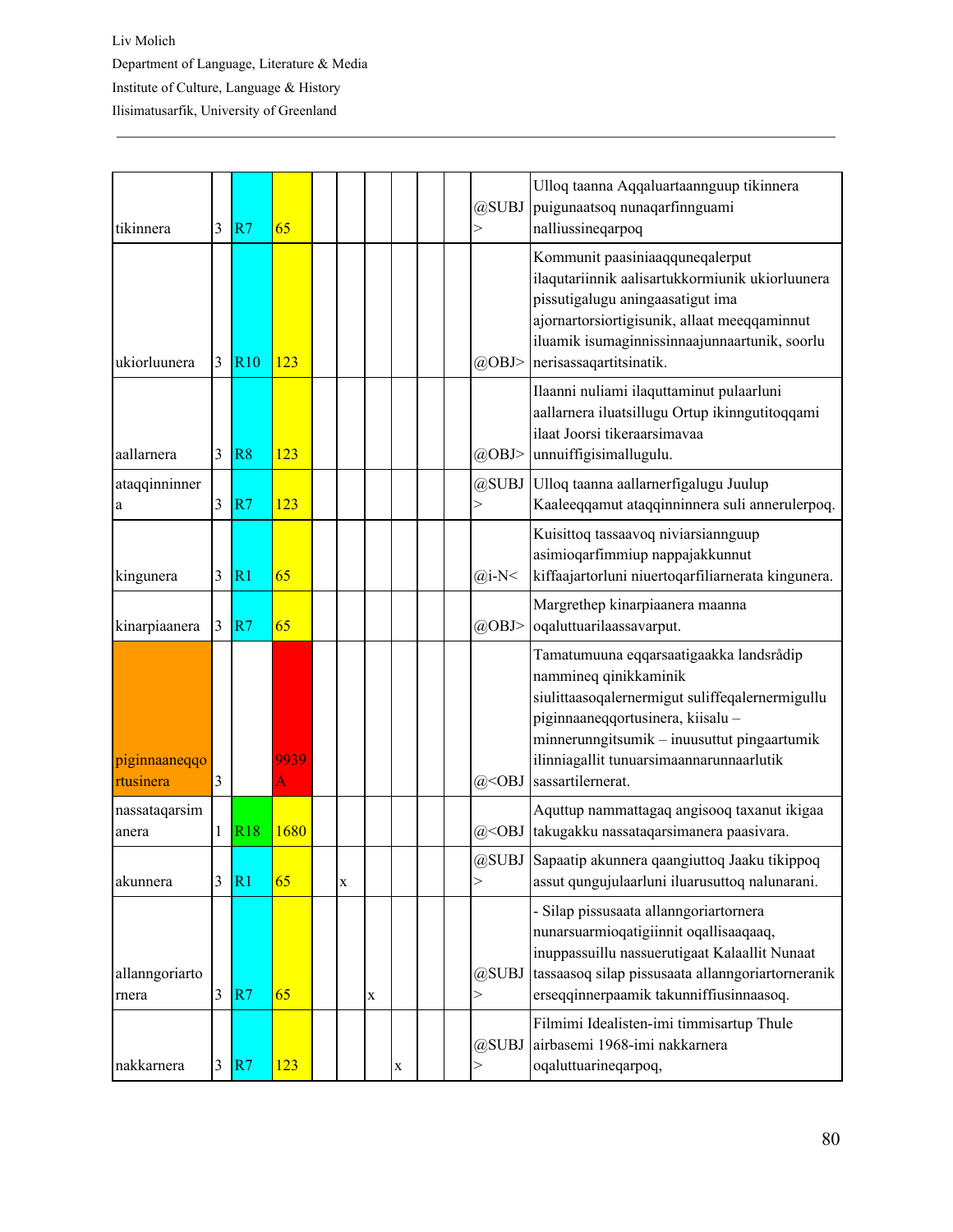| nalunaarnera          | 3 | R7             | 65   |  |   | X           |  | @SUBJ<br>$\gt$        | - Timooq Mølgaardip nalunaarnera, allaanngilaq<br>Nunatsinni Atassutip immikkoortortaqarfii<br>tamaasa sinnerlugit oqaluttoq.                                                                                                                    |
|-----------------------|---|----------------|------|--|---|-------------|--|-----------------------|--------------------------------------------------------------------------------------------------------------------------------------------------------------------------------------------------------------------------------------------------|
| eqqunngitsuun<br>era  | 3 | R7             | 123  |  |   | X           |  | @OBJ>                 | Tassalu eqqunngitsumik issuarneqarnini Johan<br>Lund naammagittaalliuutigaa.<br>Naammagittaalliumminut ilanngullugu<br>oqaatigaa allaaserisaq naqinneqartinnagu<br>issuarneqarnermi eqqunngitsuunera aviisimut<br>erseqqissaatigisimagaluarlugu. |
| qinngornera           | 3 | R <sub>2</sub> | 123  |  | X |             |  | $(a)$ OBJ>            | Silaannarmik mingutsitsisup gassip,<br>kuldioxid-ip seqernup qinngornerata kissassusaa<br>tigummisarpaa, soorlu illup naatitsiviusup<br>seqernup qinngornera tigummisaraa.                                                                       |
| ernera                | 3 | R7             | 65   |  |   | X           |  | @SUBJ<br>$\gt$        | tassa Anna, taassuma ernera angusimasoq.                                                                                                                                                                                                         |
| nipeqarnera           | 3 | R7             | 1680 |  |   | X           |  | @OBJ>                 | maskiinap qanoq nipeqarnera eqqaamavara.                                                                                                                                                                                                         |
| ernera                | 1 |                | 123  |  |   |             |  | $(a)$ i-N<            | "illit tassaavutit ernera asasara."                                                                                                                                                                                                              |
| ineriartornera        | 3 | R15            | 123  |  |   | $\mathbf X$ |  | @OBJ>                 | allattariaatsip ineriartornera Hans Egedep<br>1721-mi nunatsinnukarnerata kingunerivaa.                                                                                                                                                          |
| kaajallannera         | 3 | R7             | 65   |  |   | X           |  | @SUBJ<br>$\gt$        | nigallip kaajallannera 6 centimeteriuvoq.                                                                                                                                                                                                        |
| sajunnera             | 3 | R7             | 65   |  | X |             |  | @SUBJ<br>$\mathbf{I}$ | nunap sajunnera richterskalamik uuttorlugu<br>6-iuvoq.                                                                                                                                                                                           |
| sapaatip-akun<br>nera | 3 | R1             | 123  |  |   |             |  | @SUBJ<br>$\,>$        | sapaatip-akunnera 26-mi feeriarpoq.                                                                                                                                                                                                              |

## Extended corpus

The extended corpus consists of all sentences containing the first 44 occurrences of possessives of the *aallarnerami* type in Steenholdt 2001. Other parts of the extended corpus (Oqaasileriffik 2018f) are not listed here.

Column 1 shows the number of the possessive referred to in the discussion about how to adjust the rules. Columns 2 and 3 show the period and word in question. Columns 4 and 7 show the correct possessor and mapping, respectively. Columns 5 shows which rule is disambiguating the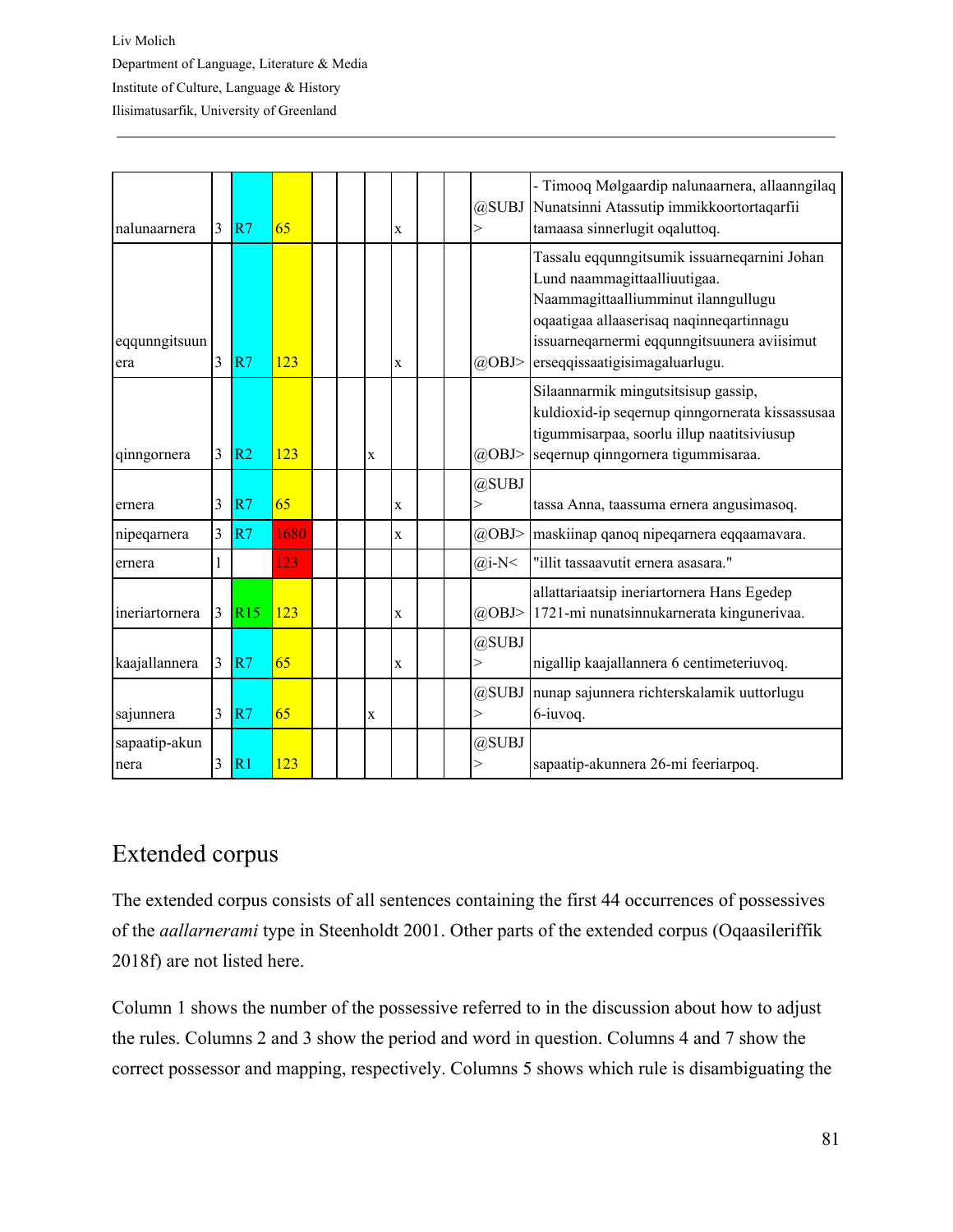possessive in the new grammar, before the adjustments are implemented. Column 6 shows which possessive is chosen by the old grammer.

|        | Color codes for the chart:                      |  |  |  |  |  |  |  |  |  |  |
|--------|-------------------------------------------------|--|--|--|--|--|--|--|--|--|--|
| red    | wrong disambiguation                            |  |  |  |  |  |  |  |  |  |  |
| vellow | correct disambiguation after adjustment of rule |  |  |  |  |  |  |  |  |  |  |
| orange | no disambiguation                               |  |  |  |  |  |  |  |  |  |  |
| cyan   | no disambiguation after adjustment of rule      |  |  |  |  |  |  |  |  |  |  |

| nu<br>m<br>be  |                                                                                                                                                                                                                                                                     |                   | pos<br>ses | new            | old<br>rul   |            |
|----------------|---------------------------------------------------------------------------------------------------------------------------------------------------------------------------------------------------------------------------------------------------------------------|-------------------|------------|----------------|--------------|------------|
| r              | sentence                                                                                                                                                                                                                                                            | word              | sor        | rule           | e            | mapping    |
| $\mathbf{1}$   | Oqaluttuassama qanoq ingerlasimanera tamaat ataatsimut<br>takorluuleraangakku paasisorilersarpara angutip taassuma<br>kinaanersumit suliassinneqarluni Jamesimik naapitsinissara<br>suleqataaffigisimagaa.                                                          | ingerlasimanera   | 3          | R7             |              | @OBJ>      |
| $\overline{c}$ | Nunani allani kiattuniikkaangama pisarnera malillugu<br>kiagulaaqaanga.                                                                                                                                                                                             | pisarnera         | 3          |                |              | @OBJ>      |
| 3              | Illorsuit portusoorsuummata alanngortarissaarlutillu,<br>nillataarnersiugaralugit aqqusaartarpakka, seqerngulli<br>tamakku akornisigut saqqersimasai tikikkaangakkit<br>tuaviusukaaginnaq inuppassuit akornisigut ingerlalertarnera<br>ingammik kiakkiutigisarlugu. | ingerlalertarnera | 1          |                | $\mathbf{1}$ | $(a)$ OBJ> |
| 4              | Taamaasiornera tupaallaatigigunarlugu ileqimisaariarluni<br>nilliallariarlunilu nerisassat allattorsimaffiat tigusinnarlugu<br>qimappaanga.                                                                                                                         | Taamaasiornera    | 1          |                | $\mathbf{1}$ | @OBJ>      |
| 5              | Viinnisugara nungullannguarnagu tuaviusukaaginnaq<br>neriniartarfimmit aniartorpunga, akuttunngitsunnguanillu<br>kingumut qiviartarpunga, isit uannik malersuisut inuttaata<br>sumukarnera arajutsinaveersaarlugu<br>nakkutinnguatsiarmanga.                        | sumukarnera       | 3          | R15            | 3            | $(a)$ OBJ> |
| 6              | Taama sivisuatsiaamik ingerlareerlunga takusassarpassuillu<br>akornisigut ingerlalerama kingorna tupigilluinnakkannik<br>susoqarsimanera puigorluinnarpara, tassalu ulloq manna<br>tikillugu eqqumiigilluinnartagara.                                               | susoqarsimanera   | 3          | R9             |              | @OBJ>      |
| 7              | Qimaallungaana ersinermillu kingumut qiviallaallunga<br>"ersinartoqarfik" qimarratigigiga, soorliuna tassanngaannaq                                                                                                                                                 | susoqarnera       | 3          | R <sub>9</sub> |              | $(a)$ OBJ> |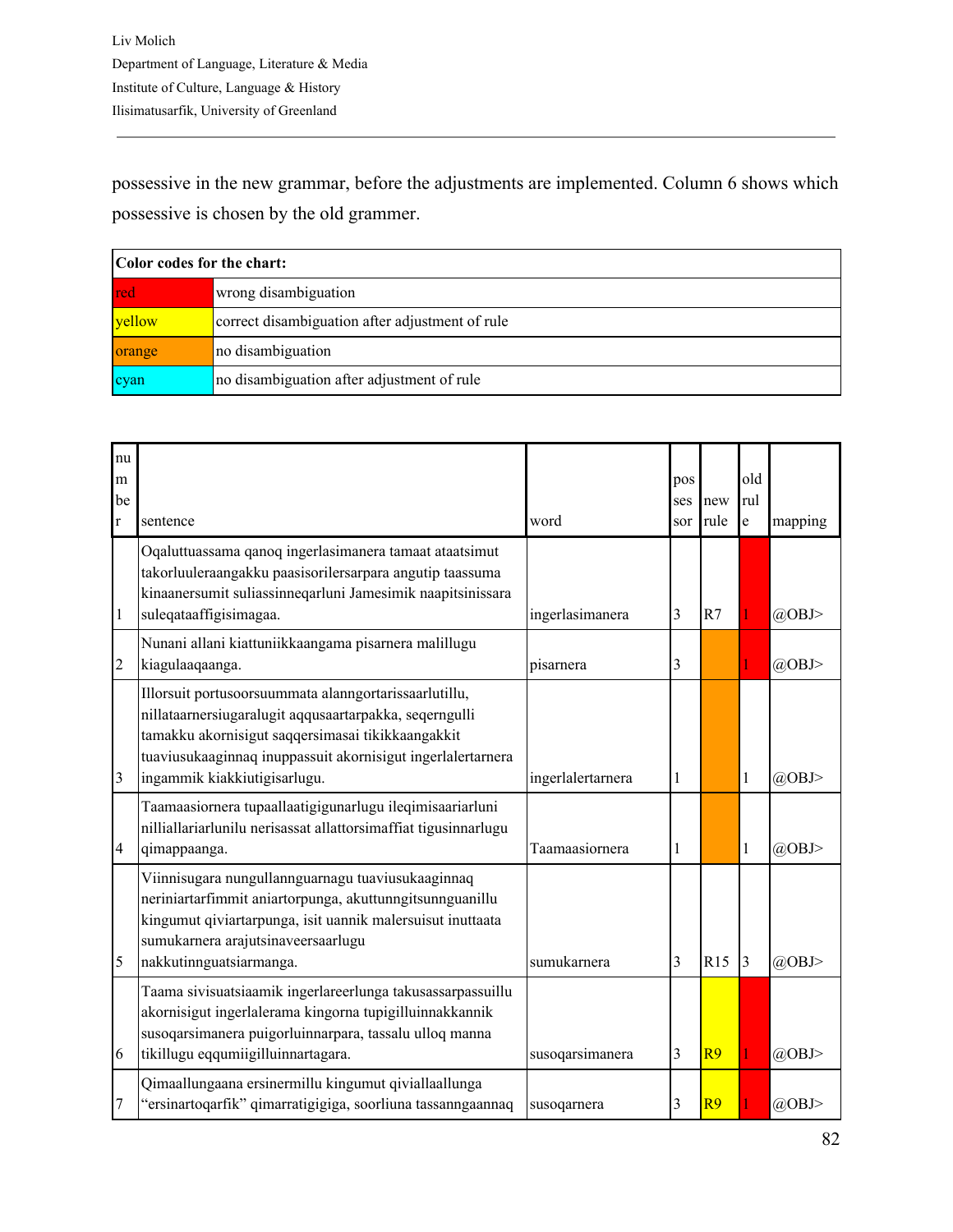|    | susoqarnera puigorluinnarsimagiga?                                                                                                                                                                                                                                                                                                                                       |                                |              |            |              |                                            |
|----|--------------------------------------------------------------------------------------------------------------------------------------------------------------------------------------------------------------------------------------------------------------------------------------------------------------------------------------------------------------------------|--------------------------------|--------------|------------|--------------|--------------------------------------------|
| 8  | Ataatsimeeqataanera puigorluinnarpara.                                                                                                                                                                                                                                                                                                                                   | Ataatsimeeqataanera            | $\mathbf{1}$ | R12        | 1            | @OBJ>                                      |
| 9  | Soqutiginngitsuusaarluguli aniartornera unitsiinnarlugu<br>allamut sangoriataarpunga allakkanillu nakkartitsisarfiup<br>tungaanut aallarlunga, una tunuinnagu sanimukannerli isima<br>teqeqquisigut isigalugu.                                                                                                                                                           | aniartornera                   | 1            | <b>R18</b> | 1            | $(a)$ OBJ>                                 |
| 10 | Soorunami arnap kialluunniit soqutiginnilluni qiviarnera<br>akinngitsuugassaanngilaq, inussiarnersumillu kiinnerlunga<br>toqqarluni qiviaranni inussiarnersumik akinngilaanga,<br>kiinnili soorlu alaamisikkaa arnap angummit<br>ilisarisimanngisaminik qaninniarfigineqartup<br>pissusilersuutigisartagaa malillugu.                                                    | qiviarnera                     | 3            | R7         |              | @SUBJ>                                     |
| 11 | Matup silataaniippoq angut siornatigut takusimanngisara,<br>suliannulli tunngasunik inuppassuarnit taamatut<br>orninneqartarama pisarnera malillugu ilassivara,<br>oqaaseqaranili uninngaannalermat inussiarnersumik<br>qungujuffigalugu iseqquara.                                                                                                                      | pisarnera                      | 1            | <b>R18</b> | 1            | $(a)$ OBJ>                                 |
| 12 | Atuakkamik matuminnga atuartussanut<br>ajuusaarutigivallaarnagu nalunaarutigeriissavara, soorunami<br>neriorsuisimanera malillugu qanoq<br>iliuuseqartussaagaluarnera unioqqutikkakku, taamaattumik<br>allagaarannguit imarisaat tamakkerlugit kimillu<br>allagaanersut isertugaalluinnarmata atuakkami uani atia<br>allanngortippara.                                   | neriorsuisimanera              | 1            |            | $\mathbf{1}$ | $(a)$ OBJ>                                 |
| 13 |                                                                                                                                                                                                                                                                                                                                                                          | iliuuseqartussaagalua<br>rnera | 1            |            | $\mathbf{1}$ | $(a)$ OBJ>                                 |
| 14 | Allakkat atuareerlugillu takornartamik ilaqarnera<br>puigorluinnarpara, misigaanga annilaarnermik silaannarmut<br>isigilersimallunga, tupatsitaanerali nuannaarninngulerpoq,<br>Japhet suli inuuvoq!                                                                                                                                                                     | ilaqarnera                     | $\mathbf 1$  | R18        |              | @OBJ>                                      |
| 15 |                                                                                                                                                                                                                                                                                                                                                                          | tupatsitaanerali               | $\mathbf{1}$ | R12        | $\mathbf{1}$ | @SUBJ>                                     |
| 16 | Tuparujussuarnerup kingorna nuannaarpalulernera angutip<br>takornartap malugisimagunarlugu silaannarmut<br>nakkussinera, ilami takorluuillunga paatsiveerutileraluarnera<br>kipitippaa, assakkut tigullunga issiaviup tungaanut<br>nusukarlunga aallarussimagaminga, takusinnaavaralu kiinni<br>nuannaarpalunnerulersimasoq uannut<br>paatsuugassaajunnaarlugu nittaraa. | nuannaarpalulernera            | 1            |            | $\mathbf{1}$ | @OBJ>                                      |
| 17 |                                                                                                                                                                                                                                                                                                                                                                          | nakkussinera                   | $\mathbf{1}$ | <b>R15</b> | $\vert$ 1    | @CL- <ci<br><math>\mathbf T</math></ci<br> |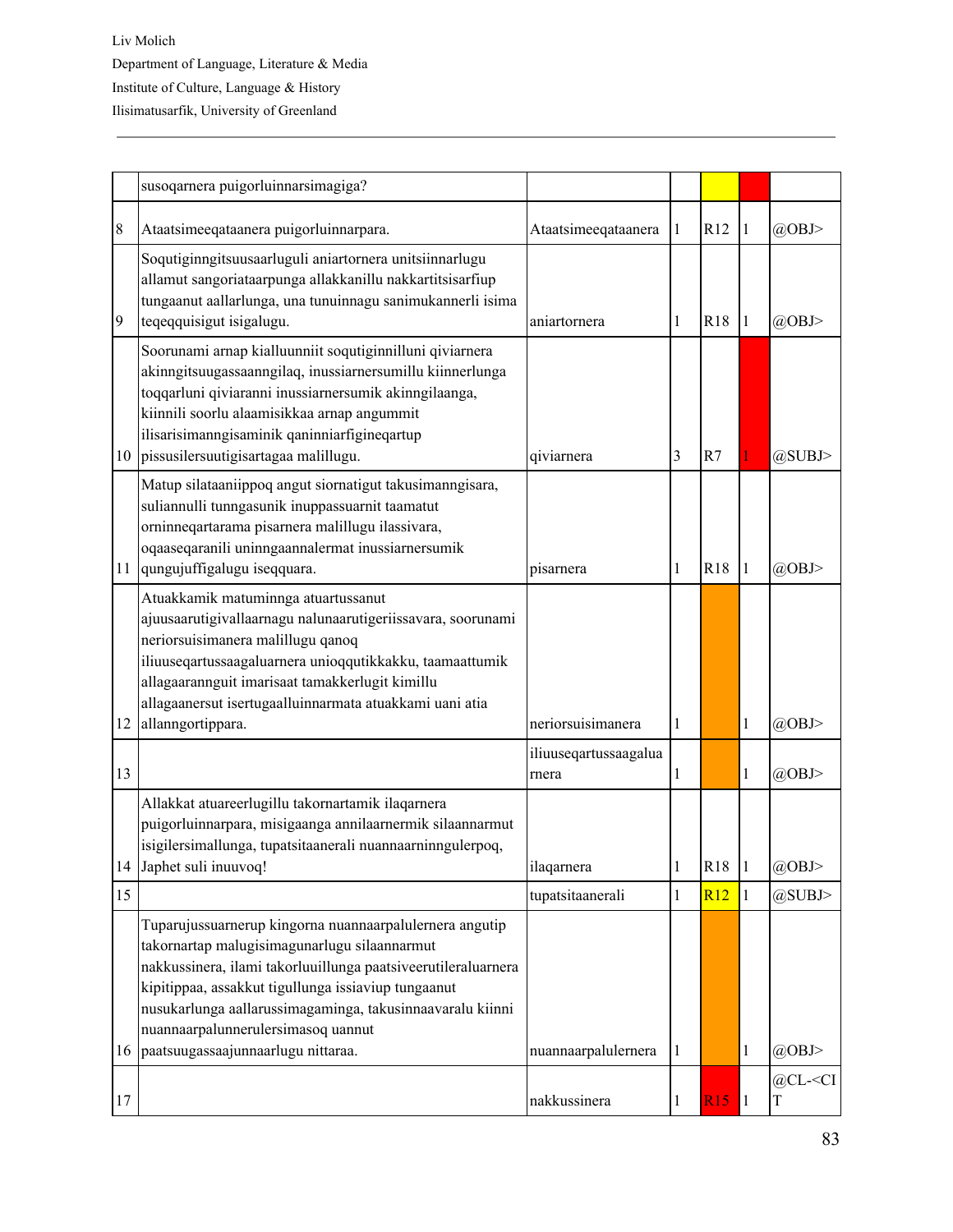| 18 |                                                                                                                                                                                                                                                                                                                                                                                                                                                                 | paatsiveerutileraluarn<br>era | 1 |     | 1            | $(a)$ OBJ>                |
|----|-----------------------------------------------------------------------------------------------------------------------------------------------------------------------------------------------------------------------------------------------------------------------------------------------------------------------------------------------------------------------------------------------------------------------------------------------------------------|-------------------------------|---|-----|--------------|---------------------------|
| 19 | Sumi naapissinnaavakkit, piareersarnerami<br>naammasseriarukku kalerrittariaqassagakkit?"                                                                                                                                                                                                                                                                                                                                                                       | piareersarnerami              | 1 |     | CA<br>U      | @OBJ>                     |
| 20 | Nikuikkaluarama suli iluamik "silattunngilanga", ilami<br>tupatsitaanera ima angitigaaq allaat tusagara taama<br>nutaatigisoq upperilersinnaanagu.                                                                                                                                                                                                                                                                                                              | tupatsitaanera                | 1 |     | 1            | @SUBJ>                    |
| 21 | Kisiannili apeqqut akisinnaanngisara, tassa siullermik<br>pilersaarutigiligara angutip ikiorniakkama<br>akuersaarsinnaanera.                                                                                                                                                                                                                                                                                                                                    | akuersaarsinnaanera           | 3 | R7  | 3            | $(a)$ i-N<                |
| 22 | Taama eqqarsarujoortillunga eqqaariasaalerpara Nunatta<br>napparsimavissuani nakorsamik ilisarisimasaqarnera.                                                                                                                                                                                                                                                                                                                                                   | ilisarisimasaqarnera          | 1 | R7  | $\mathbf{1}$ | $(a)$ <obj< td=""></obj<> |
| 23 | Illuatunginni quinartussarsiorluniaasiit oqaluppalutsillugu<br>sumik siunertaqarlunga sianernerma aserulernera<br>maluginialerpara, taavali eqqaariasaarpara angummik<br>ataatsimik marluulluta ilisarisimasaqaqatigiilluta.                                                                                                                                                                                                                                    | aserulernera                  | 3 | R7  | 3            | $(a)$ OBJ>                |
|    | Saninnummi pigaluarmat qivianngilara, nakkutaralu<br>nakkuttuarpara aapparma nakkutama tungaanut<br>24 nakkussilernera tikillugu.                                                                                                                                                                                                                                                                                                                               | nakkussilernera               | 3 |     |              | $(a)$ OBJ>                |
| 25 | Taamali neriullualernera allarluinnarmut sanguteriataarlugu<br>qanoruna oqalersoq?                                                                                                                                                                                                                                                                                                                                                                              | neriullualernera              | 1 | R13 | 3            | $(a)$ OBJ>                |
|    | Tarnip pissuusiinik ilisimasaqartorsuunngikkarluarlunga,<br>taamaattoq naatsorsuutigereersinnaasoraara inuup<br>kialluunniit angutitut issumatut misigisaqarsimasup pissutsit<br>taamaaleratarsinnaasut naatsorsuutigeriikkani<br>uterfigeqqissinnaajunnaarluinnarsimassagai allatullu iliorluni<br>qimatserisariaqalissalluni, uangalu tamanna<br>kissaatiginngilluinnarpara, allaat nammineerluni<br>inuunerminik kipititsisinnaanera inuilleqqissinnaaneralu |                               |   |     |              |                           |
|    | 26 eqqarsaatigalugit.                                                                                                                                                                                                                                                                                                                                                                                                                                           | kipititsisinnaanera           | 3 |     |              | @OBJ>                     |
| 27 |                                                                                                                                                                                                                                                                                                                                                                                                                                                                 | inuilleqqissinnaaneral<br>u   | 3 |     |              | @OBJ>                     |
| 28 | "Ulluni qaninnerpaani orneqqissavakkit, ajornanngippat,<br>nassuiaanera aallaavigalugu paasinngutsiarpat ineeraq<br>avissaaqqusimasoq sivikitsumik atugassaq maani<br>pisariaqartikkipput, tamannalu illit pisinnaasat naapertorlugu<br>isumagisinnaagit naatsorsuutigissavara", anilerlunga<br>kingumut saallugu oqarfigaara, tassalu anillunga.                                                                                                               | nassuiaanera                  | 1 |     | $\mathbf{1}$ | @OBJ>                     |
| 29 | Taamaasiorsimanera eqqaalerakku tuaviinnaq puussiamit<br>qallulerpakka nillataartitsivimmilu inigisimasaannut                                                                                                                                                                                                                                                                                                                                                   | Taamaasiorsimanera            | 1 |     | 1            | @OBJ>                     |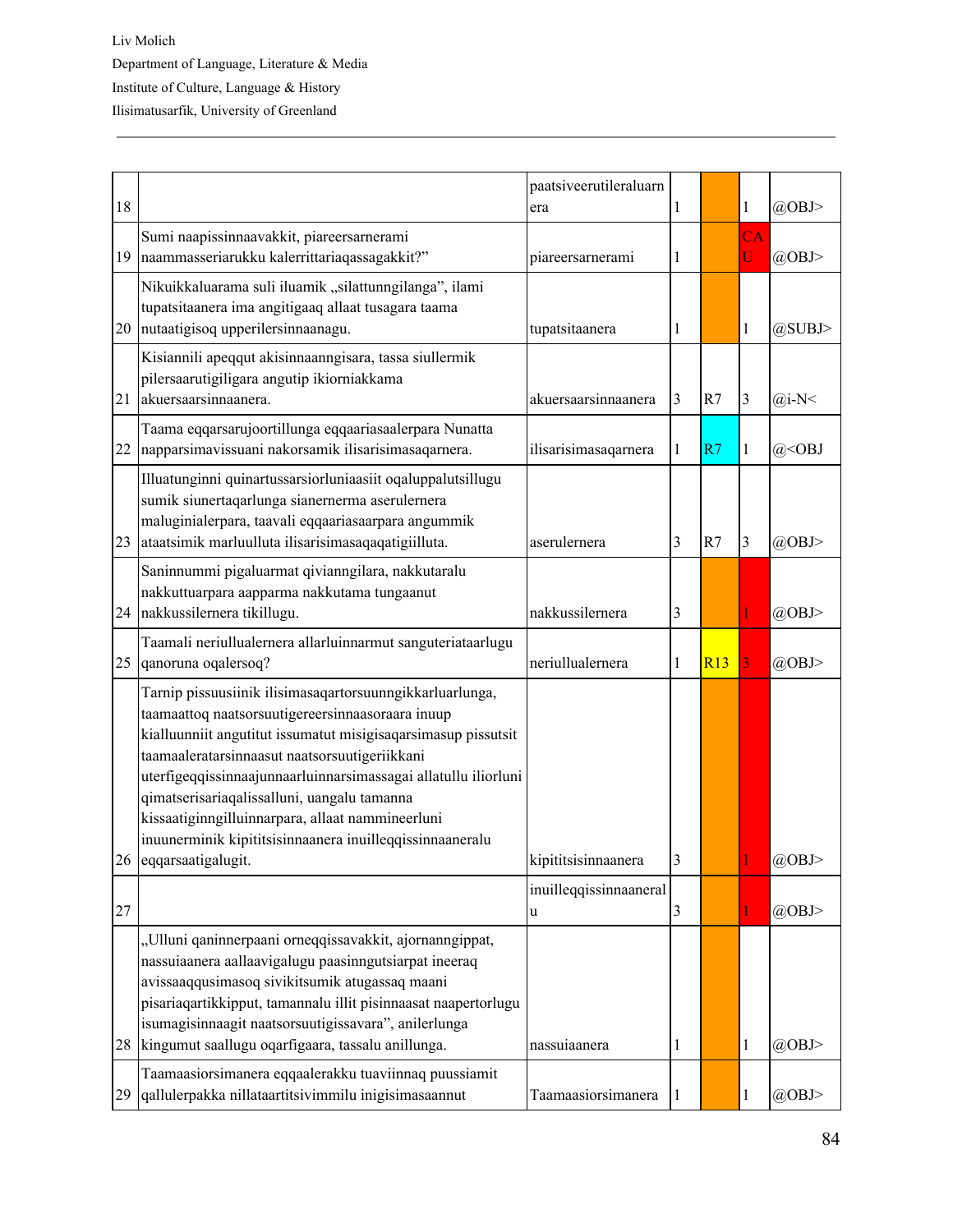|    | peqqissaarutivillugit ilioqqalerlugit.                                                                                                                                                                                                                                                                               |                             |   |                                  |                |                       |
|----|----------------------------------------------------------------------------------------------------------------------------------------------------------------------------------------------------------------------------------------------------------------------------------------------------------------------|-----------------------------|---|----------------------------------|----------------|-----------------------|
|    | Angerlamut apuukkama pisarnera malillugu<br>angalassagaangama siulliullugit isumaginiartakkakka<br>30 isumaginiarpakka.                                                                                                                                                                                              | pisarnera                   | 1 | <b>R18</b>                       | 1              | @OBJ>                 |
| 31 | Ilami ilaanneeriarlunga nuliannullu<br>nalunaarutimininnguamik allannissannulluunniit<br>piffissaarukkaangama, Kangerlussuarmiinneralu<br>sivikippallaaraangat nuliara nalunaarfigisinnaaneq ajorpara,<br>aatsaallu Københavnimi hotellissannut inissereeraangama<br>sianerfigisarpara sumiinnera nalunaarutigalugu. | Kangerlussuarmiinne<br>ralu | 1 |                                  | 1              | @SUBJ>                |
| 32 |                                                                                                                                                                                                                                                                                                                      | sumiinnera                  | 1 |                                  | 1              | @OBJ>                 |
| 33 | Taxartuma pisarnera malillugu timmisartoqarfimmut<br>aallarullungalu aperaanga aamma ualikkut<br>timmisartoqartalersimanersoq.                                                                                                                                                                                       | pisarnera                   | 3 | R15                              | $\overline{3}$ | @OBJ>                 |
| 34 | Apeqqarinnersua qinnguummiuteqaara, qinnguummernerali<br>paasitikkumanagu inussiarnersumik oqarfigaara<br>angallateeqqamik Qeqertarsuatsiaanukaatsinniarama,<br>unnukkullu silaginnerusarmat aatsaat aallariartorlunga.                                                                                              | qinnguummernerali           | 1 |                                  | 1              | @OBJ>                 |
| 35 | Qujanartumik ulinngammat umiarsuaarakorsuarmut<br>aqqarniarnera imannarsuaq ilungersuanartoqartinnagu<br>aqqareerama aappara malillugu aallarpunga, sivitsulaartorlu<br>tikillugu.                                                                                                                                   | aqqarniarnera               | 1 |                                  | 1              | @OBJ>                 |
|    | Taava uanga paarlaannarlugu aqup tungaanut<br>ingerlapallappunga, orsualu milleriarlugu maskiinap<br>36 gearimiinnera peerpara unitsillugulu.                                                                                                                                                                        | gearimiinnera               | 3 | not<br>disa<br>mbi<br>guat<br>ed |                |                       |
| 37 | "Aasipalaarsuarmiaasiit", nipituumik oqarpunga,<br>tassamiaasinuna plastikkersuaq qernertoq<br>sarpimmissimagipput, taassumalu motoorip nillusaasuata<br>immamik milluaanera milikartilluinnarsimagaa<br>nipiliorterujussualerlugulu.                                                                                | milluaanera                 | 3 |                                  |                | @OBJ>                 |
| 38 | Motoorip taamatut unikkiartuaarluni naggataagut univinnera<br>siornagut misigisaqarfigereersimavara.                                                                                                                                                                                                                 | univinnera                  | 3 | <b>R18</b>                       |                | @OBJ>                 |
| 39 | Nalunngilara kangerluup taassuma piumalleraangami<br>"kigutiminik" takutitsisarnera, tassa tinimuumik<br>ulimuumilluunniit aallartitsilluarsimalluni avannermik<br>akornusersorneqaleraangami mallerluni<br>atoruminaalluinnalersartoq, massa imartat kujatiminiittut<br>avannaminiittulluunniit qatsungaarlutik     | takutitsisarnera            | 3 |                                  |                | @CL- <ci<br>T</ci<br> |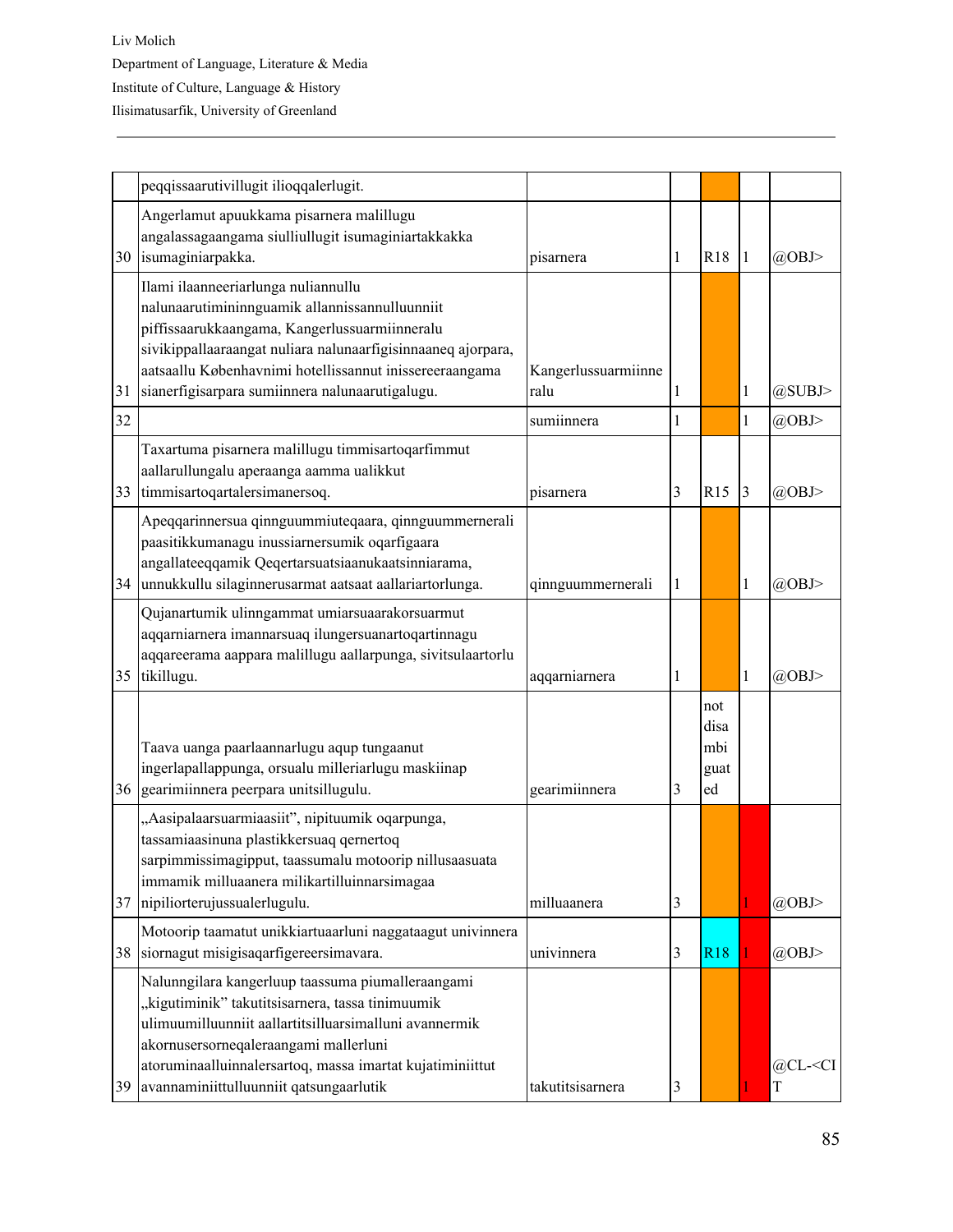|    | atoruminarluinnaraluartut.                                                                                                                                                                                                                                                                                                                                                         |                                |   |                                  |   |            |
|----|------------------------------------------------------------------------------------------------------------------------------------------------------------------------------------------------------------------------------------------------------------------------------------------------------------------------------------------------------------------------------------|--------------------------------|---|----------------------------------|---|------------|
| 40 | Taamatulli eqqarsaraluarnera nammineerlunga naqqippara<br>ima isumaliulerama, inuup nallinnartup allanit ikiorneqarani<br>inuillu ilaannaannilluunniit takuneqarani inuunermi sinnerata<br>qanoq ingerlasariaqarneranik aaqqissuussilersimasup,<br>kangerluk kikkunnit tamanit angallavigineqartuartoq<br>uninngaarfissamitut, immaqalu toqquvissamitut<br>qinersimanavianngikkaa. | eqqarsaraluarnera              | 1 | R <sub>18</sub>                  |   | $(a)$ OBJ> |
| 41 | "Unnummut naapillugu qanoq isikkoqalersimanera<br>takussanerpara? Takunngitsuuginnassanerpara?<br>Qimaasoorutigiinnassanerpara?"                                                                                                                                                                                                                                                   | isikkoqalersimanera            | 3 |                                  |   | $(a)$ OBJ> |
| 42 | Aquuteralaap ingerlarpalunnerata ilaanni<br>erinarsuutaasinnaasunut sunulluunniit taktilersuisutut<br>tusarnersumik siutinnut aallartitsisaraluarnerata<br>eqqarsaatikka nuannernerulersinniartaraluarai, taamaattoq<br>kipitinneqartuarput, angutip maanna ujarniakkama<br>nalunngisamalu oqaluttuartarnera eqqarsaatinni<br>nipitunerujussuanngortarmat.                         | oqaluttuartarnera              | 3 | R7                               | 3 | @SUBJ>     |
| 43 | "Naamik, tassa uanga ullumikkut suliassara tamaanga<br>killeqarallarpoq, suliassap sinnera illit kisimiillutit<br>isumaginiarukku ajunnginnerussaaq.                                                                                                                                                                                                                               | sinnera                        | 3 | R7                               | 3 | @SUBJ>     |
| 44 | Motoorini aallartippaa immalli ikkaliallappallaarsimanera<br>pissutigalugu uteriartorsinnaannginnamili iputimi aappaa<br>tiguaa immallu naqqa toortarlugu umiatsiani<br>kinguporsortilerlugu.                                                                                                                                                                                      | ikkaliallappallaarsim<br>anera | 3 | not<br>disa<br>mbi<br>guat<br>ed |   | @OBJ>      |